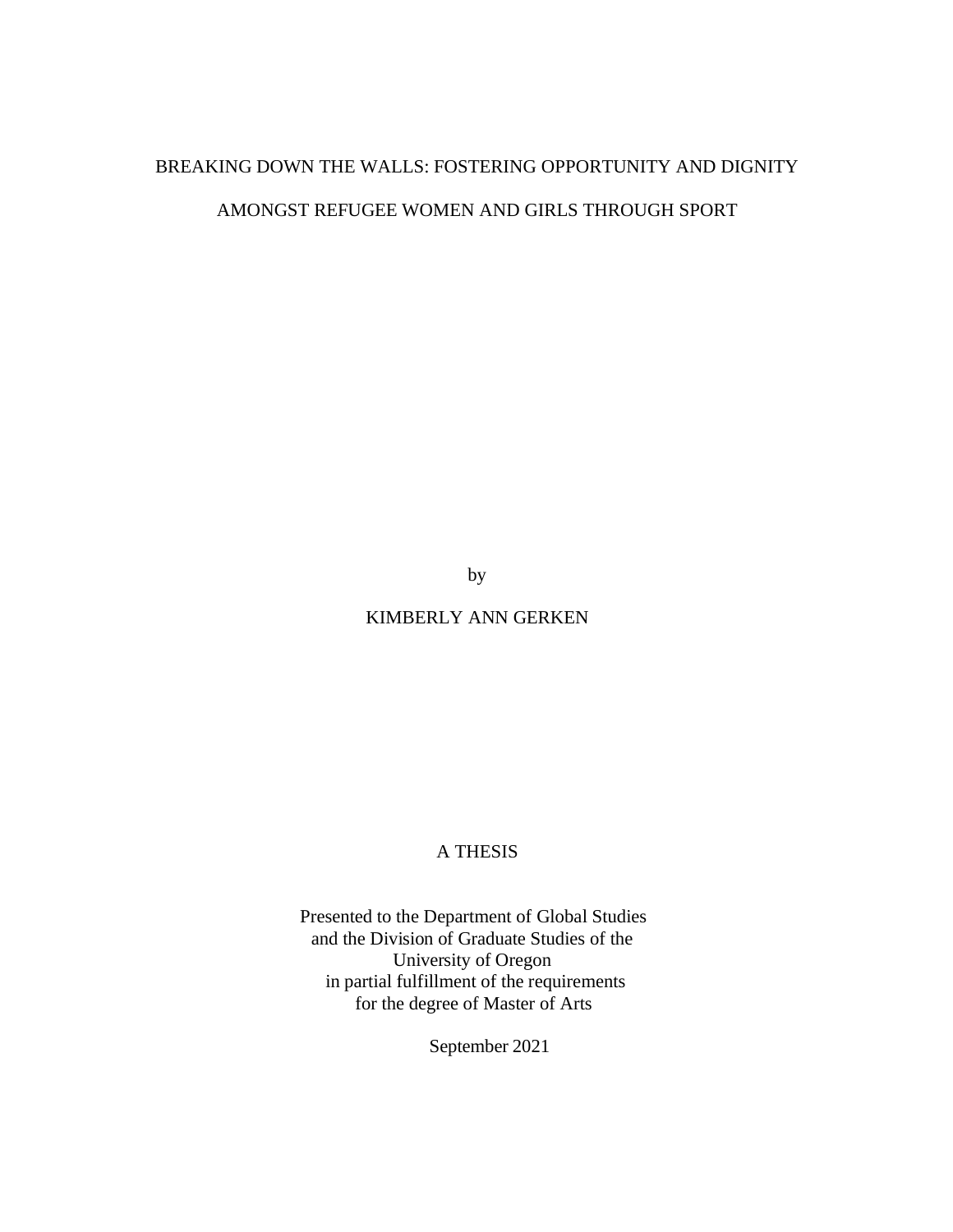# THESIS APPROVAL PAGE

Student: Kimberly Ann Gerken

Title: Breaking Down the Walls: Fostering Opportunity and Dignity Amongst Refugee Women and Girls Through Sport

This thesis has been accepted and approved in partial fulfillment of the requirements for the Master of Arts degree in the International Studies by:

| Dr. Anita Weiss    | Chairperson   |
|--------------------|---------------|
| Dr. Kristin Yarris | <b>Member</b> |
| Mark Carrato       | Member        |

and

Krista Chronister Vice Provost for Graduate Studies

Original approval signatures are on file with the University of Oregon Division of Graduate Studies

Degree awarded September 2021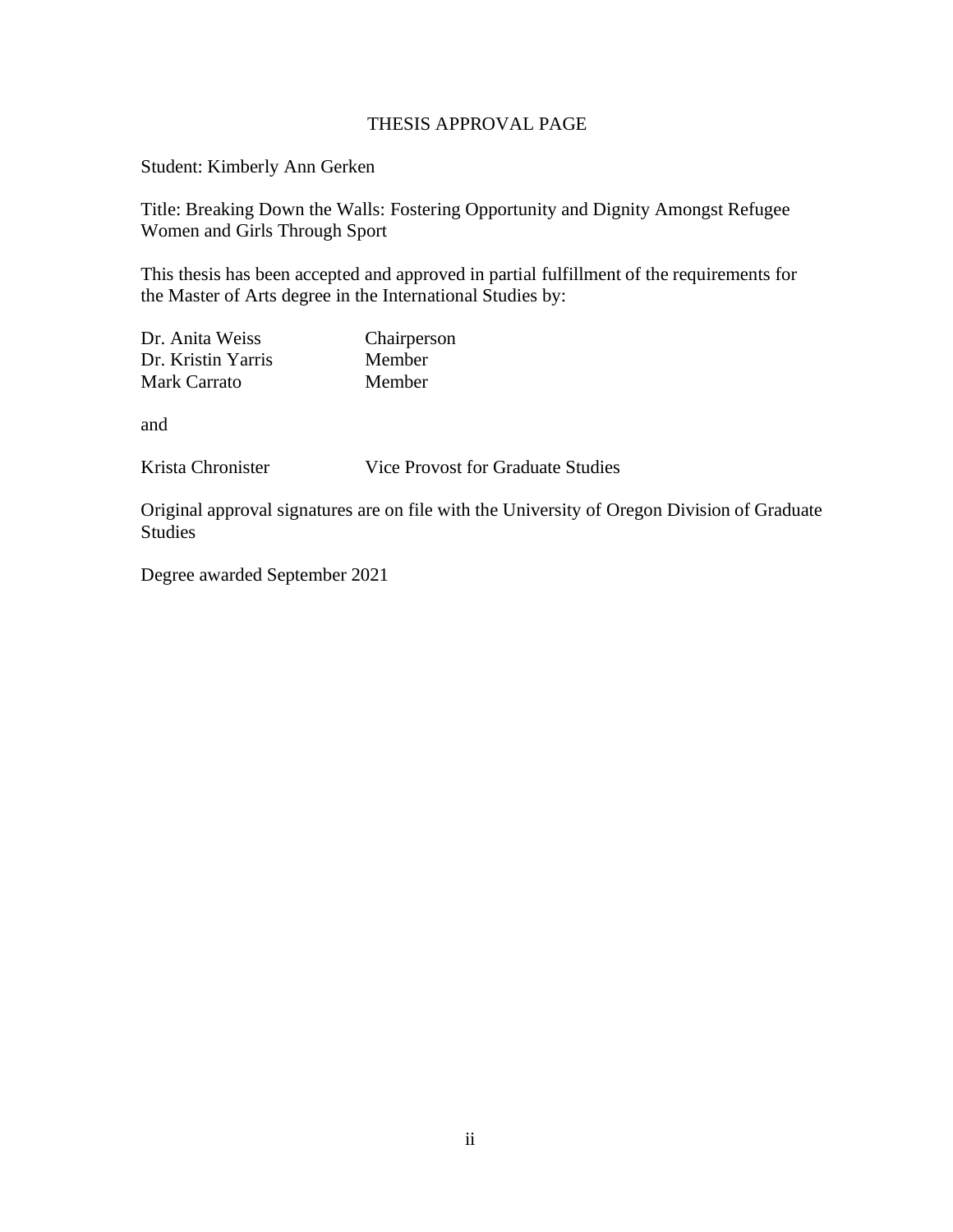© 2021 Kimberly Ann Gerken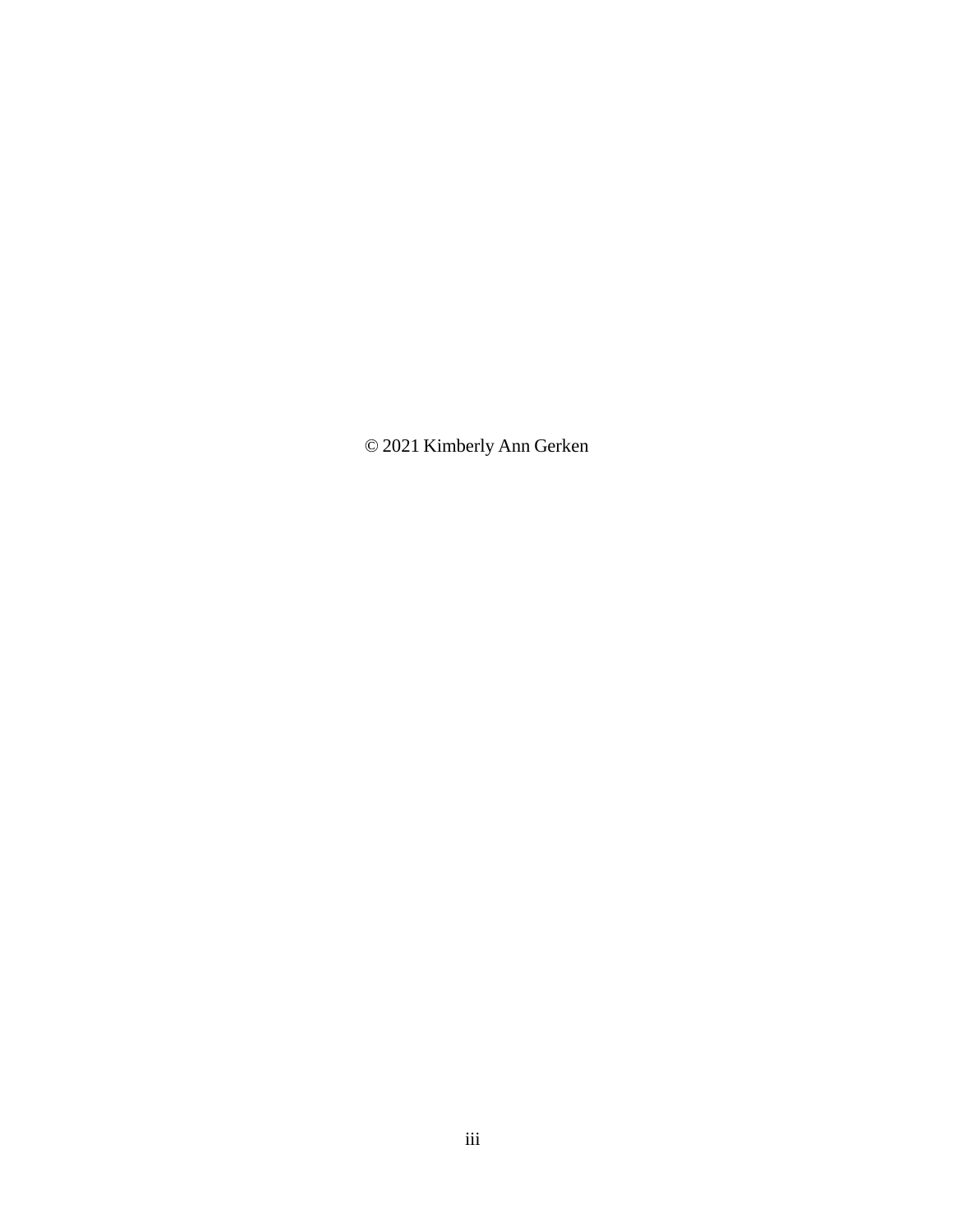### THESIS ABSTRACT

Kimberly Ann Gerken Master of Arts Department of Global Studies September 2021 Title: Breaking Down the Walls: Fostering Opportunity and Dignity Amongst Refugee Women and Girls Through Sports

Sports for Development and Peace (SDP) refers to the intentional use of sports in the pursuit of the UN Sustainable Development Goals (SDGs). This thesis primarily centers on three SDP Goals: #3, Good Health and Well-Being; #5, Gender Equality; and #16: Peace, Justice and Strong Institutions. Through a series of semi-structured interviews with SDP organizations located in various parts of the world, I have identified common barriers and challenges to including female refugees into sports programs and propose strategies to overcoming these barriers.

This thesis situates sports in the context of International Development and details the significance of women in sport through the lens of gender equality and empowerment. It suggests that empowerment surrounds ideas of opportunity and agency, discusses the critical distinction between gender equality versus equity in sports, and highlights that a critical component of sports programming with refugee populations is dignity.

iv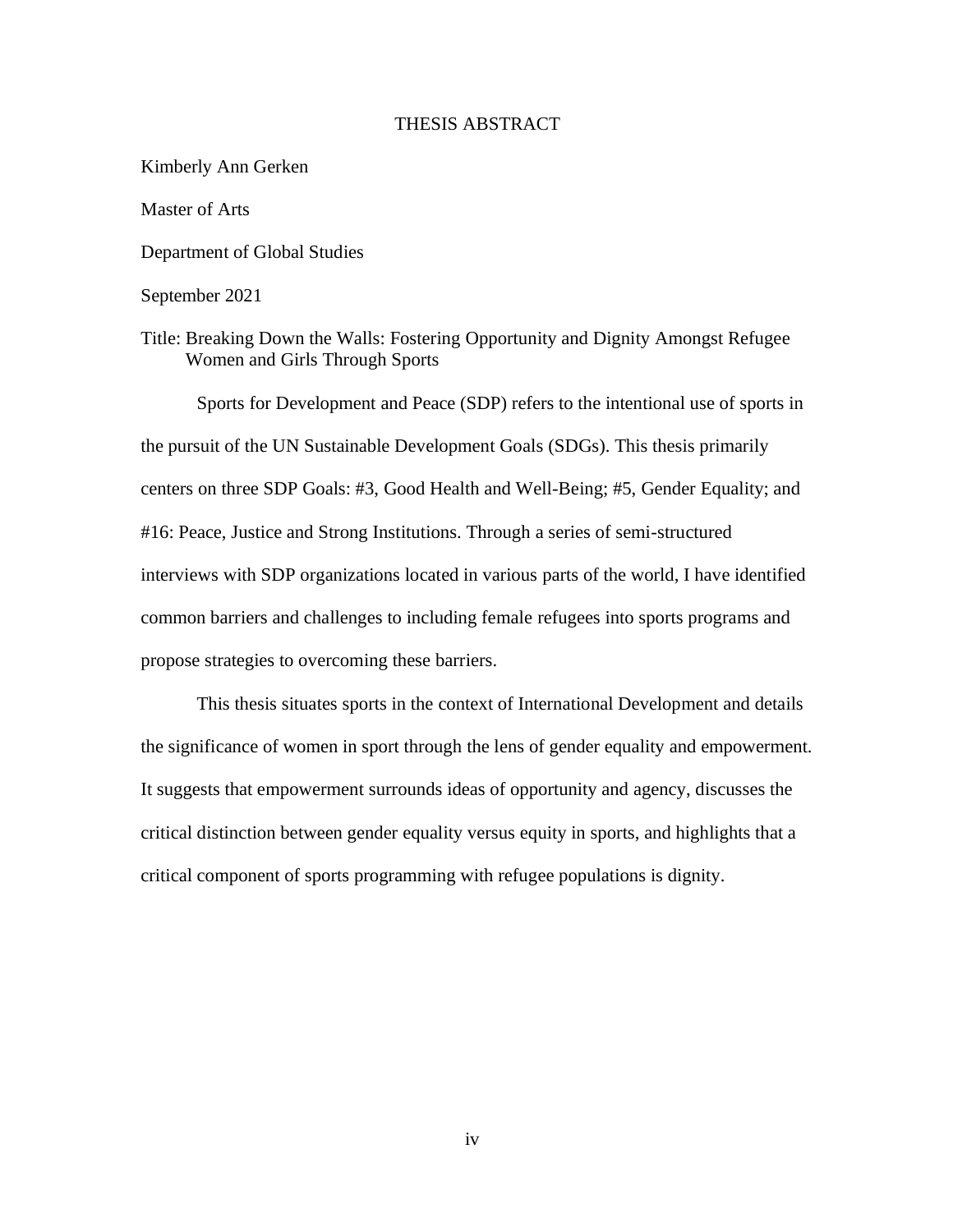### CURRICULUM VITAE

# NAME OF AUTHOR: KIMBERLY ANN GERKEN

# GRADUATE AND UNDERGRADUATE SCHOOLS ATTENDED:

University of Oregon, Eugene

University of Idaho, Moscow

# DEGREES AWARDED:

Master of Arts, International Studies, 2021, University of Oregon

Bachelor of Arts, International Studies and Political Science, 2018, University of Idaho

# AREAS OF SPECIAL INTEREST:

International Development; Gender, Sport, and Refugees

### PROFESSIONAL EXPERIENCE

Program Coordinator, Kid's Play International, 2021-Current

Graduate Employee, University of Oregon, 2019-2021

Women's Sports Corp Fellow, Soccer Without Borders, 2018-2019

Intern, U.S. Senate, 2017

# AWARDS

Alumni Award of Excellence – 2017 – University of Idaho

Martin Institute Freshman of the Year – 2015 – University of Idaho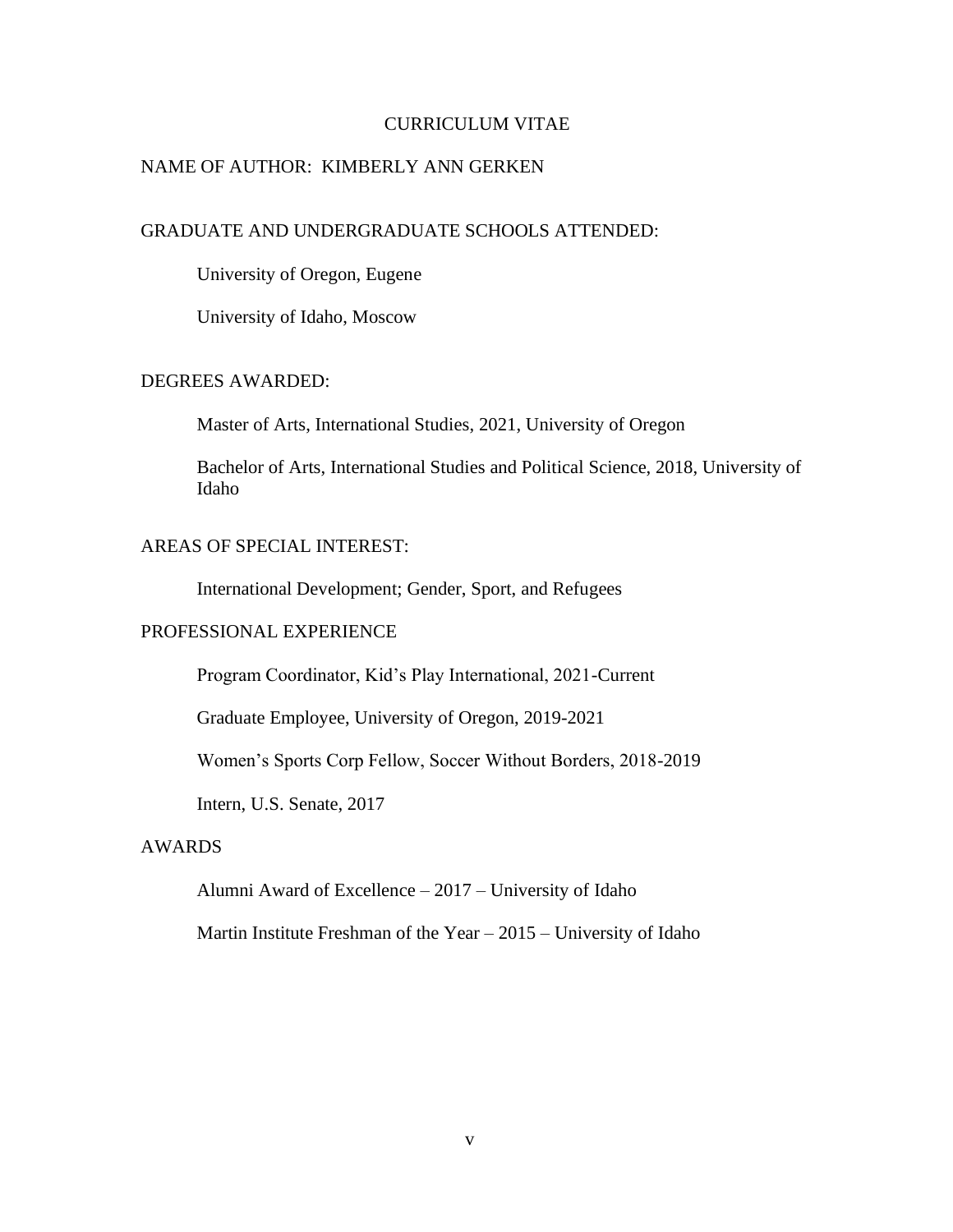#### ACKNOWLEDGMENTS

First and foremost, I would like to acknowledge the time, commitment, and wisdom provided by my committee. The Chair of my Committee, Dr. Anita Weiss, has been a crucial role-model and mentor during my time at the University of Oregon. It was a privilege to learn from a woman who not only excels professionally, but who also is dedicated to all her students on a personal level as well. I would also like to thank Dr. Kristin Yarris, who I had the opportunity to work alongside as a Graduate Employee in 2021. I am honored that despite maintaining a busy schedule and being a critical leader in the department and in the classroom, Dr. Yarris agreed to serve on my committee. Finally, I would like to thank Mark Carrato, an International Studies graduate alum who now works at USAID, who also agreed to serve on my committee despite a busy schedule and for contributing his expertise on international development concerns during the process.

I would also like to thank my family and friends. During one of my first weeks at my new job in Cambodia, a staff member approached me and told me that I was "so smart because I had parents that believed in me, supported my education, and fed me well." I am truly in awe of the sacrifices made my parents Ken and Debra Gerken to support my dreams and aspirations on and off the pitch. Furthermore, I must acknowledge my grandmother, Cee Woeltje, whose own Master's degree served as a source of inspiration and for her consistent love and generosity. Finally, I would like to thank Jeremy Arndt, Tori Jones, and Aaron Frisbee for being my support system when things became challenging and listening to me read and talk about my thesis constantly for over two years.

vi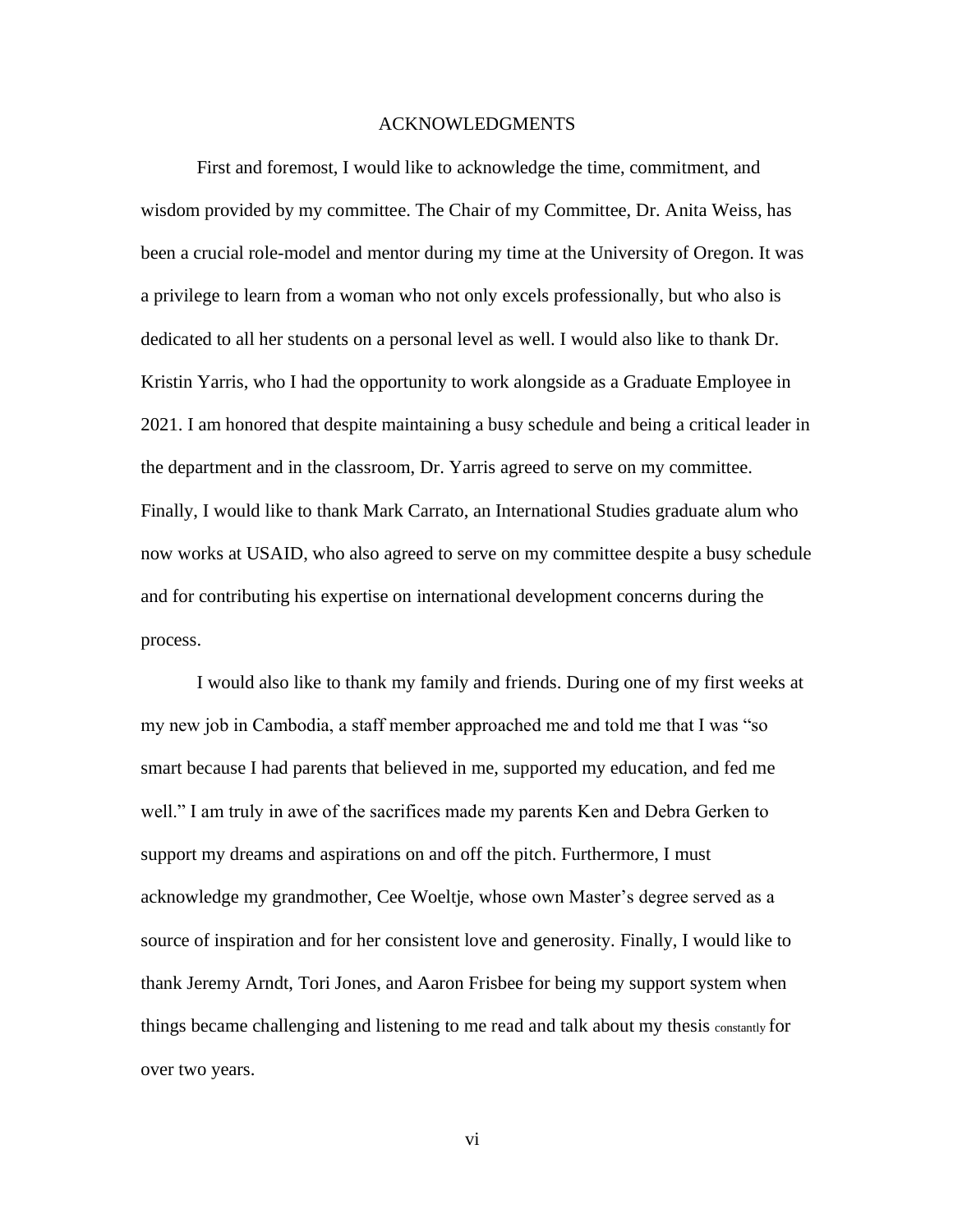# TABLE OF CONTENTS

| Chapter | Page |
|---------|------|
|         |      |
|         |      |
|         |      |
|         |      |
|         |      |
|         |      |
|         |      |
|         |      |
|         |      |
|         |      |
|         |      |
|         |      |
|         |      |
|         |      |
|         |      |
|         |      |

|--|--|--|--|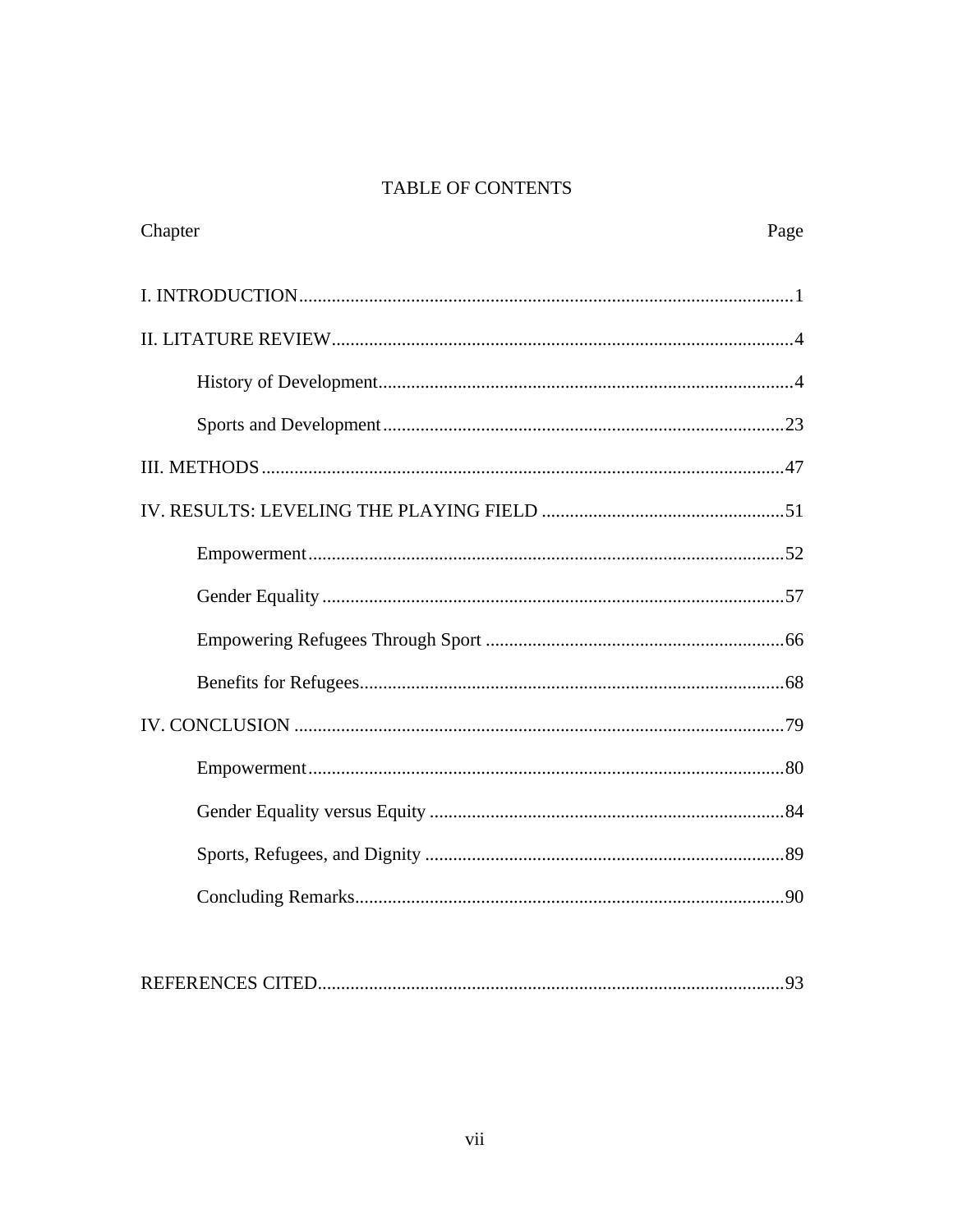# **LIST OF TABLES**

| Table | Page |
|-------|------|
|       |      |
|       |      |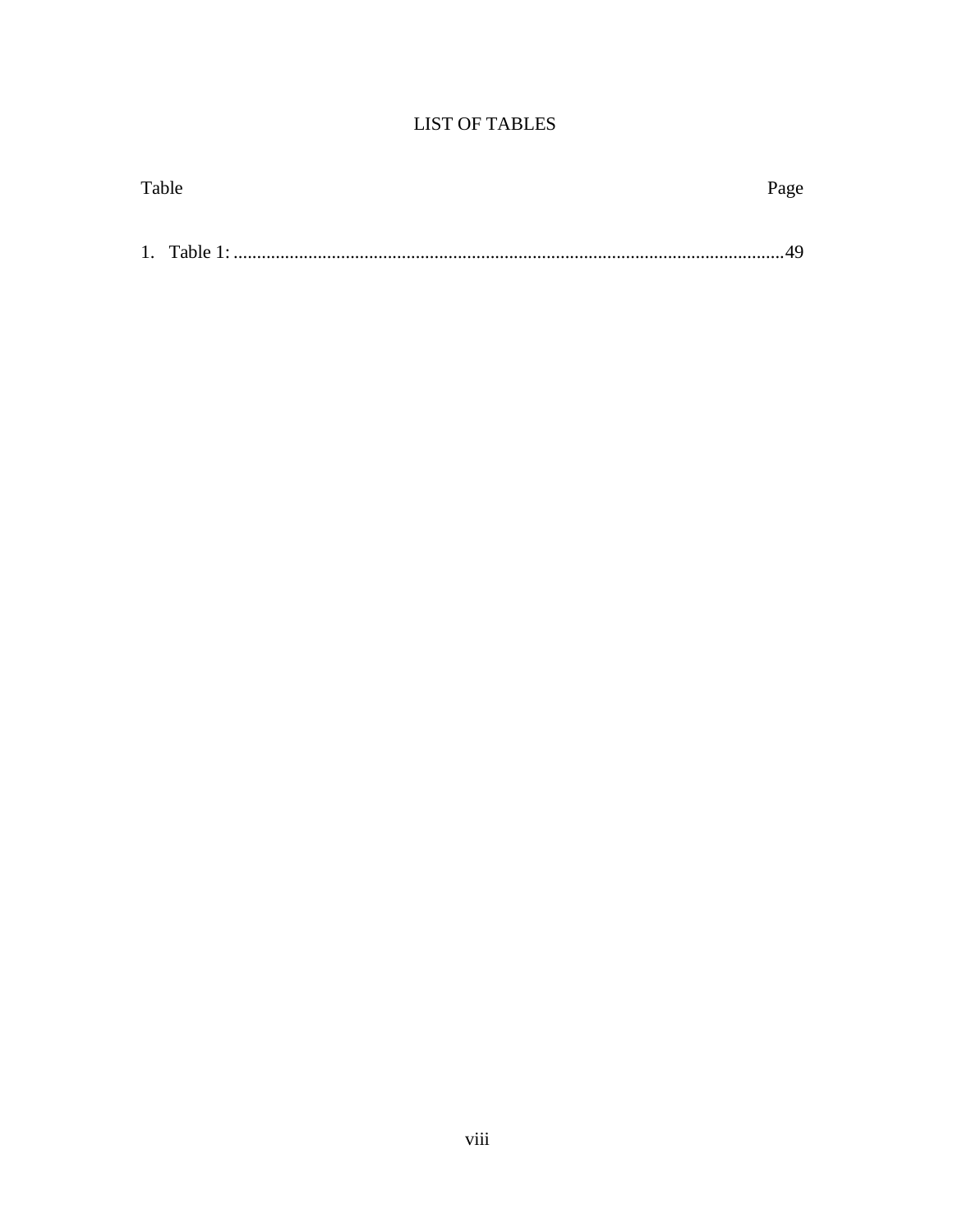#### CHAPTER I.

#### **INTRODUCTION**

In 2018, I lived and worked in Kampala, Uganda for an organization that uses soccer as a tool to work with refugees, teach English, and empower girls. Being raised as a competitive athlete, sports had a profound impact on my own life. Yet, despite this selfrecognition, before my time in Uganda, I had never heard of sports being used as an interventionalist tool in the development arena. Throughout my ten months in Uganda, I observed the meaning sports added to the lives of adolescent refugee girls. However, despite international attention on Sport and Development and the ongoing refugee crisis, studies on Sport for Development and Peace (SDP) and refugees are scarce amongst academic literature. It was also during this time where I became acutely aware of the reliance of the phrase girl's 'empowerment' in the development context, despite the lack of a clear meaning or definition.

The topics of women's empowerment and refugees remain important elements of the international development agenda. The purpose of this study is to provide a deeper understanding of the value of SDP and its legitimacy as an interventionist tool among women and girls in the development arena. Furthermore, this study considers how a refugee status impacts the empowerment process for this population. Sports for Development research is gaining momentum and there remains a need for better understanding on how sports are being used to contribute to the United Nations Sustainable Development Goals (SDGs).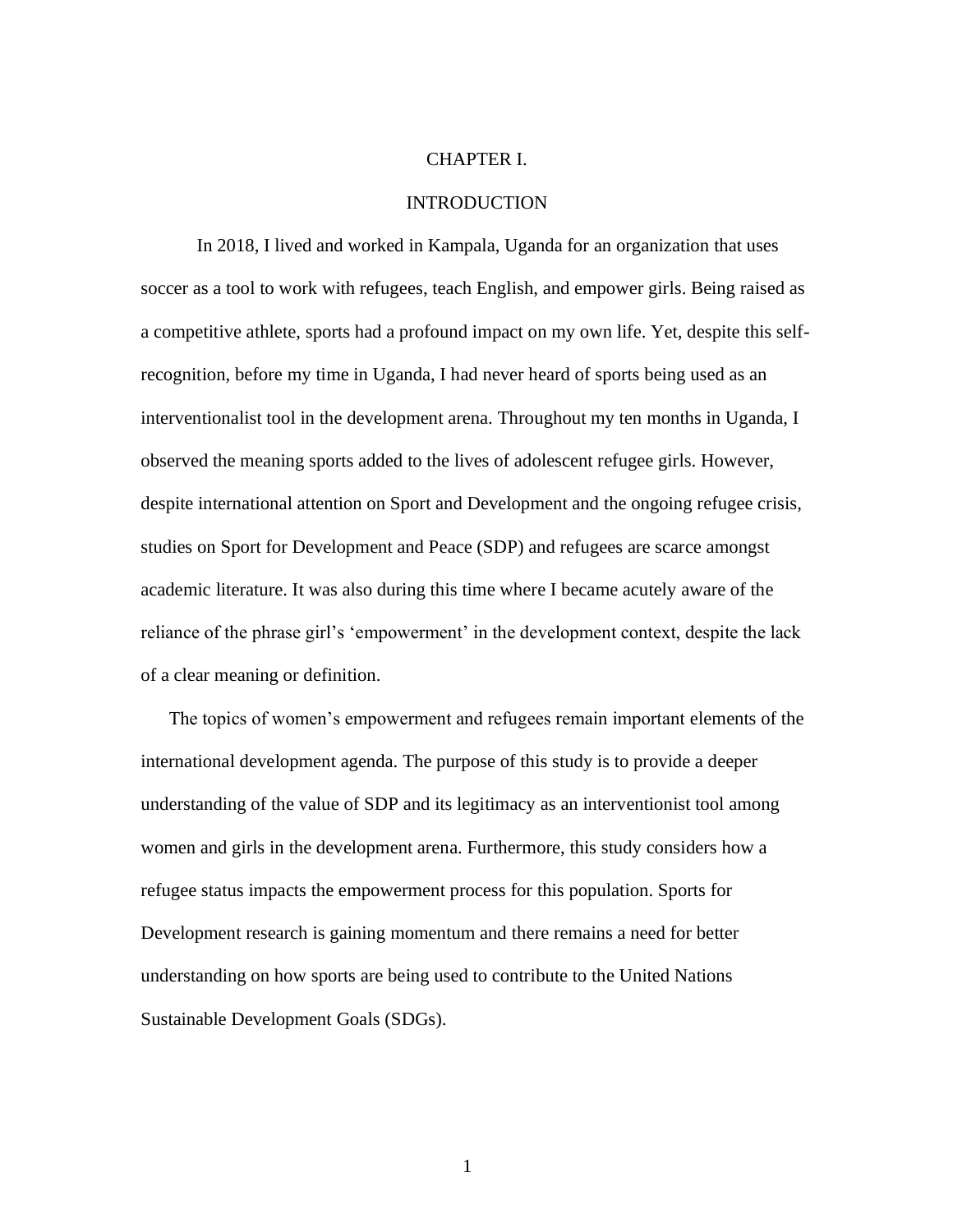Existing literature centers on soft skills gained through sports.<sup>1</sup> Life skills learned through sport are acclaimed to empower individuals and enhance psychosocial well-being such as increased self-resilience, self-esteem, and connection with others (United Nations, 2003, p.2). Yet there are critical research gaps in the arena of Sports for Development and Peace (SDP). First, there is an absence of adolescent girls in both qualitative and quantitative studies as most work in the SDP field centers on boys and men (Grabska, de Regt, and Del Franco, 2019). Second, the majority of work has been conducted in the Global North (Brady, 2005; Collison, Darnell, Giulianotti & Howe, 2019). Finally, to date, most research has focused on traditional competitive sports such as soccer and basketball, and how they are being used to improve the health and wellbeing of disadvantaged populations (Thorpe, Ahmad, & Williams, 2019). While the use of action sports (skateboarding, surfing and climbing) has been growing, yet has received much less research attention. Recognizing these gaps, this study is designed to inquire about adolescent girls, incorporate organizations working in the Global South, and include nontraditional sports.

This study seeks to provide a better understanding of organizations conducting Sports for Development programming and addresses gaps in the literature concerning sports, gender, and refugees. Furthermore, recognizing the need to include non-traditional sports in research, I include nontraditional sports such as skateboarding and climbing in this study. To understand more of what SDP encompasses and hopes to achieve, this study is guided by the question: how are sports such as soccer, skateboarding and climbing being

<sup>&</sup>lt;sup>1</sup> In contrast to "hard skills" which are technical, soft skills are less tangible and more difficult to define and measure. Soft skills include but are not limited to leadership, teamwork, communication, responsibility, and confidence (Tulgan, 2015).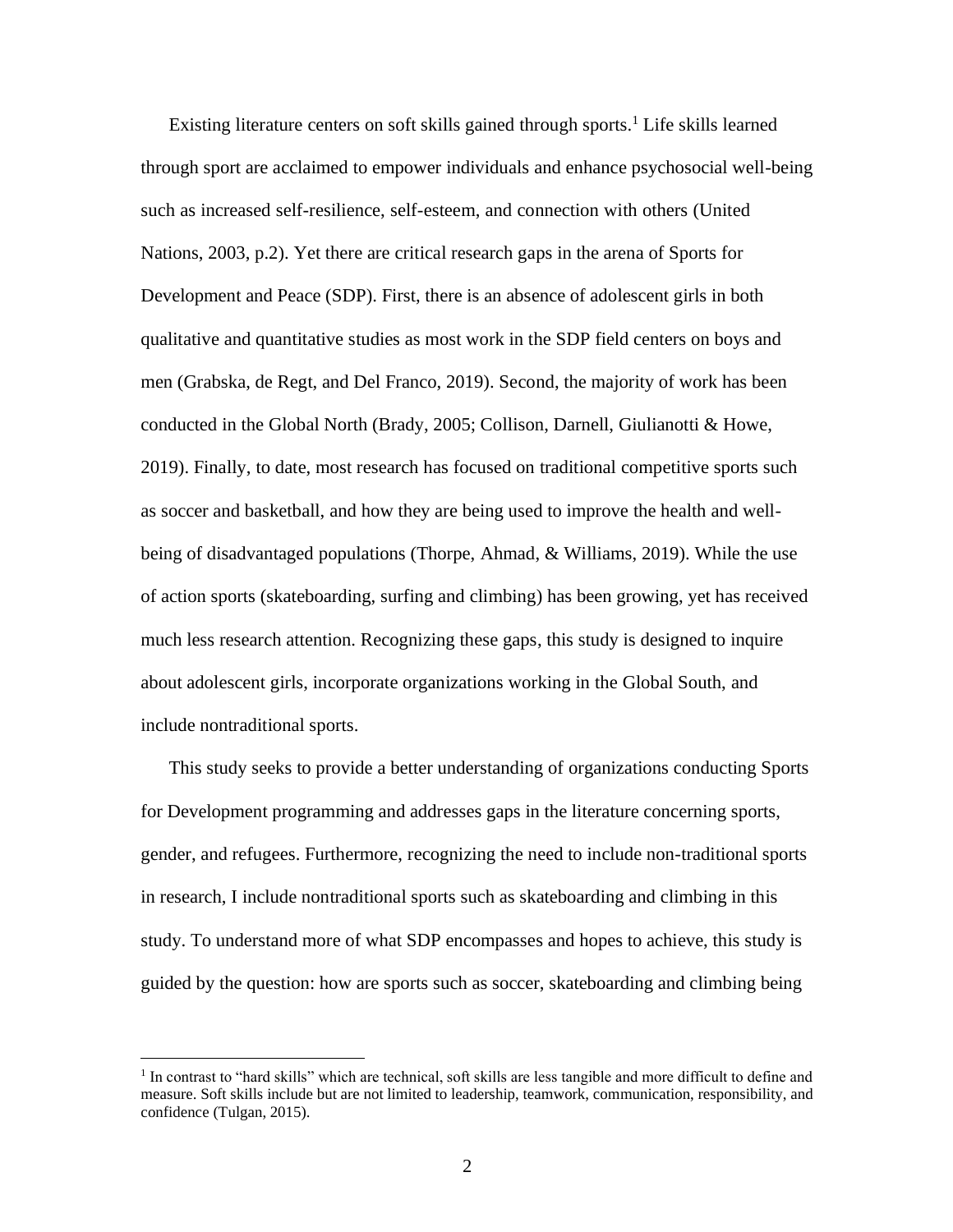used amongst refugee populations, especially in relation to promoting gender equality and empower women and girls?

After first describing the methodology guiding this research, my thesis starts with a comprehensive and in-depth literature review. The literature review is divided into two sections. The first section is concerned with the history of development. This is significant because it provides context to the field of Sports for Development. Without understanding the international agenda and values guiding development, the significant and nuanced nature of Sports for Development programming is left ambiguous. Therefore, the discussion on international development and its relevance to refugee policy will lead into the second section of the literature review that is directly concerned with Sports for Development. This section will provide background and context on the significance of Sports and Development, women in sports, and review already existing literature on how sports are being used to engage with refugee populations.

Next, the results of the research will be presented. This section is organized to parallel the literature review whereby findings concerning gender will be presented first and followed on findings directly related to refugee status. In this section, the definition of empowerment in Sports for Development settings is explored. Furthermore, the benefits and challenges of working with refugee girls is explored and potential strategies to overcome said challenges are outlined. Finally, I conclude this project by identifying three major significant themes within the results and providing recommendations for SDP organizations working with both girl and women and refugees.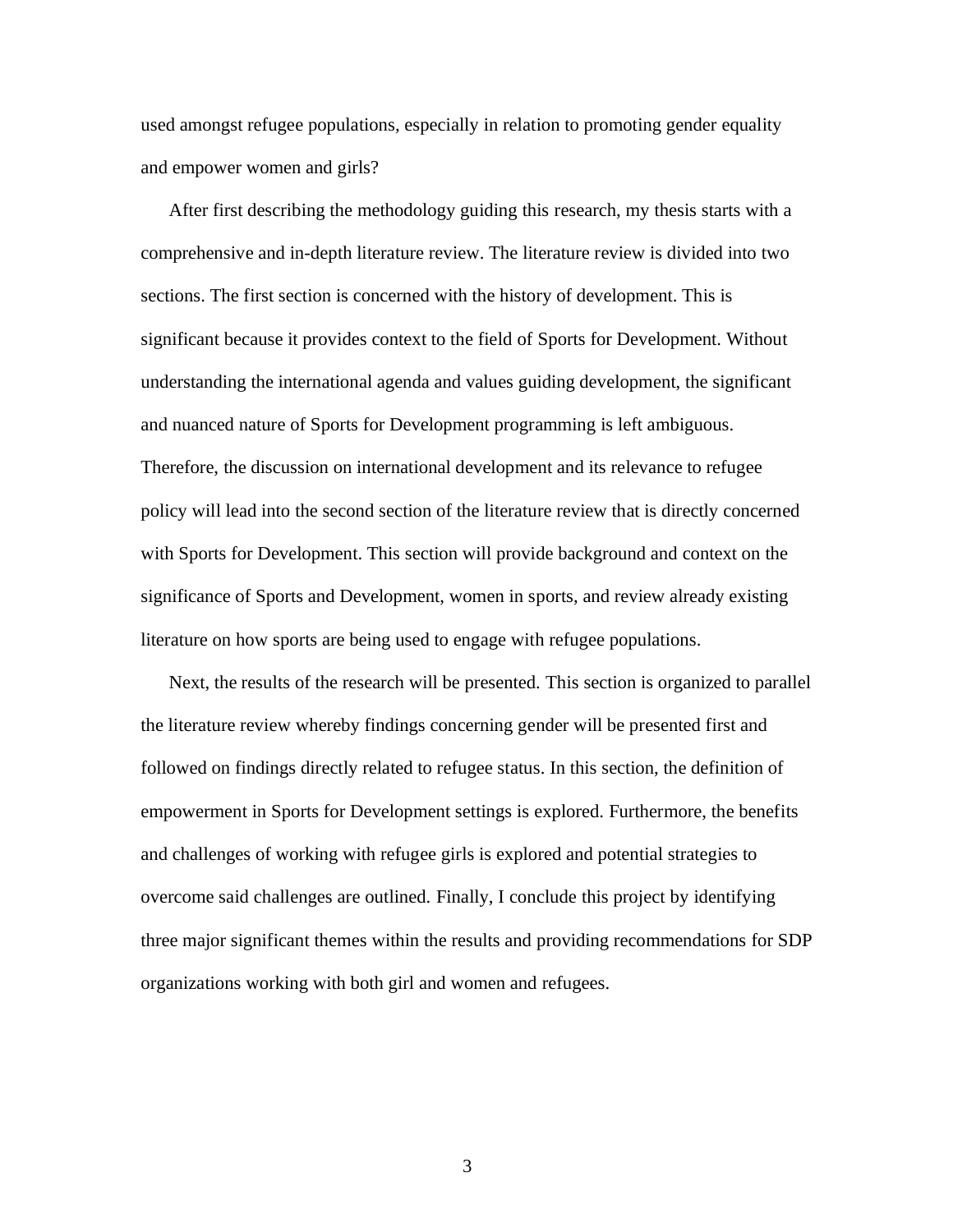#### CHAPTER II.

### LITATURE REVIEW

### <span id="page-11-0"></span>**History of Development:**

The post-World-War II era marked the start and formalization of international development. Global economic dependency between sovereign states influenced the United States to take initiative for the political and economic resurrection of Europe. The United States started an ambitious development agenda which started with the Truman Doctrine and The Marshall Plan.<sup>2</sup> Although the United States now found itself on the top of the world power structure, its economy was limited based on the ability of other countries to purchase their products (Hite  $\&$  Roberts, 2007, pp. 7). Therefore, the foreign aid embedded in these actions of bilateral programs were designed to be mutually beneficial. The perceived success of the Marshall plan (1948) led to the belief that similar interventions could work elsewhere in the world to improve the human condition (Holcombe & Howard, 2019, pp.10). The political, economic, and social devastation that emanated from the war shifted global power dynamics and evoked a surge of newfound internationalism.

Aimed at the prevention of future international conflicts and the promotion of global economic cooperation and prosperity, new global entities were formed. In 1944, forty-three countries came together at the Bretton Woods Conference in New Hampshire,

<sup>2</sup> Under the leadership of Henry S. Truman, the Truman Doctrine was enacted in 1947 to assist democratic nations from communist and authoritarian threats. The war had left much of Europe's industrial infrastructure destroyed. Economic dependence on foreign markets led the United States to shift foreign policy towards the re-building of Europe. The Marshall Plan was a four-year plan that funded the reconstruction of Europe after World War II. These initiatives are significant because they shifted U.S. Foreign Policy from a disposition of non-interference to playing a significant role in international mediation and development.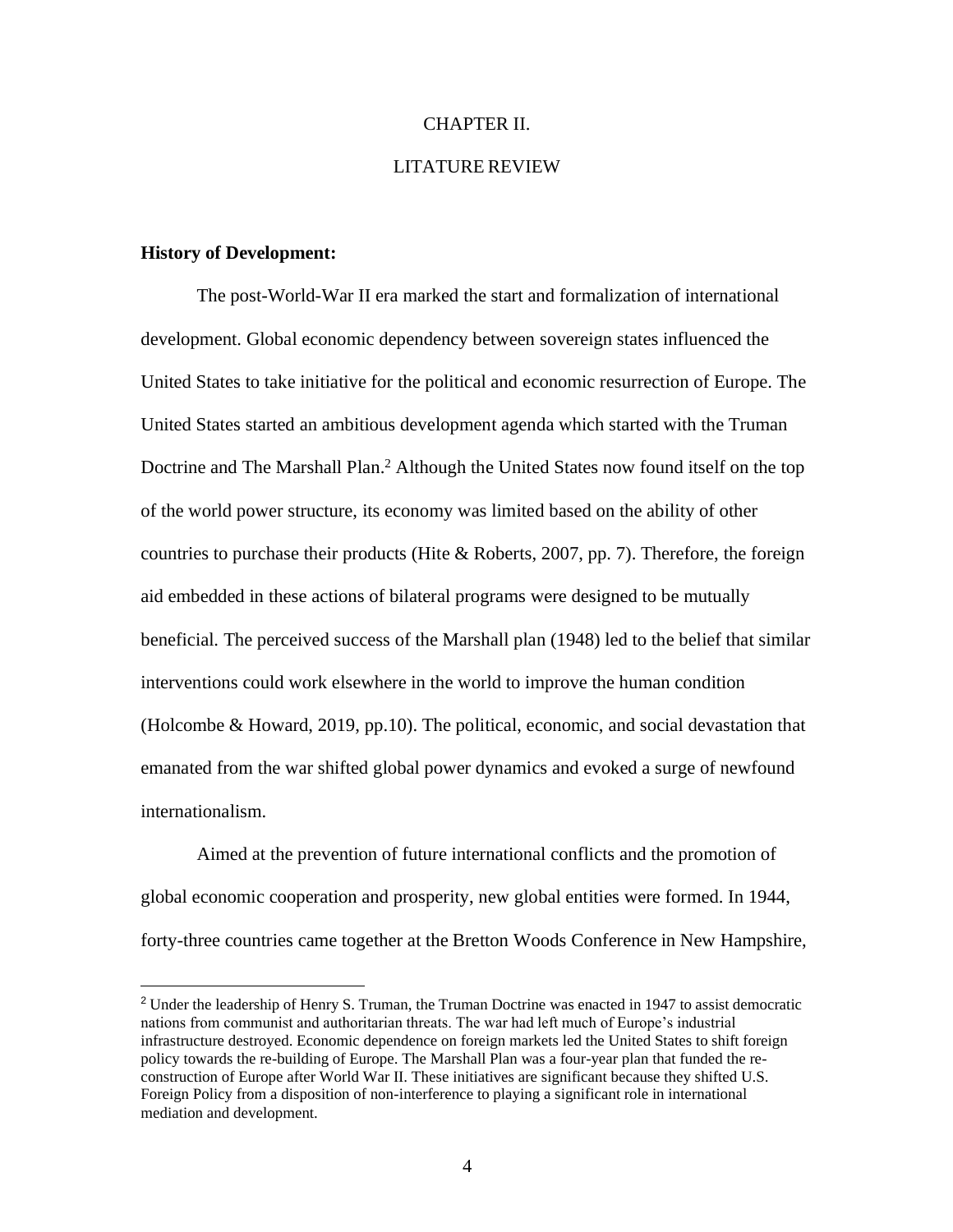United States, and collaborated in the creation of the World Bank and the International Monetary Fund (IMF). In 1945, the United Nations (successor to the League of Nations) officially came into existence. While the Bretton Woods institutions centered on fiscal aid, the United Nations' mandate encompasses broad objectives such as to maintain international peace and security, protect human rights, deliver humanitarian aid, promote sustainable development, and uphold international law.<sup>3</sup>

The post-World-War II era represents the first 'consciously driven effort to improve the welfare of nationals on a global scale' (Offenheiser, 2019). However, the path to development was primarily approached through the lens of political economy, whereby success was marked by the rise of economic indicators such as Gross Domestic Product (GDP). The goal of 'development' was being pursued by bilateral and U.N. multilateral programs, multilateral development banks, inter-governmental entities, religious groups, and private foundations (Holcombe & Howard, 2019, pp. 10). This newfound commitment to global prosperity soon transcended the borders of Europe.

Development had very little to do with humanitarianism and was driven by ideas of a stabilized global economy and was strongly influenced by the onset of the Cold War in the late 1940s. Development aid served as a new foreign policy tool that re-shaped relations between nations and was delivered by the Global North to the Global South (Engerman, 2017). While poverty was being addressed on the global stage, the practice of development itself was being carried out according to geopolitical and ideological concerns (Offenheiser, 2019). For example, the United States expanded its bilateral

<sup>3</sup> This can be found on the U.N.'s website: https:/[/www.un.org/en/sections/what-we-do/.](http://www.un.org/en/sections/what-we-do/)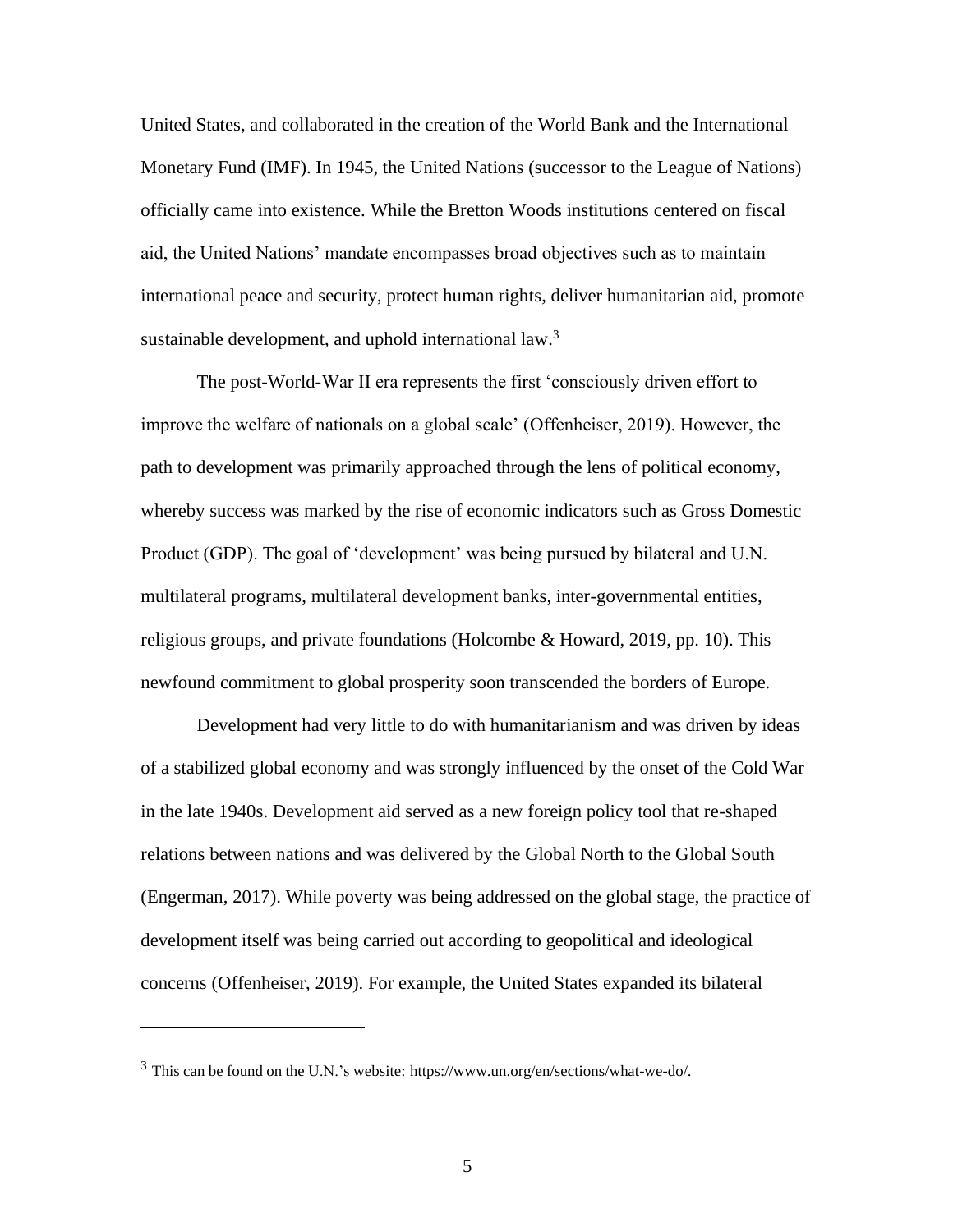development projects to the Global South with the Act for International Development and the Foreign Assistance Act of 1961. The purpose of development aid was to combat Communist influence in newly independent states while committing to 'long-range economic assistance to the developing world' (Rennack & Chesser, 2011). Therefore, Bretton Woods institutions recommended political and economic reform policies.

Development policy in the 1980s was rooted in neo-liberal and capitalist policy promoted in 'the Washington Consensus.'<sup>4</sup> Newly independent states that allied with the West and the Bretton Woods institutions bound themselves to political and economic liberalization in exchange for loans (Young, 1999). When these new market-led development strategies failed to lead to prosperity, states became dependent on donor agencies (Milner, 2009). Heavily indebted, the Global South had few alternatives to accepting the top-down approach to development. The uneven power dynamics between the Global North and South were continuously solidified. The changing international context, alongside slow economic growth, rapid population growth, and climbing debt in the Global South, strengthened the argument for internationalism.

### *Refugees and Development*

The influx of refugees stemming from the World War I and II eras provided further opportunities for the United Nations and the new world superpowers, particularly the United States, to promote development agendas on sovereign states.<sup>5</sup> The

<sup>4</sup> The Washington Consensus is a set of neo-liberal principles laid out by John Williamson in 1989. The consensus was composed of ten guiding principles that promoted free markets and political democracy. Originally directed towards Latin American countries, many of which had histories of military dictatorships, the Washington Consensus became a 'manifesto for capitalistic economic development' and was promoted around the world (Birdsall &de la Torre & Valencia-Caicedo, 2010).

<sup>&</sup>lt;sup>5</sup> In this era, refugees were defined in the UNHCR 1951 Convention and Protocol Relating to the Status of Refugees: "As a result of events occurring before 1 January 1951 and owing to well- founded fear of being persecuted for reasons of race, religion, nationality, membership of a particular social group or political opinion, is out- side the country of his nationality and is unable or, owing to such fear, is unwilling to avail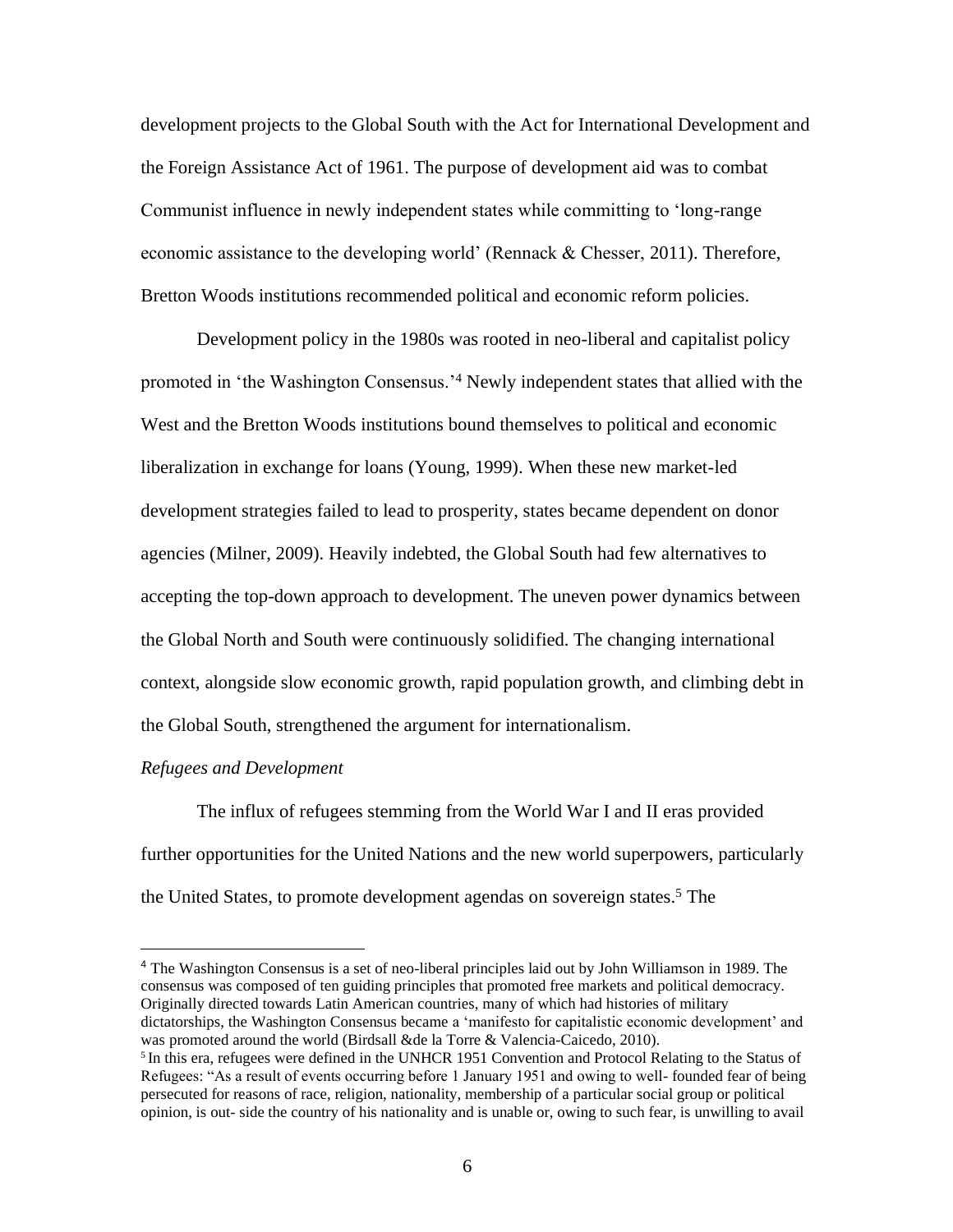extraordinary cross-national circumstances of the great wars transformed asylum whereby the process underwent a process of internationalism. (Fontanari, 2019). For example, the United Nations originally created the United Nations High Commissioner for Refugees (UNHCR) to assist refugees displaced by World War II. (United Nations: Refugees). Although UNHCR's original mandate was limited to three years, the U.N. Convention Relating to the Status of Refugees (Geneva Convention) was adopted in 1951 and the agency remains operational today.

While the UNHCR was always mandated to promote the implementation of refugee policy and norms, and monitor state compliance with refugee human right standards, the 1951 Refugee Convention gave more power to the UNHCR with the ability to 'supervise refugee conventions' (Loescher, 2001, pp. 5). In order to be accepted as a member of the international community, new states had few choices but to accept domestic refugee norms promoted by the UNHCR (Loescher, 2001, pp. 5).<sup>6</sup> Furthermore, in the process of providing humanitarian relief to refugees, global development actors like the UNHCR also engaged in developing land infrastructure, agricultural and industrial modernization and political stabilization (Robson, 2017, pp. 626). Refugees were used influence the political and economic landscape of the Middle East when they were used to implement the agenda of the League of Nations and the United Nations, which was predominately led my western stakeholders (Robson, 2017). In this way, the refugee crisis constructed a case to establish 'practical modes of internationalist

himself of the protection of that country; or who, not having a nationality and being outside the country of his former habitual residence as a result of such events, is unable or, owing to such fear, is unwilling to return to it.

<sup>&</sup>lt;sup>6</sup> In fact, the historical definition of a refugee itself reflects post-war II power dynamics and cold-war contexts. With the United States and other axis powers spearheading this process of internationalization, 'refugees' were considered to be 'anti-communist' white men (Chimini, 1998).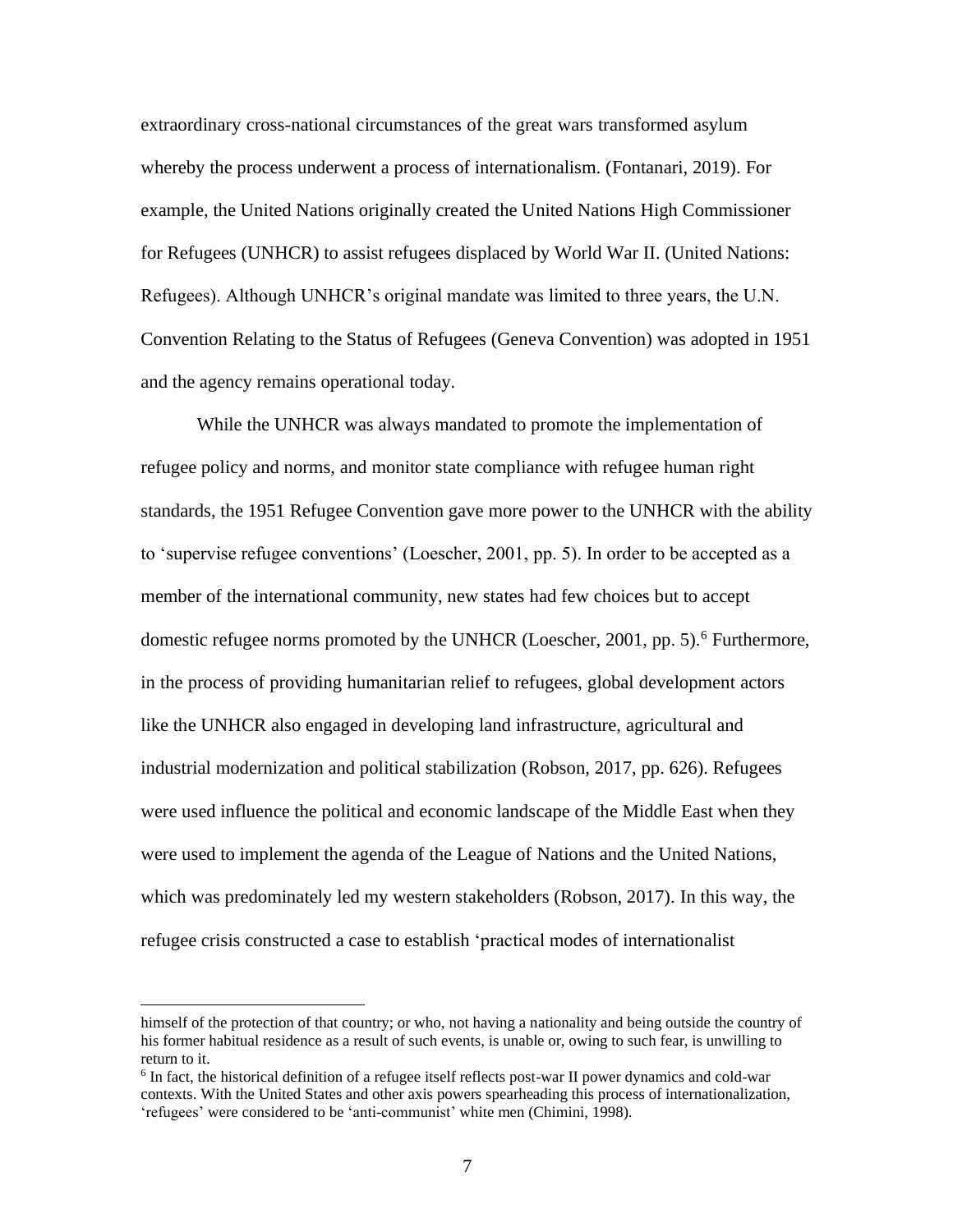authority' in the Global South that would further the UN's own institutional values (Robson, 2017, pp. 626).

Refugees and the UNHCR, with its newfound power and influence, became important global actors in the Cold War context. The bipolar rivalry between Western values of capitalism and Eastern values of communism positioned refugees to be perceived as elements of power (Loescher, 2001, pp. 6). As destabilization and violence plagued Eastern Europe, the UNHCR managed the influx of refugees and the resettlement process to the West (Loescher, 2001, pp. 7). Therefore, refugees and refugee policy saved the lives of individuals forced to flee their homes and served the West's geopolitical interests as a symbol of the dangers and shortcomings of communism.

The chaos created by the Cold War extended beyond the West and bled into the Global South. In the ruthless pursuit of political control and economic supremacy, western powers exacerbated destabilization abroad, creating even more refugees. For example, during the Cold War, when the Prime Minster of new independent Zaire<sup>7</sup> adopted nationalistic economic policies, the United States and Belgium intervened. The United States was particularly concerned with the nationalization of precious minerals that were used for its military arsenal, and allegedly assassinated the Prime Minster, installing a new, pro-west counterpart in his place (Veney, 2007). Throughout Africa,

<sup>7</sup> Patrice Lumumba was Congo's first democratically elected leader in The Republic of Congo and served as a Prime Minster, despite the Belgium governments support for other candidates during the campaigning process (Weiss, 2012). He remains the only democratically elected leader today. Lumumba ran on a platform of national unity and was determined to gain control of natural resources in its territories, that were being exploited by Western powers (notably the United States), who were extracting Uranium to build the first atomic bomb (Nzongola-Ntalja, 2011). Mobutu Sese Sekou, considered to be more 'pro-west', became his predecessor, sparking political turmoil (Veney, 2007, pp.55). Mobutu renamed the country 'Zaire' to promote "cultural authenticity" (Veney, 2007). In 1997, after Mobutu had lost executive powers and was replaced by Laurent-Désiré Kabila, the country reverted to its original name, and is known as the Democratic Republic of Congo (DRC).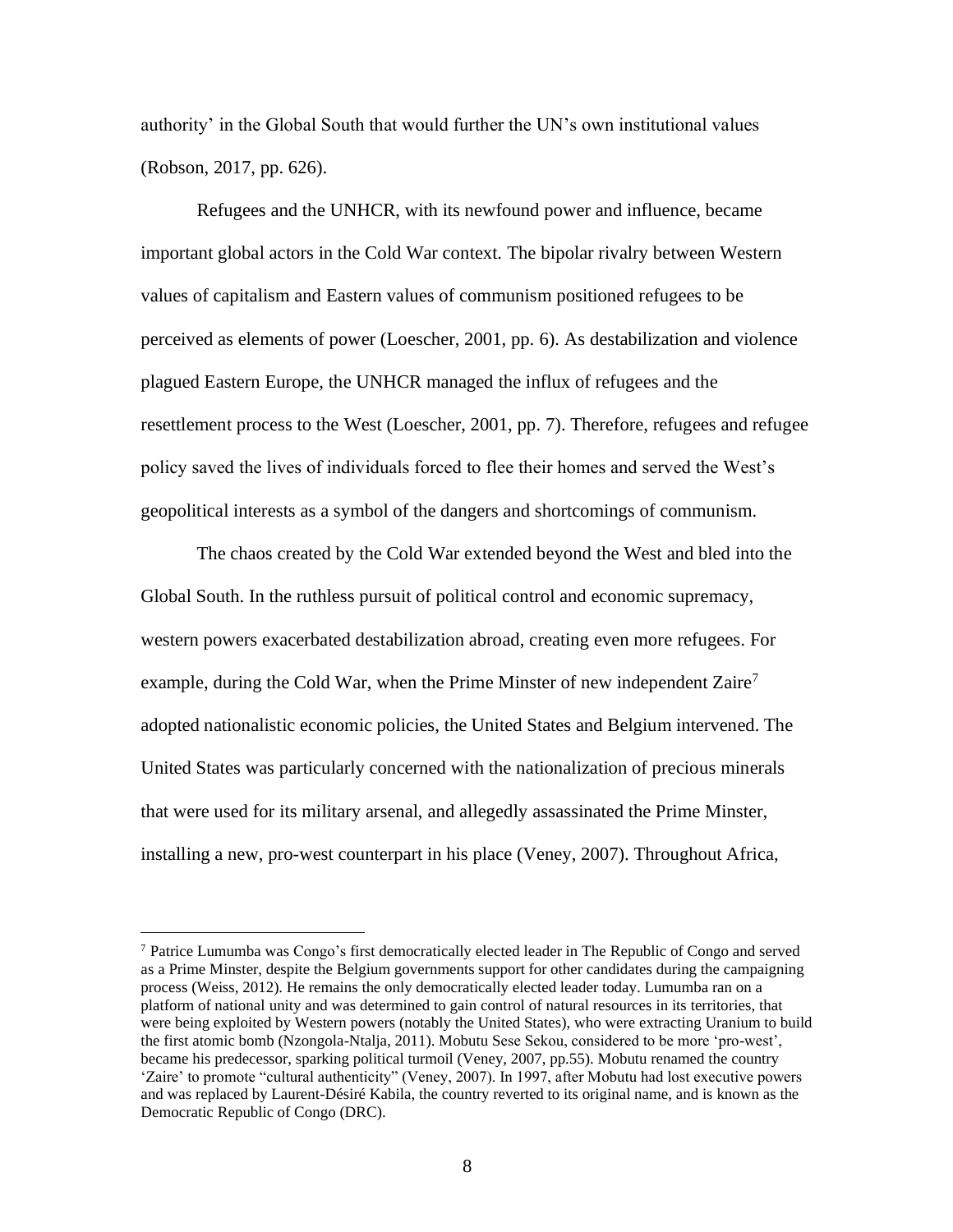similar cases of destabilization created more and more refugees. In 1960, prior to major international intervention in local economies and politics, there were only 300,000 refugees in Africa. Just twenty-seven years later, by 1987, there were over 5 million (World Refugee Survey, 1991).

Furthermore, prior to the universal application of 'the Washington Consensus,' individual states held much more autonomy over their own refugee policy. In the 1960s, African states provided sufficient transitions and support for refugees by providing them with a plot of land and agricultural tools (Milner, 2009). For example, throughout the 1960s, 1970s and 1980s, both Kenya and Tanzania offered refugees land for settlement and sometimes even citizenship (Nowrojee, 2000). This allowed refugees to be selfreliant and become valuable assets to their host communities. However, market liberalization, in the form of Structural Adjustment Programs mandated by the World Bank and IMF, discouraged such kinds of public amenities. With the number of refugees rising, states began to lack the resources and organizational capacity to manage the scale of this enduring problem. Local populations that were also suffering under these new policies began to see refugees as burdensome on the also-dwindling public services, and various states set up camps for refugee that were funded by UNHCR. (Milner, 2009; Loescher, 2001). These programs changed the social, institutional and economic capabilities of host states to provide for both their own constituents and for refugees (Gibney, 2004). Therefore, states had an influx of refugees and less resources to support them.

By the 1990s, the refugee crisis was so overwhelming that host countries started demanding action by development entities within the United Nations and other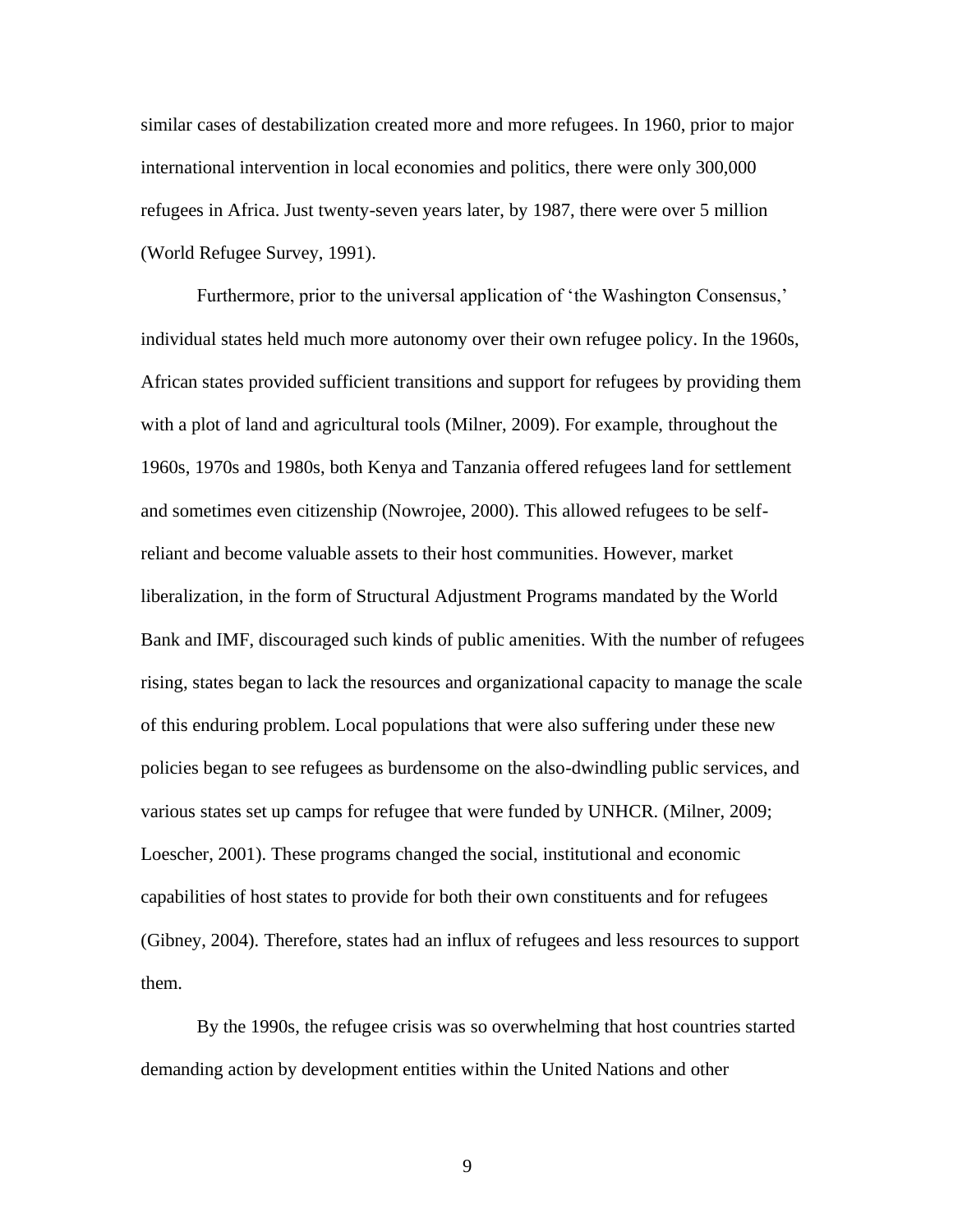international nonprofit organizations. Support from donor countries and development agencies became increasingly relucent to delegate funds towards the refugee crisis and "African states became subject to 'a comprehensive super-structure of international accountability'" (Young, 1999, pp.34-5). Concurrently, African states argued that the crisis was indeed a matter of international affairs and therefore development entities should share the burden (Loescher, 2001). In fact, African states had long been calling for international action, which had led to the *International Conference on Assistance to Refugees in Africa* in April 1981*.* The conference formally recognized the refugee crisis as a universal collective responsibility and called for the mobilization of western resources to support host countries. This is foundational to the international community's response to modern refugee crisises whereby significant oversite and resources are provided to United Nations' offices like UNHCR. Although African states were able to influence international action, the power dynamics between donor and host states remains imbalanced, making burden sharing a difficult challenge to overcome. Many refugees today never escape the harsh realities of life inside a camp and have become increasingly dependent on international assistance to simply meet their basic needs (Milner, 2009, pp.26).

### *Women in Development*

As a social construct, gender is determined by culture, opposed to sex (Rogers, 1980). According to western male ideology, the 'natural' place for a woman is in the home based on her biological reproductive abilities (Rogers, 1980). Western male ideology confined women to unpaid, labor intensive housework (Rogers, 1980).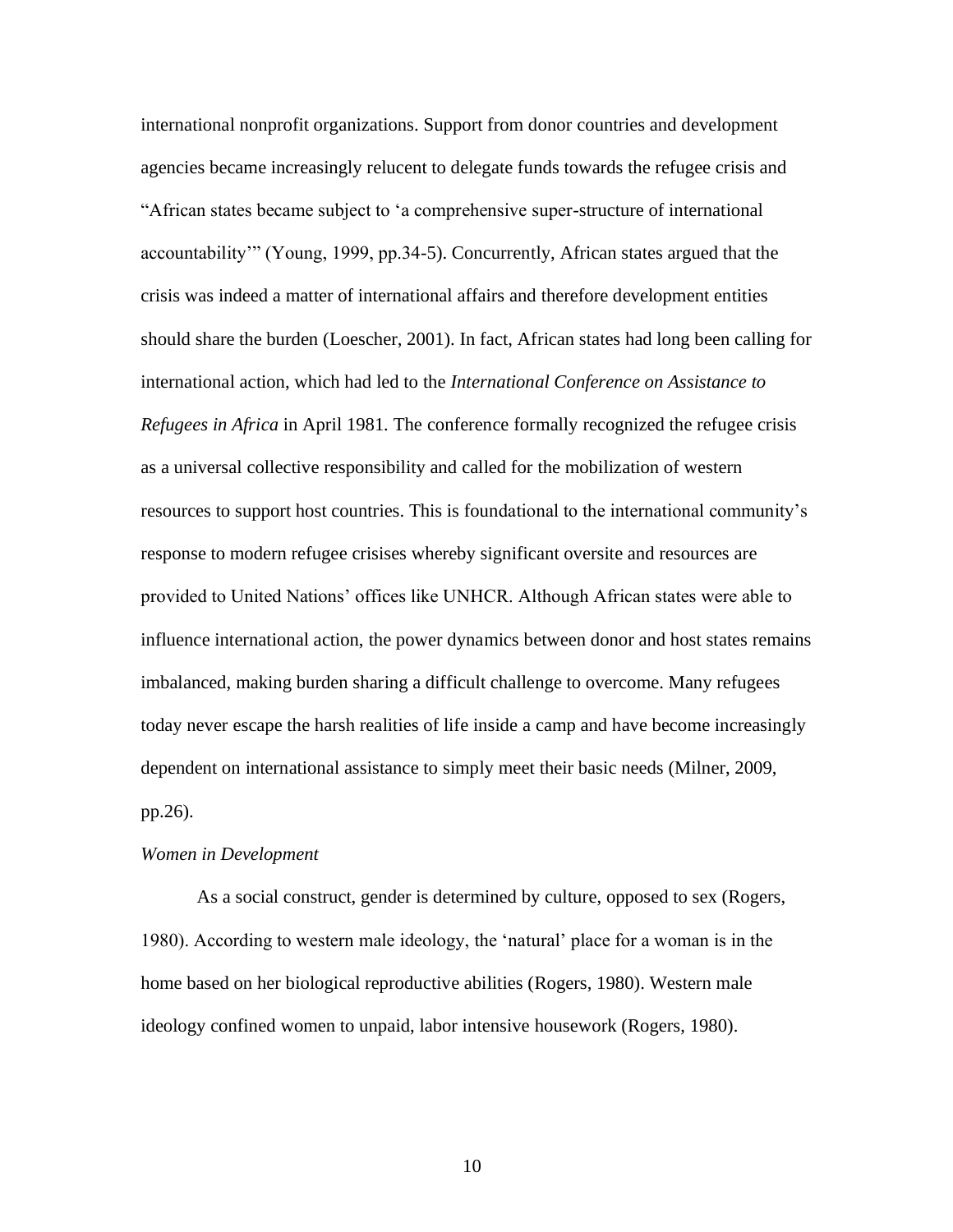Despite this cultural norm being regarded as a universal fact, pre-colonial societies frequently placed males as key caretakers of children (Rogers, 1980). The industrial revolution and the rise of capitalism reinforced the economic patriarchy when western women became reliant on the cash economy that favored men's work (Rogers, 1980). Therefore, the phenomenon of women being disproportionately burdened with unpaid work can be traced back to western society, in which was spread through globalization, and more specially colonization.

Globalization, in the form of development, uniquely impacted women. Economic restructuring, mobilized through Structural Adjustment Programs (SAPS), tended to exclude women (Blank, 1997). Now, alongside rising food prices and expenditure cuts in state subsidies, women struggled to participate in the newly founded global economy, brought on by development initiatives (Nzomo, 1994: Desai, 2002). However, by the 1970s, the idea that development was a linear process and industrialization would improve the human condition was being challenged. Ester Boserup confronted the assumption that development benefited men and women equally in her publication of *Women's Role in Economic Development*, in 1970 (Boserup, 2007). Boserup was the first researcher to systematically use gender as a variable in her analysis. In light of her findings, the framework of Women in Development (WID), was established (Rathgeber, 1990).

Recognizing that development had done little to improve the lives of women in the previous two decades, the WID movement aimed at addressing the "economic exclusion of women" within the economic development process (Okali, 2011, pp. 2). Thus, research shifted to the recognition that women's experiences were different then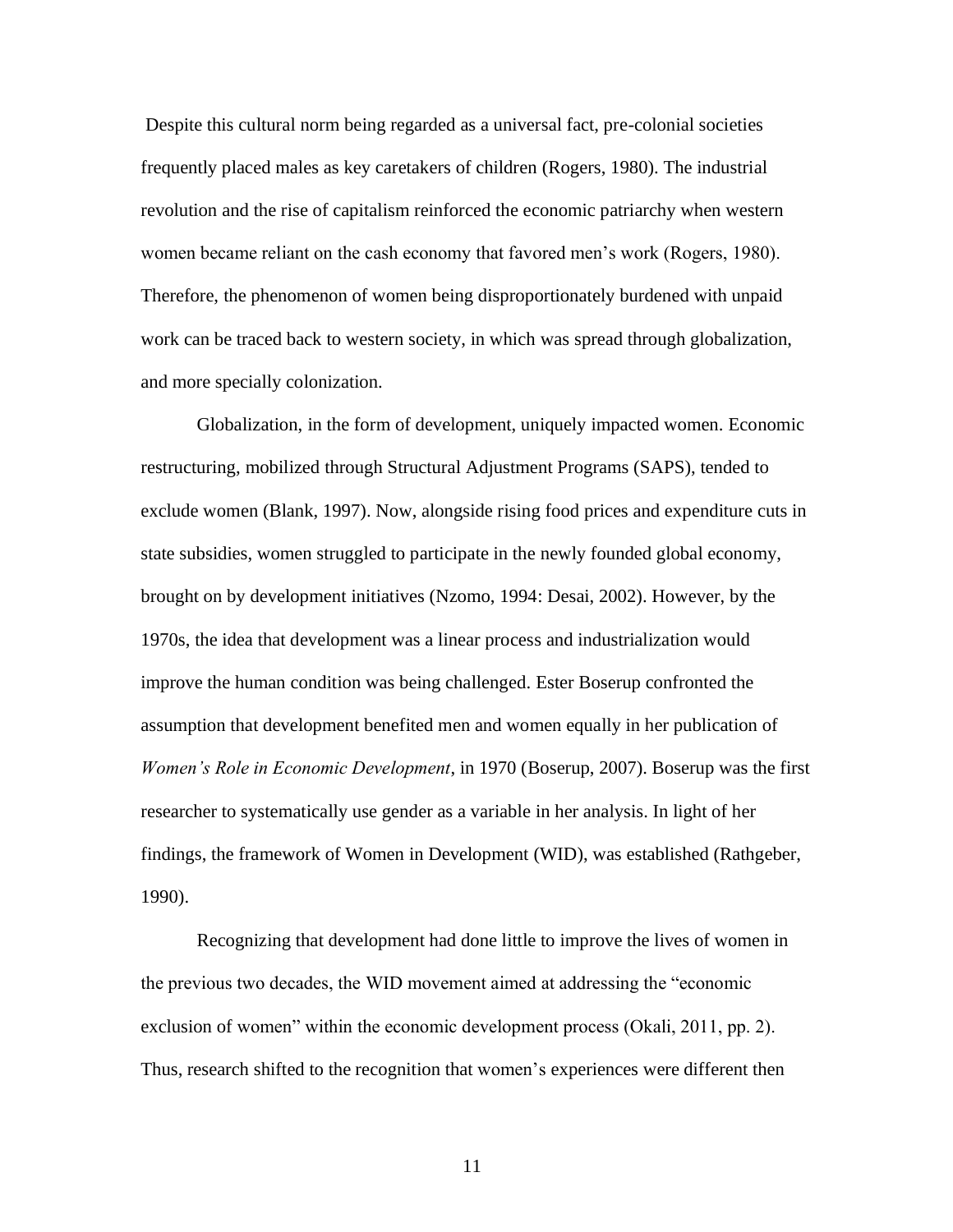men's, and focused on women's perceptions (Rathgeber, 1990). Instead of only being valued as wives and mothers, development planners needed to recognize women as agent of economic productivity (Snyder, 2006, pp. 29). The focal point was integration into already existing economic and social development initiatives through legal and administrative changes. For example, WID units were established within development agencies like the U.N. that were supposed to bring women and their voices into development projects and programs (Rowlands, 1997, pp. 5). These WID units were often spearheaded by women to oversee specific projects and evaluate and monitor how women's voices were being accounted for. Why women were left behind in the first place remained unaddressed. In this way, neo-liberal economic policies remained the most popular approach to development, and this new framework was a method to both recognize and utilize women's productive potential as economic, political, and social agents (Rowlands, 1997).

#### *Gender and Development*

The shortcomings of the WID approach influenced the shift to a new approach in the 1980s: Gender and Development (GAD). Drawing from the failures of WID, the GAD approach accounts for how key cultural, economic, and political structures in societies influence power disparities and inequality between men and women during the development process. In this framework, gender is understood as the "socially defined and constructed roles of men and women" whereby gender roles shift based on place, time and culture (Karl, 1995, pp.102). Therefore, the social construction of gender and the assignment of roles in the household and community, not women (*per se),* are being examined (Rathgeber, 1990). This was a powerful transformation in terms how the roles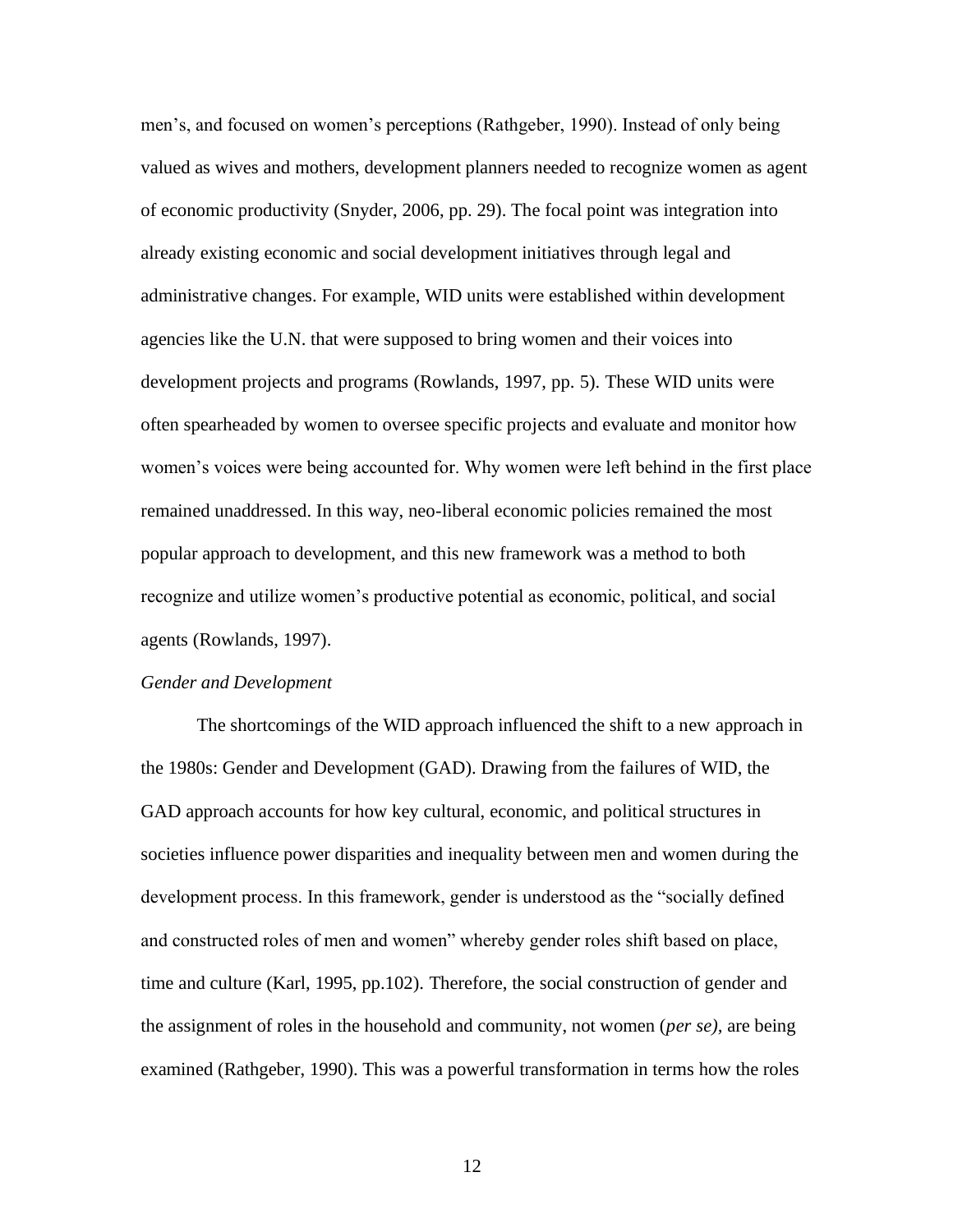of women were valued, recognized that the empowerment of women extended beyond having more female bodies in a room, and understood the importance of brining men into the conversation of women's roles in development.

This approach is also founded in the idea that women need to be active agents in the development process and not passive recipients (Young, 1999). The WID approach, while successful in providing women with resources, including them in projects and organizing women's groups, tended to be delivering 'development' to women. This did very little to address gender inequalities and inequities (Rowlands, 1997). In contrast, GAD stresses that women needed to be their own agents of change and organize themselves into groups (Rathgeber, 1990). This holistic perspective acknowledges that development stems from the betterment of society at the individual level: politically, economically, and culturally.

#### *Women and Empowerment*

1975 was coined the 'International Year of Women' by the United Nations and marked a new era whereby development was no longer considered gender neutral (Karl, 1995, pp. 94). However, it was not until after the UN Decade for Women (1976-1985) that the concept of women's empowerment gained momentum in the development arena (Karl, 1995, pp. 97-108). By the 1980s and 1990s, women's empowerment came into being as a method to implement action against gender inequality (Cornwall, 2016). The idea of 'empowerment' is embedded in the GAD framework and shifts the understanding of poverty from the lack of material resources, to the outcome of unequal power dynamics between men and women (David & Nazeet, 2009; Rowlands, 1997). While there is a broad understanding that 'empowerment' implies the redistribution of power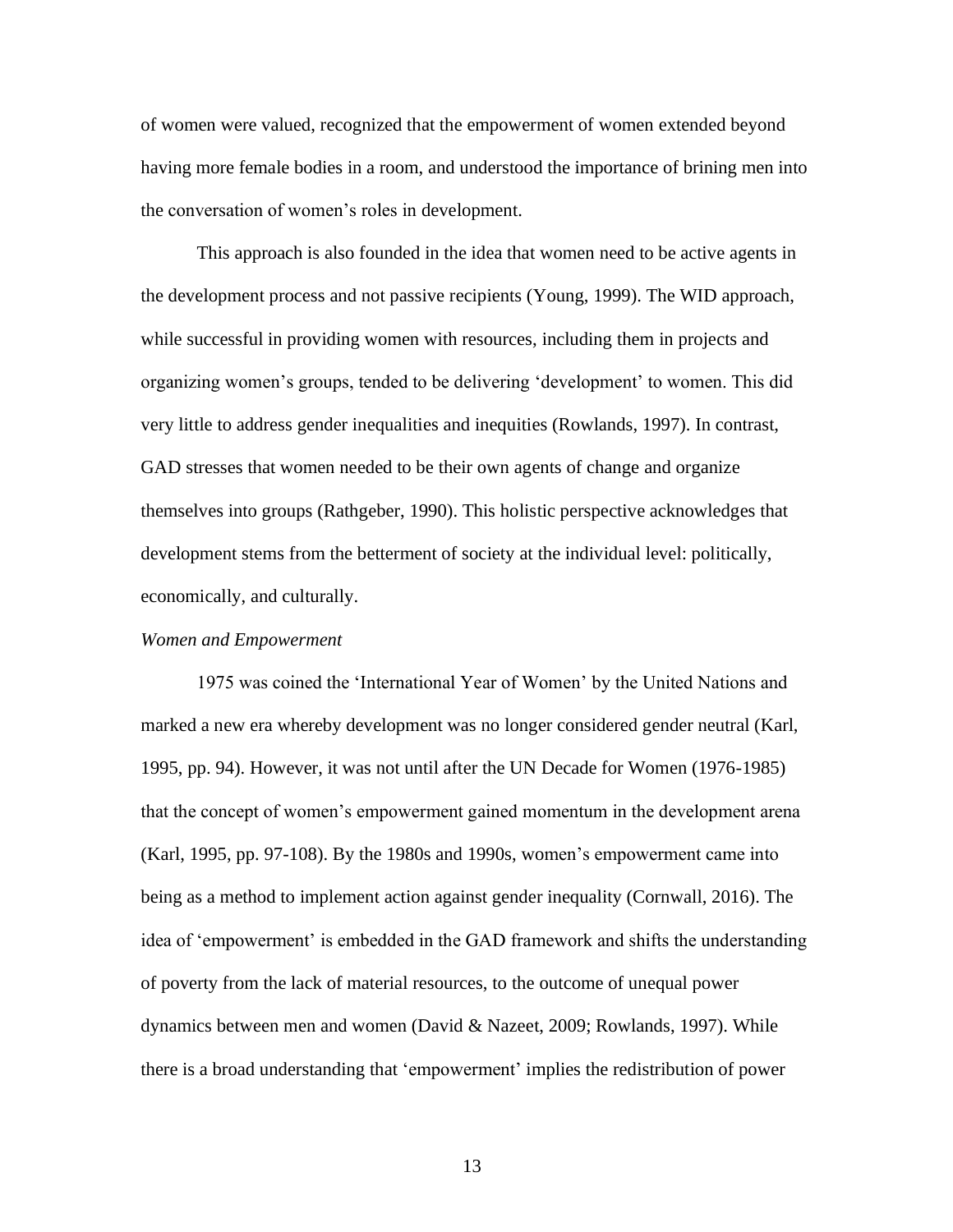and that women need to take ownership of change in their own lives, the definition of the term itself is a subject of debate. Stemming from the use of the word by development agencies as a program outcome without a clear understanding of what 'empowerment' means in the context of development programs, researchers like Jo Rowlands have conducted extensive work to contextualize it.

Rowlands' work is foundational to understanding complexities of empowerment. According to Rowlands (1997), the confusion about empowerment in the context of development derives from inconsistent and overgeneralization of the term 'power' and how it is distributed in any given society. Through the rejection of Foucault's views on power, Rowlands argues that to understand the empowerment process, different forms of power must be recognized. <sup>8</sup> Focused on the structural basis of society in terms of gender inequality and collective action, different forms of power are identified as: 'power over,' 'power to,' 'power with' and 'power from within' (Rowlands, 1997, pp. 13). This distinction provides avenues for development entities to articulate program empowerment objectives more clearly.

Therefore, what 'empowerment' means for any given development initiative is dependent on the desired outcomes. For example, 'power over' can be loosely be defined as controlling power. Using this definition, empowerment means bringing people who are currently excluded from the decision-making process into it (Rowlands, 1997). 'Power to' is defined as productive power that creates avenues for action without undergoing

<sup>8</sup> Foucault, a French philosopher, believes that power is dispersed throughout any given society and cannot be quantified, meaning that a person cannot possibly possess more or less of it then another person. While he does base power on knowledge, the power of another individual cannot interfere with another person's agency to act or make choices. Under a feminist framework of power, Rowland argues that this neglects how internalized oppression, resulting from the structure of society which covertly promotes the subordination of women, creates barriers to women actively exercising their own power (Rowlands, 1997, pp. 12).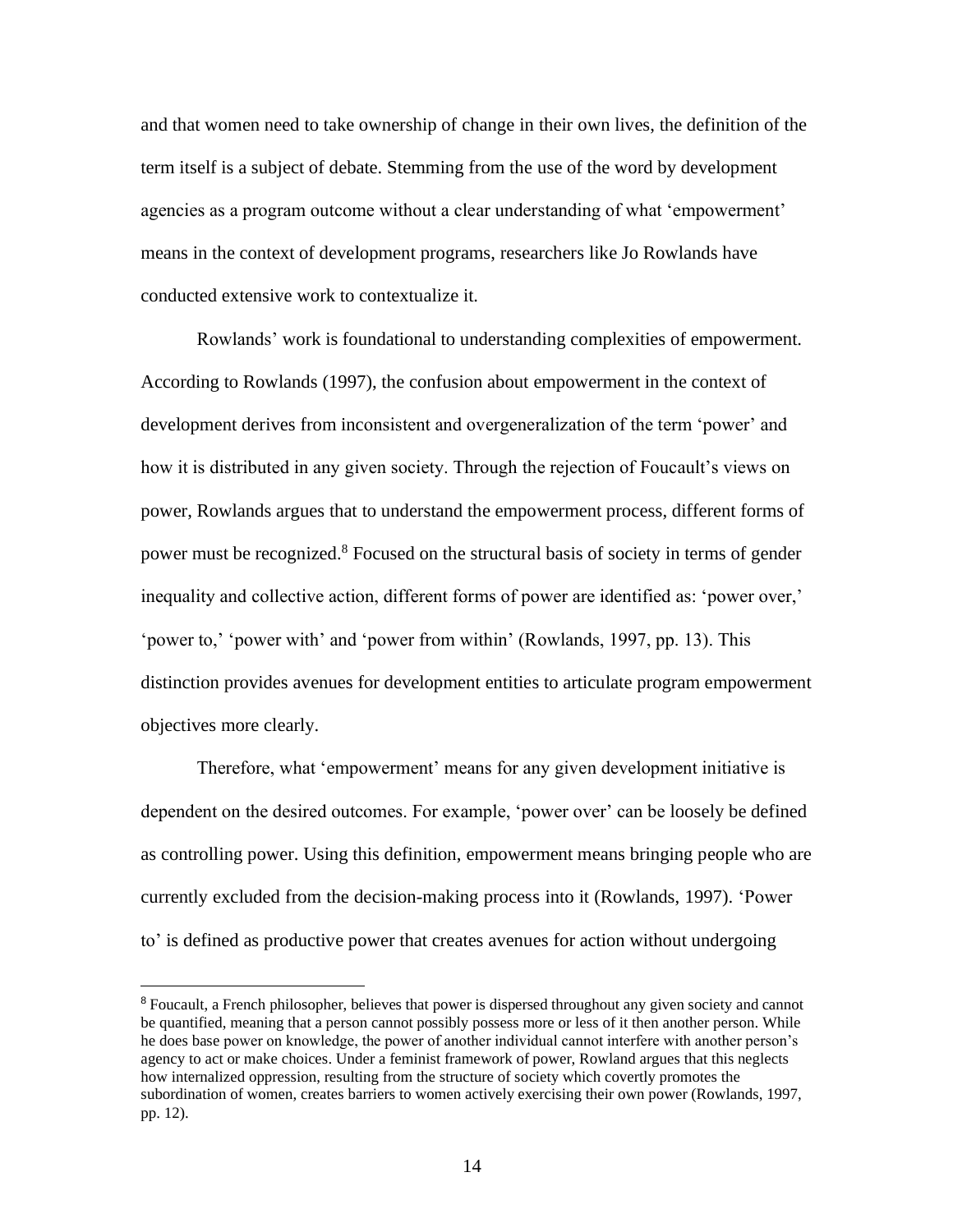domination and 'power with' is characterized as a group of individuals who have the ability to take collective problem-solving action (Rowlands, 1997). Under these definitions of power, 'empowerment' is concerned with how "awareness of interests at the individual level can relate to other people in order to participate from a position of greater strength in decision-making and actually to influence such decisions" (Rowlands, 1997, pp.14). Finally, 'power within' is based off the human spirit that is unique to each individual. The inherent strengths possessed by individuals, serve as a basis for selfrespect and acceptance that in turn, allows us to accept others as equals (Rowlands, 1997, pp. 13). In terms of development, this approach to 'empowerment' embraces a more holistic perspective by considering the full range of human potential, skills and abilities unique to different people. In summation, these different types of power can be categorized under individual, relational, and collective levels of 'empowerment'. These categorizations are important because they provide avenues for development entities to more clearly articulate program 'empowerment' objectives. For example, Rowlands states that "the failure to define and explore the practical details of how empowerment can be achieved considerably weakens the value of the concept as a tool for analysis or as a part of a strategy for change" (Rowlands, 1997, pp.8). They can also call attention to why simply bringing women into the decision-making process is not enough.

Drawing from Rowlands foundational work, Gender and Development seems to transcend the WID framework by bringing women into the decision-making process and emphasizing the needs for individuals to believe that they are both capable and entitled to make decisions (Rowlands, 1997, pp. 14). In this way, 'power within,' in the form of self-understanding (Kabeer, 1994) and 'power within,' in the form of self-expression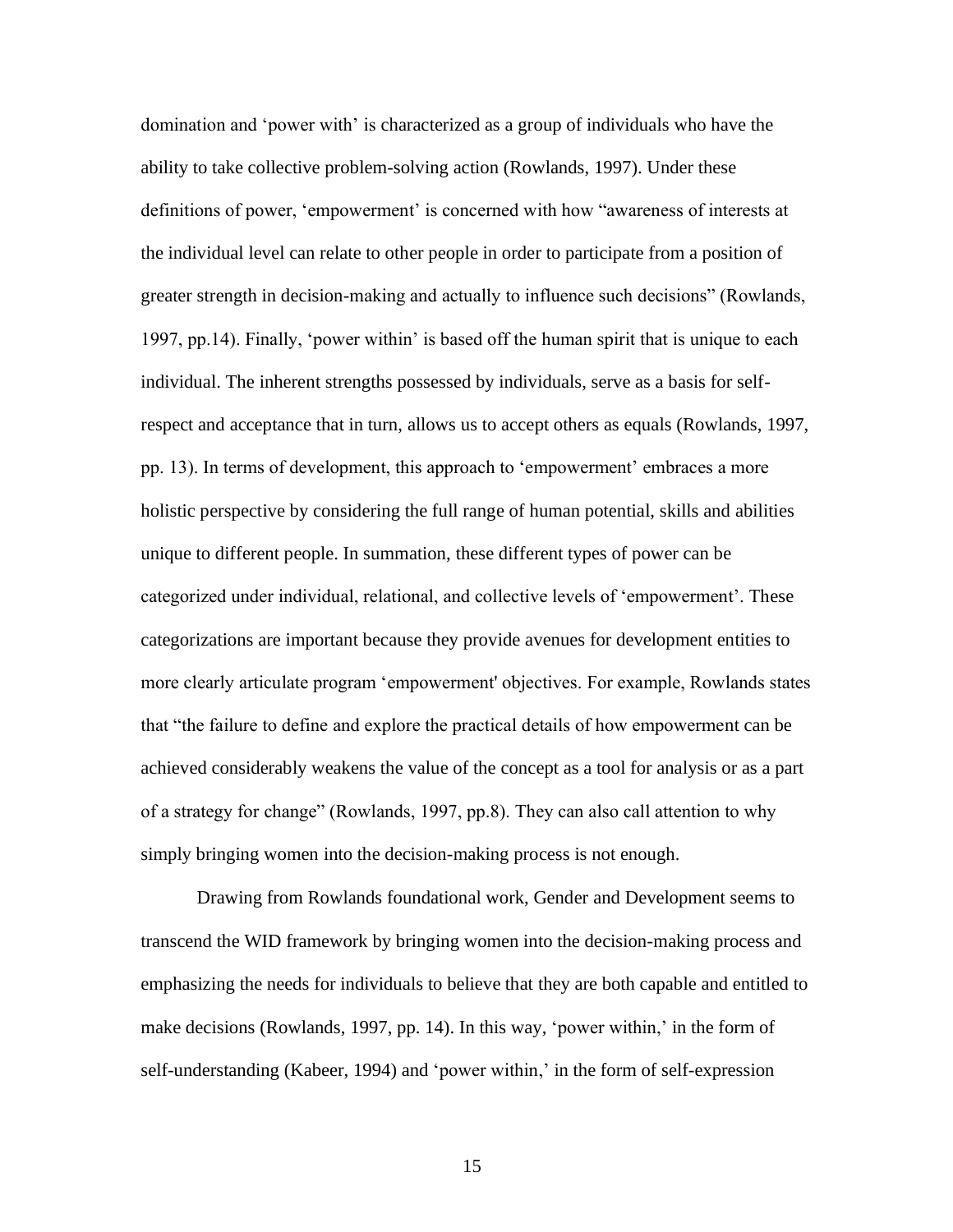(Sen, 1997), become foundational to women's empowerment. Based on the idea of bottom-up development, 'empowerment' is often used as a synonym for capacity building and community building and is implemented by non-governmental organizations (NGOs) (Gibbon, Labonte & Laverack, 2002).

In debates surrounding the need to clearly define 'empowerment,' NGO roles as agents of change are emphasized (Blue, 2005: Young, 1993). NGOs started to be major actors in development by the end of the Cold War when ideas of 'alternative' development began to emerge (Lewis & Kanji, 2009). 'Alternative' modes of development reject top-down development projects led by states, that tended to treat local populations as passive beneficiaries (Lewis & Kanji, 2009). Unlike large scale government administered development, NGOs were seen as community-based solutions (Blue, 2005). Non-governmental organizations were perceived as more participatory in nature and therefore a more viable way to empower local populations to become agents of their own change. This was especially true for development initiatives targeting the inclusion of women. According to Blue (2005), "the shift to NGOs in the administration of development aid was contemporaneous with an increasing international focus on including women in development" (Blue, 2005, pp. 102). NGOs of various sizes and missions readily adapted programmes to empower women in rural communities through capacity building, participation in local governance, and gender awareness trainings (Karl, 1995). While NGOs are still major actors in development, they are no longer viewed as radically different then more traditional and historical methods of top-down development.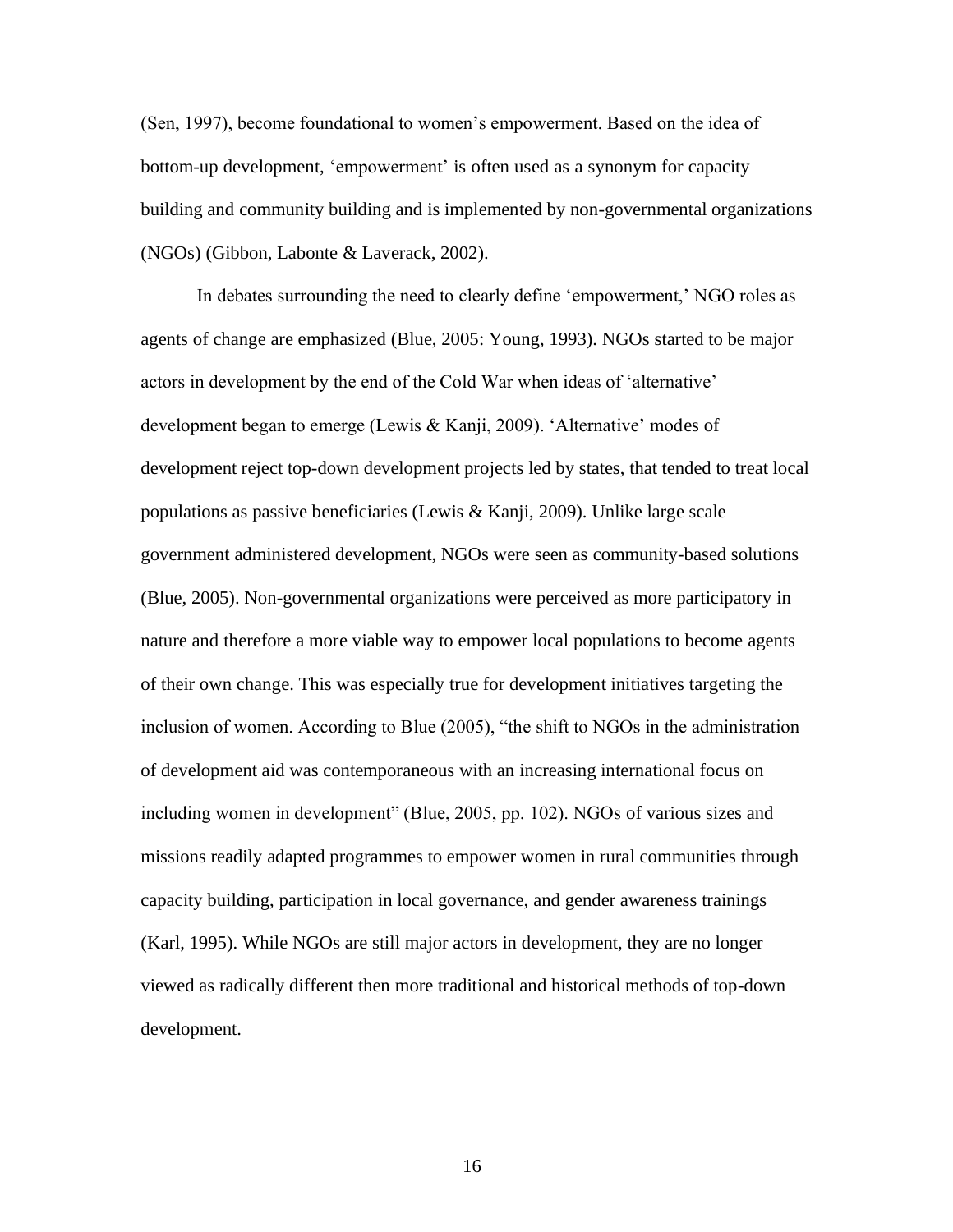## *Sustainable Development Goals and Gender*

At the turn of the century, the UNDP, in accordance with its mandate to promote global development, formulated the UN Millennium Declaration in September 2000. This declaration acknowledged the need to ensure that globalization benefited all global citizens and outlined the values and principles of freedom, equality, respect for nature, tolerance, and shared responsibility.<sup>9</sup> The UN Millennium Declaration laid the foundation for the UN Millennium Development Goals (MDGs). The MDGs were a set of eight goals that represented a shift away from ideas of linear economic development by highlighting a set of global social priorities (Sachs, 2012). The eight goals were: to eradicate extreme poverty and hunger, achieve universal primary education, promote gender equality and empower women, reduce child mortality, improve maternal health, combat HIV/AID (malaria and other diseases as well), ensure environmental sustainability, and to develop a global partnership for development. The target outcomes outlined in the MDGs were set to be accomplished from 2000-2015 (Sachs, 2012). These goals were unique in that they were measurable and timebound, put immediate needs on sovereign states, and inspired new and innovative partnerships, especially with NGOs (Kumar, Neeta, & Vivekadhish, 2016: Sachs, 2012).

In 2012, global leaders met at the United Nations Conference on Sustainable Development in Rio, Brazil to redefine and establish new goals to replace the MDGs once they expired in 2015.<sup>10</sup> Following a large number of such meetings throughout the world seeking local input, this led to the creation of the UN Sustainable Development Goals (SDGs) in 2016. The MDGS, being formulated in the Cold War context, were

<sup>9</sup> This information can be found at: https:/[/www.ohchr.org/EN/ProfessionalInterest/Pages/Millennium.aspx](http://www.ohchr.org/EN/ProfessionalInterest/Pages/Millennium.aspx) <sup>10</sup> This can be found at the U.N.'s website: https://sustainabledevelopment.un.org/rio20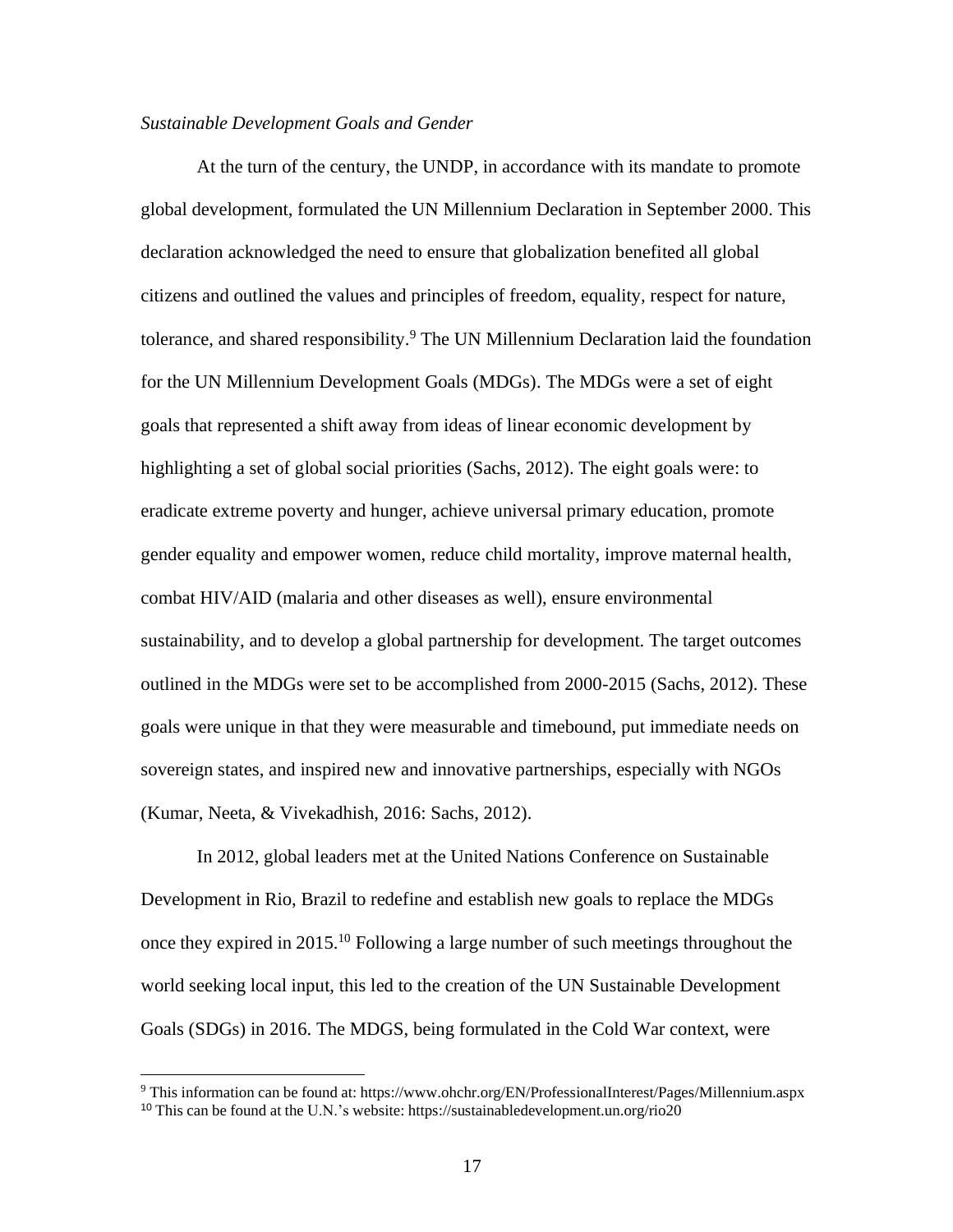driven by the interests of the Global North and made to be delivered only to the Global South (Dhar, 2018). Unlike the MGDs, which were created behind closed doors, the creation of the SDGs was much more collaborative and included 70 Open Working Groups, Civil Society Organizations, surveys, thematic consultations, and country level consultations (Kumar, Neeta, & Vivekadhish, 2016, pp. 3). The SDGs expand upon the MDGs to include 17 goals that embrace a broad approach to human well-being by focusing on economic development, social inclusion, and environmental sustainability (Sachs, 2012).

Added goals included issues of energy, food security, oceans, and cities and expanded upon goals carried over from the MDGs. $^{11}$  MDG Goal 3, promoting gender equality and empower women, is now recognized as "SDG Goal 5: Achieve promoting gender equality and empower women" and serves as an umbrella for six targets.<sup>12</sup> The six targets are:

- To eliminate discrimination against women and girls.
- to eliminate all forms of violence against women, including human and sex trafficking.
- To eliminate childhood forced marriages and female genital mutilation.
- To recognize and value domestic work through strong social institutions.
- To aspire for equal participation in leader and other decision-making positions.
- To achieve universal access to sexual and reproductive health.

 $11$  This can be found at the U.N.'s website: https://sustainabledevelopment.un.org/rio20

 $12$  Information outlining the six targets can be found at the U.N.'s website:

https:/[/www.un.org/sustainabledevelopment/gender-equality/](http://www.un.org/sustainabledevelopment/gender-equality/)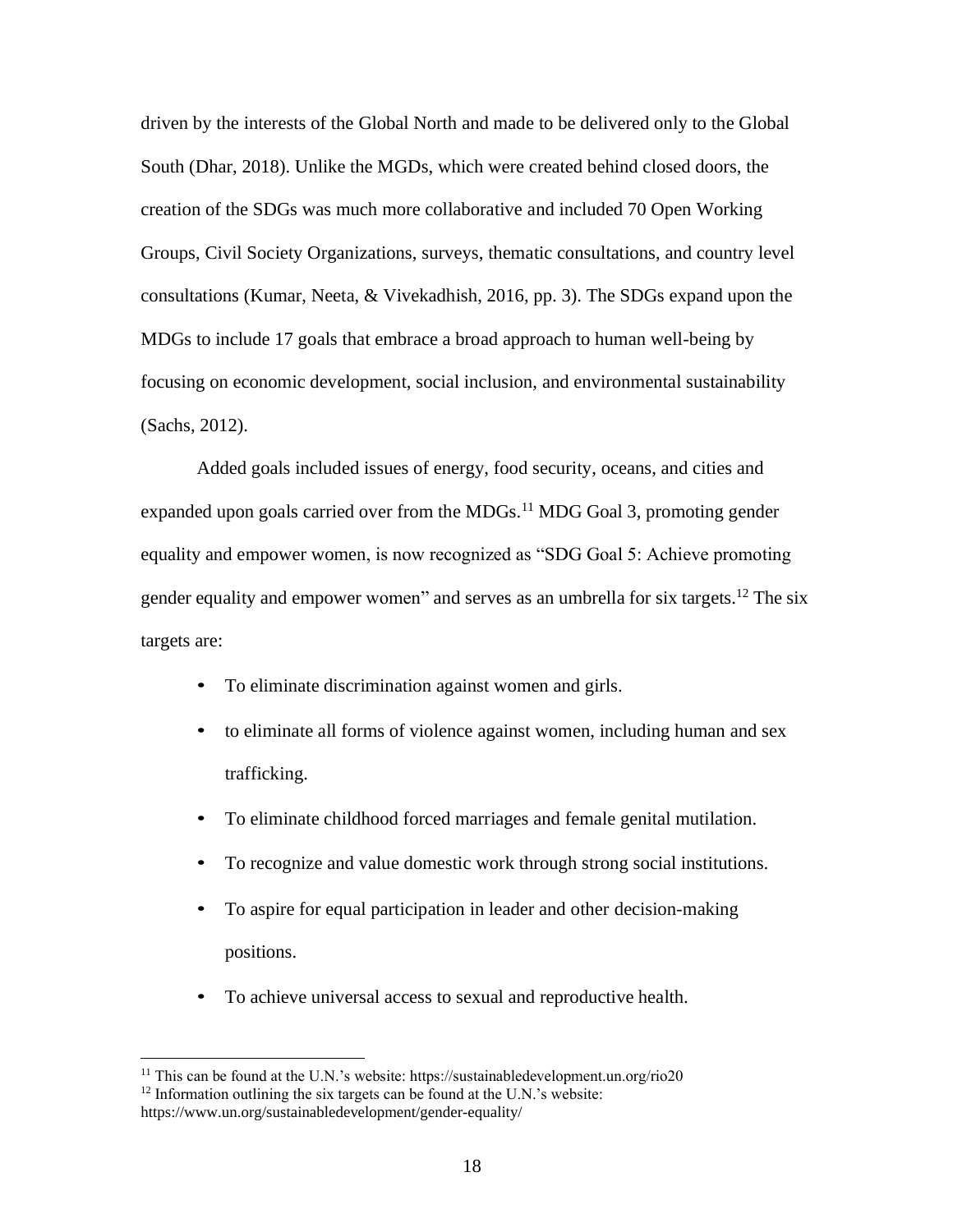While these are certainty worthy goals, there is no clear paths outlined in how to achieve them.

There are three vague "means of implementation" for all SDGs, and states are encouraged to act upon more laws and policies that lead to the empowerment of women (Horton, 2015). The United Nations Convention on the Elimination of all Forms of Discrimination Again Women (CEDAW), adopted in 1979 exemplifies this implementation strategy. As a convention directed at achieving women's full equality by eliminating gender-based discrimination, CEDAW possesses synergy with the SDGs based on the systematic mainstreaming of gender throughout the SDGs (Rudolf, 2020). This plan of action is both vague and does not seem to consider enforceability of such laws (Horton, 2015). Therefore, while there seems to be universal agreement regarding the need to target gendered issues in order to improve the human condition, how to reach this target is still up for debate. Regardless, it is notable that there has been considerable progress worldwide and promoting gender equality and empowering women remains a global priory for development on the international, national, and local levels.

# *Sustainable Development Goals and Refugees*

It has become almost impossible for development practitioners to ignore the global refugee crisis. According to the UNHCR, there are 22.5 million refugees dispersed throughout the world, with over half of them being under the age of 18 (UNHCR, 2017).<sup>13</sup> The majority of the worlds refugee population resides in low-income countries.

<sup>&</sup>lt;sup>13</sup>It is important to note that this figure strictly accounts for those who are classified under a 'refugee status,' as mandated by the Geneva Convention in 1951. While the Geneva Convention also outlines rights and protection for other vulnerable populations such as displaced persons (Pisani, 2018), a refugee is defined as a person who "owing to a well-founded fear of persecution for reasons of race, religion, nationality, membership of a particular social group, or political opinions, is outside the country of his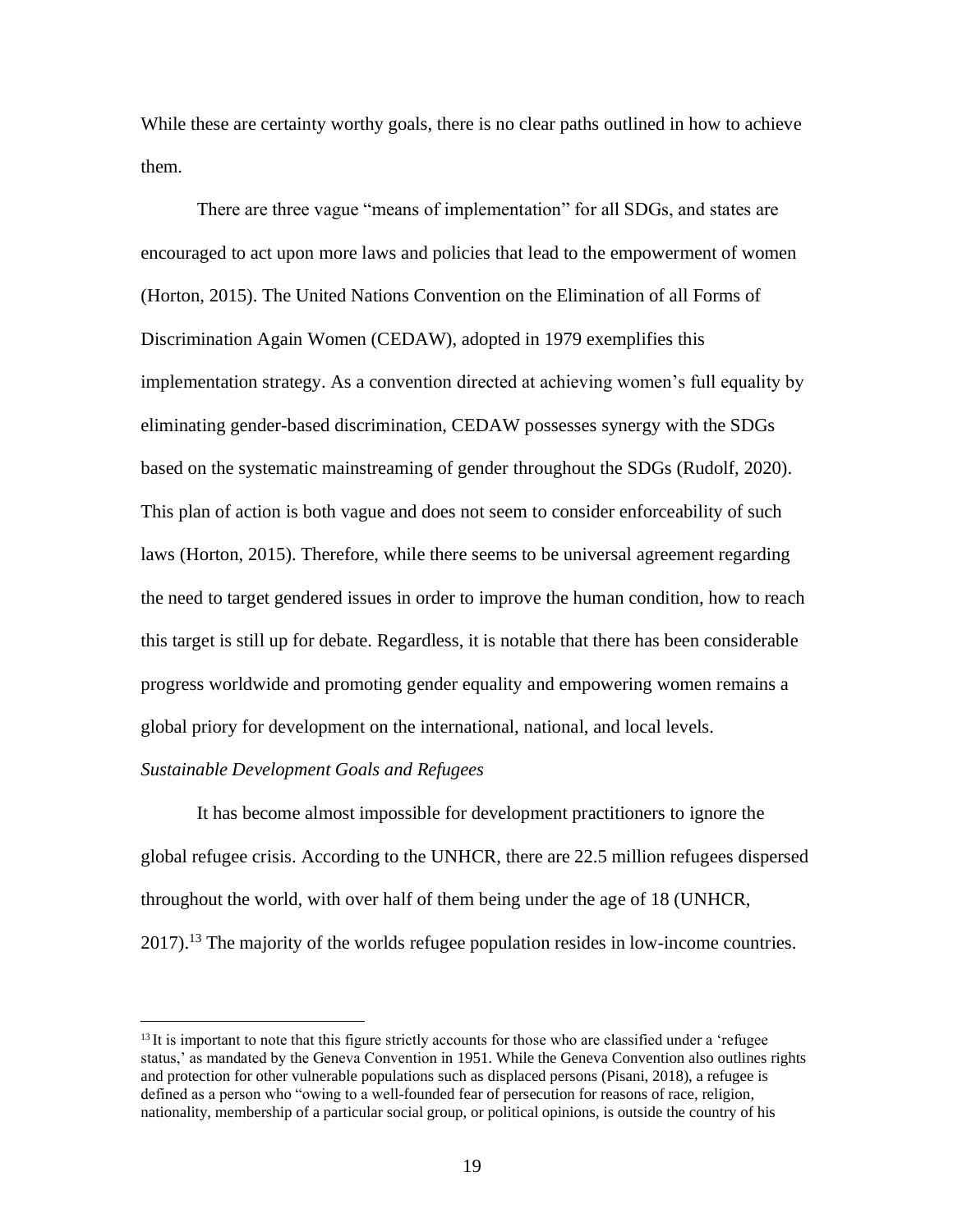In 2016, developing countries in the Global South hosted 84 percent of the world's refugees (UNHCR,  $2017$ ).<sup>14</sup> Although the UNHCR is mandated to assist in the integration of refugees within their respective host countries, the system is overwhelmed by the sheer number of refugees and host countries are struggling to make adequate accommodations (Fitzgerald, 2002).<sup>15</sup> This is significant because even wealthier countries (in the European Union, for example), which have more infrastructure to be inclusive of refugees (and of the SDGs), seem incapable of supporting refugees crossing the Mediterranean Sea.

Given the scope of this research, it is important to understand where refugee populations fit under the SDGs. Refugees are a vulnerable population which are frequently subject to unspeakable human right abuses. Before even arriving at a host state, many refugees will experience police brutality, extortion, humiliation, poverty and food shortages, and physical and sexual abuse (Briggs & Cordero-Verdugo, 2018), precisely the reasons why they are becoming refugees in the first place. Crossing borders into any given host country rarely provides relief, and most refugees will end up residing in a refugee camp. Refugee camps are regarded as so abysmal and insufferable that despite the humanitarian efforts of international agencies like UNHCR and international NGOs, they have become a "visible symbol of failed human rights campaigns (Holzer, 2013, pp. 837). Those arriving in countries like Kenya, where authorities' isolate refugees, may never again live outside a refugee camp again (Fitzgerald, 2002;

nationality and is unable or, owing to such fear, is unwilling to avail himself of the protection of that country" (1951 Geneva Convention, Article 1A (2)).

<sup>&</sup>lt;sup>14</sup> For example, in 2016, Turkey, Lebanon, and Jordon received about 4.5 million refugees from Syria alone (Klein Solomon & Sheldon, 2018)

<sup>&</sup>lt;sup>15</sup> In 2008, a refugee camp called 'Ifo' was temporary closed for new refugee registration when the Kenyan government declared the camp full (Rawlence, 2016).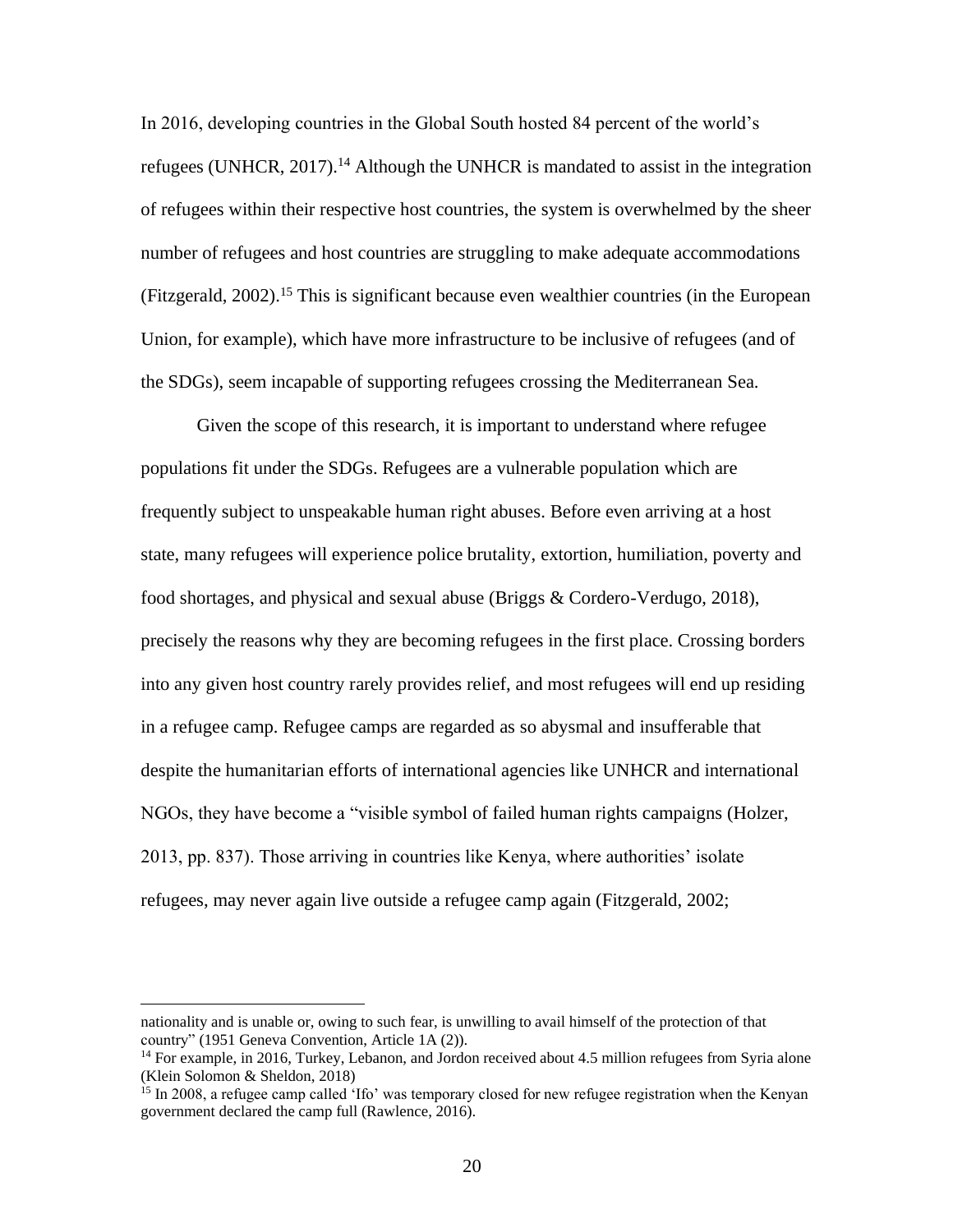Rawlence, 2017). The hardships associated with being a refugee can be especially devastating for girls and women.

Refugee women and girls are subject to harsh advertises and human right abuses in both high-income and low-income countries (Herrman, 2019). Gender-based violence (GBV) is often experienced both in transit and throughout the resettlement process (Freedman, 2016: Neil & Fleury & Foresti, 2016: Solomon & Sheldon, 2018). The frequency of sexual violence has reached such severity in many EU refugee camps that many women find themselves afraid to simply leave their tents (Freedman, 2016). Other alarming aspects of life in a camp disproportionately impact women, as they contribute to putting women in vulnerable situations, where they may be exposed to GBV. For example, on the Greek island of Kos, there is no running water, electricity, or gender segregated bathroom facilities (Freedman, 2016). Therefore, women and men are forced to share wash facilities. This sharing of space increases a women refugee's vulnerability. Despite that fact that they are under the protection of both the host state and the UNHCR, police authorities and refugee social service agencies offer little to no protection (Freedman, 2016). Therefore, despite intentions, refugee women become almost invisible in action taken to promote the SDGs.

Despite this, the SDGs provide a framework for national and international intervention. All SDGs are indirectly relevant to refugee populations. For example, Goal 6: Clean Water & Sanitation, is relevant to refugees living in camps, without proper wash facilitates. Goal 4: Quality Education pertains to the millions of adolescent refugees who have little to no formal education. However, while all SDGs are relevant to refugee populations, Goal 3: Good Health and Well-Being, and Goal 5: Gender Equality, are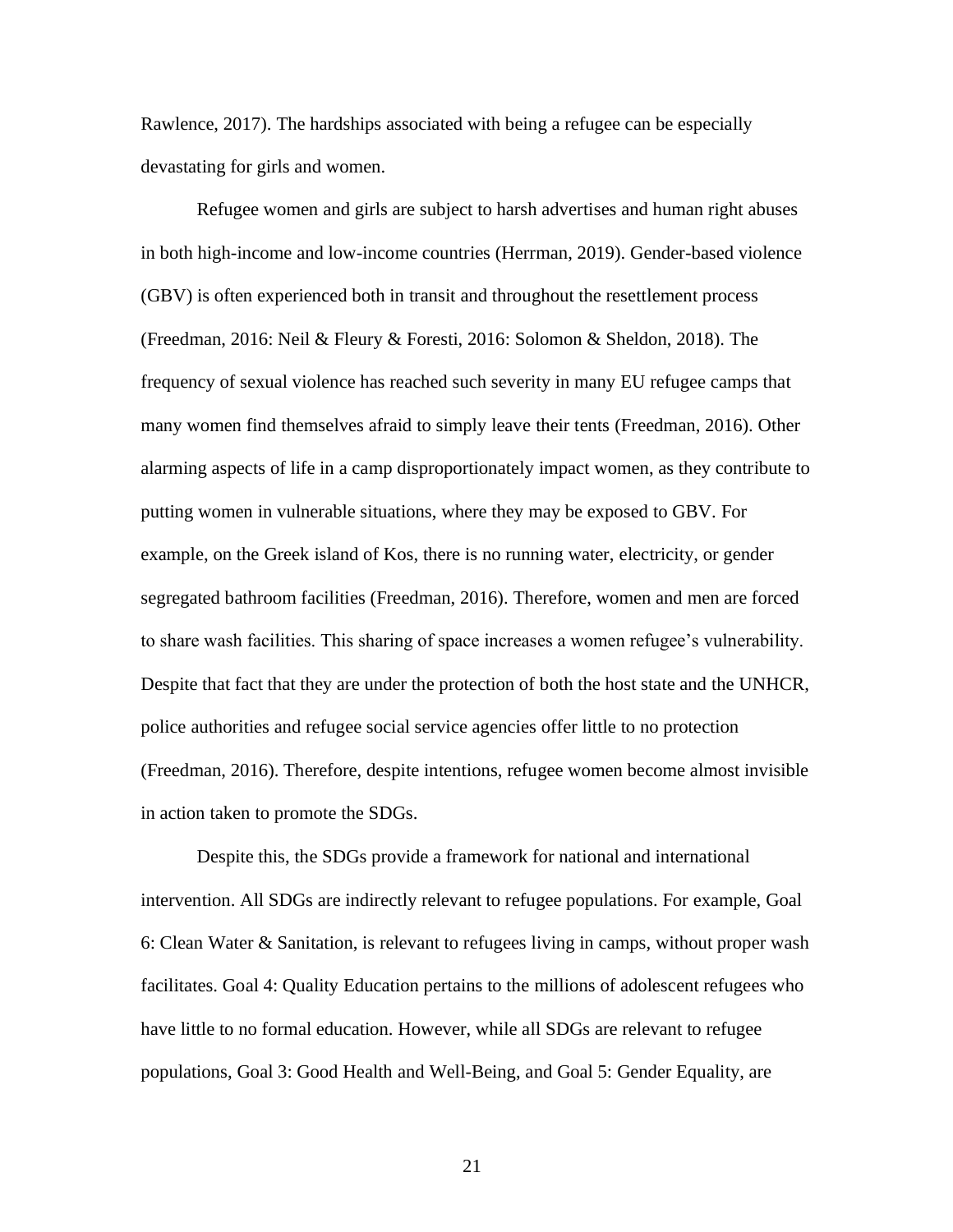particularly important. Refugee circumstances of poor education, health care, employment, and general security compound and increase the risk of both mental and physical health complications (Herrman, 2019b). Different forms of violence experienced both in transit and the resettlement process can lead to depression, anxiety, trauma symptoms, suicidal thoughts, and even substance abuse (Herrman, 2019b, pp. 2). Relating to Goal 5, refugee women suffering from ill mental health are subject discrimination on two fronts: stigma regarding mental health and based on their gender (Herrman, 2019b). Herrman (2019b) states that "partnerships within and between health and non-health sectors are needed to support the human rights of the women and reduce exposure to adversity" (Herrman, 2019b, pp. 2). Alongside diverse set of partnerships, including involvement for NGOs, prominent philanthropic actors such as Melinda Gates, call attention to the need to empower women so that they can realize their own power (power within) to advance well-being in their own communities (Gates, 2014). Therefore, global development actors promoting SDG goals should see refugees as a critical population to engage with, especially in pursuit of achieving well-being and gender equality.

Women and girl refugees must not be excluded in the SDG development framework. According to the UNHCR and Resolution 70/1: Transforming Our World: the 2030 Agenda for Sustainable Development, "all nations and peoples and all segments of society" must be reached (United Nations, 2015). Therefore, to achieve the SDGS, refugees, internally displaced, and stateless people need to be included. Through the discussion of WID and GAD, it becomes apparent that women are key actors in development. UN agencies and NGOs often seek to provide refugee women with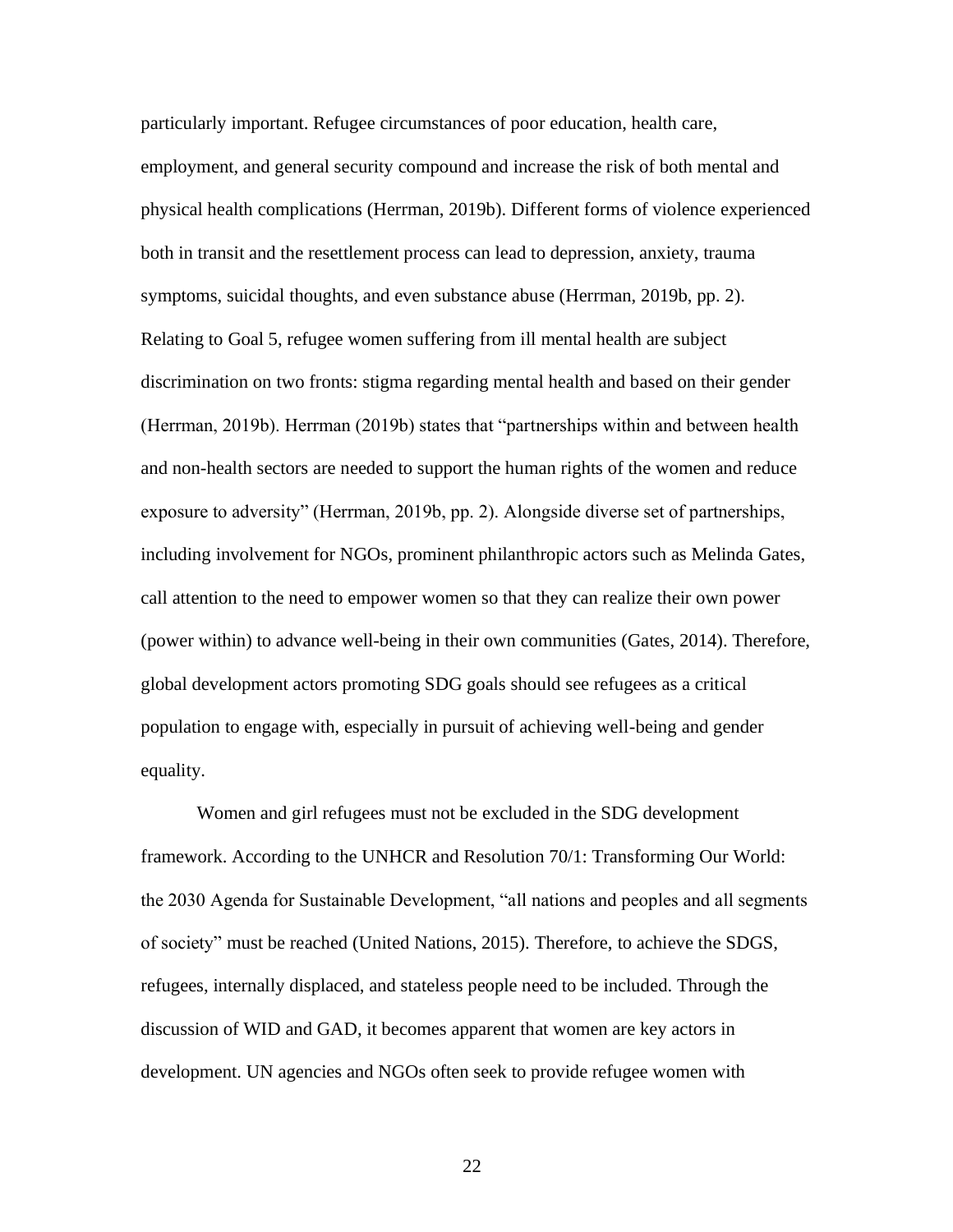development assistance alongside emergency assistance (Fitzgerald, 2002). In fact, the promotion of development initiatives aiming to empower refugee women are not entirely separate from addressing their urgent needs.

As the global refugee crisis is classified as an emergency, humanitarian support is approach through a lens of temporariness and are not considered as long-term projects (Fontanari, 2019). According to Blue (2012), women refugees in Guatemala lacked the skills needed to access social programs and services designed to meet urgent needs in refugees' camps. The purpose of the SDGs are to be a universal agenda for all people, including those facing persecution, poverty, violence, and forced displacement, making all SDGs applicable to refugees (Brolan & Forman & Dagron & Hammonds & Waris & Latif & Ruano, 2017). To adequately promote SDGs in any vulnerable population, empowerment must be highlighted in order to mobilize women to access resources relating to other SDG goals.

### **Sport for Development:**

Throughout history, sports have been linked to promoting 'social good.' In fact, views on athletics for personal and societal growth can be traced back to classical Greek societies (Millington & Kidd, 2019). In the late eighteenth to early twentieth centuries, sports were used as a strategy for colonial empire expansion, especially by the British (Millington & Kidd, 2019). Material and logistical assistance were provided to colonies, aiming to use sport as a method to promulgate cultural values of those colonized (Levermore & Beacom, 2009). In this way, sports where perceived as a mechanism to combat 'barbaric local customs' (Mangan, 2006). However, it is important to note that traditional or indigenous sports were not held in high regards, and often were pushed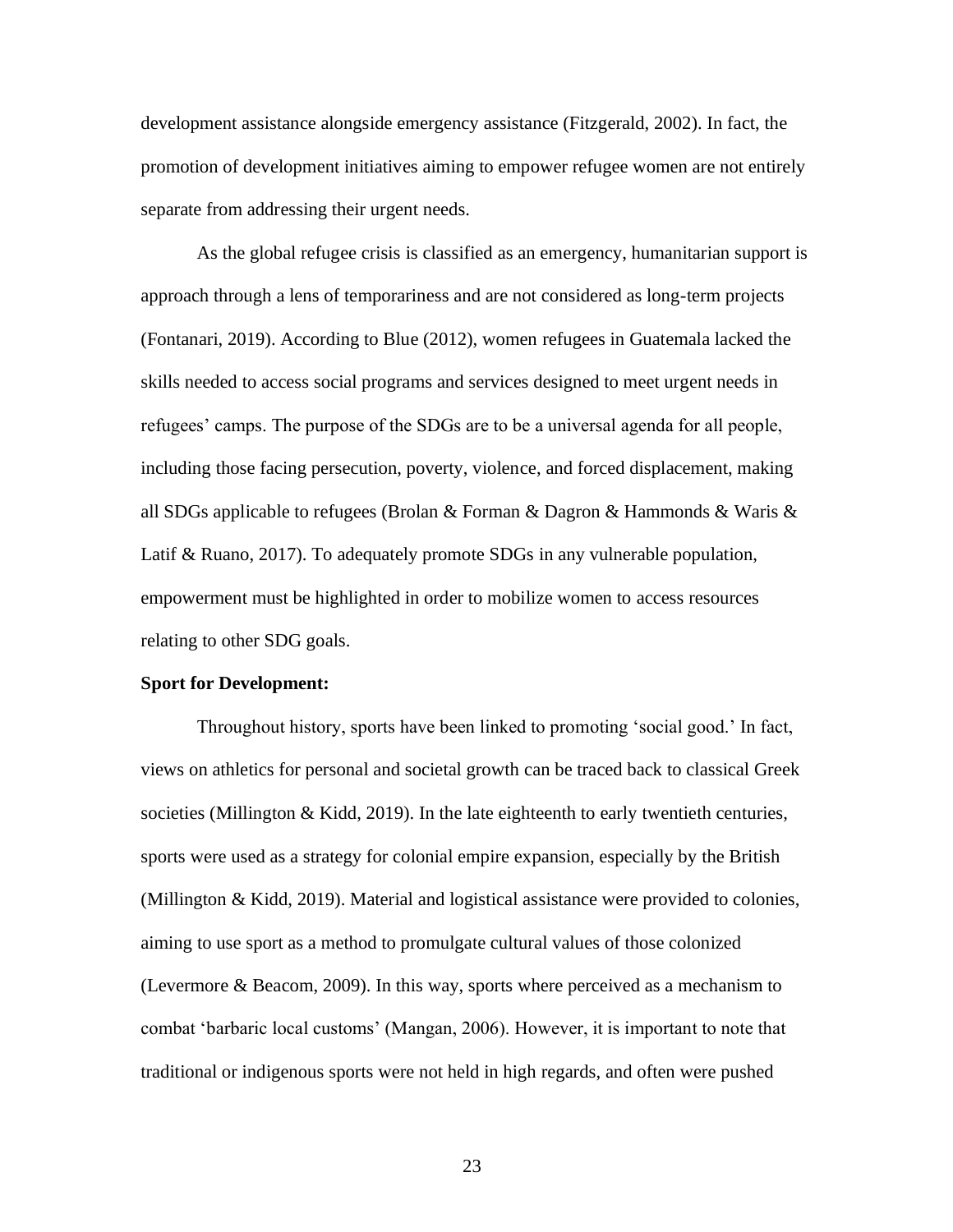aside in favor of colonial sports. Additionally, during post-World War II reconstruction efforts, sports were used throughout Europe, mostly in orphanages and refugees' camps, and were led by the United Nations Relief and Rehabilitation Administration for Reconstruction and Rehabilitation (Millington & Kidd, 2019; Millington, 2015).<sup>16</sup> Furthermore, upon the renewal of the Olympic Games in 1894, the International Olympic Committee (IOC) formed the 'Olympic Movement.' The 'Olympic Movement' aims to "contribute to building a peaceful and better world by educating youth through sport practiced in accordance with Olympism and its values" (Leading the Olympic Movement, 2020). Therefore, states and international actors such as the IOC have long used sports as a tool to promote their political and social interest such as development, modernization, and international unity (Peacock,  $2011$ ).<sup>17</sup>

Leading up to the formalization of using sports as a method to achieve development initiatives, the international community declared that sports and or leisure activities were essential to youth development through a series of conventions and declarations. Dating back to the post-World War II era, Article 24 of the 1948 Universal Declaration of Human Rights states that "everyone has the right to rest and leisure, including reasonable limitation of working hours and periodic holidays with pay" (United Nations, 1948). Additionally, the 1959 Declaration on the Rights of the Child recognized access to recreation as a fundamental human right.<sup>18</sup> The United Nations Education,

<sup>&</sup>lt;sup>16</sup> UNRRA was created in 1943 with the mission of administering relief to victims of war. The agency was dismantled in 1949. Under the scope of providing these basic services, the UNRRA budgeted for sports supplies in refugee camps (Archives and Records Management, 1943)

<sup>&</sup>lt;sup>17</sup>The Olympic symbol is made up of five rings. According to the IOC, "The Olympic symbol expresses" the activity of the Olympic Movement and represents the union of the five continents and the meeting of athletes from throughout the world at the Olympic Games" (Olympic Charter, Rule 8).

<sup>&</sup>lt;sup>18</sup>The Declaration on the Rights of the Child can be found at: https:/[/www.unicef.org/child-rights](http://www.unicef.org/child-rights-)convention/convention-text#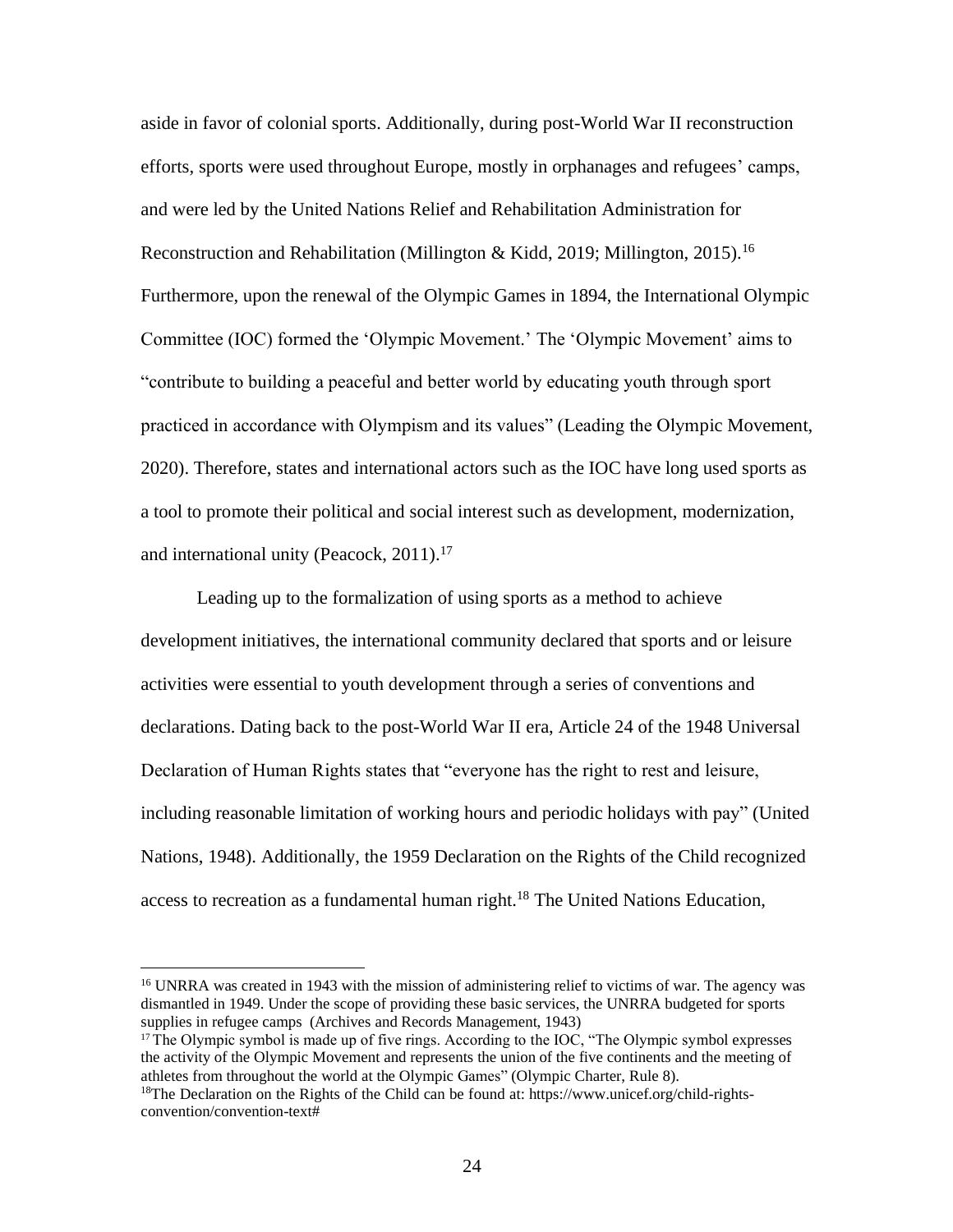Scientific and Cultural Organizations (UNESCO) further solidified the international communities' commitment to promoting more accessible recreation through the 1978 International Charter of Physical Education and Sport (UNESCO, 2020).<sup>19</sup> In 1989, the value of sport was confirmed through the UN Convention on the Rights of the Child, whereby Article 31 states that "every child has the right to rest and leisure, to engage in play and recreational activities appropriate to the age of the child and to participate freely in cultural life and the arts" (The UN Convention on the Rights of the Child). Finally, the 1995 Beijing platformed highlighted sports as a human right and the need for more accessible recreation (Kluka & Goslin, 2017) Despite this history, the use of sports to pursue development initiatives was not institutionalized within international development frameworks (Giulianotti, Coalter, Collison & Darnell, 2019).

The rise and popularity of sports for development models was the result of the socio-political environment that informed global affairs. As the international community shifted away from economic development strategies that defined the 1970s and 1980s, and the structural adjustment programs in the 1990s, more human centered developed goals emerged (Millington, 2015). In this post-Cold War world, state intervention declined and was replaced my do-it yourself and neoliberal ideology (Millington & Kidd, 2019). The universally accepted benefits of sport were believed as a strategy to promote entrepreneurialism and increase local social capital. Such benefits include but are not limited to cooperation, communication, respect for self and others, discipline, confidence, resilience, leadership, and the value of effort (Beutler, 2006). Being led by NGOs and

<sup>&</sup>lt;sup>19</sup> More information on the International Charter of Physical Education and Sport can be found at: https://en.unesco.org/themes/sport-and-anti-doping/sport-charter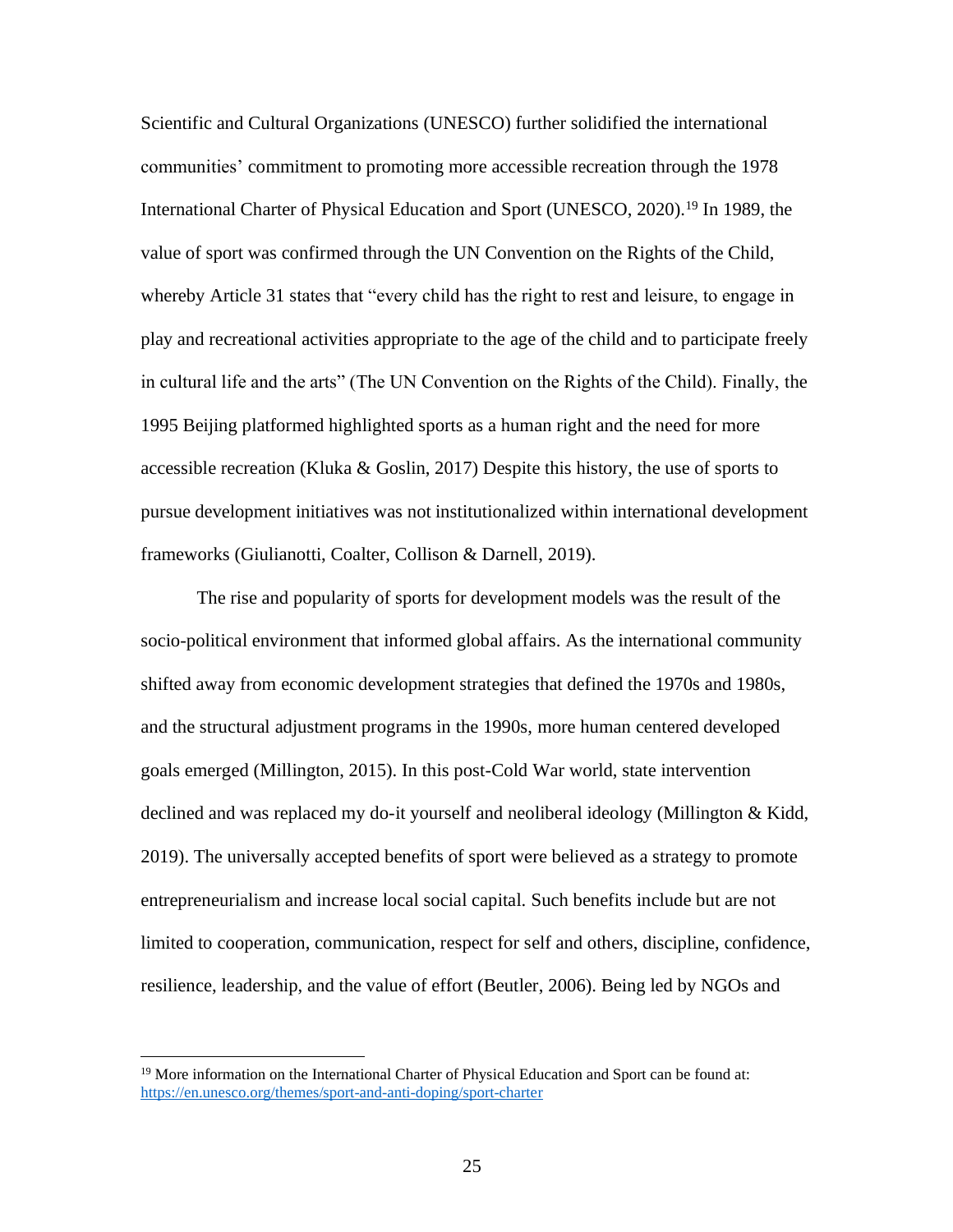athletes and funded by state, private, and development entities, SDP programs emerged as a dynamic mix between bottom-up and top-town of development (Black,  $2019$ ).<sup>20</sup> Previously considered a distraction from more important matters, it is only recently that sports have been accepted as a legitimate development tool and have been incorporated into major development policies, including the MDGs/SDGs (Millington & Kidd, 2019).

In the new international climate, sport fit into development frameworks because of the shift of focus from economic development to sustainable human development. Notions of human development emphasize the need to increase individual choices and expand opportunities for all members of society (United Nations Inter-Task Force, 2003). This led to the formulization of Sports for Development and Peace (SDP) in the 1990s (Giulianotti, Coalter, Collison & Darnell, 2019). SDP can be broadly conceptualized as a social field in which sports and related activities are utilized to pursue social development and peacebuilding goals around the world (Giulianotti, Coalter, Collison & Darnell, 2019). When defining SDP, it is important to make a distinction between the development *of* sport and development *through* sport (Levermore & Beacom, 2009) Opposed to development *of* sport whereby activities promote the professionalization of sport and sports-based skill acquisition, development *through* sport centers on using sport activities as a vehicle to achieve social, economic, and political objectives (Levermore & Beacom, 2009, pp.8). Therefore, sports are used as a vehicle to engage communities, and participation in sport is seen to lead to increases in human capabilities by improving

<sup>&</sup>lt;sup>20</sup> Many SDP programs are funded by state development agencies in the global North. Examples include USAID, UK's Department for International Development (DIFD), the Norwegian Agency for Development Cooperation (NORDAD, The Swedish International Development Cooperation Agency (SIDA) and The Canadian International Development Agency (CIDA) (Straume, 2019, pp.48)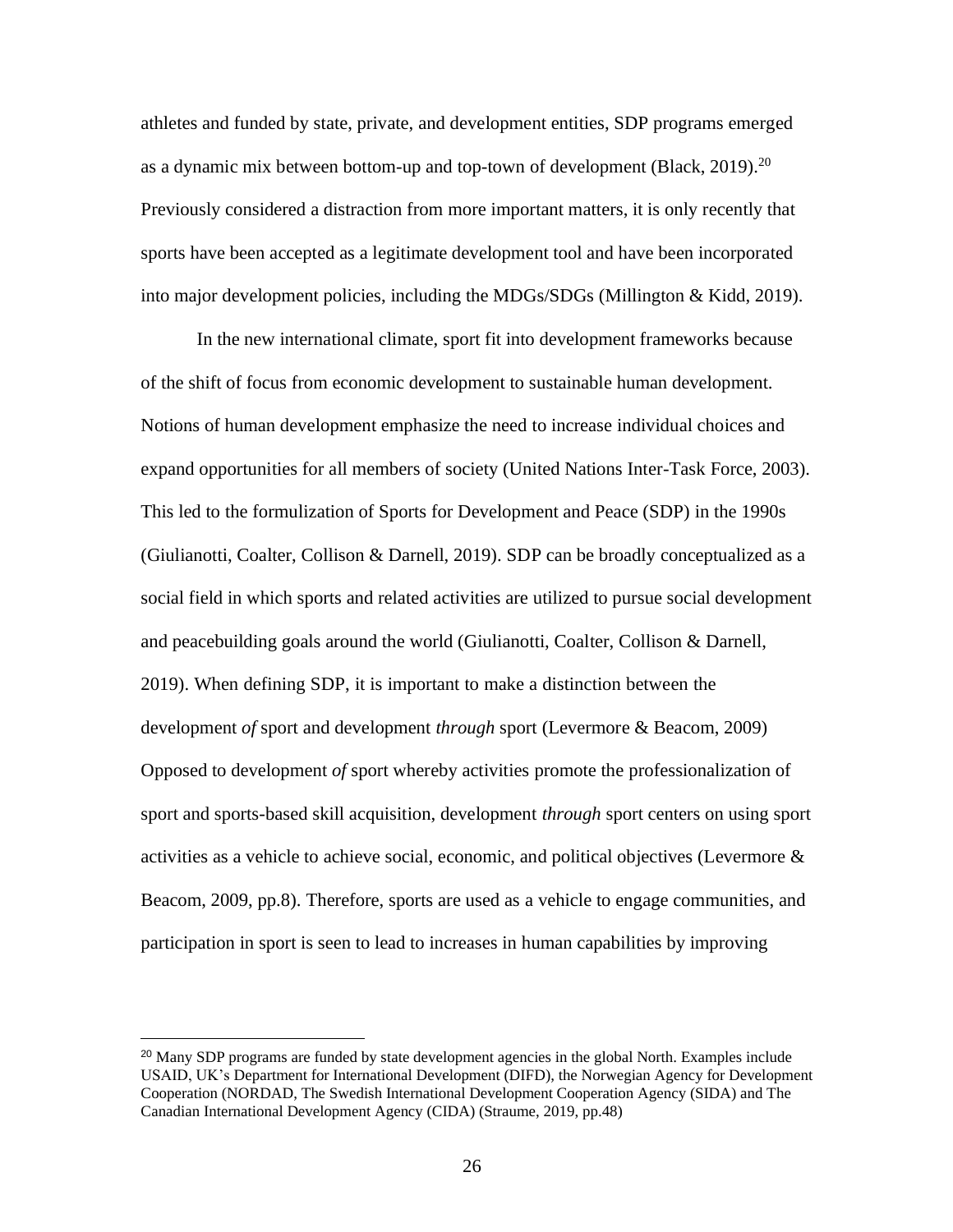physical health, contributing to education, and fostering social relationships, social capital, and integration (United Nations, 2003, pp. 3).

The pursuit of achieving the MDGs at the turn of the century accelerated the formalization of SDP. As assumptions that ideas of linear economic development would result in prosperity were challenged, development practitioners looked for new strategies, methods, and actors to pursue the newly institutionalized MDGs (Levermore & Beacom, 2009). Sports were deemed a viable alternative because it was perceived that sports were a tool for community regeneration, social inclusion, post-conflict resolution, individual health, and soft skills acquisition (Beutler, 2006; Brady, 2005; PCPFS, 1997). The United Nations declared 2005 "The International Year for Sport and Physical Education," marking the formalization of SDP (Cameron, 2006). Prior to this declaration, the United Nations created the UN Inter-Agency Task Force on Sport for Development and Peace in 2002 to establish, review, and monitor how sport were used within the system of the United Nations (United Nations Inter-Task Force,  $2003$ ).<sup>21</sup> Additionally, the task force aimed to promote SDP activities amongst international actors such as NGOs, governments, sports miniseries, and development organizations (Beutler, 2006). By 2003, the United Nations General Assembly, in accordance with the Inter-Agency Task Force, adopted Resolution 58/5 that identified "sport as a means to promote education, health, development and peace" and ultimately make progress towards the MDGs (United Nations Inter-Agency Task Force, 2003, pp. 26). More specifically, sports were used to target gender equality, health, and education (United Nations Inter-Task Force, 2003).

<sup>&</sup>lt;sup>21</sup> The United Nations Inter-Agency Task Force uses a broad definition of sport that recognizes 'sports' as "all forms of physical activity that contribute to physical fitness, mental well-being and social interaction" (United Nations Inter-Task Force, 2003, pp. 2).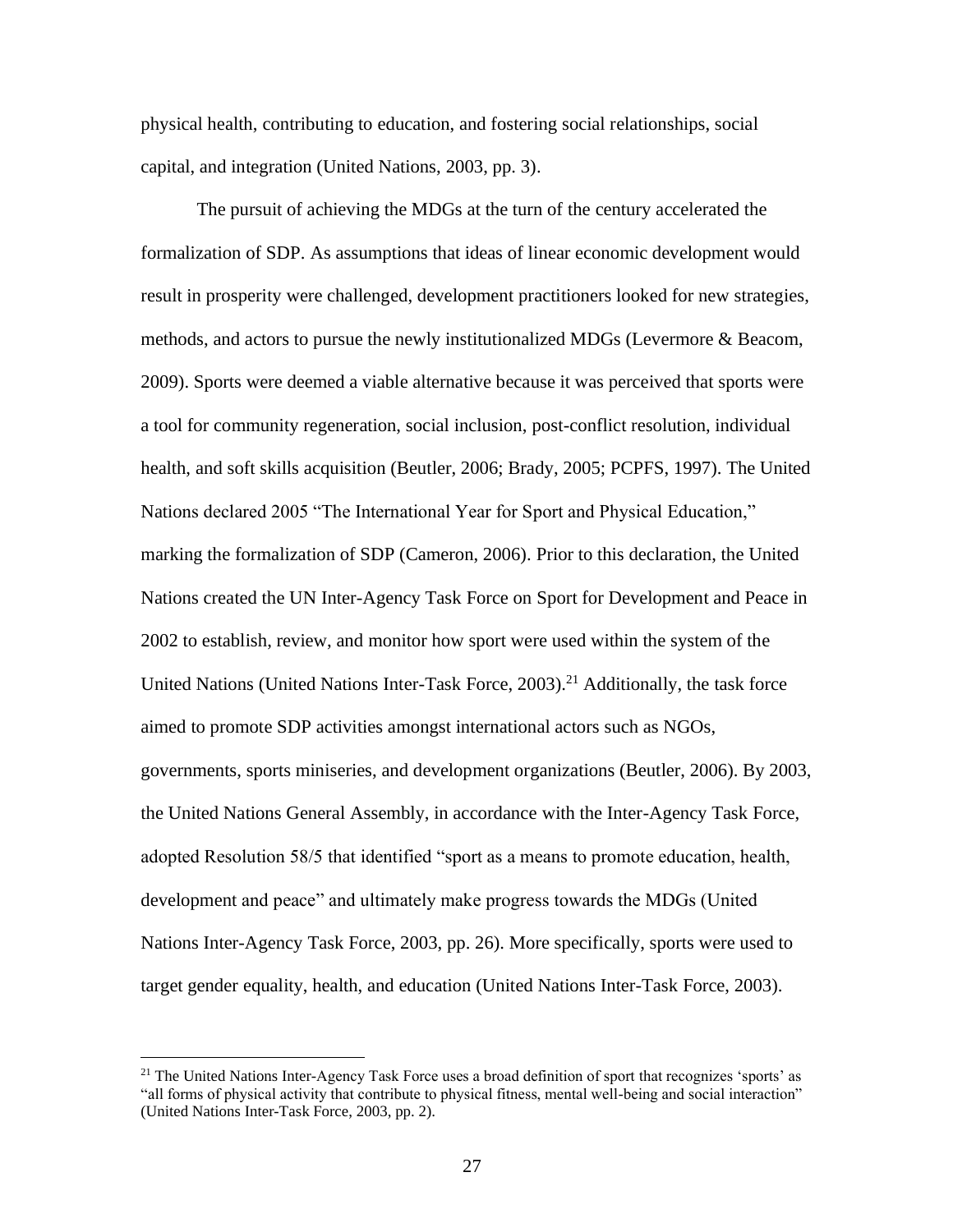Therefore, at the turn of the century, the international community transcended their ad hoc use of sports, and committed time, resources, and policies to realizing the benefits of sport for humanitarian assistance.

As a key component of "The International Year for Sport and Physical Education (2005)," the second Magglingen Conference on Sport and Development served as a call to action to achieve MDGs through sport (Millington, 2019). The conference brought together major development entities such as UNESCO, the IOC, the General Association of International Sports Federations (GAISF), the World Health Organization (WHO), and various NGOs. <sup>22</sup> These organizations used the conference as a platform to assess success, develop a long-term vision for future SDP programming, and raise global awareness of 'sport for all' (Cameron, 2006; Dudfield, 2019). SDP become even more pronounce with the emergence of the SDGs. In fact, the 2030 Development Agenda directly recognizes that sports can contribute to sustainable development (Dudfield, 2019; Dai & Menhas, 2020). However, while the SDG framework emphasizes the need for institutional and structural changes in approaches to development, SDP programs tend to focus on individual 'empowerment' and well-being outcomes (Lindsey, 2016; Sanders, 2016). With the SDGs and human development on the center stage, SDP began to influence international aid trends and attract development agencies from both the Global North and the South (Straume, 2019).

To accomplish these goals, heterogeneous entities, including governments, development programs, and international non-governmental organizations (INGOs), who

 $22$  This information can be found at:

https:/[/www.icsspe.org/sites/default/files/Magglingen%20Commitment%20for%20Physical%20Education.](http://www.icsspe.org/sites/default/files/Magglingen%20Commitment%20for%20Physical%20Education) pdf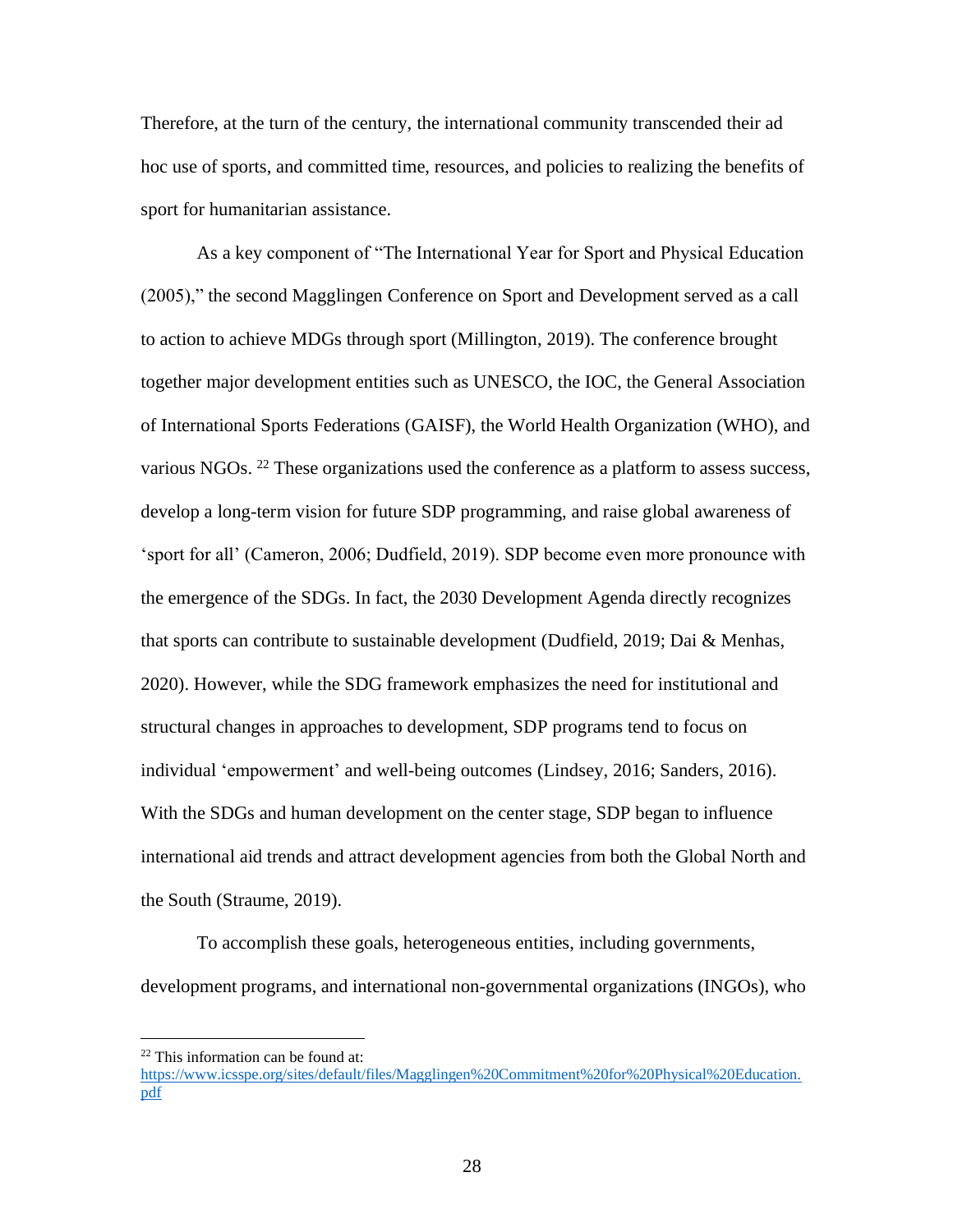vary in size, scope, and funding, are connected through SDP models of programming (Straume, 2019). While international and governmental development entities play a huge role in funding and guiding implementation strategies, there has been a huge increase in the utilization of NGOs for program delivery. For example, between 2005-2015, FIFA supported 450 SDP programs that were delivered by 170 different NGOs in 78 countries (FIFA, 2014; Straume, 2019). FIFA was responsible for funding, equipment, and event organization while NGOs worked directly with target groups by operating SDP programming (FIFA, 2014; Straume, 2019). Attributed to this international emphasis and funding on sports SDP programming, there was an increase in SDP NGOs between 2000 to 2018 (Suzuki, 2019). Therefore, it is important to note that NGOs have become primary actors in SDP efforts.

# **Women in Sports:**

The history of women in sports is complex and heavily impacted by the history of development and colonialism. Evidence of women participating in sports prior to western intervention in global affairs indicates female oppression in the athletics relates to cultural expectations of western societies. Historical documentation of ancient sports indicates that prior to colonization, women experienced freedom to participate in sports in many parts of the world. For example, prior to colonialism in Polynesia, both men and women practiced the sport of surfing (Finney, 1959; Southerden, 2005). In fact, surfing was practiced universally by "men, women, children, chiefs, and commoners" (Finney, 1959, pp. 328). Furthermore, women excelled at surfing and were respected as athletes (Finney, 1959, pp. 328). The arrival of Captain James Cook in Hawaii shifted surfing culture (Southerden, 2005). On top of the decimation of surfers by diseases, the Christian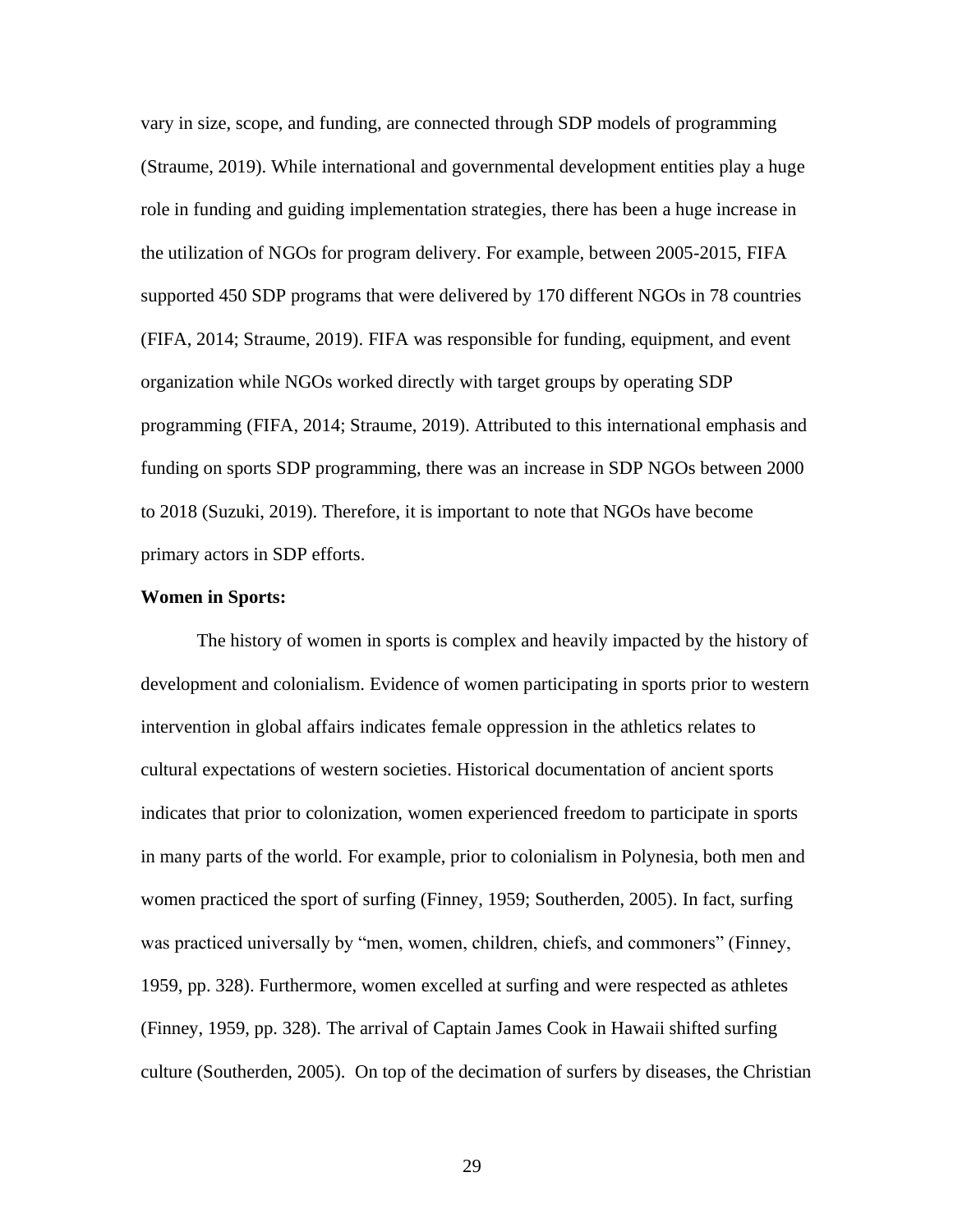missionaries (arriving in 1820) declared surfing un-Christian and outlawed the sport (Moser, 2016; Southerden, 2005). By the 1890s, surfing was on the verge of extinction, and the new political systems and consumer values installed through colonialism had greatly shifted gender norms (Moser, 2016). Louise Southerden concludes that "by the 1900s, even though missionaries began to lose control of the islands, new ways of life had been adopted in meaning, which was bad news for the women. Instead of going surfing, they were now expected to spend all their time cooking, cleaning, and looking after kids" (Southerden, 2005, pp.13). This demonstrates that colonial systems shifted the role of women in their households and consequently in sports.

Well-documented in the western world and dating back to Ancient Greek societies, western women played domestic roles and were expected to maintain a feminine arete and were therefore not allowed to participate in sports (Spears, 1984). This image of inferiority and helpful women continued to be the dominate narrative during the 1800s (Mather, 2007). Therefore, when the Muscular Christian Movement mobilized the use sports to develop Christian values, women were excluded on the grounds that their role in domestic life made these values irrelevant to their lives (Mather, 2007). This demonstrates that sports competition were historically a domain for men and exclusive to women (Robinson, 2017).

By the late 1880s, upper-middle class women started to have more opportunities to engage in physical activity (Mather, 2007). However, these activities were limited based on societal gendered restraints. For example, individual sports were considered more appropriate for women than team sports (Henderson & Ingoldsby & Shuey, 2017). Under these pretenses, women's sports emulated grace, beauty, and fun while men's sports were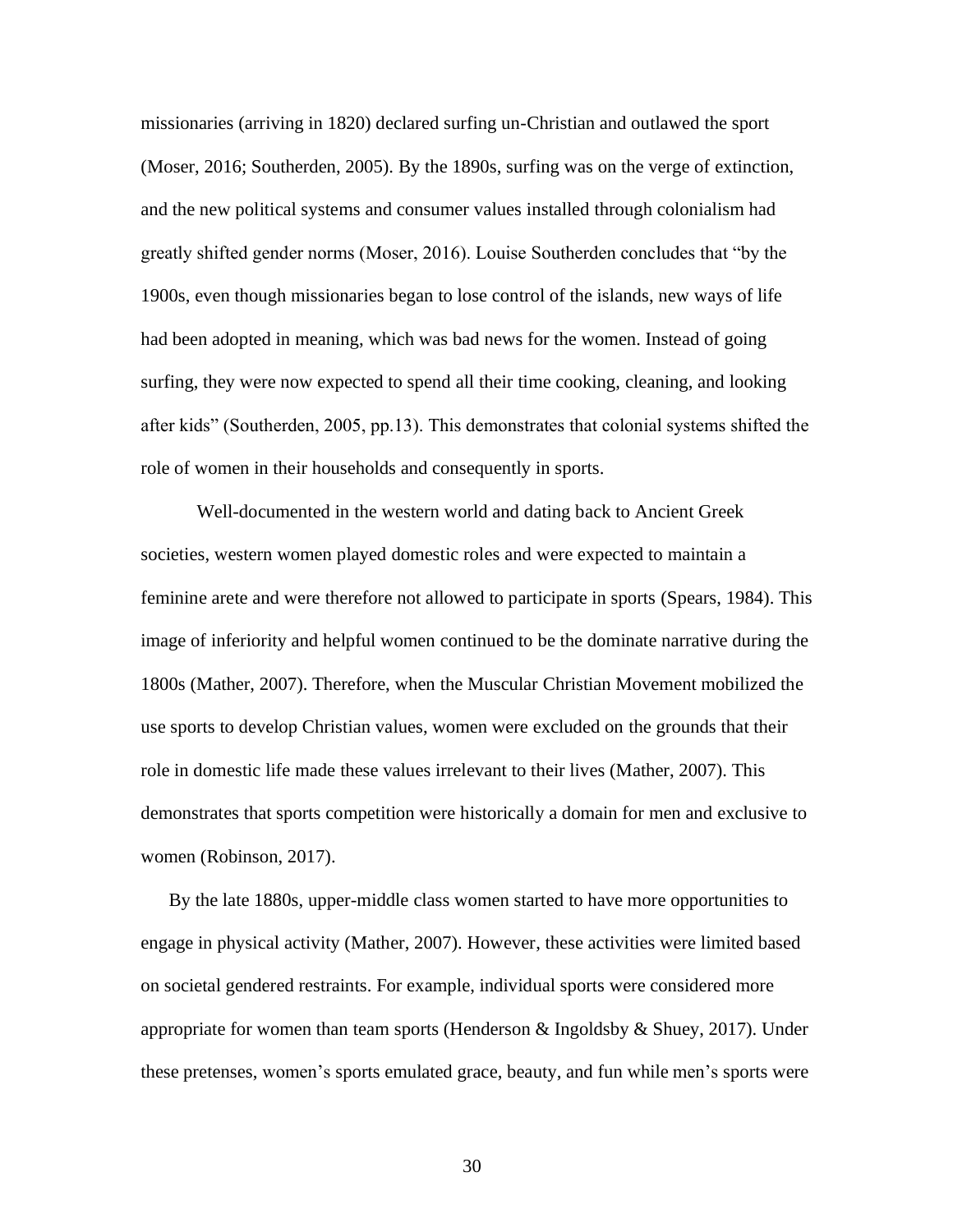demonstration of manliness (Mather, 2007). Based on this criteria, women sports focused on qualities such as balance, flexibility, and agility, such as gymnastics (Cohen, 2017). In short, sports deemed appropriate for women were congruent to societal gender norms (Henderson & Ingoldsby & Shuey, 2017).

Ironically, present day advancements in women in sports is attributed to major strides taken in the west. Following the ratification of the  $19<sup>th</sup>$  amendment in 1919 allowing women to vote, women started surfing in the U.S. in the 1920s (Southerden, 2005). In 1920, the University of Wisconsin created the Girls Athletic Association that promoted intermural sports for women such as field hockey, baseball, tennis, and hiking (Bower, 2007). Despite this progress, the formalization of women's sports was slow, and when the National Intramural Association (NIA) was formed in the 1950s, women were banned from attending NIA conferenced until 1971 (Bower, 2007).

Despite policies targeting gender equality in sport, like Title IX in the U.S., women still lacked the right to participate in sports in some countries.<sup>23</sup> Women all over the world, especially in the Middle East and Africa face significant barriers to engaging in sport. Barriers range from verbal and physical abuse and family pressure to stop playing, to outside state-manded prohibition on women's sports (Grainey, 2012). In 2006, Libya, Oman, Pakistan, Saudi Arabia, Sudan, Syria, and Kuwait had no formal soccer

<sup>&</sup>lt;sup>23</sup> In 1972, the United States passed Title IX (of the Education Amendments Act) into law. This federal ruling mandated that colleges and universities in the U.S. must have equal athletic opportunities for males and females. While this law has not created gender equality in sport, it served as a catalyst for increased access to sports for girls and women. While before Title IX came into effect were not playing soccer (for example) in significant number, it is now the most common sport for American girls to play (Grainey, 2012)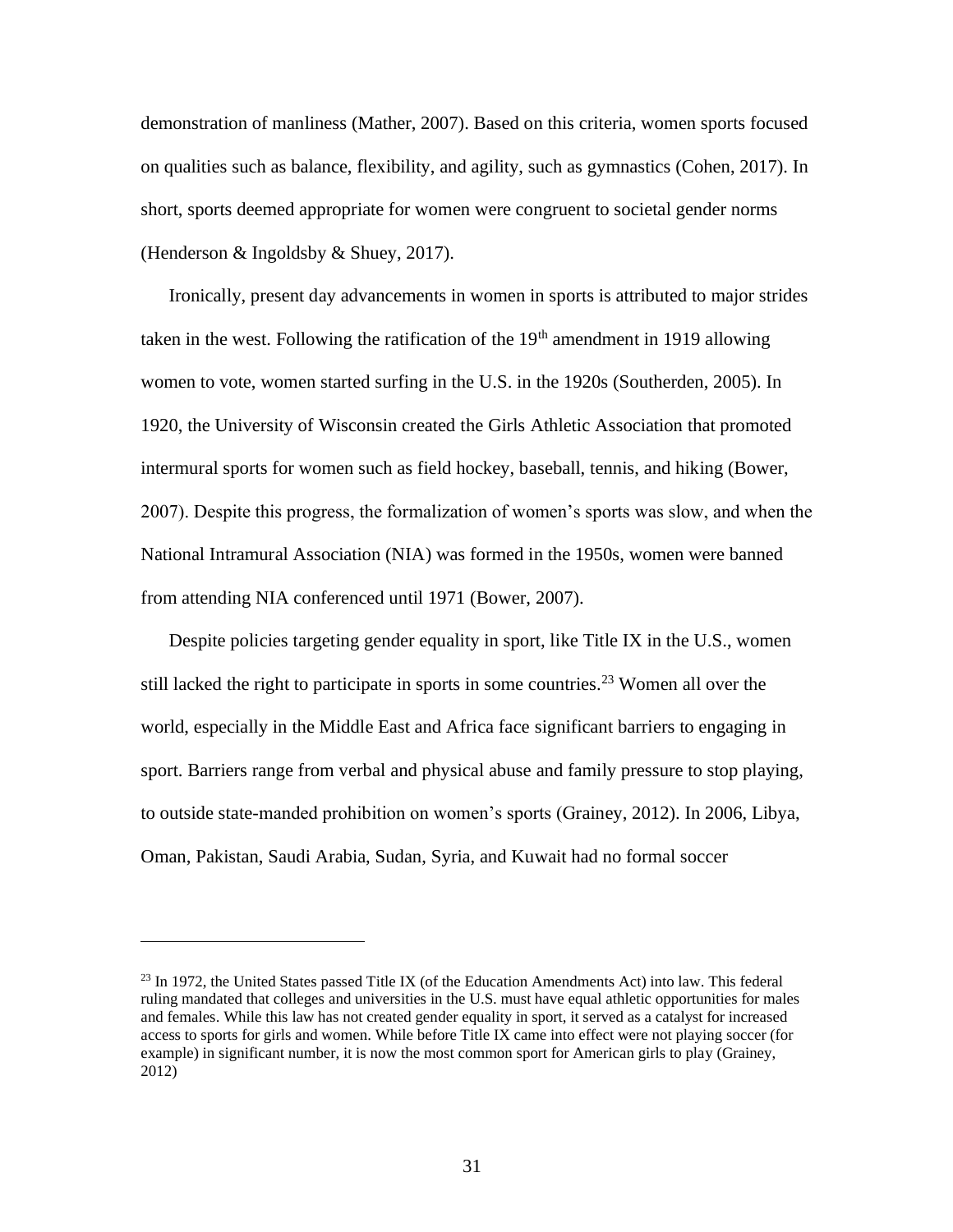opportunities for females (Grainey, 2012). Prior to the 2012 London Olympic games, Saudi Arabia, Qatar, and Brunei banned female citizens from competing in the Olympics (Carrejo, 2016). While more and more women and girls are getting the opportunity to compete in sports throughout the world, they still face significant barriers.

Furthermore, researchers and feminists call attention to the distinction between an increase in number of female athletes and gender equality in sport. For example, Title IX has increased female participation in sport, but has not had an appreciable effect on equality between men and women's sport and how they are valued throughout society (Robinson, 2017). According to Meir (2015), "a simple quantitative increase of sportswomen in key positions does not automatically foster gender equity or female empowerment as these are both outcomes and processes: (Meir, 2015, pp. 970). This phenomenon was brought to the surface during the 2021 NCAA Women's and Men's March Madness Tournaments<sup>24</sup> when women athletes were given singular weight racks (the heaviest dumbbell being 30lbs) when the men were allowed access to a fully furnished weight room (Tschinkel, 2021). This speaks to the everlasting presence historical attitudes on both the value of women athletes and on what role women should play in society (Robinson, 2017).

# **Gender and Sports:**

Complex and situated within various social contexts, gendered perspectives are further complicated by histories and cultures within the SDP framework (Zipp & Smith & Darnell, 2019). As seen in the discussion on women in sports, societal gender norms constrain engagement in sports for men and women (Chawanksy & Hayhurst, 2015). For

<sup>24</sup> March Madness is an annual NCAA basket tournament.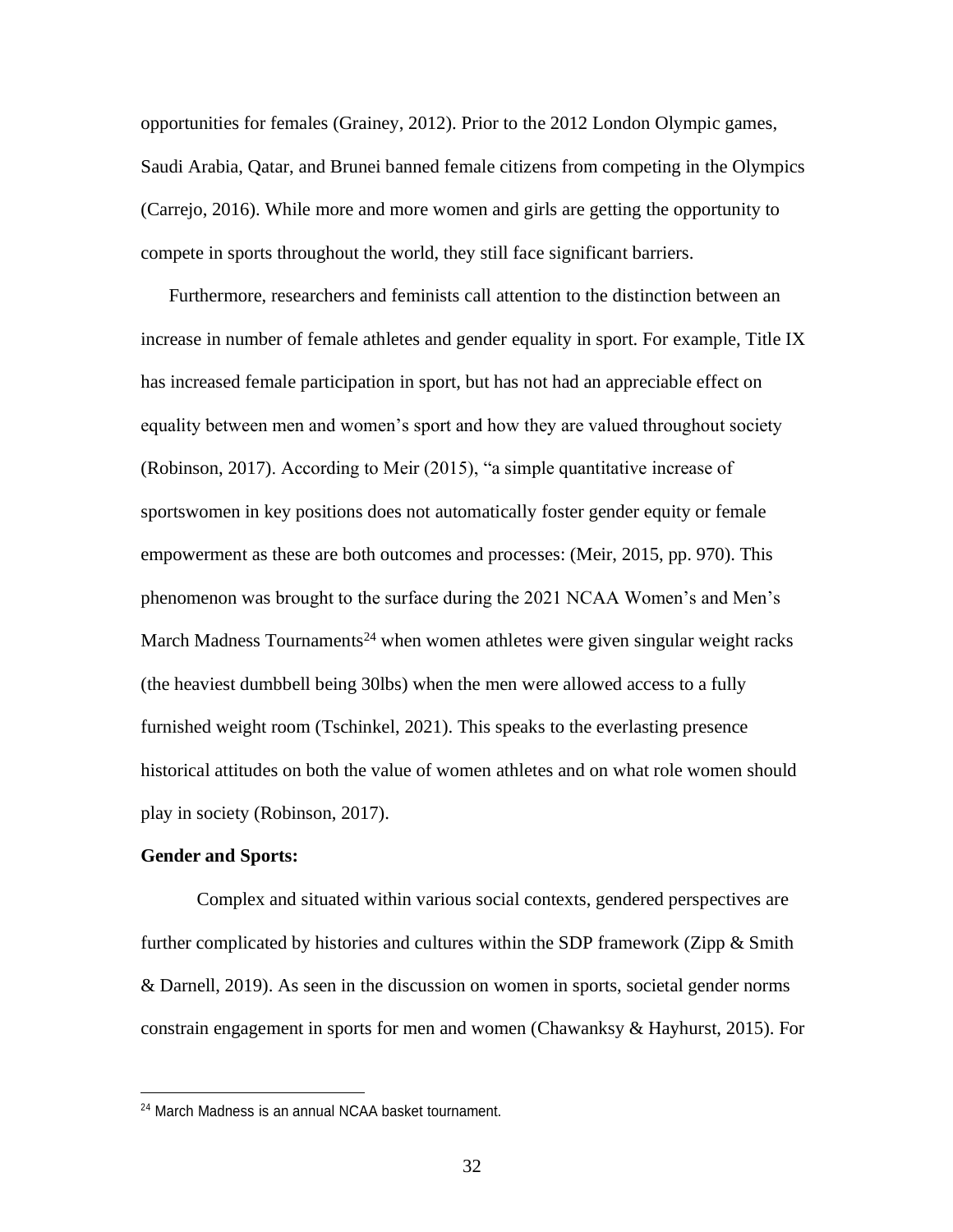example, research indicates that these attitudes in the West were shaped by industrialization, urbanization, and the first wave of feminism, when family roles started to shift between men and women (Crosset 1990; Kimmel 1990; Messner 1988). During this transition, sports and other physical activities served as a mechanism for middle class white men to reinforce their superiority over others (Dworkin & Messner, 2002). Therefore, through sport, men were able to subtly exercise 'power over' women (Rowlands, 2015). In turn, women internalize these systematic messages of inferiority and believe societal norms dictating passive behaviors (Rowlands, 2015). These power dynamics create resistance for acknowledging women as equals in the athletic area from both men and women.

Due to these internalized values, women all over the world are underrepresented in sports (Meir, 2005). Symbolic and ideological boundaries create barriers for participation, even before direct engagement with the sport occurs (Carter, 2017). Carter (2017) finds this to be true amongst female American football players. American football is seen as a symbol of masculinity, and women participating in such a physical and aggressive sport is perceived as illegitimate (Carter, 2017). While women are actively challenging the generalization of sport, there is a lack of media representation. The lack of media representation of women's sports is an exercise of patriarchal power used to maintain gender boundaries (Carter, 2017; MacDonald, 2017). For example, 40 percent of athletic competitors are female, yet they only receive 4 percent of total media coverage (MacDonald, 2017). This substantial disparity in media coverage is alleged to create significant barriers for women's sport participation. According to Bernstein (2002), it diminishes women's athletic accomplishments and discourages women from participating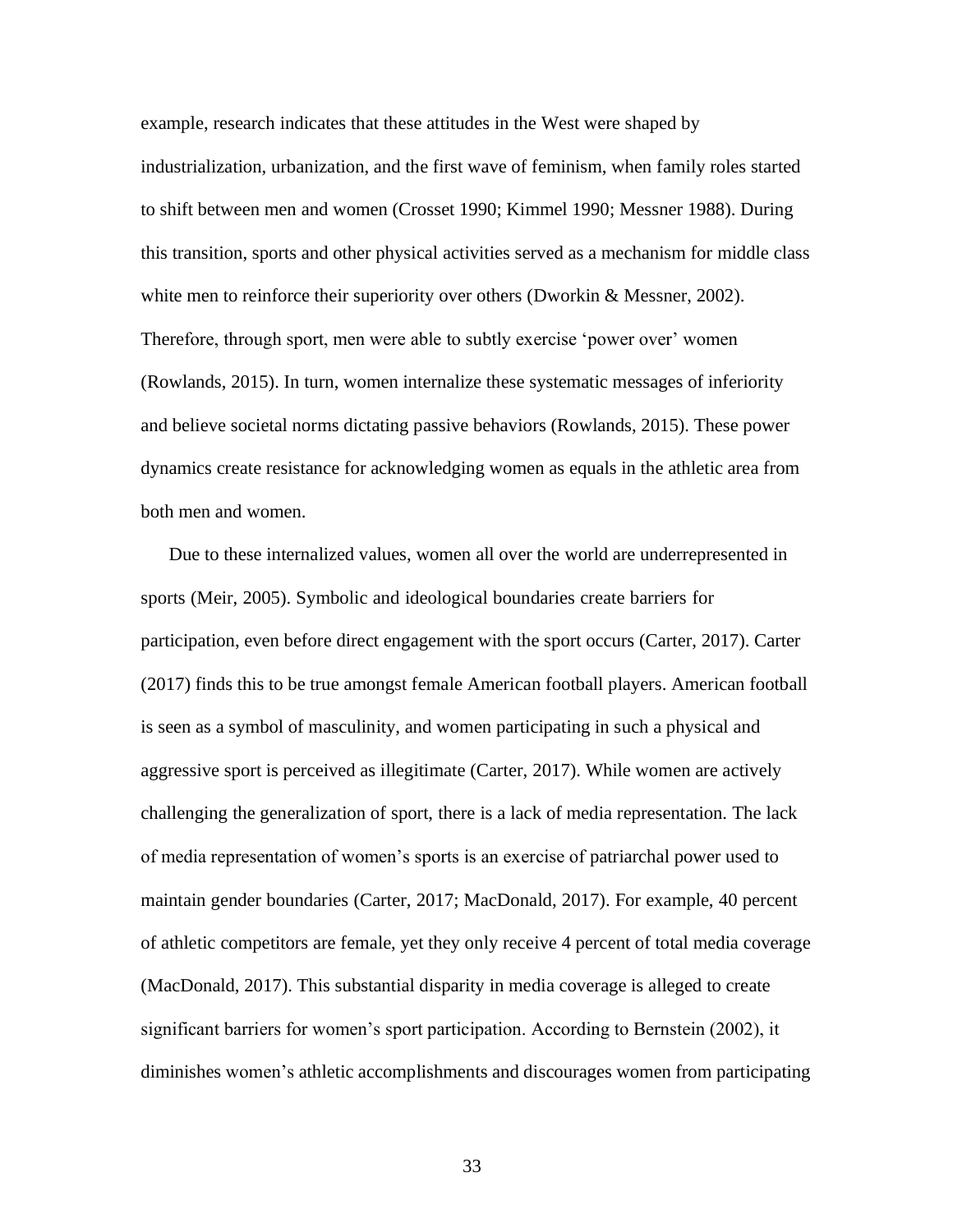in sports (MacKay & Dallaire, 2012). Furthermore, Kane and Maxwell (2011), argue that masculine dominance is reproduced in sport when sports women are trivialized through media representation. The trivialization of women's sports impacts the opportunities that they have (Wheaton & Thorpe, 2018). Media representation therefore becomes one way in which scholars are challenging ideas that women sports are positively challenging hierarchal and patriarchal norms.

It is argued that the disparities in media representation are the results of laisse-faire economics whereby people just do not want to watch women's sports. However, Robinson (2017) challenges these ideas and states that the lack of media representation in the U.S. goes back to the opposition of Title IX (Robinson, 2017). When institutions were ultimately forced to adopt Title IX, institutions ensured that men's sports teams would remain economically superior (Robinson, 2017). To do this, they marketed men's basketball and received higher levels of donations through the exchange of season tickets to men's games (Robinson, 2017). Therefore, Title IX "reinforced hierarchical difference by sex that favors male participation in sports" (Cohen, 2017, pp. 2017).

Women athletes have also been devalued and delegitimized through modification of sports to make them more 'achievable.' While this does not impact a recreational player, it creates less opportunities for aspiring professional female athletes (Cohen, 2017). Cohen (2017) uses the example of professional women's cycling to point out the detrimental impact of rule modifications for females. For example, race durations for women cyclists are shorter than men's races, making women ineligible to compete and major cycling event such as the Tour de France (Robinson, 2017). Rules like this are common distinctions between men and women sports, like ice hockey, where girls are not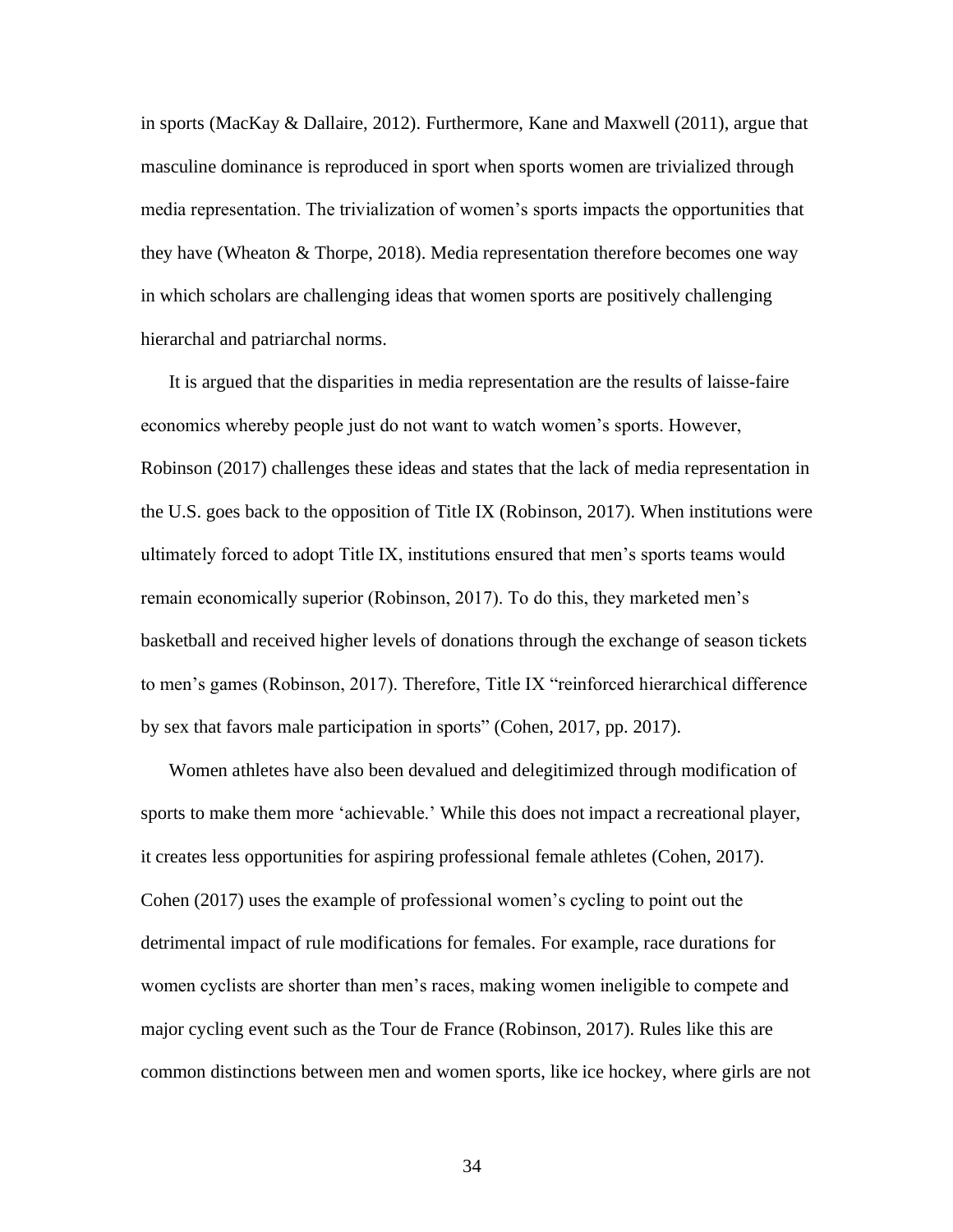allowed to 'check' the other players or make aggressive physical contact (Robinson, 2017). Although women and girls are continuously gaining more access to recreational sporting opportunities, significant barriers exist at the professional level for those aspiring to compete at the highest-level. Despite the International Olympic Committee's (IOC), claimed commitment to providing opportunities for diverse groups of women, there is a lack of equality of representation in female sports. Wheaton and Thorpe (2018) find that even though "there are ton of girls at the skate parks… there's less than 30 or 40 girls of at the Olympic level" (pp. 330). These examples of professional cycling and ice hockey indicates that it is the different governing rules of men and women sports that contribute to the lack of professional female athletes.

A major barrier for females to access sports is societal ideas that sports are considered 'unfeminine' (Petry & Kroner, 2019). Girls and women internalize these messages that sports will put their femininity at risk (Apelmo 2016; Petry & Kroner 2019). Cultural tensions between athleticism and the desire to preserve femininity has had significant impact on the appearances of female athletes (Cahn 1994; Hargreaves 1994). As a result, it is common for female athletes to emphasize their femineity through their uniforms and appearances (Cahn, 1994). According to Henderson, Ingoldsby, and Shuey (2017), "contemporary gender expectations in U.S. culture places dual pressure on female athletes wanted to excel at their sport yet also maintain a feminine persona that balances the masculine cue of athleticism (Henderson & Ingoldsby & Shuey, 2017, pp. 203). On a societal level, this can also be demonstrated by our previous example with the comparison between weight room between the men's and women's teams competing at the NCAA's March Madness tournaments. This example demonstrates how female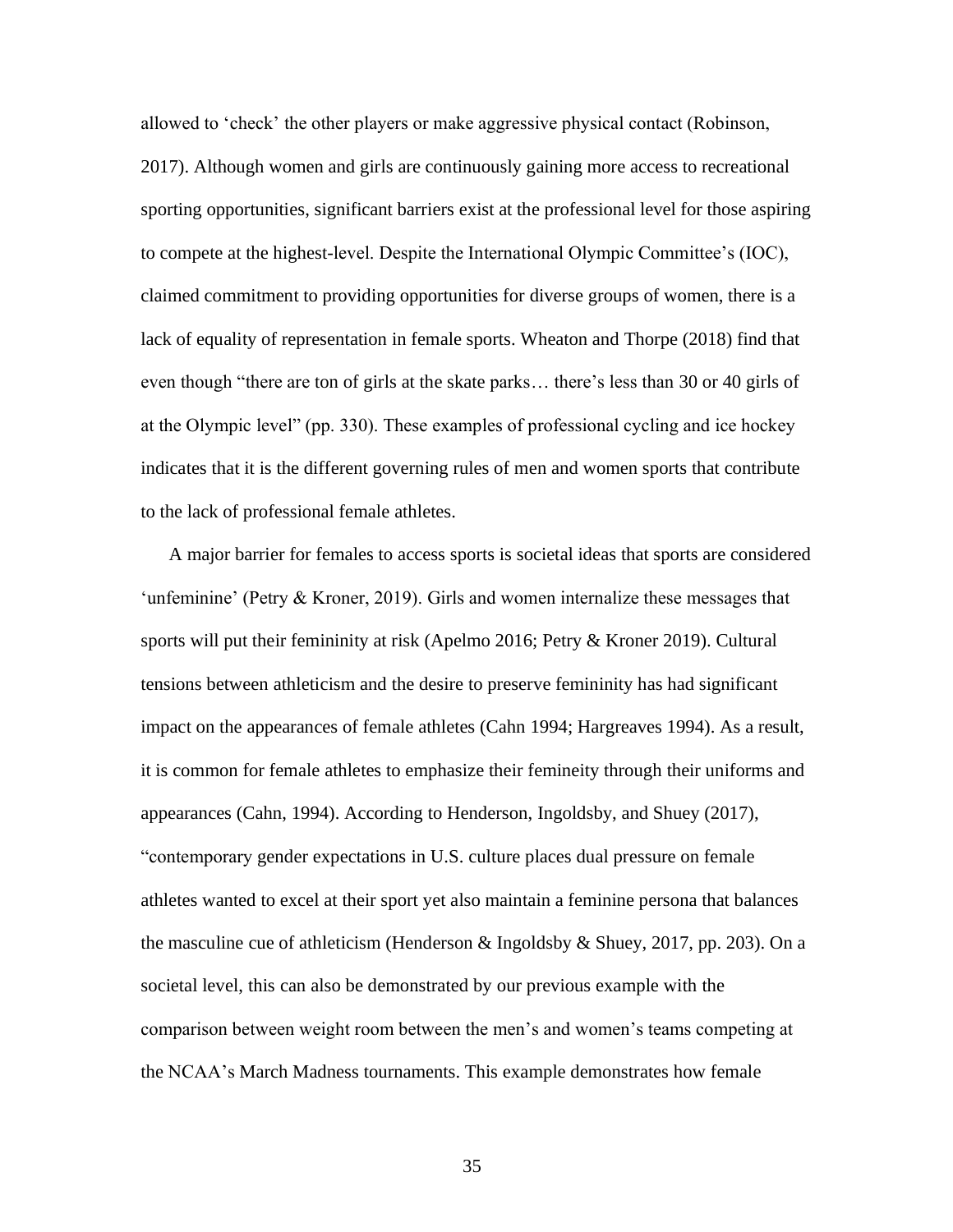athletes are expected to compete at the highest level of their sport, but be 'shapely, trim, and lean' (Henderson, Ingoldsby & Shuey, 2017, pp.205).

Despite systemic inequality, women have pushed the boundaries in the athletic arena around the world. Even sports that are heavily rooted in displays of power and masculinity, like boxing and baseball, are being practiced around the world (Messner, 2002). While sports like 'track and field' are widely recognized as 'appropriate' for women to participate in, there is much more resistance against inclusion of women in more traditionally masculine sports, like boxing. For example, the IOC Executive Committee unanimously declined women's boxing as an Olympic Sport in 2005, before the Beijing Olympics (Meir & Saavedra,  $2009$ )<sup>25</sup> Undeterred by societal acceptance, women continue to push the boundaries in these contested spaces. For example, a Zambian woman named Esther Phiri won the Women's International Boxing Federation Intercontinental Junior Lightweight title (Meir & Saavedra, 2009) As Zambia is a country with high levels of gender inequalities, this example demonstrates that even the most 'masculine' of sports are not seamlessly patriarchal institutions, but are instead at the heart of paradoxical gender regimes (Messner, 2002).

# **Sports, Gender, and Development:**

As 'the girl child' is seen as essential to reducing global poverty, girls and women have become key actors in the pursuit of the SDGs (Collison, Darnell, Giulianotti & Howe, 2017; Hayhurst, MacNeil, Kidd, & Knopper, 2014). In accordance with this shifting international climate, more SDP programs are targeting gender equality goals (Collison, Darnell, Giulianotti & Howe, 2017). There are numerous acclaimed benefits of

<sup>&</sup>lt;sup>25</sup> The IOC overturned this vote for the 2012 London Olympics.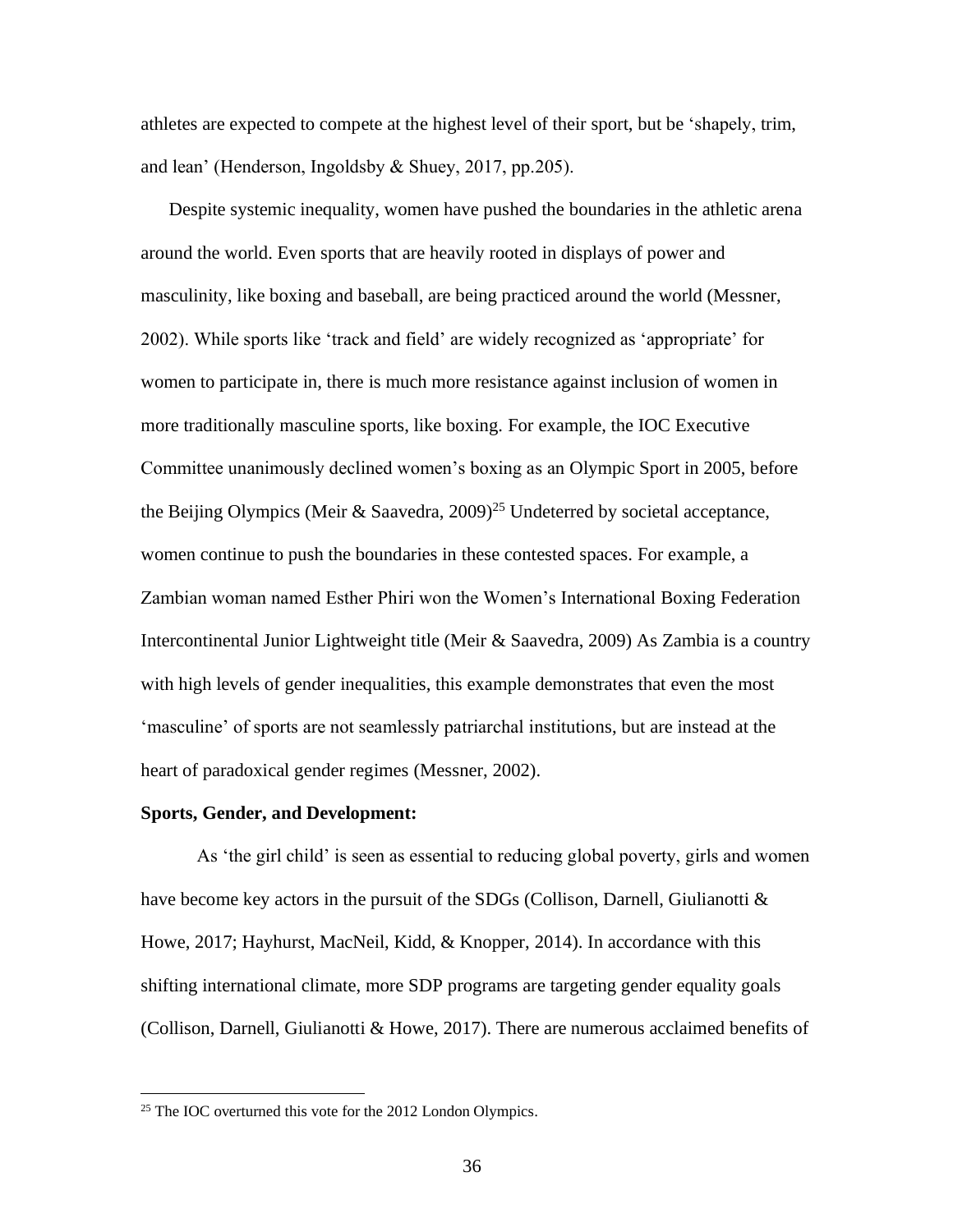using sports to make progress towards SDG 5: Gender Equality. Education and health serve as the primary indicators for reducing gender inequalities (Petry & Kroner, 2019). Petry and Kroner (2019) finds sports programs have increased girls' access to education and contributed to more healthy lifestyles for girls and women through physical activity and increased mental health. Even more directly, the physical nature of sports creates an opportunity to use SDP programming as a mechanism to address gendered health issues like sexual and reproductive health (Petry & Kroner, 2019). It is believed that sports, particularly in the developing world, enhance girls' positions in society by challenging gender norms, building leadership skills, and enhancing well-being, including physical and mental health (Saavedra, 2009). For example, Ullman's (2007) research emphasizes the importance of female-only self-defense programming by observing improved selfworth amongst women participants while simultaneously challenging conventional gender-roles. Furthermore, equal opportunities in terms of social participation and in decision making processes are also important (Petry & Kroner, 2019). According to the United Nations Inter-Agency Task Force on Sport for Development (2003), sports expose girls to new opportunities and new interpersonal links, which is of critical importance to girls who typically do not get their own space.

Another common objective of SDP programs is to 'empower' women and girls (Kay, 2009; Beutler, 2008; Darnell, 2010; Meier, 2005). Meier (2005) and Meier and Saavedra (2009) conclude that sports have the potential to ameliorate gender inequalities and foster empowerment. The integration of empowerment outcomes is often connected to health, education, and decision-making power. This is highlighted through an example of an SDP organization called Grassroots Soccer. Grassroots Soccer developed a soccer-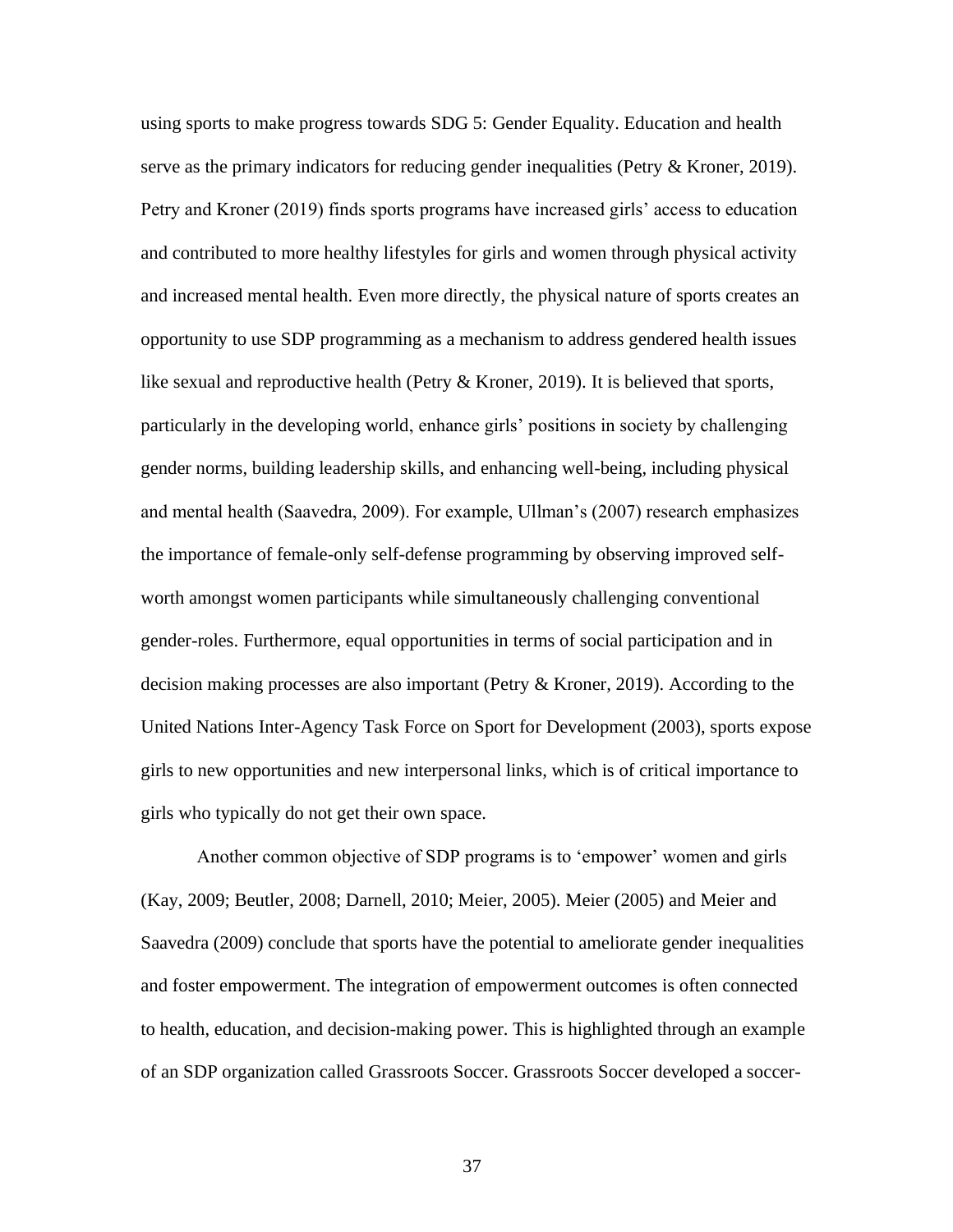based life skills intervention curriculum targeting adolescent girls at risk for HIV, violence, and reproductive health issues (Merrill & Merrill & Hershow & Barkley & Rakosa & Decelles & Harrison, 2018). This intervention is described as "an activitiesbased program that uses noncompetitive soccer to empower girls, create safe spaces for discussion and learning, and encourage girls to advocate for their rights" (Merrill  $\&$ Merrill & Hershow & Barkley & Rakosa & Decelles & Harrison, 2018, pp. 13). Studies cite safe space associated with girls' clubs as having empowerment outcomes (ActionAid Research, 2013). Sports can provide this safe space where women and girls are safeguarded against violence (Jeanes & Magee, 2013). Finally, studies have also concluded that women feel empowered by sports participation, alongside increased freedom of mobility and expression (Sikes & Jarvie, 2014).

The acclaimed benefit of empowerment is also challenged within the field of SDP on the basis that there is no clear definition or understanding of what empowerment means in the context of sports and development programs. For example, Saavedra (2005) argues that empowerment can relate to the structural and cultural levels of civil society while Hayhurt, MacNeill, Kidd, and Knoppers (2014) argue that "lessons in empowerment" in the context of SDP interventions occur at the individual level. While Brady (2005) defines empowerment outcomes as the bolstering of self-esteem, Campbell (2009) argues that empowerment outcomes are rooted in the shift in power between men and women. Based on this definition of empowerment, sports are identified as a paradoxical space to challenged gendered issues, given the hegemonic masculinity embedded into sports culture (Campbell, 2009; Saavedra, 2009). Therefore, on top of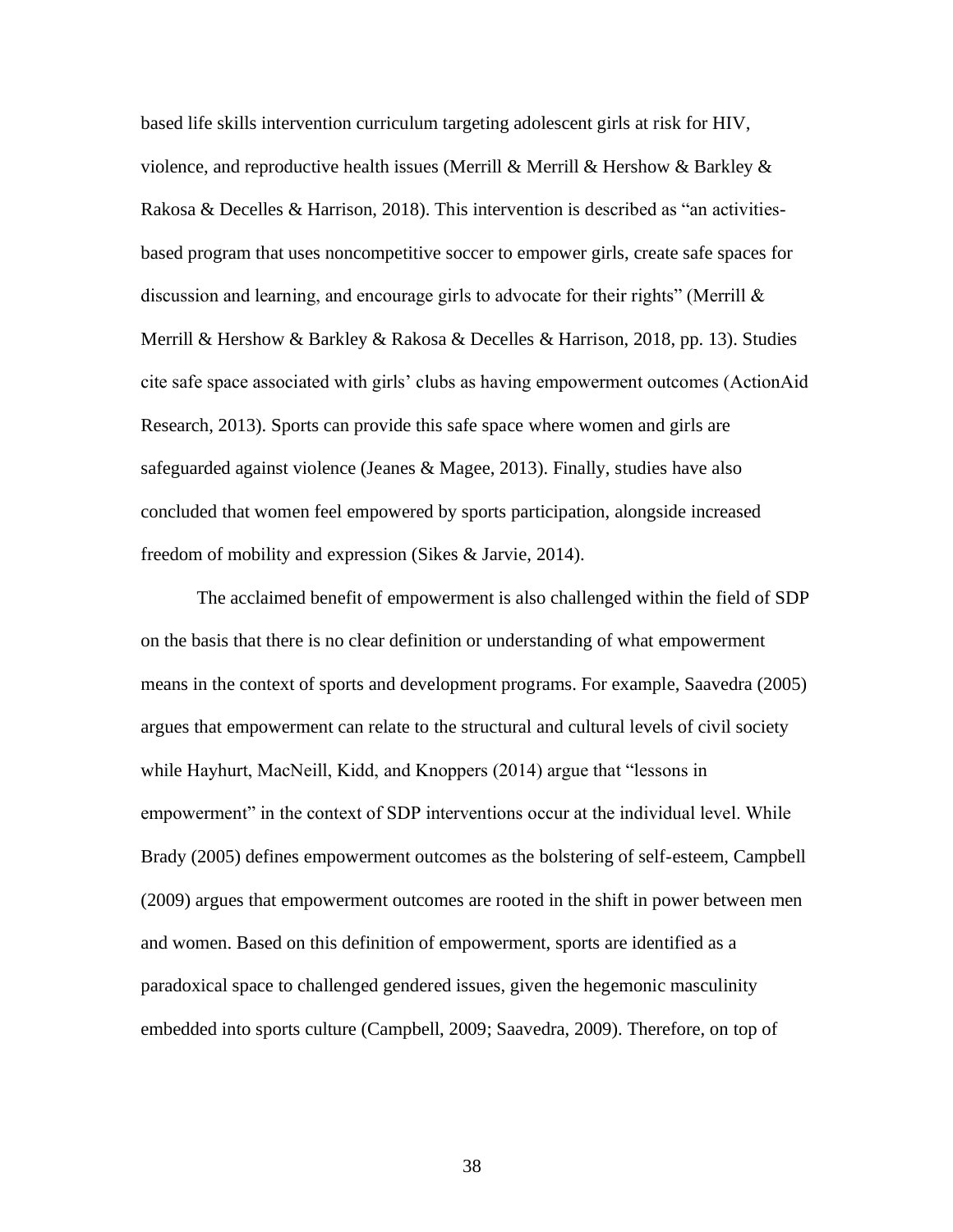unclear definitions of empowerment outcomes, scholars challenge the idea that sports truly create an environment to challenge gender dynamics.

Sports are seen as a vehicle to challenge gender norms because the exclusion and underrepresentation of women and girls at all levels of sport is an international problem (Coche, 2017; Meier, 2005). Women and girls throughout the world have had to fight for the opportunity to participate in sports, which has traditionally been regarded to as 'male turf' and have performed well above previously held expectations (Hargreaves, 1994; Hayhurst, MacNeil, Kidd, & Knopper, 2014; Milner & Braddock II, 2017). Kay and Collins (2003), claim that "sport is a prime site to challenge gender ideology, and it is therefore a particularly valuable area for encouraging involvement by the most disempowered women" (pp. 97). The conversation on the ability of sports to challenge gender norms is more complex than simply agreeing or disagreeing.

While Saavedra (2005) argues that women in sports could be a transformative process that challenges traditional values that uphold gender inequalities, some researchers have found these ideas to be over simplified and based on assumptions. Gender dimensions and the effectiveness of sports as an intervention tool requires gendered understanding of societal norms, culture, and local politics (Brady, 1998). Also, evidence indicates that sports interventions can change the behavior of women and girls, without shifting gender norms on a societal level. For example, Hayhurt, Macneill, Kidd, and Knopper's (2014) case study of female martial art SDP programming in Uganda found that the programming did not change men's behavior but improved the girl's ability to withstand abuse and shaming. Therefore, more research is needed to explore the ability of sports to challenge and transform harmful gender norms.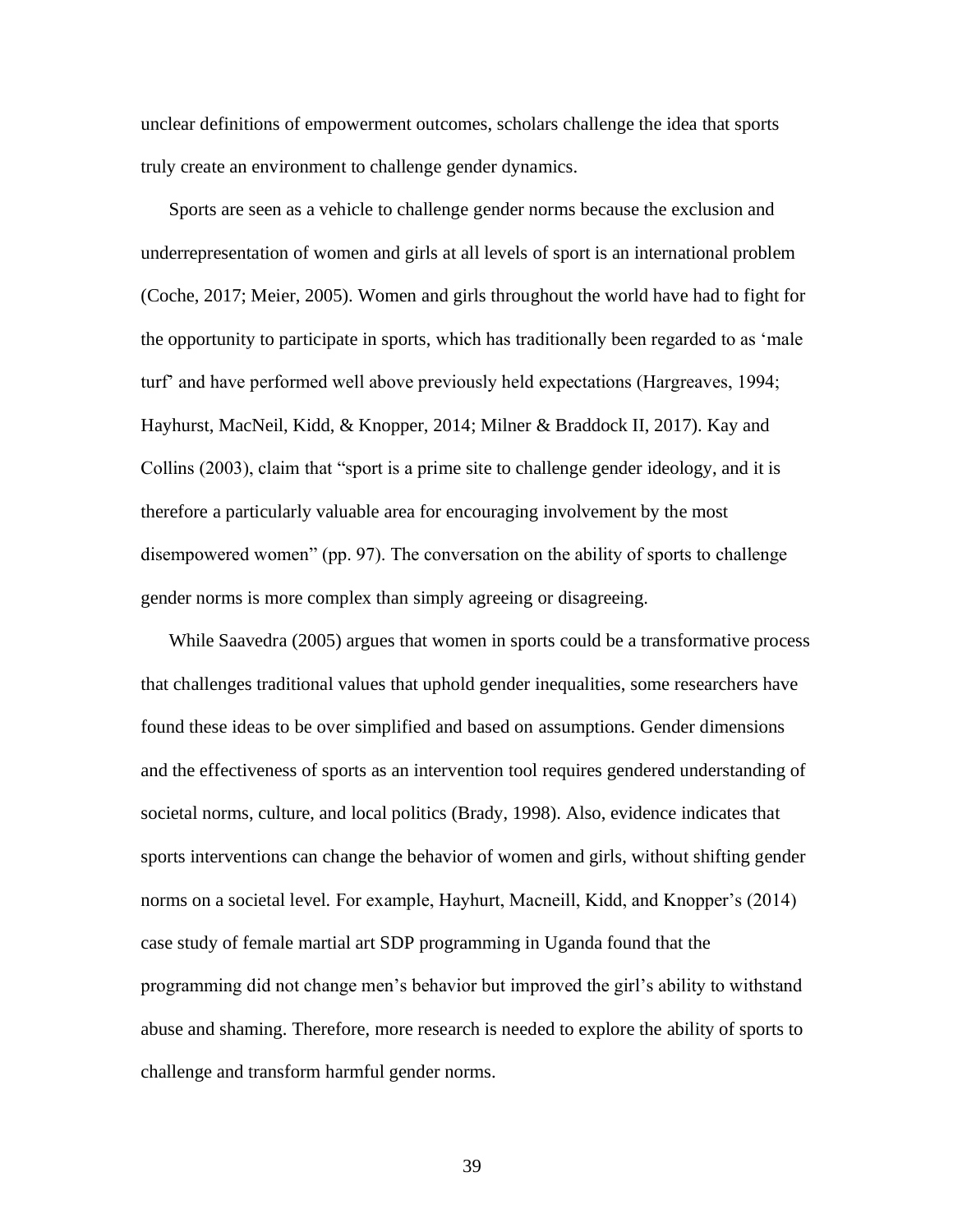It is important to note that while extensive research has been conducted in the discipline of women in sports and gender and sports that most of the research has been executed in and about the Global North (Meier, 2005). Most of the materials of this literature review come from the West, such as the example of professional cycling, collegiate athletics, and the historical impact of muscular Christian sporting programs. It is largely assumed that conclusions made in western case studies will be applicable in the Global South. For example, participation in sports is seen as an avenue to develop leadership skills. This is widely supported by case studies in the U.S.. A 2002 case study revealed that 82% of executive businesswomen played organized sports growing up (Hums & Yiamouyiannis, 2007). The same pattern holds true for concerns on sexual and reproductive health. Research in the U.S. showed that girls and women involved in sports were less sexually active and had lower rates of teen pregnancy, while SDP aims at improving sexual health for girls and women as well (United Nations Inter-Task Force, 2003). While these examples are compelling evidence, more research is needed on sports interventions in the Global South.

# **Sports and Refugees:**

Sports are perceived as a tool to promote peace and tolerance and have a long history of being used to bring people of different nationalities, ethnicities, cultures, and religions together (Ubaidulloev, 2018). Based on this perception of sport as a peace building tool, the UNHCR highlights the potential of exercise and sport as an intervention measure in refugee camps (Nordbrandt et al., 2015). Such measures are primarily targeting mental and physical health interventions and social inclusion (Spaaijj et al, 2019). Regarding mental health, refugees have the tendency to suffer from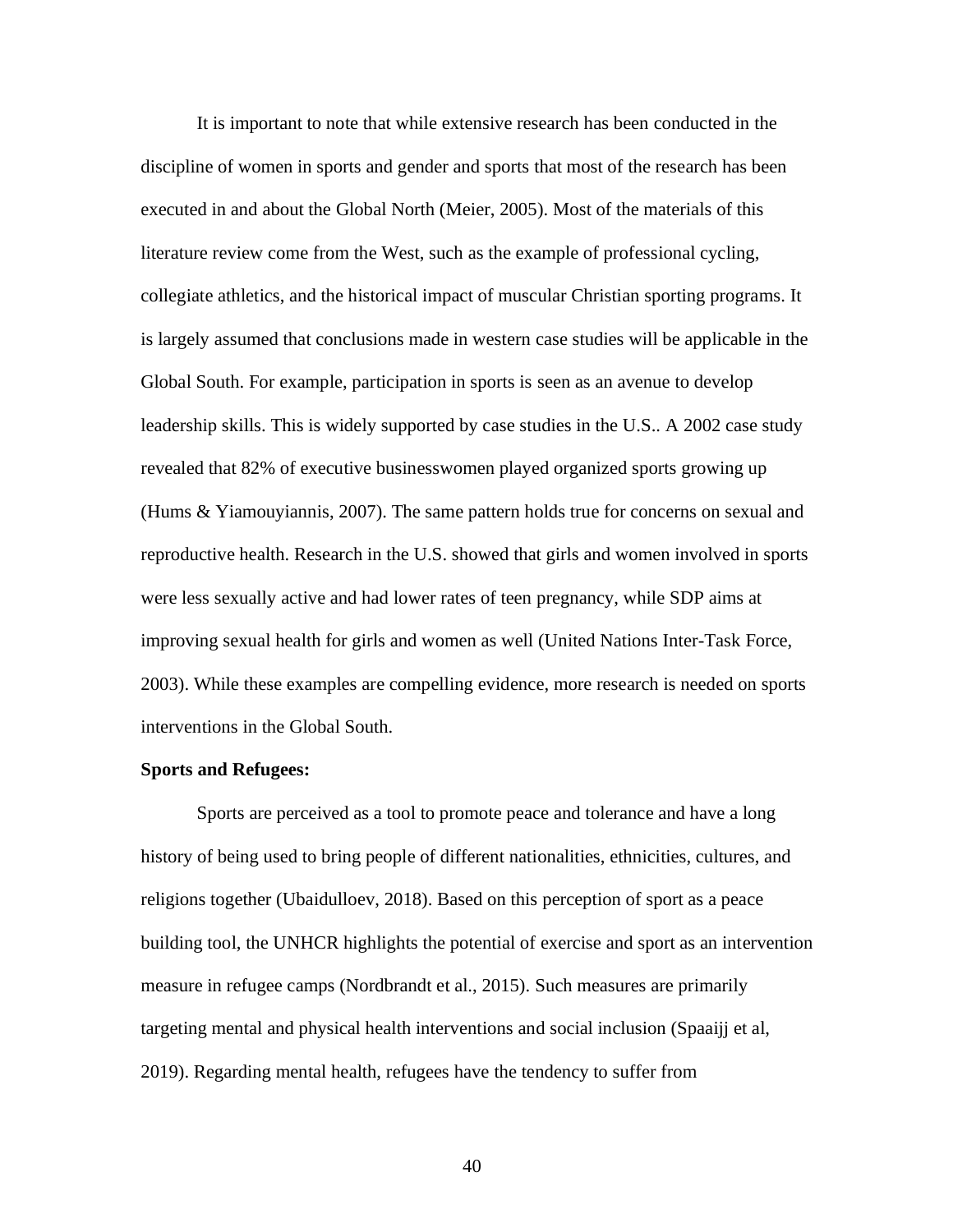psychopathological disorders such as Post-Traumatic Stress Disorder (PTSD), anxiety, and depression (Knappe & Colledge, & Gerber, 2019). Western political blocks hosting refugees and asylum seekers such as the EU, North America, and Australia have invested heavily in sports-based intervention programs for refugees (Spaaijj et al, 2019). However, despite such dialogue, little research has been dedicated to the effects of sports-based interventions with refugees and there is a lack of evidence indicating that sports are a viable solution to treat PTSD symptoms (Knappe & Colledge, & Gerber, 2019; Nordbrandt el al.). This section will provide a comprehensive overview of the research conducted on SDP and refugees, covering acclaimed benefits such as social inclusion, integration, and mental health.

#### *Mental Health*

Exercise and sport are considered fundamental to human wellbeing and have been used to treat psychiatric disorders (Lederman et al., 2017). Few social science researchers have applied these findings specifically to refugee populations. Madsen et al. (2016) applies these theories to refugees in sport and Body Awareness Therapy, finding that traumatized refugees reported relieved pain and tension, peace of body and mind, and improved sleep. Knappe, Colledge and Gerber (2019) found similar results when their eight weeklong study on sport, refugees, and mental health in Greece revealed an increase in mental health amongst participants. Alongside improved mental health increased physical health was reported (Knappe & Colledge, & Gerber, 2019b). In contrast, Nordbrant el al. (2015) challenges that sports are always beneficial to the mental health of refugees. In their study, refugees reported that training made them feel mentally unsettled as it would remind them of past traumatic experiences (Nordbrant el al. 2015).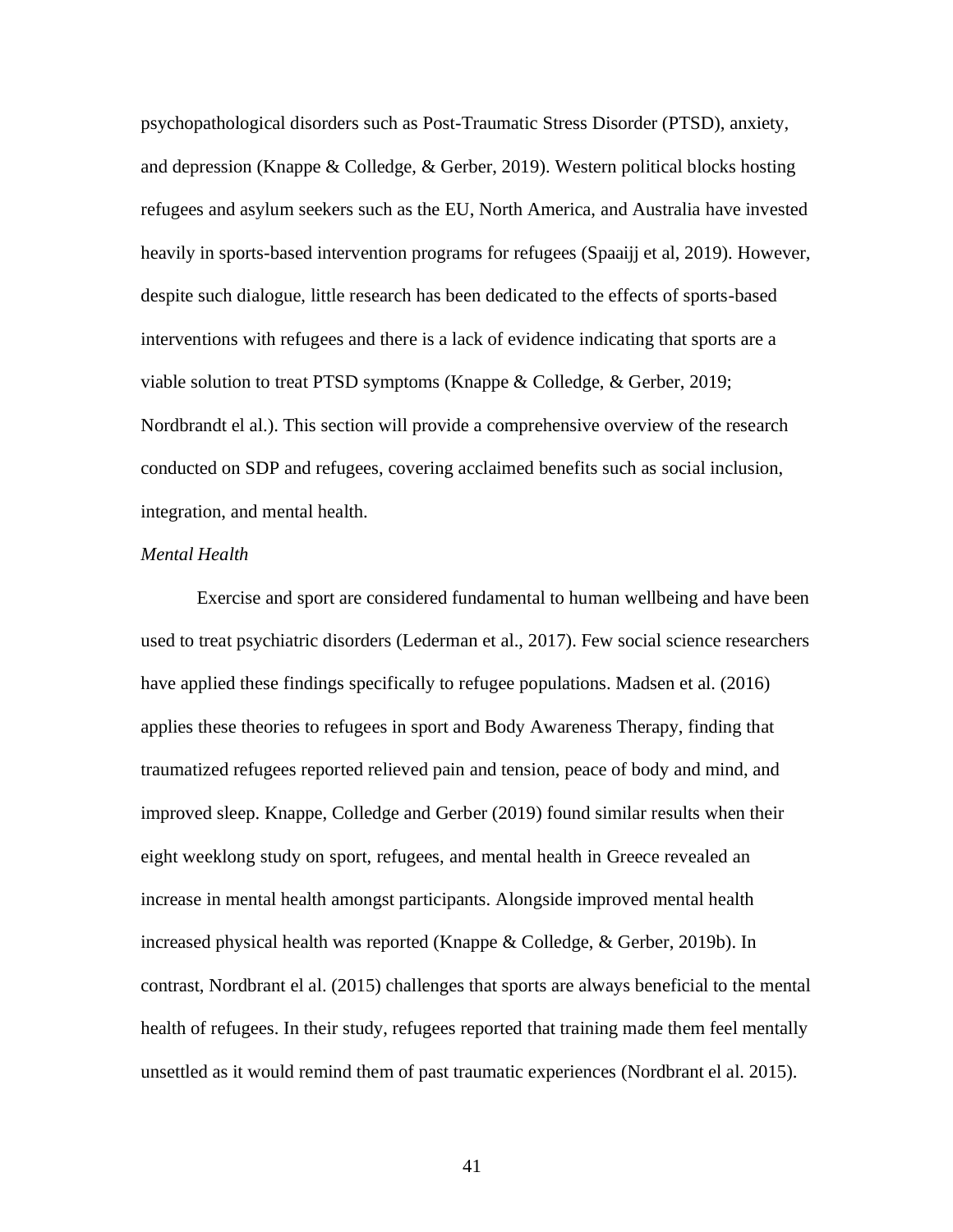# *Social Inclusion*

A major element of SDP programs targeting refugee populations is social inclusion (Eime et al., 2013). People with refugee backgrounds often have difficult living conditions and suffer from social exclusion, discrimination, and exploitation (Knappe et al., 2019). According to Pizzolati and Sterchele (2016), joining sports clubs reduces antisocial behavior. Sports are seen as an instrument to reduce anti-social behavior, improve community cohesion, and foster confidence, social connectedness, and a sense of community belonging (Block & Gibbs, 2017; Hoye et al., 2015, Spaaij, 2012). Similarly, Oliff (2007) argues that alongside the promotion of health, SDP programming with refugees can help facilitate settlement as an entry point to community participation and social inclusion. By functioning as a supportive environment, people from refugee backgrounds can make connections with individuals with similar cultural backgrounds and members of the host community (Nathan et al, 2013). These connections are an important aspect of social inclusion and social capital whereby participants and coaches can share information regarding systems and services (Olliff, 2008). Therefore, literature indicates that SDP programs for refugees creates a critical sense of belonging to refugees, despite their positions of uncertainty and isolation.

Rhetoric surrounding SDP and social inclusion is challenged based on loose definitions of inclusion. As discussed, there is a consensus that sports can foster feelings of social connectiveness that are vital to refugee well-being. Block and Gibbs (2017) emphasizes the need for more agreement regarding the social value of various types of social capital to assess the true impact of SDP programing in refugee communities. Haudenhuyse (2017) contributes to this critique through his policy-based discussion on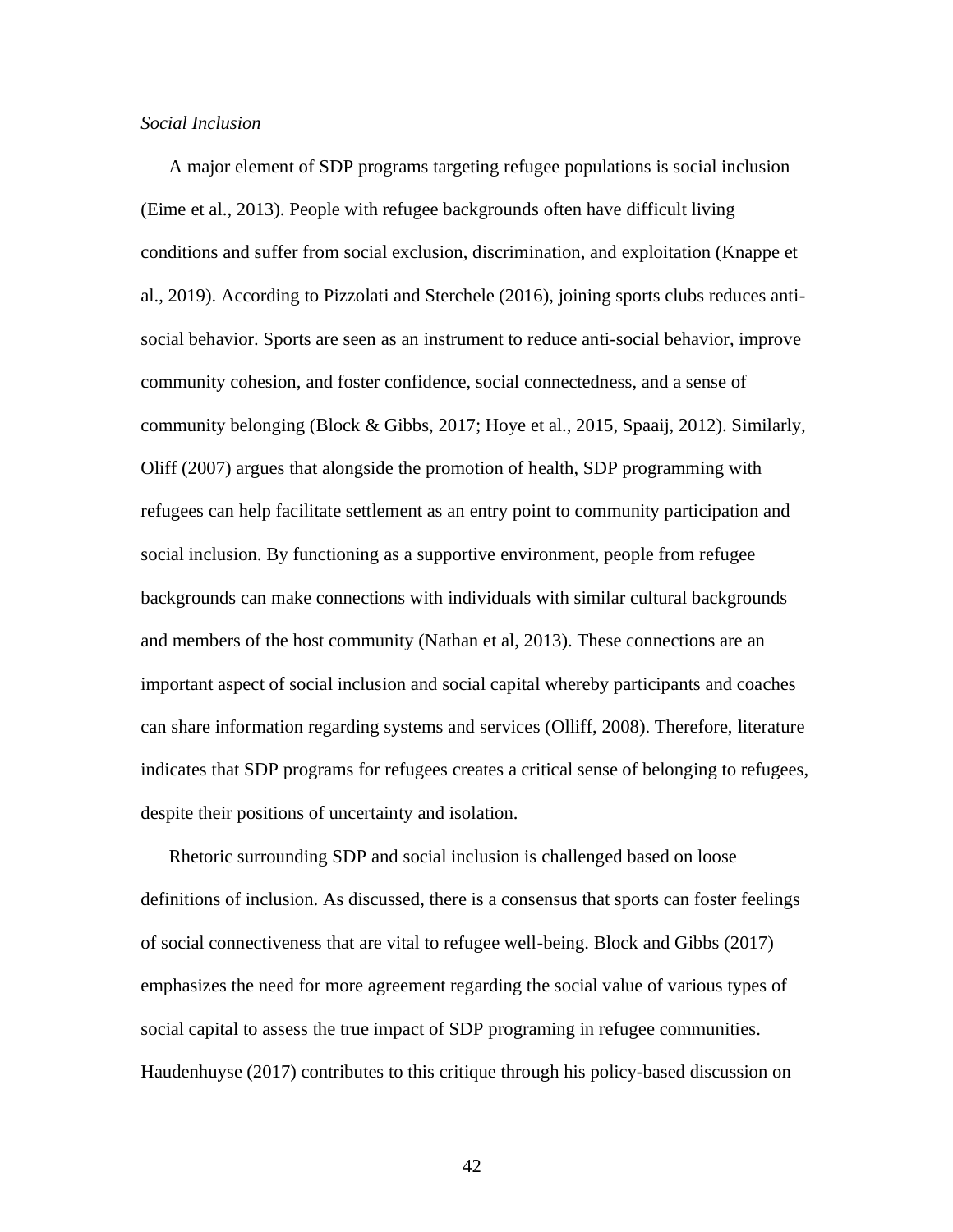social inclusion versus exclusion. Social inclusion tends to be uncritically defined in relation to social exclusion. As such, sport-for-inclusion policy that is frequently applied to refugee populations can become hyper focused on rising participation rates in programming instead of addressing and examining other exclusionary mechanisms embedded within their own policies (Haudenhuyse, 2017). Therefore, SDP inclusion policies must transcend basic measures of inclusion and assess social capital in local contexts.

Alongside social inclusion, integration is an acclaimed benefit of SDP programming with refugees. In its simplest form, integration can be understood as the process of including new elements into a social and institutional systems (Heckmann, 2005; Heckmann & Schnapper, 2016). Accordingly, refugees are the additional elements in need of inclusion as they commonly reside completely outside of normal society in refugee camps or in disadvantaged neighborhoods, experience barriers to education, and face discrimination in their host communities (Block & Gibbs, 2017). According to the *Home Office Indicator of Integration framework* (2019), access to leisure is a key marker and means to achieving integration (Spaaij et al., 2019). Sports provide a natural opportunity for refugees to meet people from the host country and as a result, can learn about and participate in local customs (Block & Gibbs, 2017; Elbe et al., 2018; Waardenburg et al., 2018).

In relation to integration, SDP programs are seen as a mechanism to promote language acquisition in refugee populations that allow them to communicate in local languages. Research discussing the benefits of sports for refugees and language acquisition is a more contested field. Block and Gibbs (2017) and Elbe et al. (2018) find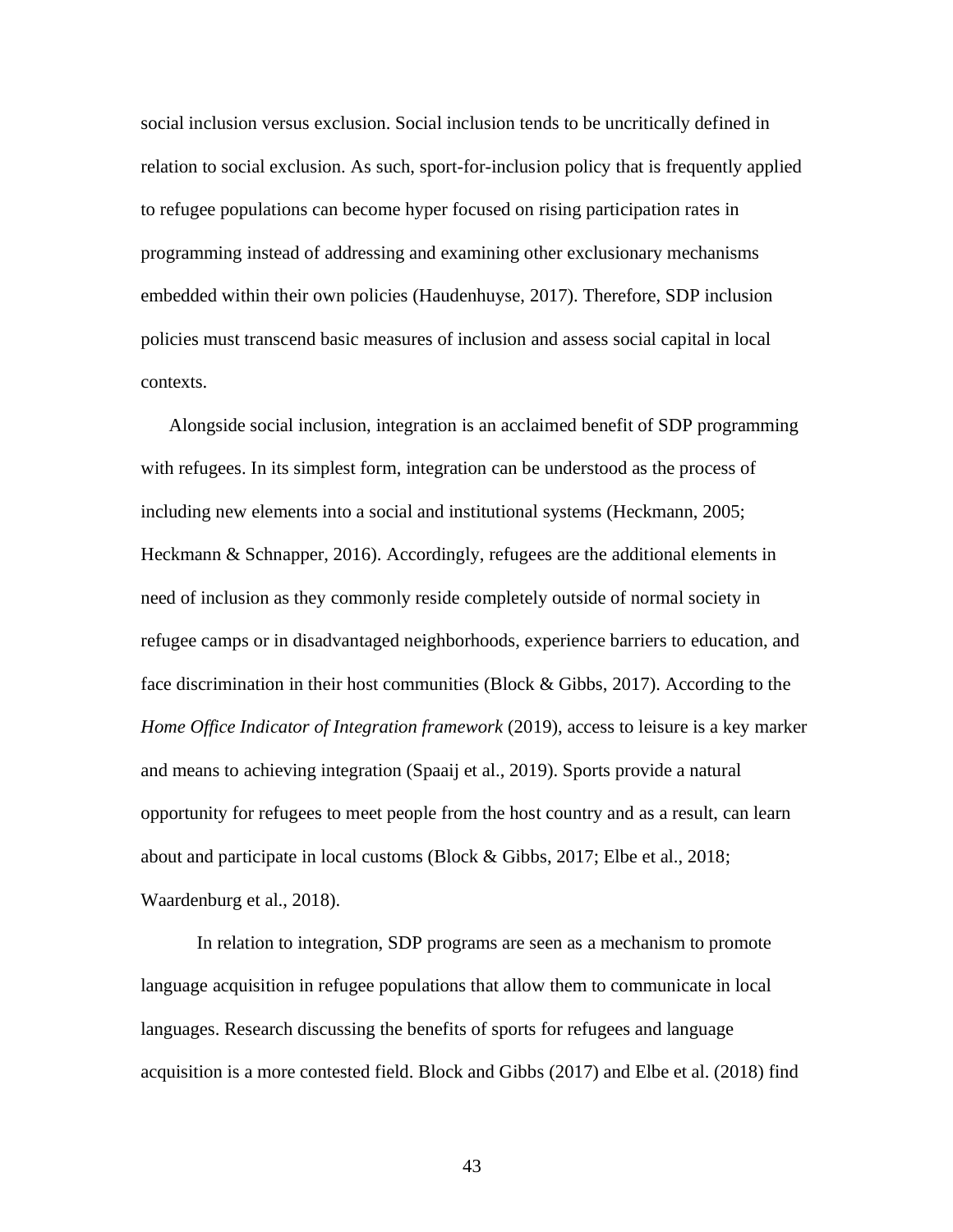that SDP programs help refugee integration efforts through acquisition of the host countries languages. However, Knappe et al. (2019) and Mohammadi (2019) find that language differences can hinder effective SDP programming and negate acclaimed benefits of social inclusion. Given that many of the benefits from overall SDP programming are seen to come from the social connections and the platform it creates for deep and meaningful conversations, Knappe et al. (2019) argues that language barriers hinder the abilities for refugees and the trainer to foster personal relationships and share values. Mohammadi (2019) furthers this argument through his study on a Bike Bridge in Australia. The Bike Bridge SDP program brought refugee and local women together to learn how to ride bicycles. Interviews with refugee women indicated that despite wanting to build strong connections and friendships across cultures, language barriers limited successful integration outcomes (Mohammadi, 2019). This demonstrates how language barriers make it difficult for SDP programming to be used as a tool to create meaningful social capital amongst refugees and people from different backgrounds.

# **Women, Refugees, and Sports:**

The existing literature encompassing the themes of women, sports, and refugees is scarce. Corresponding with this gap in knowledge about female refugees and asylum seekers, the European Parliament emphasized the need for more gender-sensitive and specific inclusion policies for female refugees and asylum seekers based on higher levels of risk for social isolation compared to men (Sansonetti, 2016). Studies examining gendered experiences between refugees indicate a need to apply a feminist lens to SDP and refugee programing. For example, Seiberth et al. (2018) reports that refugee women are less interested soccer than men and is therefore a less effective integration tool for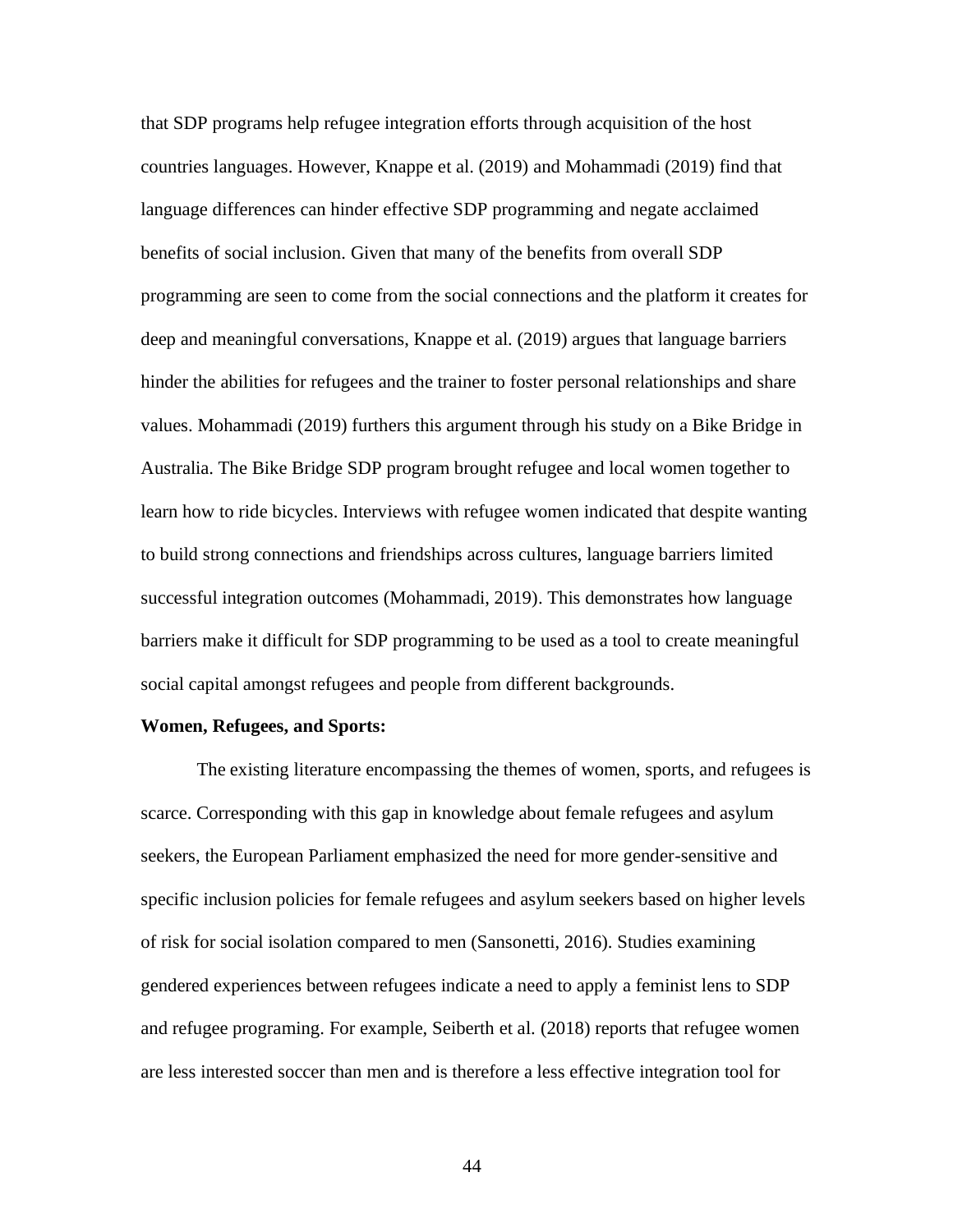women compared to men. Perhaps this finding corresponds with Spaaij's findings that female participants did not believe that they had the freedom and opportunity to participate in sports and that girls did not perceive sports as an avenue for inclusion in school friendships (Spaaij 2013; Spaaij et al. 2019). Guerin et al., (2003) and Mohammadi (2019) address how these perceptions are based on the additional barriers that female refugees face based on the cultural norms and expectations within their countries of origin. Despite the lack of research and findings highlighting the barriers that refugee women face in sport, Mohammadi (2019) indicates that there is value in SDP programming for female refugees. For example, in his study of a cycling program for women refugees in Australia, Mohammadi (2019) finds that the acquired sport skill of riding a bicycle and increased knowledge of local traffic regulations increased women's physical mobility throughout the host country.

# **Conclusion:**

This literature review is presented in two parts: the history of development, and sports and development. The purpose of the first section is to explain and illuminate the importance of the development phenomenon. The history of development highlights how various complex motives shaped the global agenda for addressing the refugee crisis and gender inequality. Key concepts are also defined that are foundational to understanding findings presented later in this thesis. The reviews on 'empowerment,' Women in Development, and Gender and Development are inherently related to the original research question and frame the conclusion presented in this thesis.

Outlining the history and politics of development brings forth a discussion on how and why development practitioners and international development agencies like the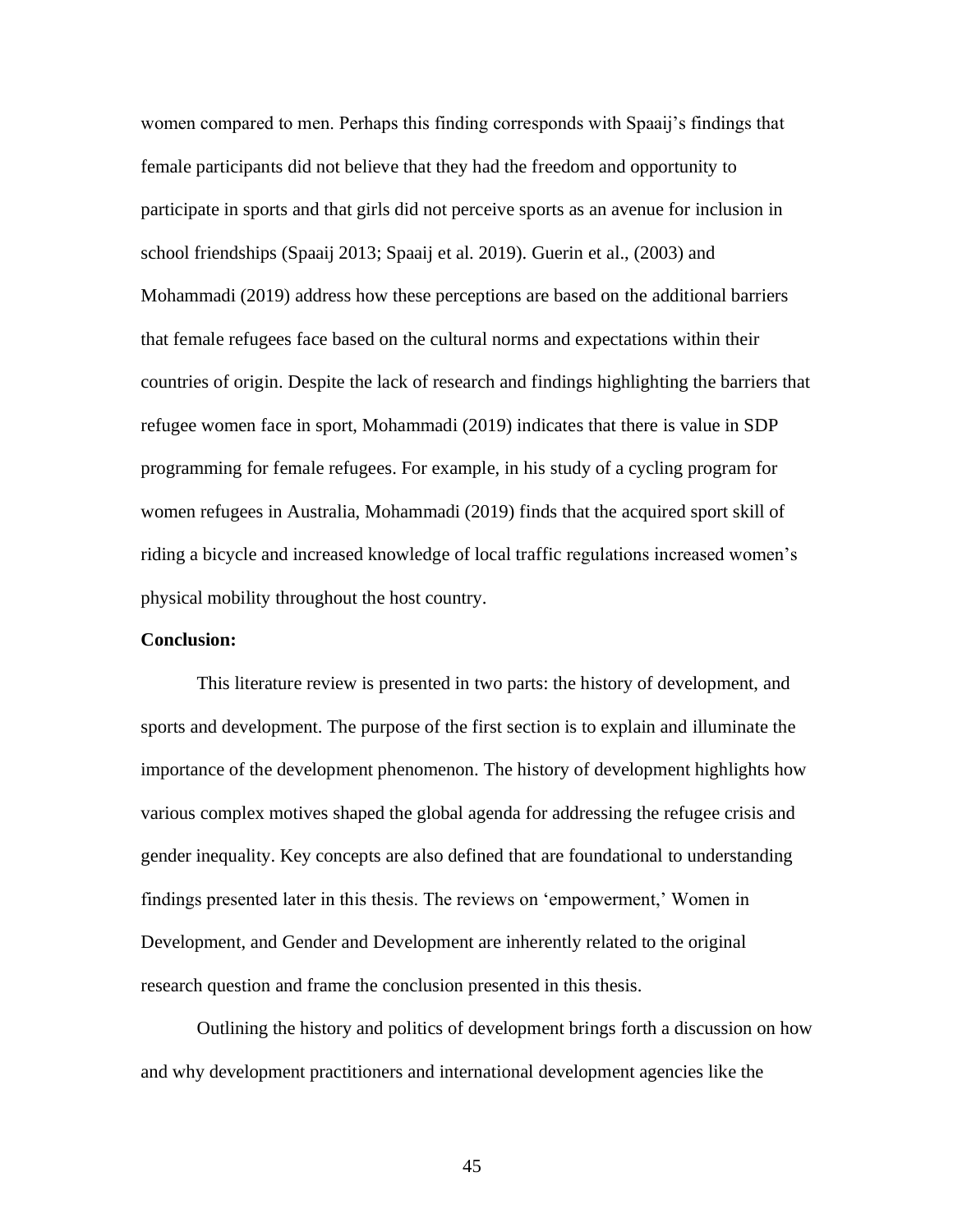United Nations are turning to new methods of development interventions. This leads into the section of the development review regarding Sports for Development and Peace. The shift of focus from economic development to human development presented an opportunity for SDP intervention. The second section of the literature review centers on sports and development, sports and women, sports and gender, and finally sports and refugees. This review of literature provides a comprehension summary of past studies and demonstrates the gaps of literature discussed in the Introduction Chapter of the thesis.

Through the story of rigid economic development and neo-imperialism to shifting attitudes towards more humanistic development, I am drawn to the key international agreements still used today that emphasize the important of recreation and including the voices of women and girls in development. Furthermore, given the colonial legacy of sports and development and the flow of refugees stemming out of cultural conservative countries, I found myself curious to learn more about the complex intersection between harnessing the prescribed benefit of sports such as mental health, language acquisition, and social capital and ideas of gendered cultural imperialism. It is through these themes and lines of inquiry that I developed the research question itself: *How are sports such as soccer, skateboarding and climbing being used amongst refugee populations, especially in relation to promoting gender equality and empower women and girls?*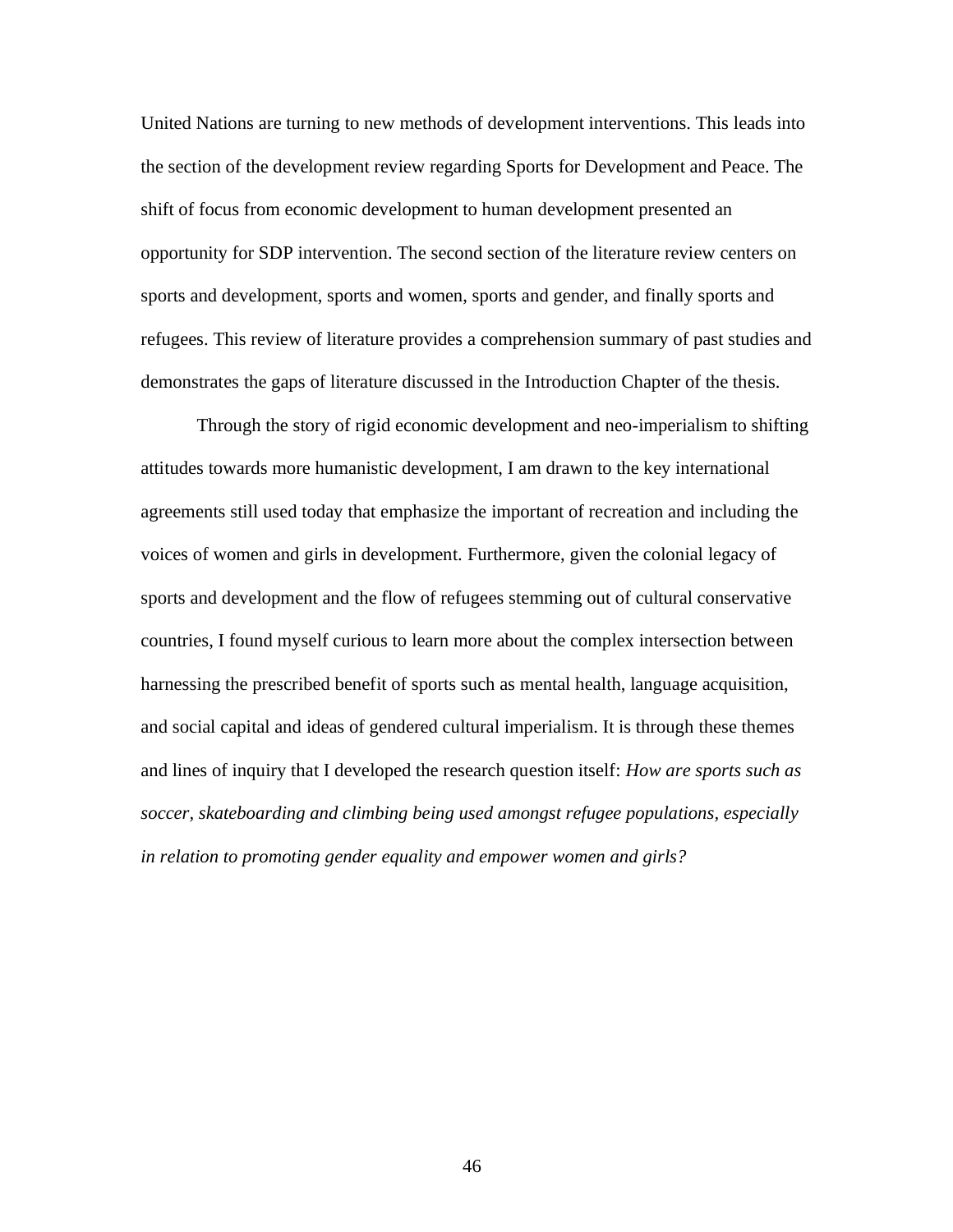# CHAPTER III.

# **METHODS**

#### **Personal Standpoint:**

My interest in women in sports stems from a lifetime of experience as a multisport female athlete. My lived experiences have led me to develop a complex understanding of the intricacies of gender and sport long before I engage in this research. From playing Division 1 colligate soccer in the United States, where the sheer number of women athletes and equality laws disguise uneven power dynamics in sports, to rock climbing with my friends, I have personal feelings of both empowerment and disempowerment associated with sport. Furthermore, before conducting this research, I spent 10-month working with one of the organizations that was interviewed. I would like to acknowledge both my personal biases and my privilege. As a woman in the United States who has always had support from my parents and community to freely engage in sport, I will never understand the experiences of female refugee athletes. To mitigate the risk of inserting my own bias into this study, this qualitative design of this study uses semi-structured interviews and other research strategies to combat any bias. Throughout the research process, I continuously review the information learned through the interview process to ensure that findings and conclusions are grounded in the research and not in my own experiences.

# **Significance:**

This study seeks to provide a deeper understanding of the value of SDP and its legitimacy as an interventionist tool among girls and vulnerable women in the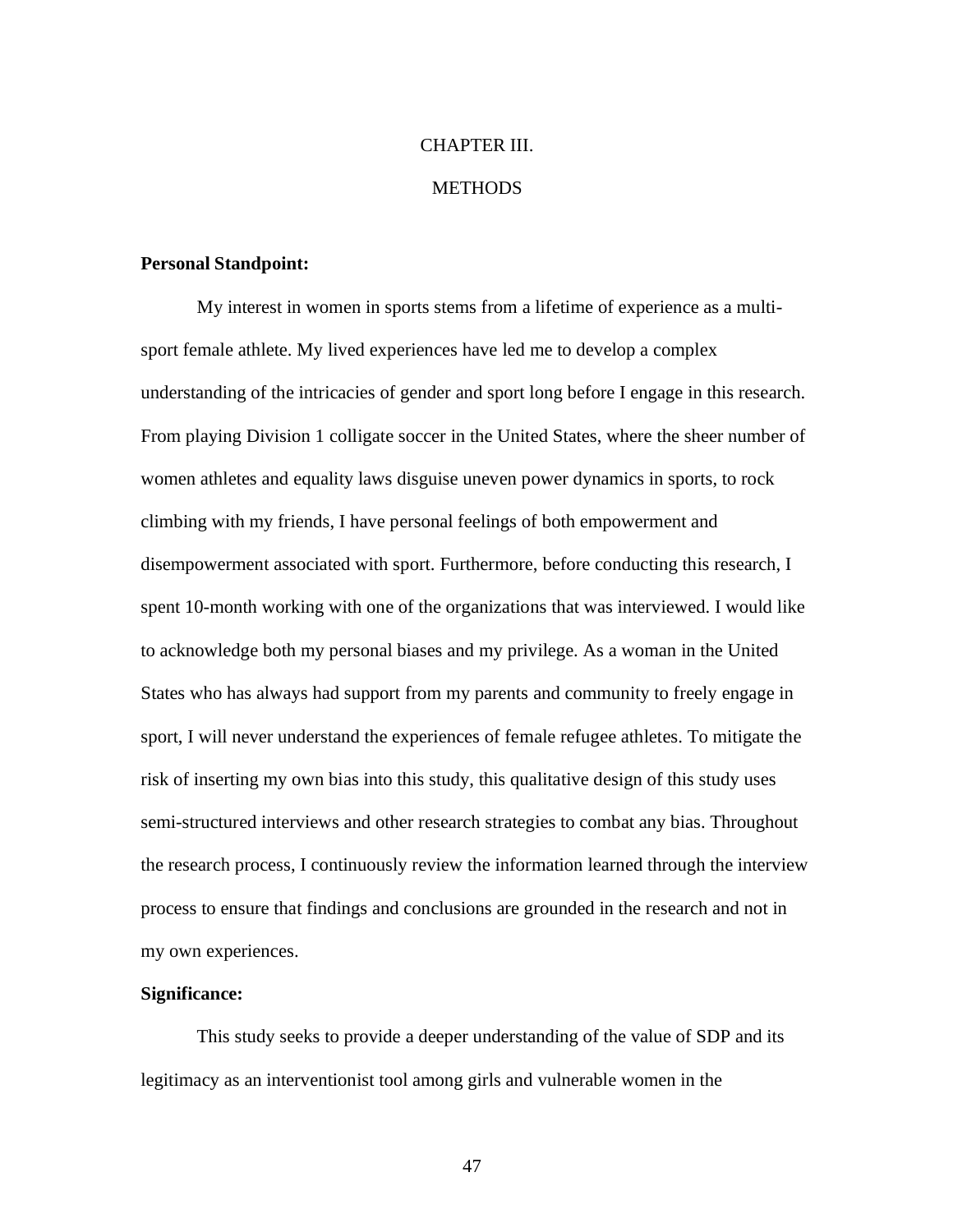development arena. It uncovers barriers to entering sporting spaces for girls and women across different local contexts and sport. By comparing and contrasting program experiences and policies, I uncover and share common trends, areas in need of improvement, and solutions.

#### **Design of Study:**

This study avails a qualitative research design, starting with an expansive literature review which explores the phenomenon of development and situates the role of sports in meeting these international objectives. Given the thematic nature of this research, any non-profit organization working with girls/women, sports and refugees are viable candidates for this study. These organizations are identified through personal networks and data bases for Sports for Development and Peace organizations such as https:/[/www.sportanddev.org.](http://www.sportanddev.org/) While 27 organizations were identified and contacted, only 7 organizations agreed to participate in this study. Although a thorough search for organizations meeting this criterion was conducted, it is important to note that it was not exhaustive, and it is possible that organizations working in this field were not identified.

The use of semi-structure interviews allows the research to be guided by the original question, but accounts for my pre-conceived notions by allowing the research to evolve based on what is learned from the participants in the study. All interviews were conducted in English and are focused on the organization delivering programming, not the experiences of individual participants. Furthermore, to promote and create open dialogue about the challenges and effectiveness of programs, participant organizations and the interviewee will be left anonymous. Instead of citing the names of the organizations interviewed, each NGO has been given a code that us used throughout the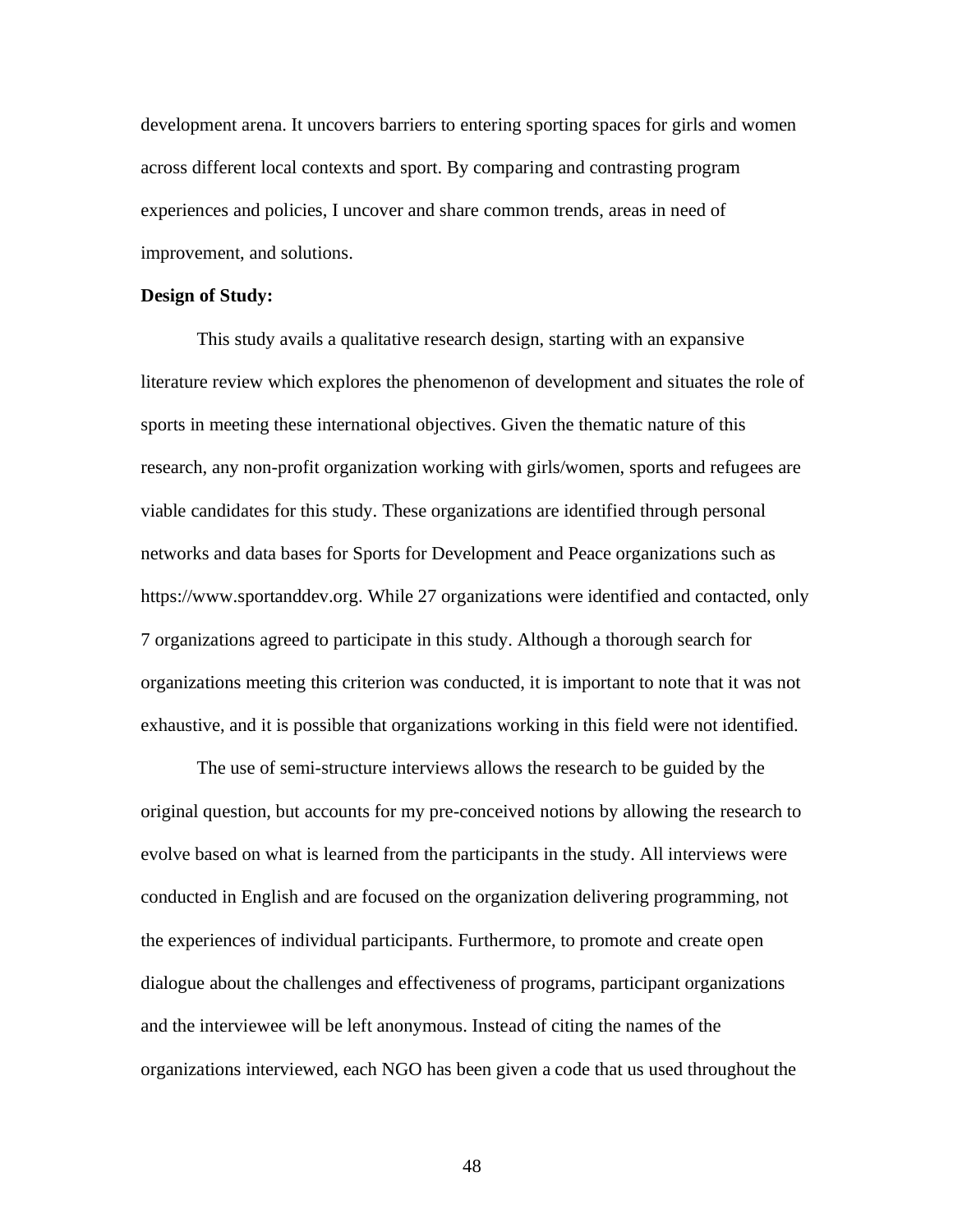research process (See Table 1). These procedures were approved by the University of Oregon's Institutional Review Board (IRB). The interviews took place via Zoom, Skype, and phone between January 1 - April 15, 2021, and lasted between 35 minutes to 1 hour long.

| Code<br><b>Name</b> | Location    | <b>Sport</b>           | <b>Refugee Status</b> |
|---------------------|-------------|------------------------|-----------------------|
| NGO#1               | East Africa | Soccer                 | Refugee Only          |
| NGO#2               | Middle East | Skateboarding          | <b>Mixed Status</b>   |
| NGO#3               | Europe      | <b>Multiple Sports</b> | Refugee Only          |
| NGO#4               | $\times$    | Climbing               | <b>Mixed Status</b>   |
| NGO#5               | Europe      | Soccer                 | <b>Mixed Status</b>   |
| NGO#6               | Europe      | Soccer                 | Refugee Only          |
| NGO#7               | Europe      | Soccer                 | Refugee Only          |

| I<br>Π<br>۰.<br>× |  |
|-------------------|--|
|-------------------|--|

All interviews started by asking the interviewee to give a general overview of their program. The intention behind this question were twofold: to provide context and to start to develop an understanding of the priorities of the organization. In short, it gave interviewees an opportunity to freely share what they perceived as most important with minimal leading from the interviewer. All interviews included a discussion on what the objectives of the program are and are asked to share the relevance of these outcomes to development. Next, all interviews included a conversation on girls programming. How girls benefit from sports, challenges to participation, and strategies to overcome these challenges were addressed. If the interviewee mentioned 'empowerment' as a development outcome, it was discussed in depth. To ensure the study focused on gender opposed to women and girls, I included a discussion on the dynamics between boys and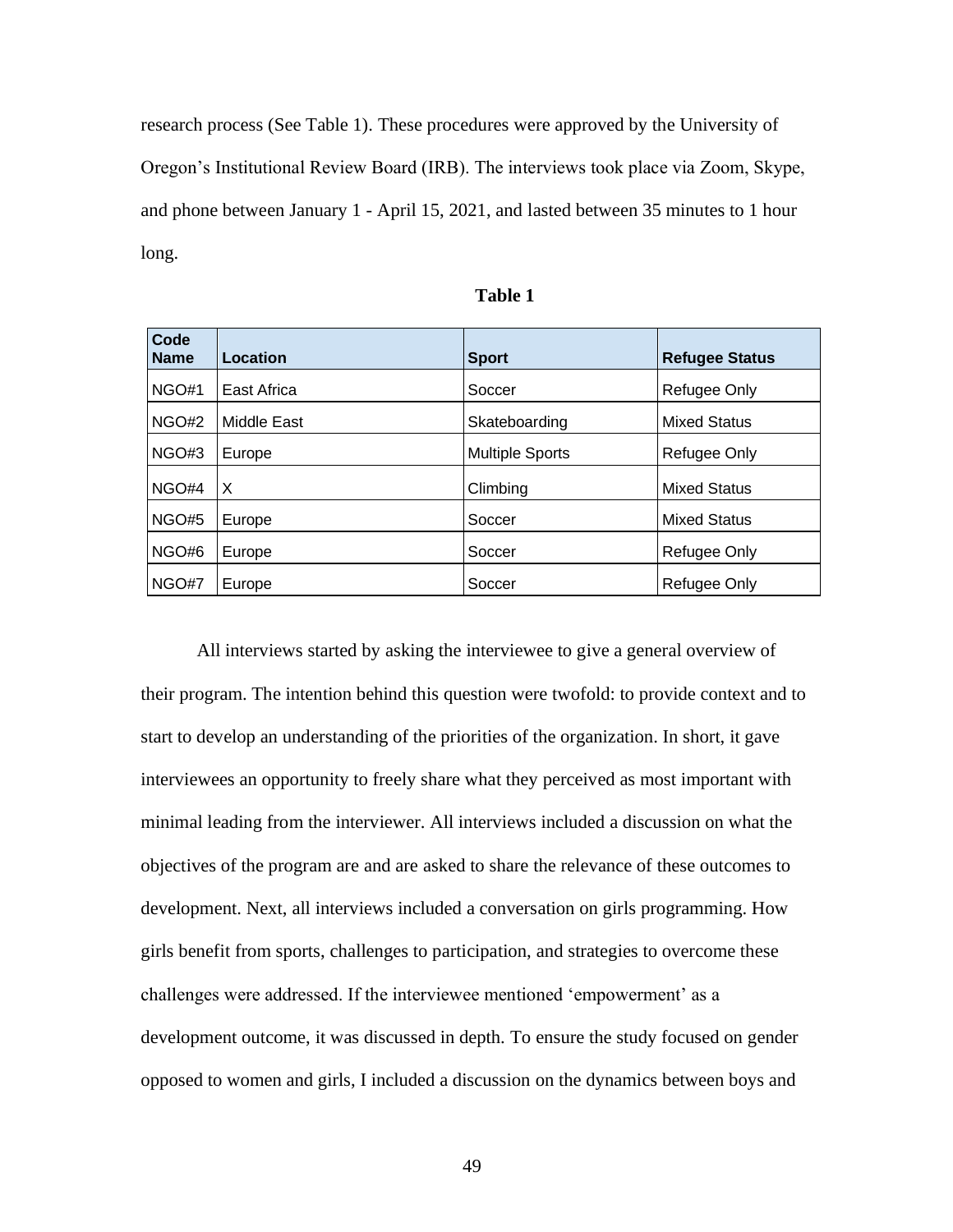girls in all the interviews. Finally, all interviewees were asked to share their experiences working with refugees, why they specifically work with this population, and the implications of programming for refugee girls.

Data analysis followed a process of coding the qualitative data. First, the interviews were transcribed using the method of 'intelligent transcription', whereby every word was accounted for, excluding pauses and filler words. Inductive coding was used to create grouping codes according to themes from a ground-up approach. In this way, group codes were not created before the analysis. Apart from decreasing bias and providing a more accurate representation of participant responses and meanings, thematic coding has other benefits such as increasing validity and transparency.

#### **Limitations of the Study:**

It is important to note that this research was conducted during the COVID-19 pandemic. While I had initially intended to conduct the research in the field, the research design was adapted to be carried out remotely. Without traditional fieldwork, no distant observation or participant observation occurred. I was completely reliant on the perceptions of staff members from the multiple programs that I engaged with. This impacts the findings of my studies because I explore the empowerment process through the eyes of staffers instead of participants themselves. To adapt to the new set of circumstances, I decided to include more organizations in the study, and approach the topic thematically. I had planned to interview between 10-15 adults via Zoom. However, based on willingness to participate I only interviewed 8 adults.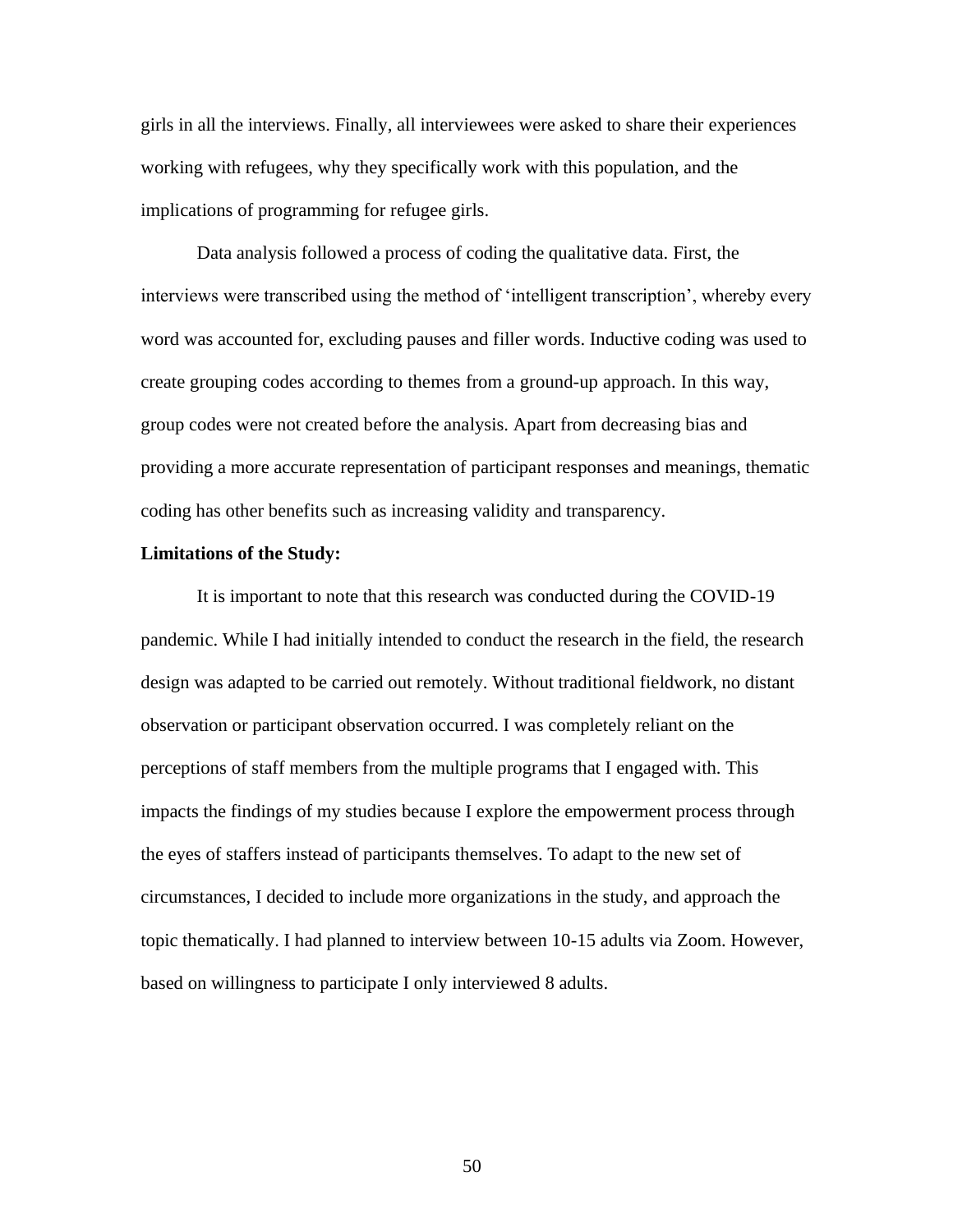# CHAPTER IV.

# RESULTS: LEVELING THE PLAYING FIELD? GENDER, REFUGEES, AND EMPOWERMENT

# **Introduction:**

The realities of each organization interviewed represent different contexts in which SDP programs are situated. Soccer was the most common sport used for the purpose of development and was represented in this study by organizations in Europe, the Middle East, and Africa. In contrast to the use of widely popular organized sports, two organizations represented the lifestyle sports of climbing and skateboarding. Climbing for development was represented in the Middle East and in Europe with skateboarding represented in the Middle East. Finally, a program in Greece used a variety of sports such as yoga, running, martial arts, and soccer to engage with the local refugee population. By request and in respect for participant organizations wishing to remain anonymous, the names of the organizations are not revealed. Instead, the quotes used as supporting evidence throughout this chapter remain without a citation, but instead are assigned a code that is consistently used throughout this thesis. While this detracts from the ability to directly compare program outcomes geographically, this measure created a more comfortable environment for staff at participant SDP NGOs to speak freely. This study is designed to include different sports in various points of the world to isolate common themes amongst SDP organizations working with both refugees and girls and women.

In this chapter I examine how the term 'empowerment' is being used in relations to girls and women in sports and how that translate to populations with a refugee status. I start by examining how the concept of empowerment is being defined as implemented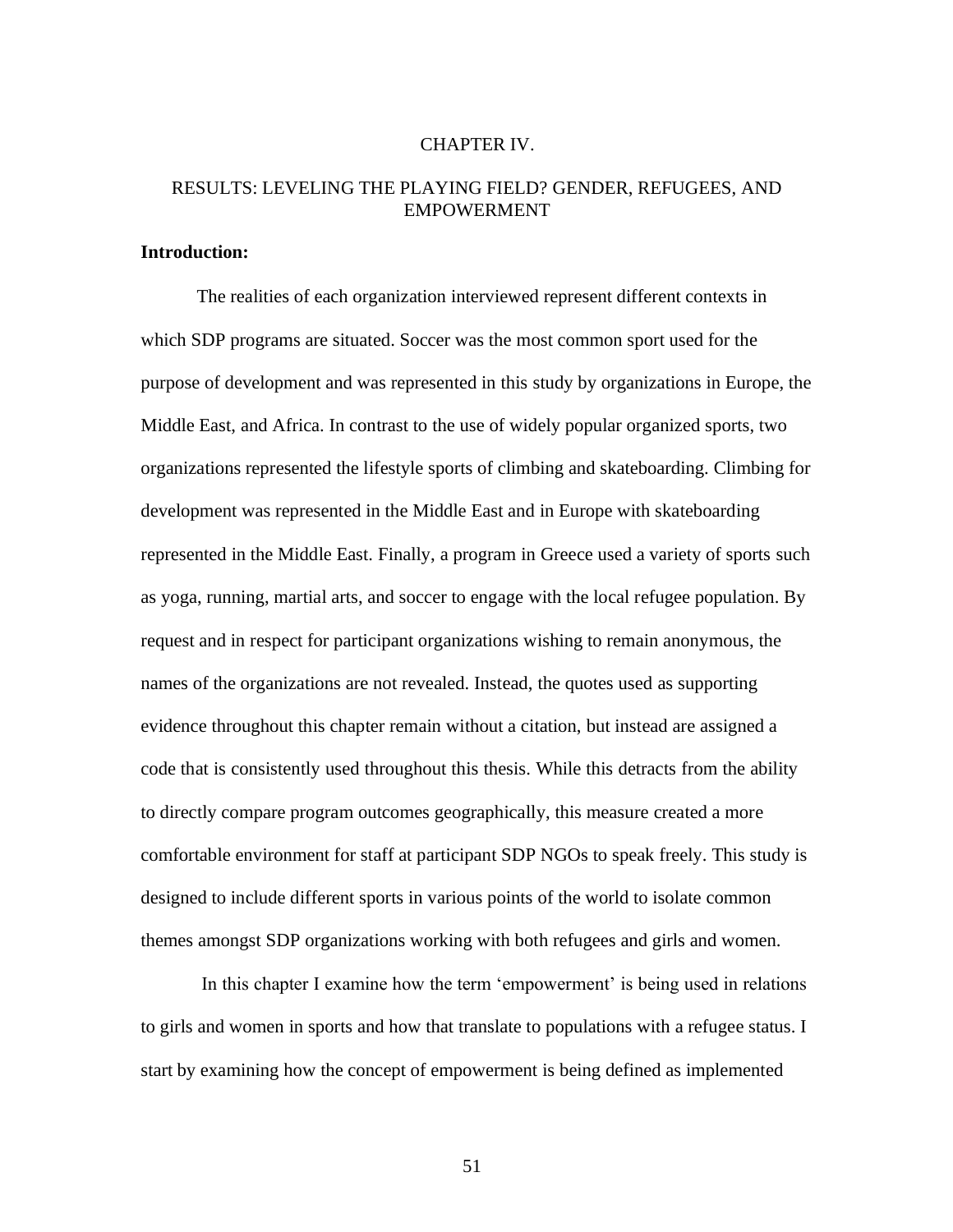amongst girls and women in their SDP organizations. Defining empowerment through the lens of SDP presupposes and contextualizes a rich discussion on how the world of sports and development and gender equality intersect. Based on the dynamic and multifaceted nature of engaging in SDG Goal 5: Gender Equality through sports, the intersection between empowerment and gender equality is illuminate through a thematic section that addresses the use of female role models.

Next, findings on empowerment and gender equality are applied more specifically to the target population of this study: refugees. This section contributes to existing literature in the academic field of SDP by exploring the intersection between gender, refugee status, and sports. Given the absence of comprehensive research on this intersection, these findings contribute a broad overview of how SDP organizations with different missions and goals use sports for social change while navigating working with people with refugee statuses. As such, findings from this study outlines different acclaimed benefits of using sports to work with refugees. After a succinct overview on SDP and refugees, the acclaimed benefits of sports for refugees in examined in more detail through the sub-sections of 'safe space,' 'employability,' and 'social capital.'

### **Empowerment:**

During the interviews, four organizations claimed empowerment as a program objective and outcome. Conversations surrounding empowerment tended to include a brief definition, followed by examples on how sports can be used to achieve empowerment outcomes. Brief definitions of empowerment included: "to give youth a chance for their voices to be heard", "to show them what is possible", "to give them more power to choose what they want to do or not do", "to provide opportunities", "to increase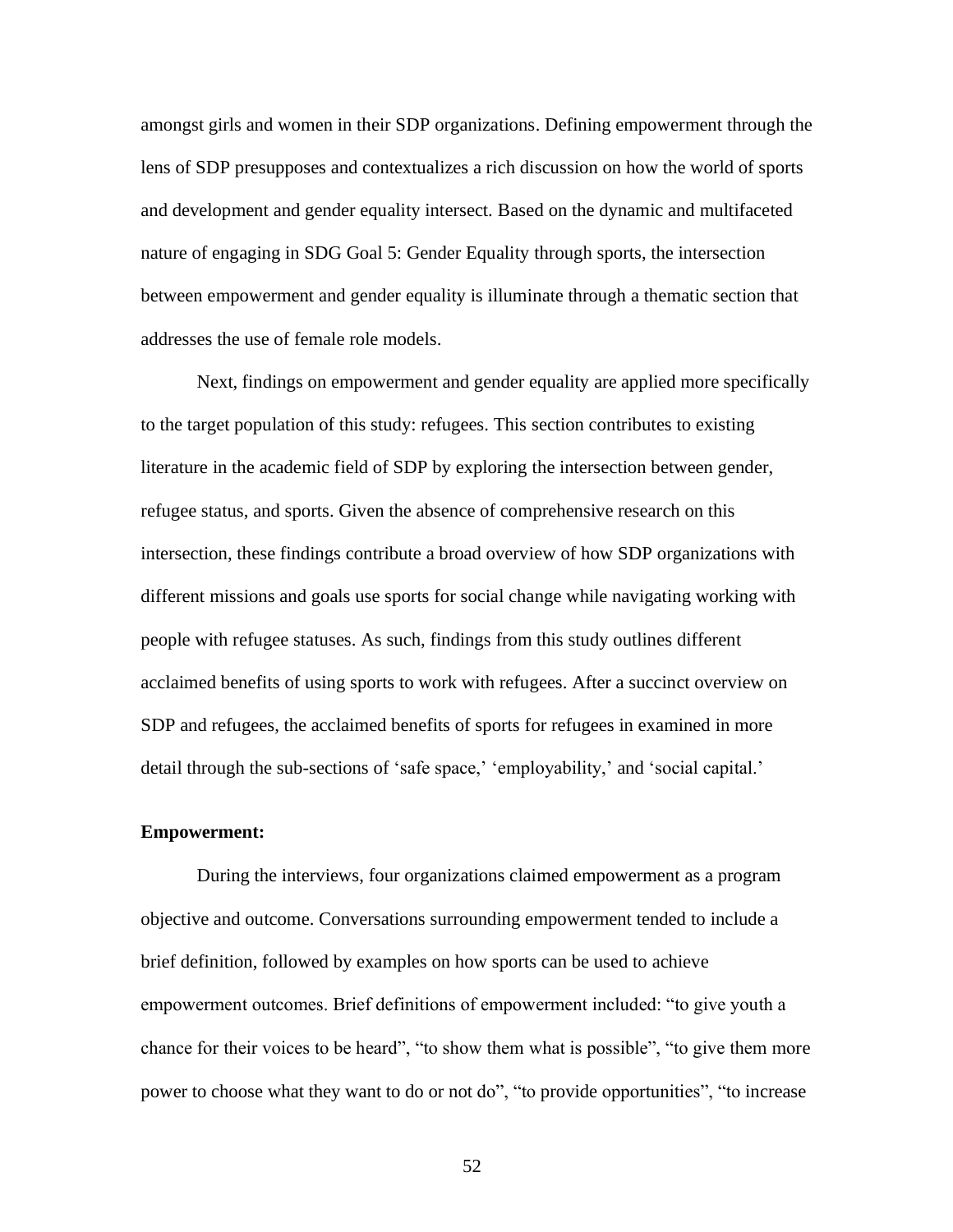confidence and self-esteem", "to provide opportunities to lead and to choose", and "to help someone get somewhere." These sentiments of empowerment appear throughout multiple aspects of all programs, regardless of if the word was used directly.

The most frequent description of empowerment surrounded the theme of 'opportunity.' At SDP programming, a safe space is created where participants can freely express themselves. Having a safe space to try new behaviors is frequently emphasized as a program outcome. In terms of girls empowerment, this space creates opportunities for youth to try things that are traditionally considered male behavior. A staff member from NGO#7 observed that,

> ...in some communities, there are examples of women who want to grow and try things. They have all the energy and knowledge. Maybe they have the power, but the community where they live make it hard for them to do this kind of thing. So here, they have the opportunity to express themselves and do what they want maybe.

Formalizing sporting spaces is considered very important for girls because they do not have the same opportunities to play sports as boys. Amongst refugee families in Africa and the Middle East, boys are free to play with their friends while girls are required to stay home to do household chores. Families also express more safety concerns for their girls then their boys. In this space, girls can explore their strengths, abilities, and interests with the support of their peers.

Furthermore, the opportunity 'to choose' is stressed. Sport programs serve as a platform for the exercise of choice. Several organizations create opportunities for girls through youth leadership programs.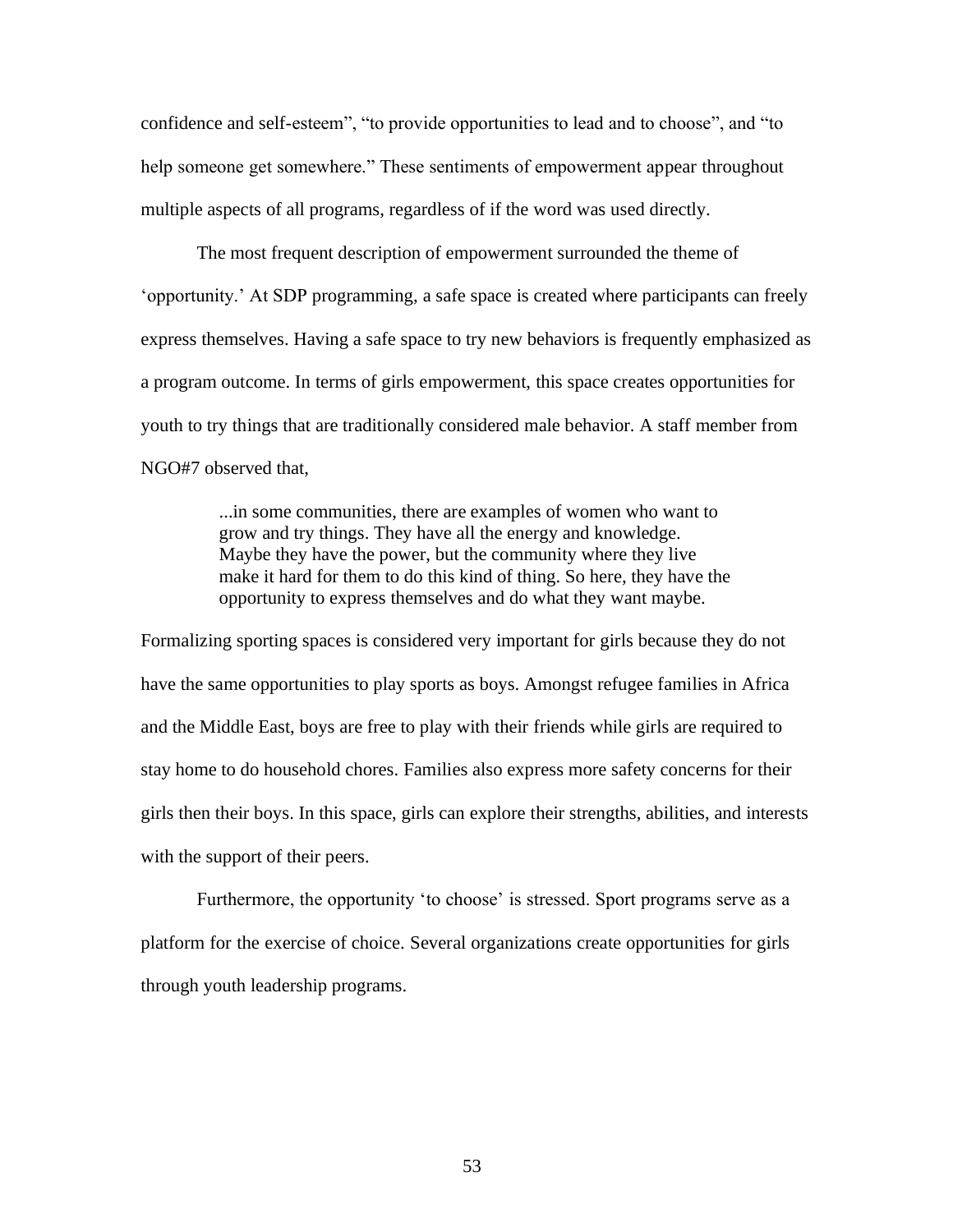An interviewee from NGO#1 who trains girl participants to be assistant coaches states

that,

We give them more power to choose. More power to choose of they wanted to do it or not. We give them the power to gain the confidence on their own, but also support them. Rather than throwing them out on the training field and saying, "this is the opportunity… not go and coach." No, it has to be more than just the opportunity to go and coach.

Therefore, opportunities need to be presented, but girls must use their own agency to take ownership of such opportunities. Three organizations in Greece and Lebanon offer multiple sports for participants to choose from ranging from soccer to yoga. An interviewee from NGO#3 describes the benefits of allowing girls and boys alike the opportunity to choose between different sports,

> When they find a sport that they are good at or prefer they feel even more excited because they can find something that they are good at. I think that this really helps all of the children.

This power of choice therefore can contribute to the development of higher self-esteem and self-confidence.

Outside of teaching leadership as a soft skill directly through sport participation, organizations are creating actual leadership opportunities for girls and women within their programs. Two programs specifically encourage participants, girls and boys alike, to work to become assistant coaches or instructors. Relating to other aspects of empowerment defined above, leadership positions are seen as a vehicle to increase confidence and self-esteem. Furthermore, leadership programming can encourage local ownership and teaches young people to take responsibility for their own programming and spaces. For example, an organization facilitating skateboarding lessons with refugee in the Middle East provides training for dedicated youth to become skate teachers for the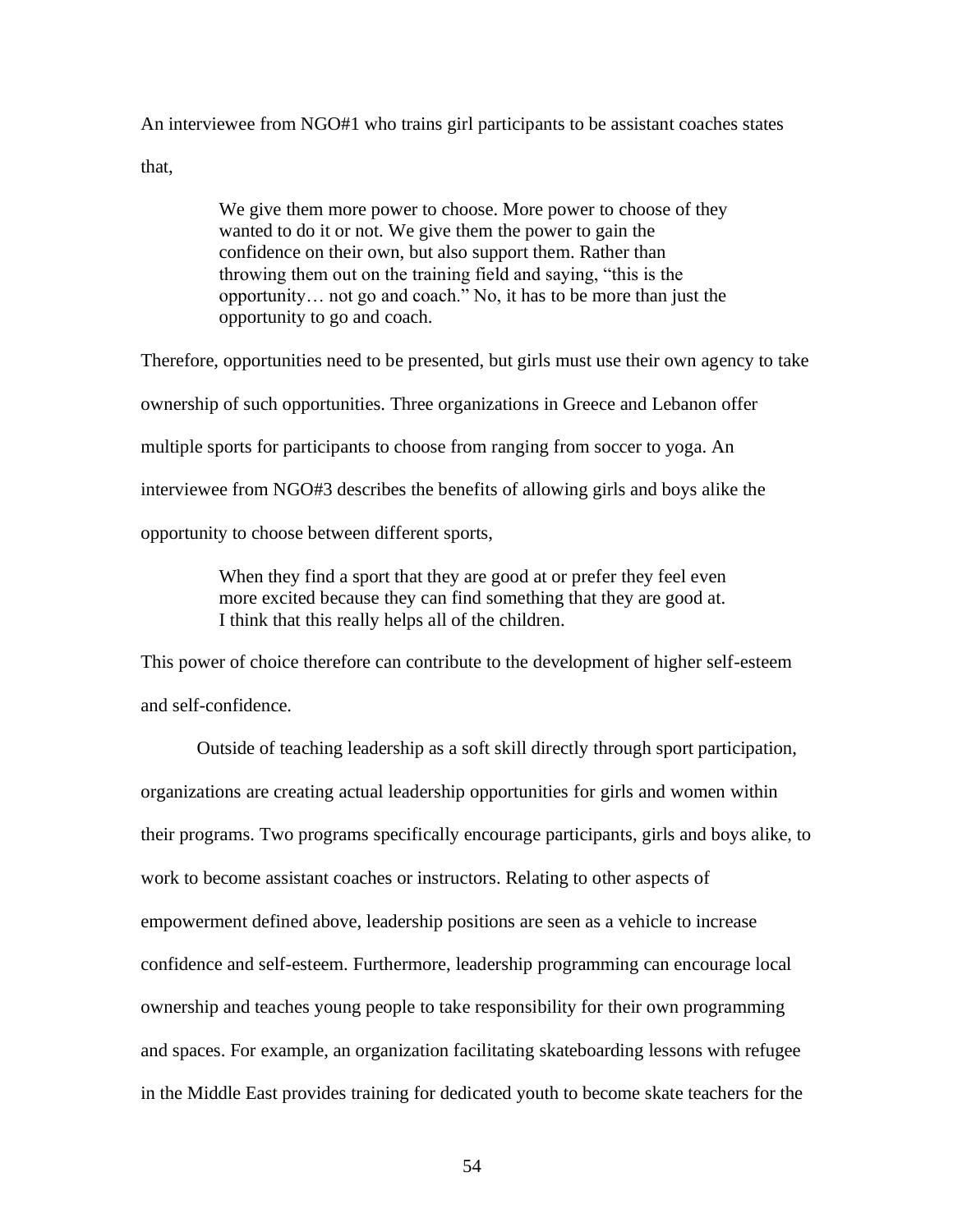program. In return for their service, they are awarded parts for their own skateboards. The theory is that these youth leaders will be motivated to continue skateboarding, to take care of the community, and to bring new kids into skateboarding.

Multiple interviews expressed the specific need to 'empower' refugee populations. Participant organizations emphasized that this need is not directly related to their legal status as a refugee, but because of the stigmatization and rejection of this already socially vulnerable group in host countries. A staff member of an SDP NGO in Austria defines empowerment as being very strongly connected to self-awareness and self-esteem and describes the critical importance for kids and young people to know their own potential and have the ability to take control over their own decisions. The interviewee elaborates that is particularly important for vulnerable populations like refugee youth, who have often been left out of the school systems along their journeys. Similar to other organizations, it is perceived as important to remind refugees of what kind of potential and skills that they can or already have. A leader from NGO#5 states:

> For example, someone coming from a refugee background is likely really good at adapting to new situations really fast. That is a soft skill that they already have. But most of the time, this is something that they do not know because of the stigma that they receive as a refugee. They often do not think that they can also use this experience for their good.

This organization recognizes that stigmatization is detrimental to the mental health of young refugees and reinforces that that a refugee label is not a defining characteristic of these individuals. They do this by emphasizing that on the climbing wall, no one is a refugee and that everyone is equal.

In the process of refugee empowerment, organizations are prioritizing showing their participants that they already have a lot of skills that are valuable and appliable in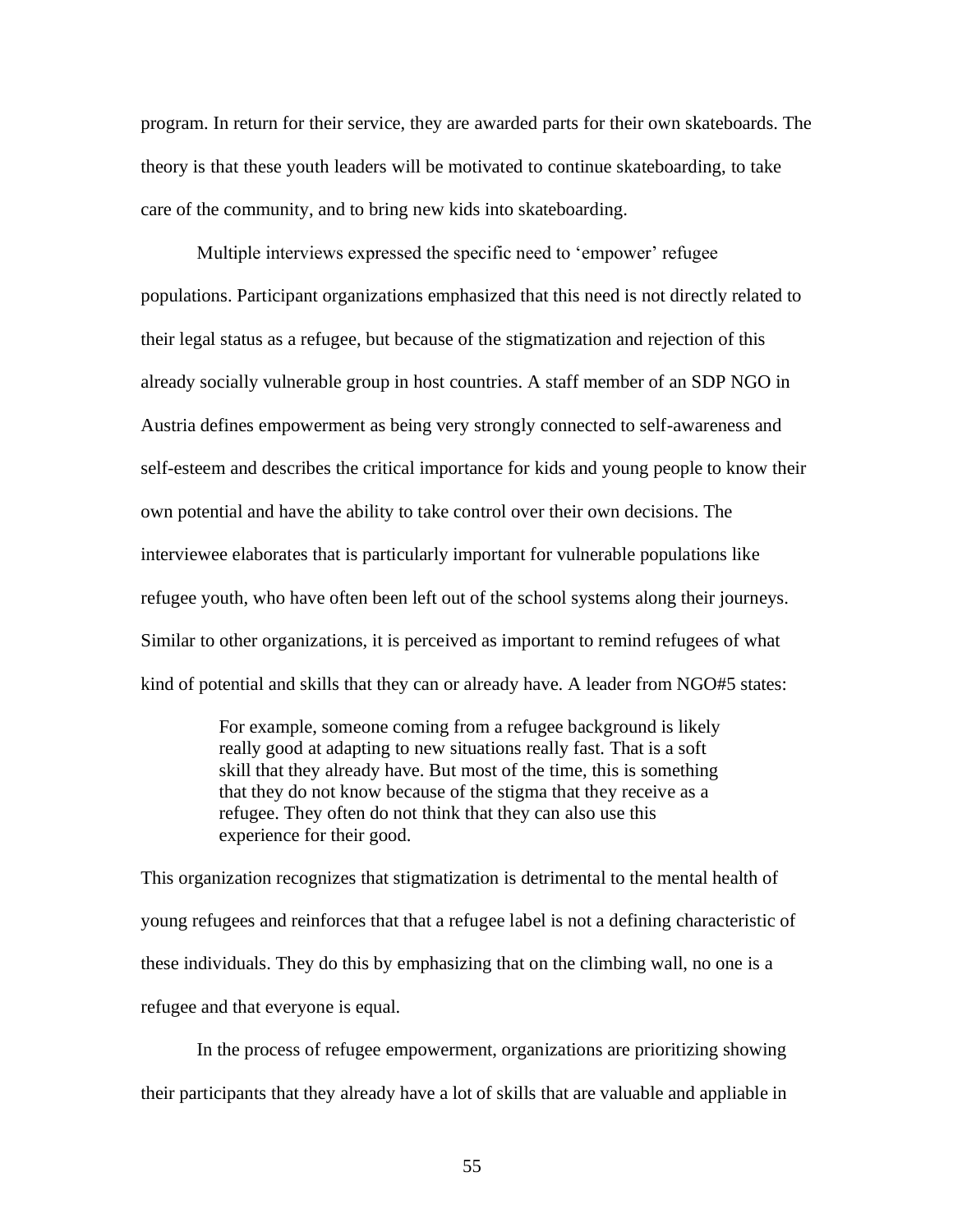their new host countries. Once again reinforcing local ownership, all organizations employ refugees as coaches for their programming. Both programs in Greece discuss this in depth. The interviewee from NGO#3 states,

> They were coaches, and they were athletes in the countries where they came from, so why is it up to us to teach other people? We can hold their hands and give them whatever they want or need, but that is not our role in the organization. We are not here to save them. We are here to empower them to build a life, and that is what they want. That is what they need. And that is our role and mission and goal as an organization and what should be the goal of many organizations.

In these cases, the NGOs perceived their role to be a supporting one, where they provide equipment and access to spaces to practice various of sports. The goal is to "support them so that they are able to continue their sport to gain self-confidence, and also build their skills to be able to make it into society here and to give them opportunities to develop themselves." Therefore, when engaging with refugee populations, the connotation and process of empowerment does take on a slightly different form.

In contrast to empowerment, multiple interviewees warned that without proper consideration of gender equality and dynamics, girls are at risk of experiencing 'disempowerment.' In order to 'level the playing field,' a common practice is to add rules to the game that challenges players in new ways. For example, in a game of soccer, everyone can only kick with their weaker foot. The thought behind this is that it will decrease the skill level of every player, making it a more even competition. Another common rule is that if a girl scores a goal, that it is worth two points. This second example of a gender equality rule is so widely accepted, that it is even frequently adopted by intermural sport organizations in the U.S. The idea behind this rule is to encourage boys to be more inclusive to girls in mixed-sex games by passing them the ball. Despite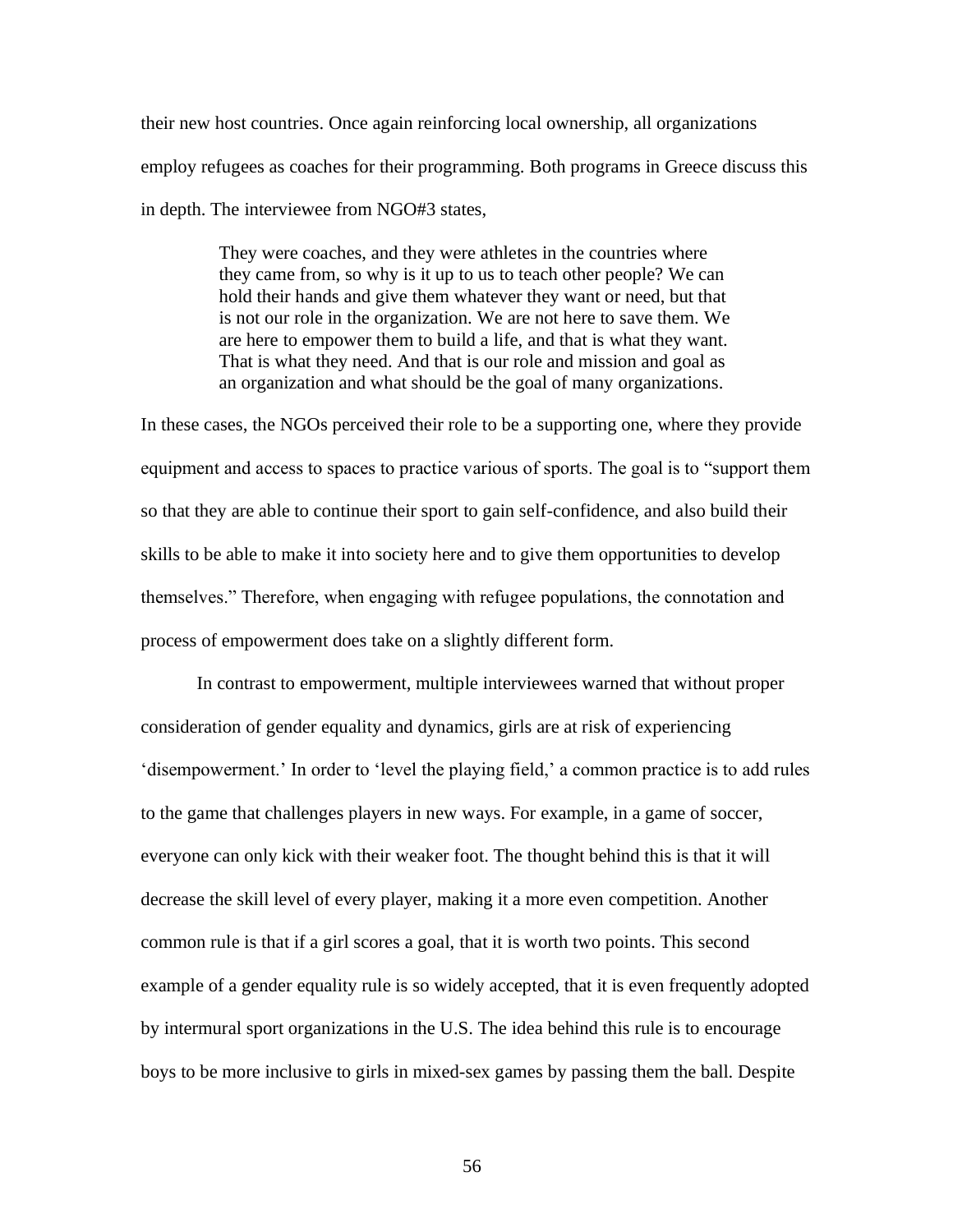good intentions, an interviewee calls attention to how this can be 'disempowering to girls' and assumes that all boys are better at sports then girls. One interviewee from NGO#7 cautions that it is an organization's responsibility to help empower the girls without making them feel weak. She states,

> With these kinds of rules, we think about how we can use these kinds of rules where we can empower the girls without making them feel like they are something less than the boys. We have girls that are better athletes than the boys in their groups. For example, in the Greek program there is a girl who is the best player. So, for that girl, it was an offense to say that if a girl scores a goal, that it counts for two. For her, scoring a goal was not a big deal.

Therefore, strategies are needed that can motivate girls by making them feel like a respected competitor, without making them feel like they need to be treated differently than the boys by being given special advantages. Positioning girls to feel 'lower' than the boys is 'disempowering.'

# **Gender Equality:**

The participating SDP organizations in this study all had unique ways to promote gender equality in their programs. All organizations try to make their program accessible to girls. The most universal target was to have equal participation among boys and girls. Attendance is universally used to monitor and evaluate progress. Another common but not universal method to address gender equality is to facilitate interactions with boy participants. While all organizations provide an avenue for boys and girls to play together, only a select few organizations highlight gender equality as a program outcome. For those emphasizing sports and gender equality, the sporting aspect of their program serves as an environment where both boys and girls are taught about gender equality.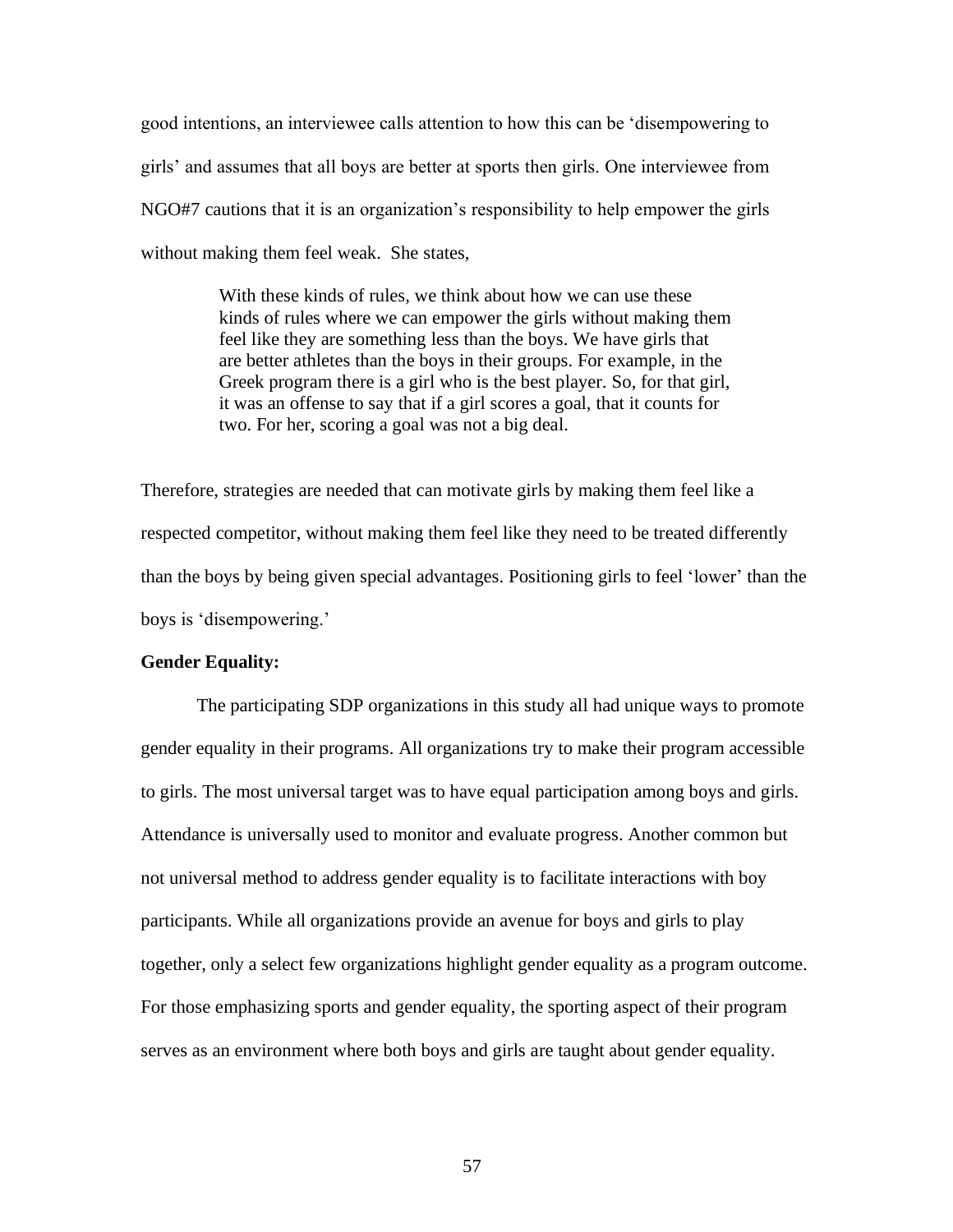Among these organizations, different levels of engagement with gender equality were present. The most basic level of promoting gender equality was setting behavior codes for participations whereby oppressive behavior is not tolerated. This was reported by some interviewees as an informal process done through conversation and program culture cultivation, while others reported as having stricter rules. The second level of engagement was less common but included gender equality as one of the facilitated life skills in their programming. For example, while one session might be on leadership or adaptability, another one is about gender equality. Therefore, conversations on gender equality are formalized and a part of the curriculum. Most participant organization fell into this category. Finally, the most intensive level of promoting gender equality was to use a 'gender lens' to inform all programming. A key feature of this was programming for both boys and girls outside of the sports environment. For example, a soccer SDP meets with all girl participants one day each week to discuss and practice empowerment, leadership, life skills, and feminine hygiene. In symmetry, the U16 boys' team would meet at a different time to have open and honest conversations on gender roles and how to treat girls and woman. In this way, organizations can attract interest in these social justice programs through the tool of sport. Without the sport, the opportunity to include youth in these different projects is missed. Specific programming for young men on gender equality was only observed by the soccer organization in Uganda.

Regardless of the level of engagement, all organizations experienced challenges in being inclusive to girls. At the most basic level of inclusion, a common theme was for organization to have a hard time getting girls to show up and consistently participate in training. The most frequently cited solutions were creating safe space for girls and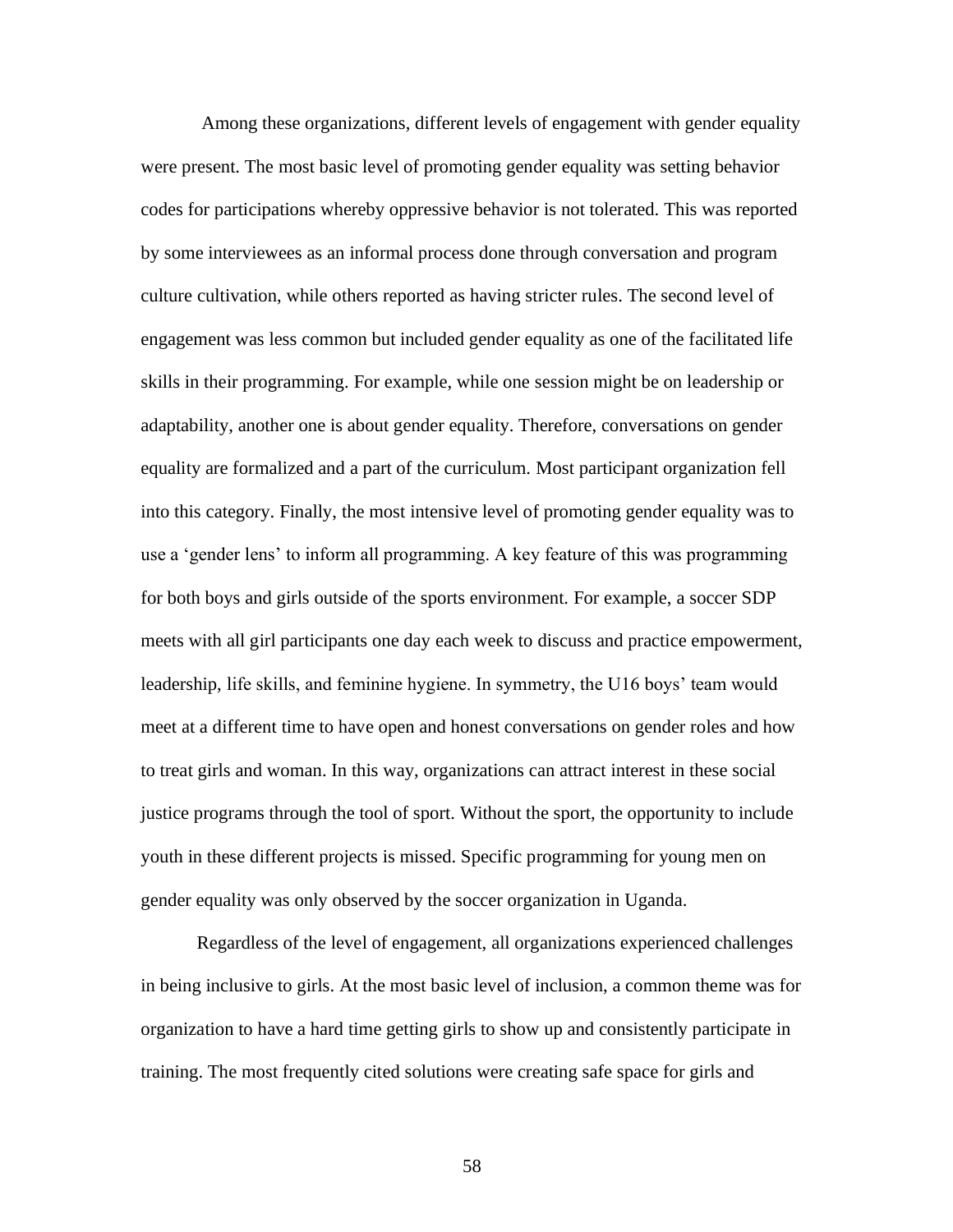parental involvement. Creating a safe space for girls started by finding appropriate times for girls to train. This meant that training had to end early enough for girls to arrive home before dark and have access to affordable and safe transportation. In program sites such as Switzerland, Austria and Jordan, the challenge of affordable transportation is more pronounced.

Having high female participation rates is perceived as something to be proud of. NGO#2 states,

> We have 45% girls participation and it is something that we are proud of. I think that a lot of people would never expect this. This would surprise people because we are in a big Muslim country, but it is impressive just given that background of skateboarding. I think that we have more girls skateboarding in the Middle East than in Europe or the U.S. I think that this is something cool.

This illuminates that having girls attend programming sessions themselves is perceived as having a significant program impact. In cases where the SDP location is in a Western country, just seeing female athletes as leaders in the community challenges gendered norms among refugee boys. For example, at a program in Greece, participants are surprised to see local girls and women freely exercise. One interviewee from NGO#3 shared this anecdote,

> A male participant walked up to me and I could tell he was going to ask a deep question. Then he asked, "is it true that normal women in your country run so much?" I explained that it is normal and not at all a problem. They are just completely not used to the fact that women can actually do sports.

NGO#4 shared a story about how just seeing girls and women practice sports can challenge gender norms at a societal level. At a session with 14–15-year-olds where a female participant was outperforming the group, a boy stood up and addressed his peers,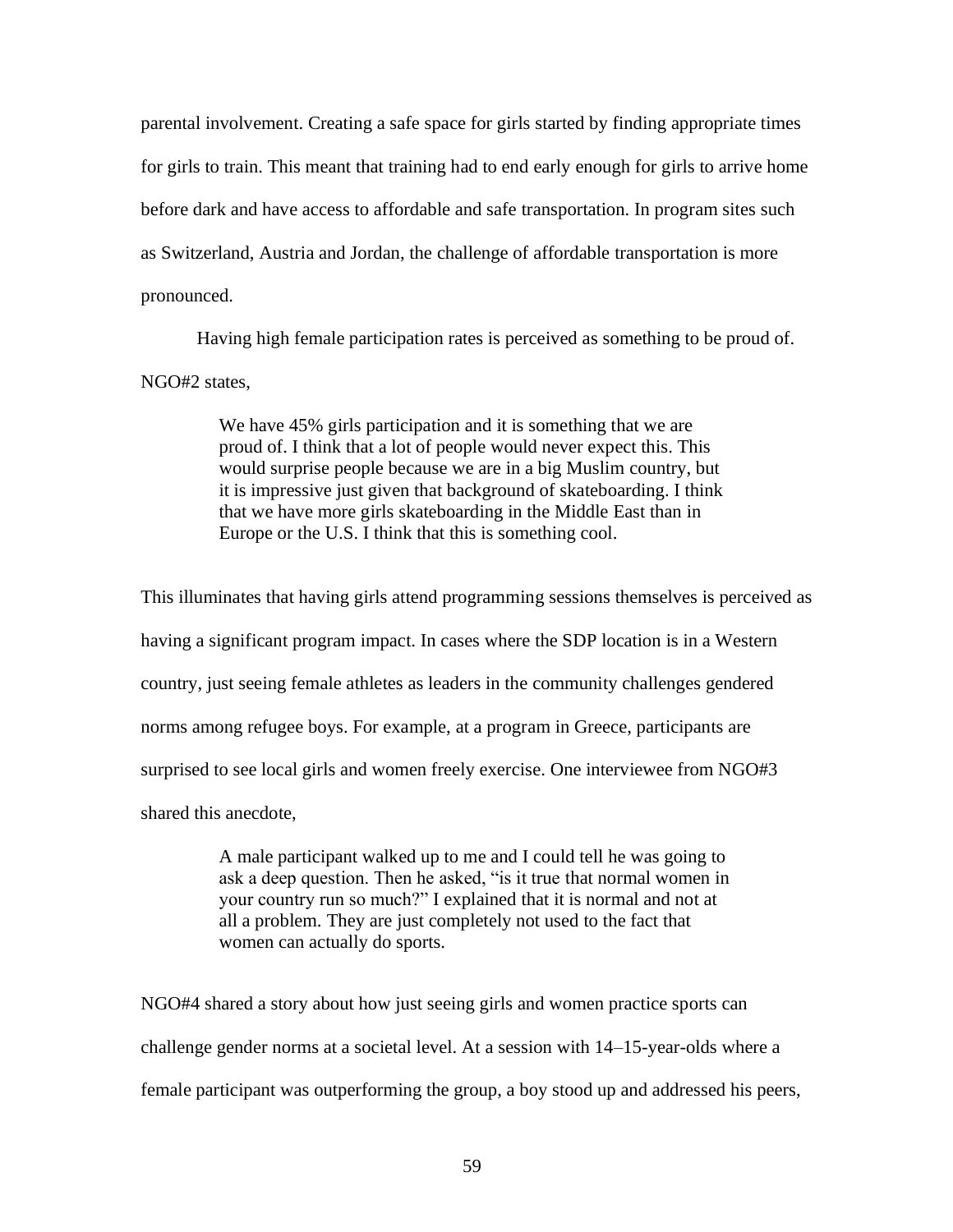I have to tell you something. It is unfair that women are supposed to stay at home and only work in the kitchen. They should have the same rights as men because they can climb as good as we can. So, we are equal.

In both examples, seeing female athletes was key to challenging gender stereotypes.

Having mixed gender teams was another strategy to promote gender equality. However, organizations reported that they had to start with segregated teams to make newer girls feel comfortable. This was especially crucial at the beginning of the organization. Not only were the girls uncomfortable with men watching them play, but it can cause problems with the parents of the girls as well. This is most attributed to that fact that refugee girls and women are coming from countries where girls do not play sports. According to NGO#3,

> It is an obstacle that it is not normal for these women to do sports and they do not want to train with men or have men watching them train. That is why we have specific classes for women and girls. During these times, the gym is completely closed for men and we have a sign outside the door saying that it is closed.

NGO# 5 found success enhancing accessibility of their program to girls by starting with all-girls teams. According to this source "small groups of girls will attract more girls," which will help create equal numbers of boy and girl participants. Organizations in Uganda, Austria, Greece and Lebanon consistently create separate spaces for girls and women to engage in sports away from boys and men. For example, a program in Greece has a Yoga center that is closed to the public during women classes. Creating safe spaces by having women and girl zones only is a commonly adopted policy in the international development area.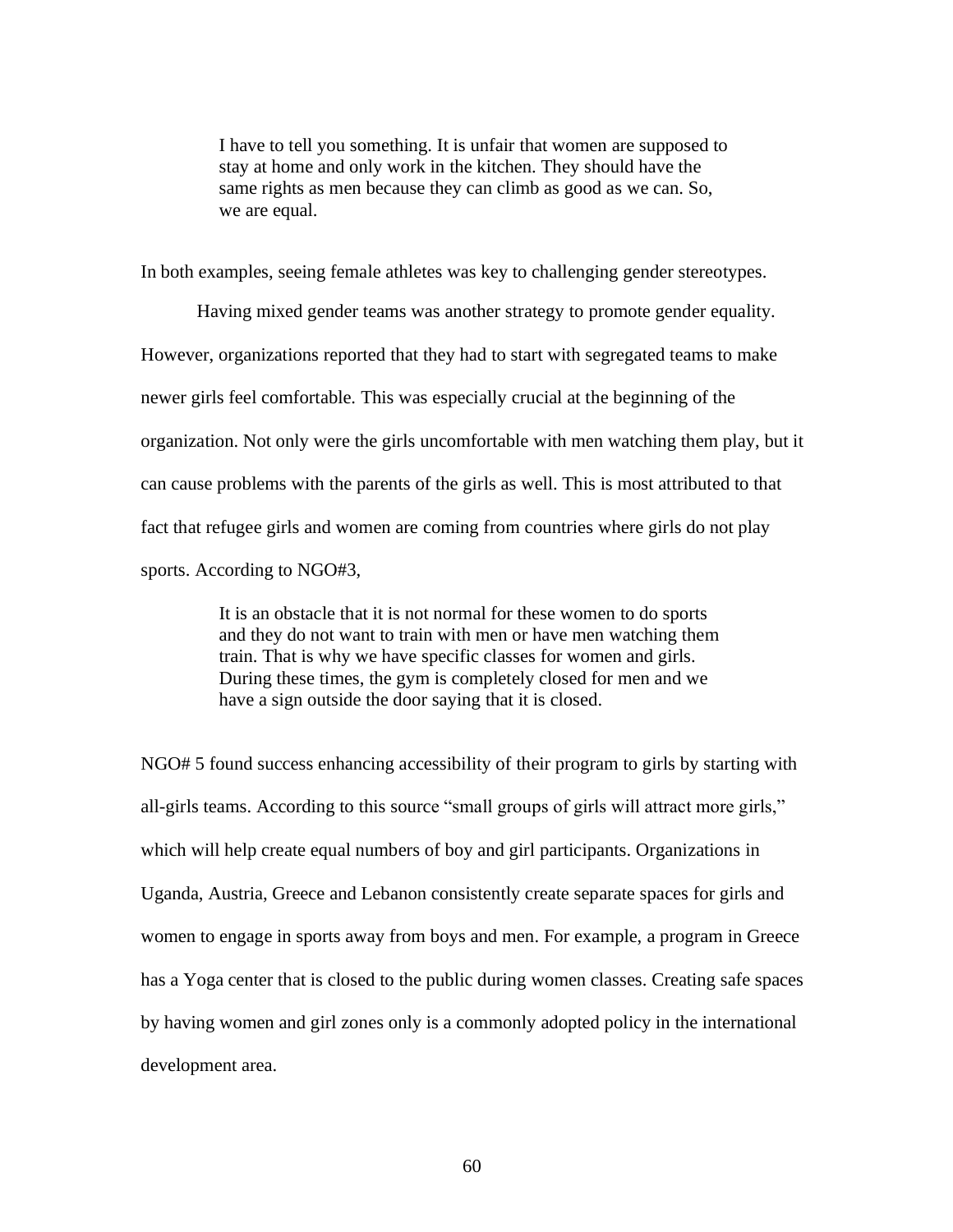While all organizations have female-only spaces, a common trend was that, over time, girls and women will feel less shy and become more comfortable interacting with the opposite sex. This is largely seen as the result of girls becoming better at the sport and having more confidence. For example, when strategizing on how to be more inclusive to girls, NGO#2 was consulted by an outside NGO to have girls only sessions. While they followed this advice, programming occurred in a public space and it was not entirely possible to ensure boys and men were not watching. As girls became more comfortable with their sport, and coaches talked to male participants about respect, it soon become evident to the organization leaders that it was not a problem for the girls to have boys around. The transition from segregated sessions to mixed-gendered sessions was described as organic whereby,

> People just realized that they can skate together. Now the aim is to always let them skate together without separate groups. It is also really cool to see some girls from the neighborhood forming this little clique and they come to the park together. The vibe is really supernatural between the different gender groups. It is more like brother and sisters at the park. We really pushed for this mentality of equality, like respecting each other, and now you can really see it in the park.

While this worked for this program, others report that mixing teams is only viable for younger participants.

Another key element of increasing girls' participation is working closely with parents. Organizations reported that meetings were facilitated to explain program methodology and safety protocols to parents. For an organization facilitating climbing lessons, the most critical strategy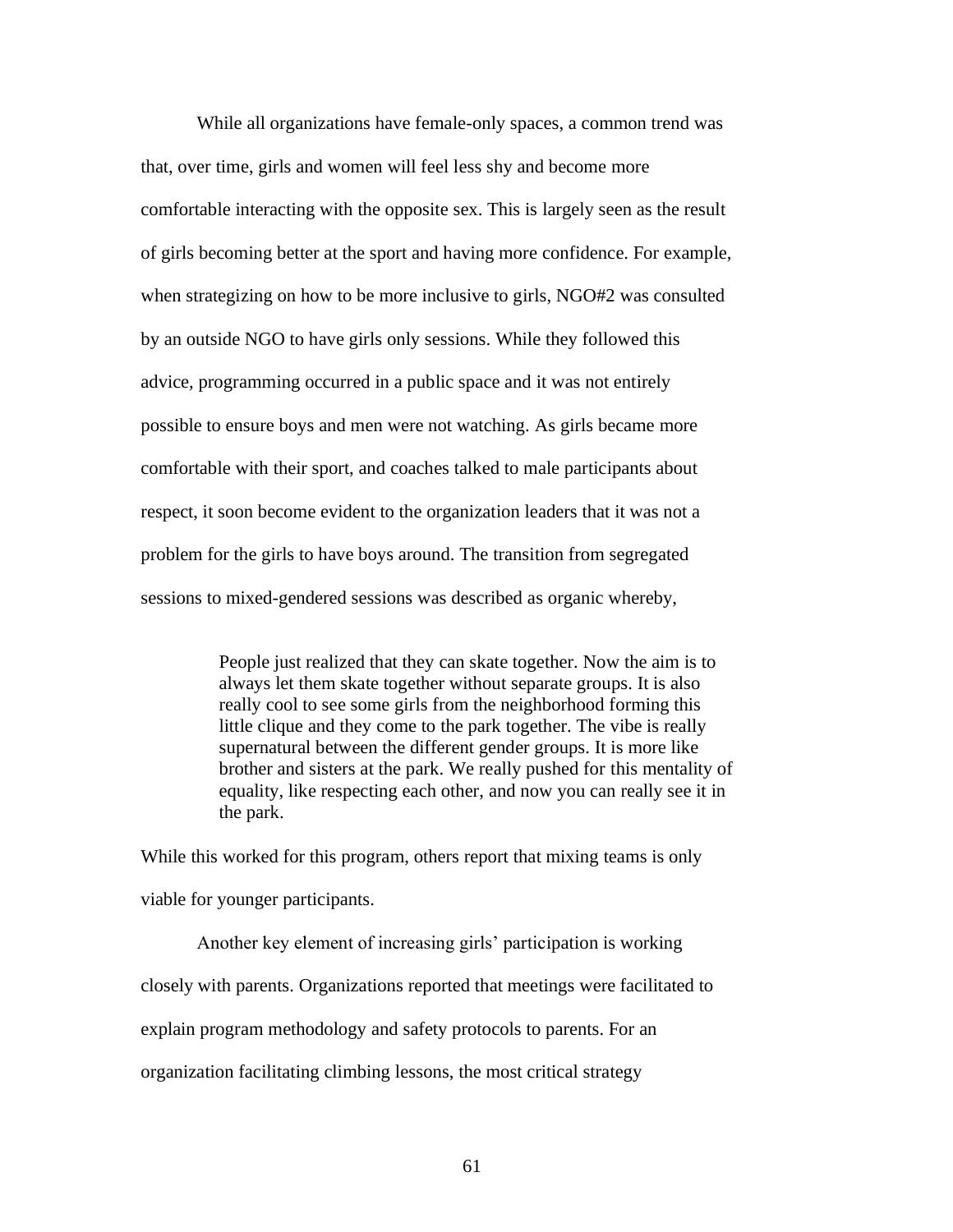implemented in these meetings is demonstrating to parents that the program is about more than playing and promotes child development. This strategy was also successfully implemented in Uganda, where parents participate in English learning games that their children play at the pitch. As a result, parents gain insight to how soccer is being used to teach English. Furthermore, these meeting exhibit the professional nature of the program, convincing parents that their daughters were safe when participating in programming.

### *Role models*

Among strategies to increase participation and empower girls, strong sport female role-models are identified as critical by SDP organizations participating in this study. Positive female role-models can inspire girls to believe in themselves by demonstrating that girls and women can be successful athletes. One male interviewee describes his experiences working with female climbers who follow world-class female climbers on Instagram. After analyzing the influence and value and impact that these virtual rolemodels had on female participants, organization leadership decided to pursue and emphasize local-female role-models with participants from the host country, who were most receptive to climbing and sport. The organization is hoping that having local female role models will create an environment whereby more refugee girls will participate. The theory is that local role-models serve as living examples on how it is possible to break gender barriers and help debunk myths.

NGO#1 has invested in local-role models within the structure of their paid staff. A female soccer player and coach at NGO#1 shares her experience as being a role-model to her girls' teams. After learning that many of her players were hesitant to play soccer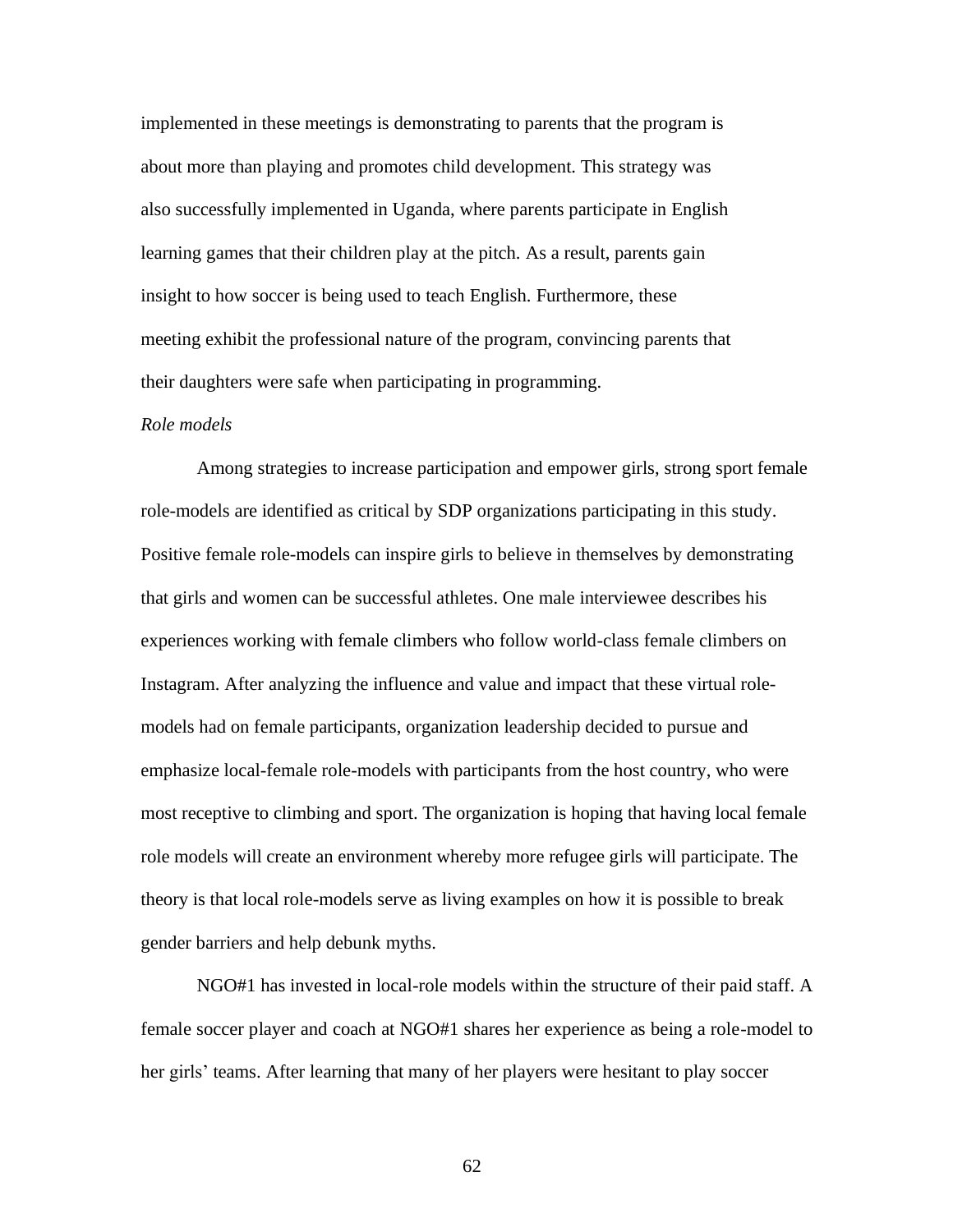because they were afraid that they would lose their femininity or become too muscular, she invited her teammates to come and speak with the girls. The girls got to see many examples of women who have played soccer for many years, and saw for themselves that many of the cultural norms and myths they had believed were not true. These women were able to both enjoy playing soccer, dress like a woman, get married, and have children.

This was a good start for breaking barriers for the girls. Furthermore, having grown up herself in a society that maintains that girls cannot play soccer, she understands the challenges that her team is facing,

> The girls will come up to me and tell me that they want to play soccer like me. They will ask me how I do certain tricks and then ask to learn them. It gets the girls more interested in soccer. They tell me that they want to become like me. Whenever they have struggles at home, they come to the pitch, look at me, and start smiling. They tell me that I am another reason to live because they get to play football. So that is really good.

This case demonstrates how important role-models can be to girls. While the relationship is facilitated through sport, it extends beyond training or activities. As a trusted adult who has demonstrated her own abilities to break gendered barriers, girls learn that they can come to their coach with their problems, even if that problem extends beyond the program or sports. Three interviewees confirmed that this kind of relationship is not common among girls' teams who are coached by men.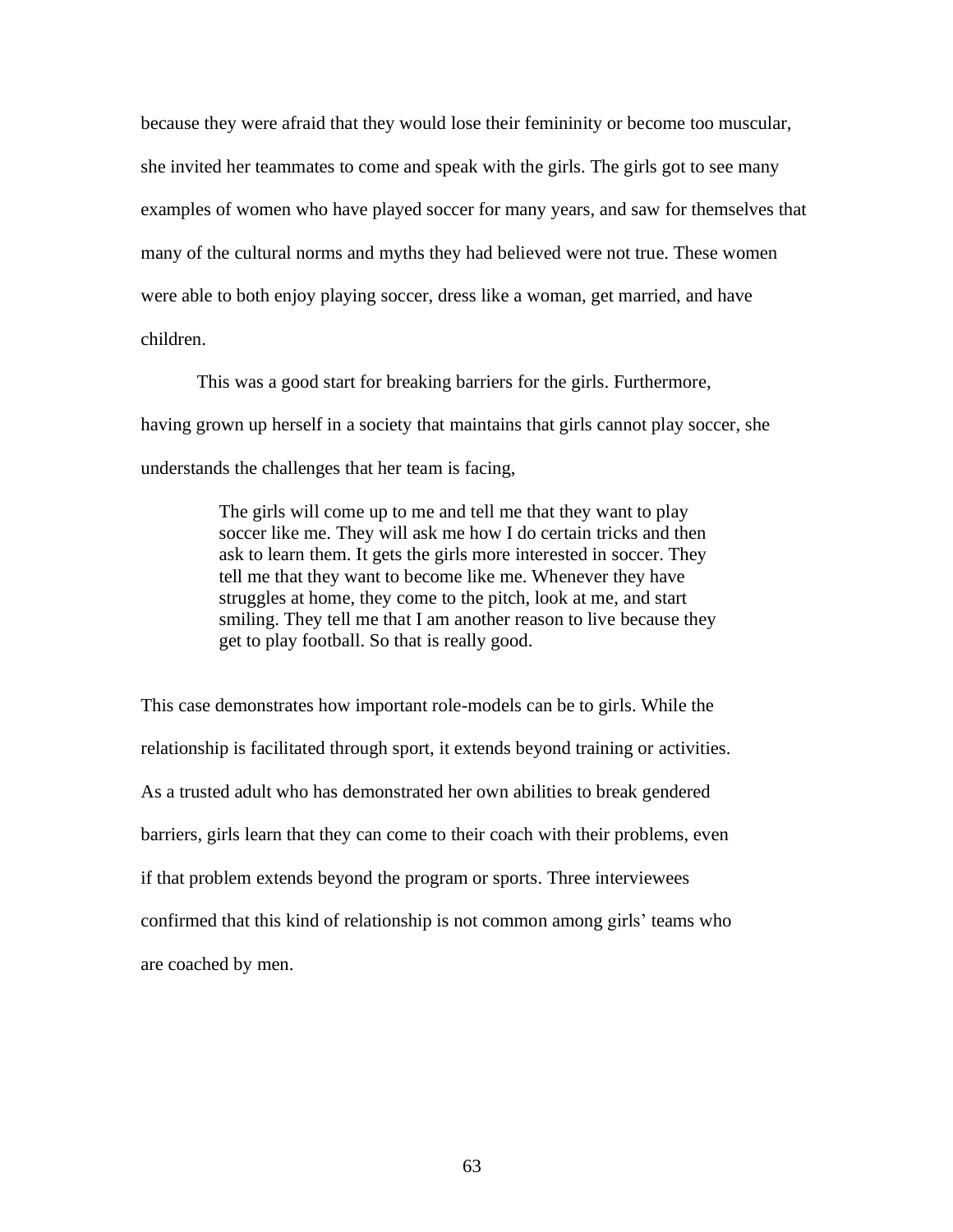Coaches are the most mentioned role-models in SDP programs. One interviewee expressed the critical importance of coaches in SDP programs when stating that any program was only as good as its coaches. NGO#5 states,

> In the end, it is not so important what sport activity you use as a development tool, but it is people who coach. They need to be really passionate about it and live up to what they say.

While five programs reported that they had an equitable coaching staff between male and female coaches, NGO#1 reports that it is extremely hard for them to find female coaches. In the past, they have relied on international volunteers for female coaches, but have taken proactive steps creating a local solution to the program. Through a partnership with the German Federation, this organization has spent the last two years training female coaches throughout Uganda. After each training, new coaches are given equipment to use with their teams. These training sessions occur twice a year and last a weeklong each. Between sessions and after, the program staff travels to the villages and follows basic monitoring and evaluation procedure and sees how the new coaches are doing.

This specific project is seen by NGO#1 to promote gender equality in multiple ways. First, these new coaches are given leadership roles. Having leadership roles in a male dominated occupation is seen as an important step in challenging harmful gender norms. Secondly, many of these coaches form their own teams in remote places where girls' teams did not currently exist.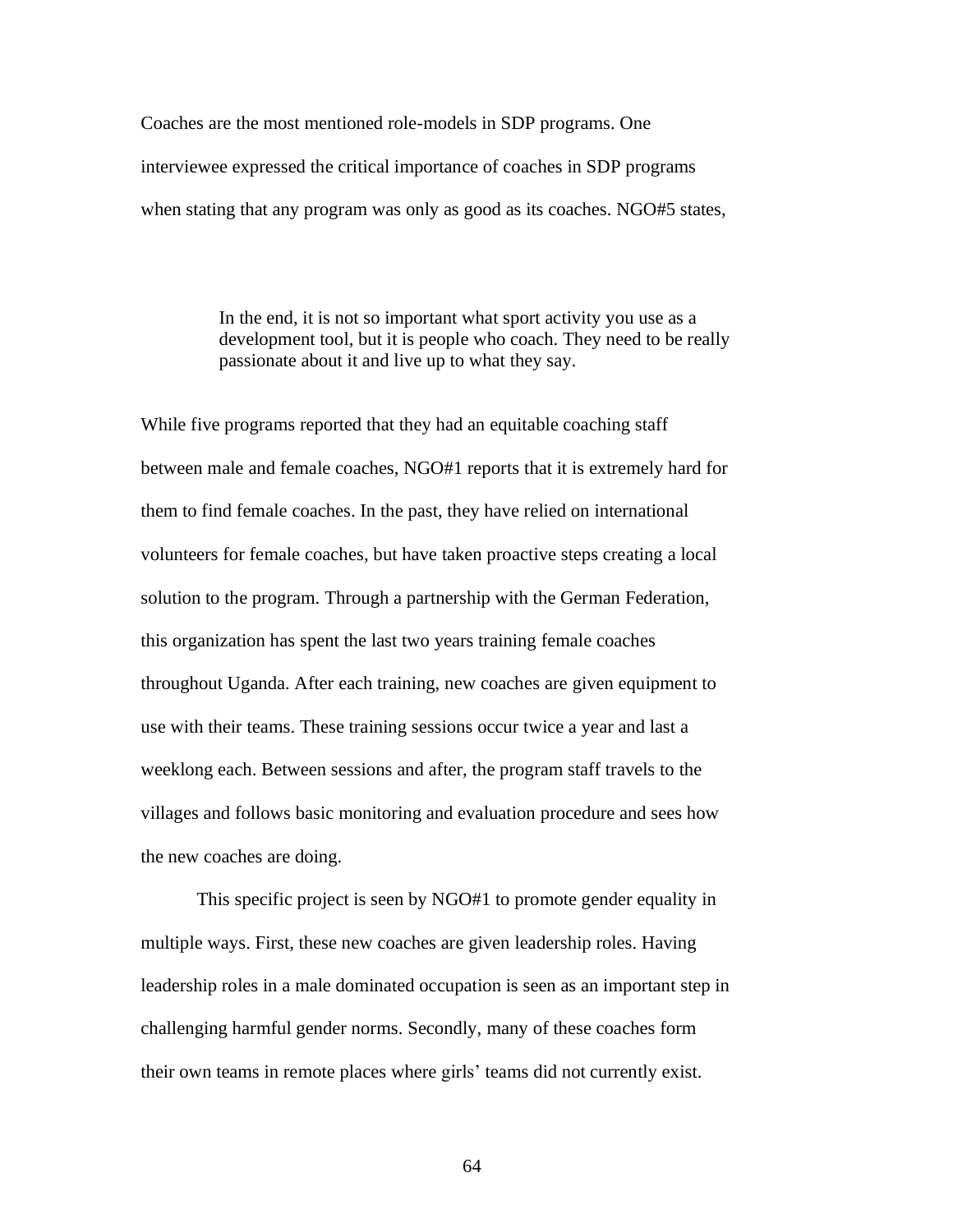Through this kind of sports programming, SDG Goal 5 is actively being addressed.

Having strong female role models is a strategy to engage more girls from conservative refugee backgrounds to participate in sports. In this study, all organizations were working with refugees from conservative cultures. A coach describes that this means that girls are expected to stay home to cook and take care of younger siblings, they should not get jobs, and they should not get paid for work. While not explicitly stated, it is indicated that local or refugee role-models are more effective. For example, NGO#4 shares how they had a lot of international volunteers in the past, but they are now trying to activate their older local participants to run their own sessions and be role models. The program had some success with refugee girls between 10–13 years-old participating regularly, but they dropped out once they became "too old." The hope is that if refugee girls see older non-western girls continuing to climb, that they may be more open minded to continue coming to program.

It is important to note that this idea was not a part of a specific strategies but regarded as an opportunity. Among Lebanese participants in the program, 75 percent were girls who were seen as motivated and dedicated to the sport. A leader of NGO#4 shares that:

> It was not a part of a certain strategy, but it still creates an opportunity to have local role models that can get more girls from more conservative background involved. In the end, it might have also been problematic to have sessions organized by international volunteers… this was how we did it two years ago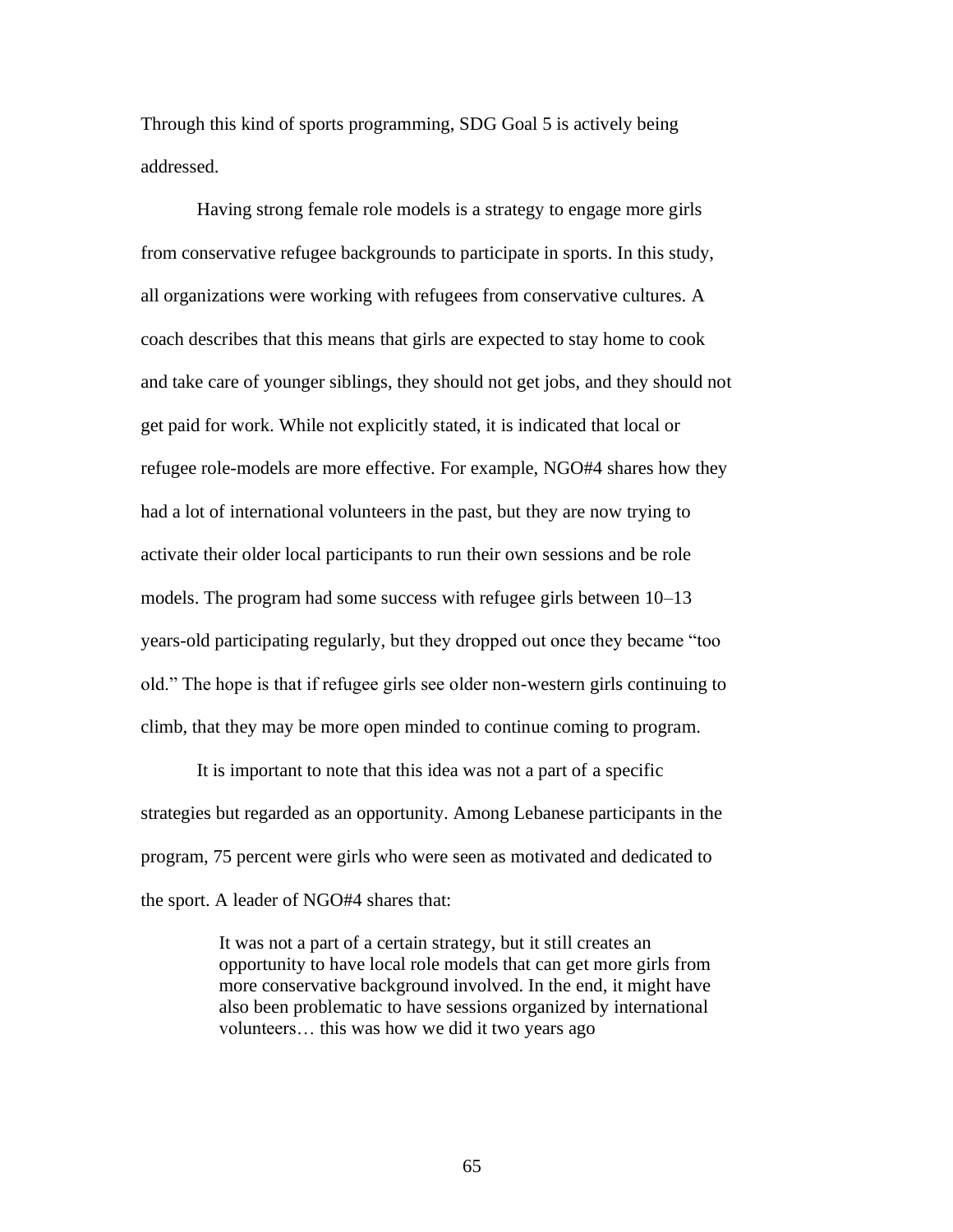Dedicated teammates can also serve as role models and show younger teammates what is possible. For example, at NGO#5, the program helped a long-term participant find employment at a local program that provided childcare. This was something that the woman had never perceived as possible for herself. The other girls in the program looked up to this woman and learned that working and having children is also possible for them. According to NGO#5,

> Other girls see this, and they start to think what kind of possibilities that they could also have. It is something that they never thought about before. But seeing this girl and other girls who have already been in the program for a long time, it gives them a nice example of what they could achieve as well . . . When the girls have a good example, they can copy that and build a better world for the future. I hope that those children are growing at our program and in the future, they are able to return to their countries and create new communities where people are accepted, and people can do whatever they want and have equal right.

The above quote exemplifies the hope that role-models can 'empower' players to create a more equitable society. Therefore, there is a broad consensus that role models are a critical part of programming, especially in terms of empowerment and that these nonprofits believe that positive female rolemodels in their participants lives can help address issues of gender equality on the community level.

## **Empowering Refugees through Sports:**

Now that key thematic areas of empowerment and gender equality have been discussed, these findings will be applied more specifically to refugee populations. The intersection between empowerment, gender, and refugees exposes the realities,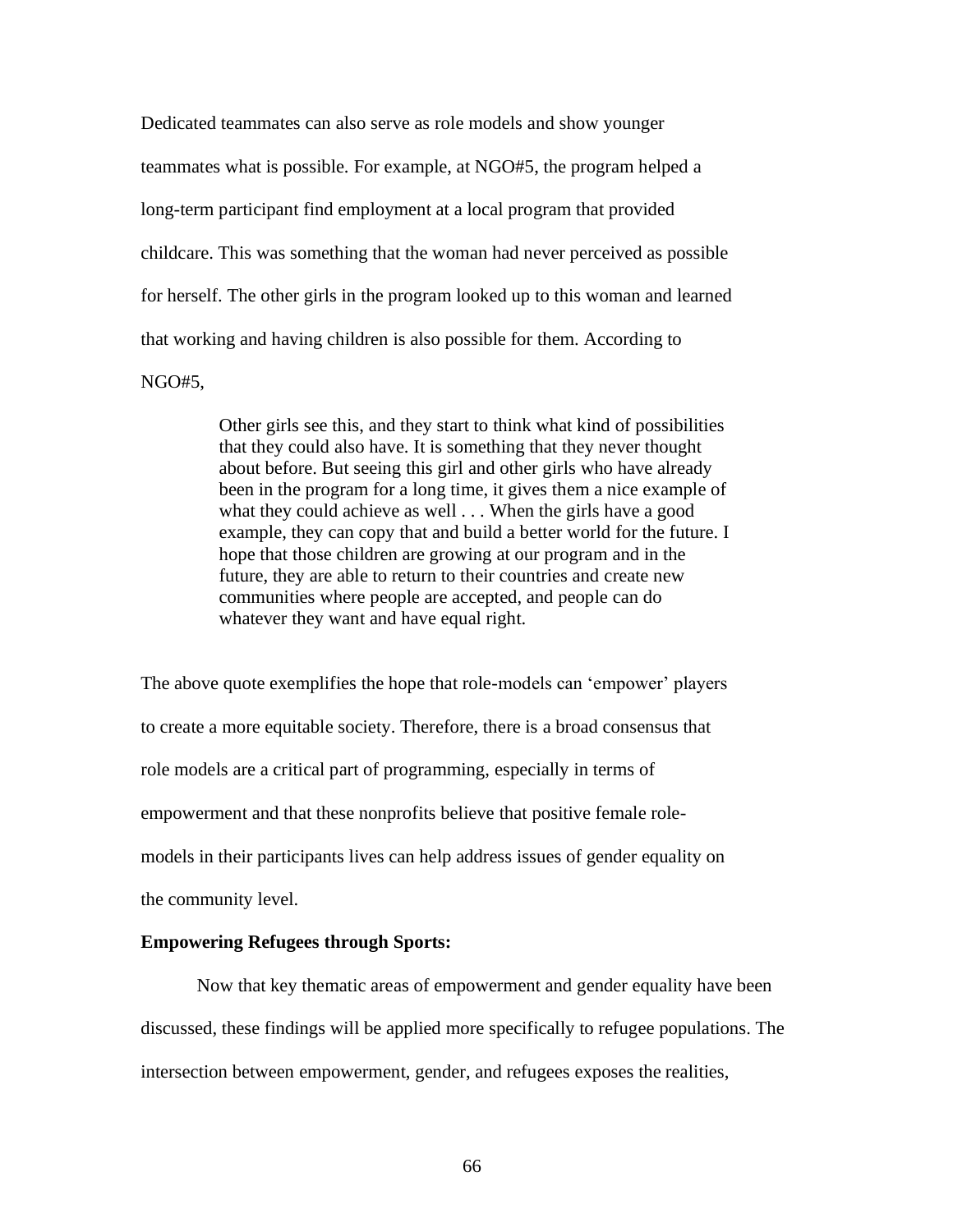knowledge, challenges, and best practices used and experienced by participant organizations. The gender lens utilized in the design of this study allows the reexamination of how identifying as a women or girl with a refugee background might impact one's experiences and ability to access the potential benefits offered through SDP programming.

All organizations referenced refugees' status as a vulnerable population as a reason for including them into their target population. Interviews exposed that a primary motivation for working with this population was due to goals of social inclusion. Refugees are just one target population that is encompassed under the scope of social inclusion. Refugees are considered a vulnerable population for several reasons. The refugee experience itself is regarded and traumatic situation that creates a lot of stress and instability, which is especially detrimental to adolescents. Other vulnerable groups include at-risk populations such as children with disabilities and out-of-school youth. Each organization had a unique origin story but can thematically be group together into three distinct motivations: developed agendas, 'filling the gap', and moral obligation by travelers.

NGO#6 and NGO#7 discussed how their current programs strategic lines were aligned and influenced by the international development climate. Contributing to this conversation, an NGO#5 addresses how there are numerous opportunities for non-refugee youth in Austria, but limited access to these opportunities to people with a refugee background. In this case, their organization serves as a platform to 'fill the gap' left behind by social and economic institutions by providing a space that included refugees. The need to create these spaces was particularly needed in countries like Greece, where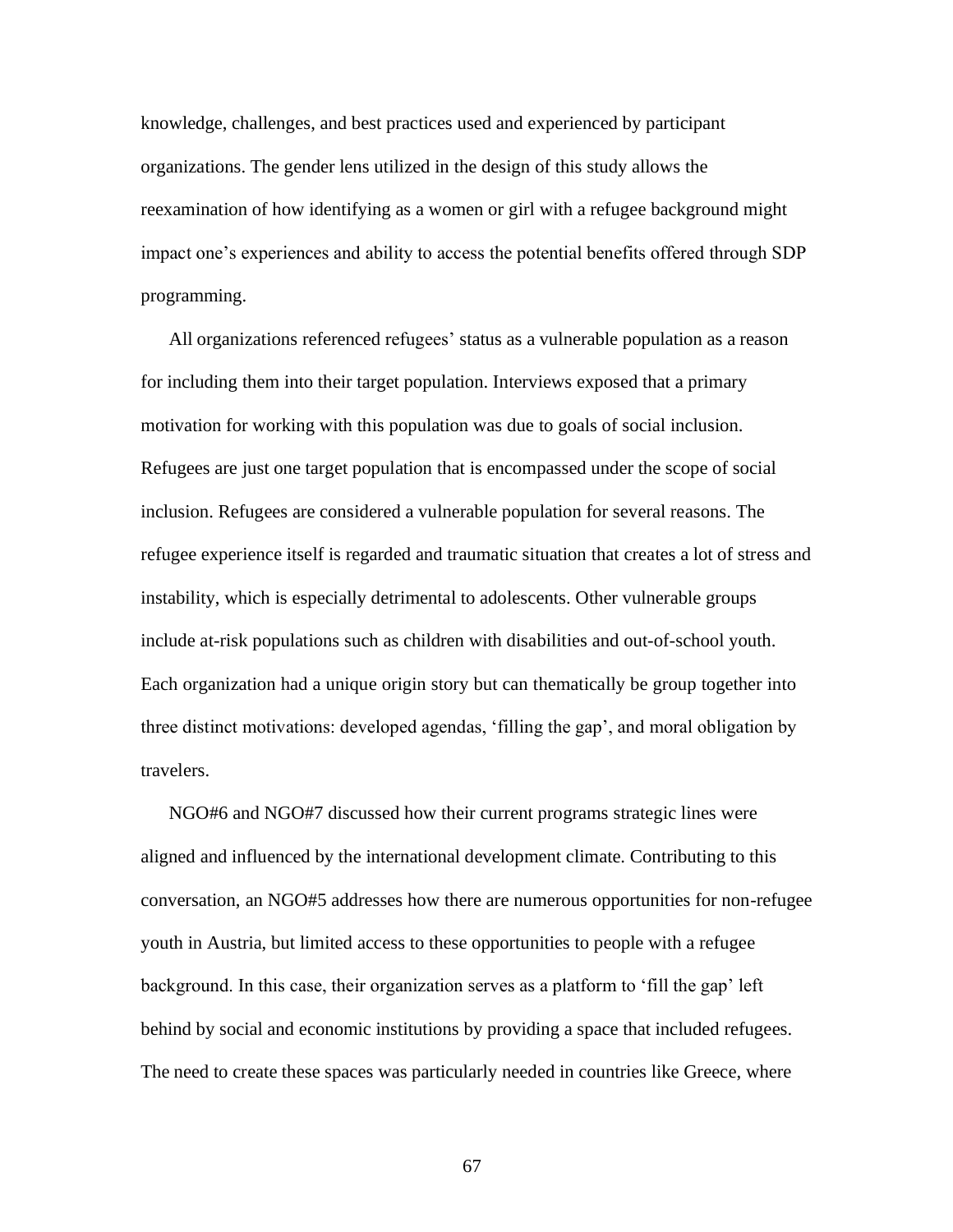the refugee crisis is impacting the daily lives of Greek citizens. Finally, NGO#1, NGO#2, and NGO#4 were created by men who gained a sense of moral obligation by taking action through passion for their preferred sport.

## **Benefits for Refugees:**

Organizations universally claimed that SDP programming is beneficially for refugees. All interviews acclaim improved mental health to be an outcome of the program. This is framed by explaining how critical routines are amongst youth who have experienced trauma and are living in otherwise unstable environments. When a safe space is provided, participants have an avenue for stress relief and can simply enjoy themselves. For example, in high intensity sports like skateboarding, focus and concentration on the activity is needed. Several organizations reveal that upon joining programming, refugee children can be very aggressive. This is attributed to stress and poor mental health. However, coaches report that even within a few weeks, they can see noticeable changes in behavior such as appearing less stressed, expressing themselves more, and talking more with others.

Furthermore, six out of the eight interviews reference that SDP programming creates a sense of belonging for refugees in their new communities. When asked why it is important to prioritize social programming like sports in development initiatives when it is common for refugee communities to lack even the most basic of needs such as food, shelter, and adequate hygiene facilities, an interviewee from NGO#7 emphasizes the importance of mental health through feelings of belonging,

> We also believe in programs that provide basic services such as food and hygiene, but we also believe in the social part. It is really important for a person… for these refugees… to feel a home here. This is especially true here in Greece where they get stuck for long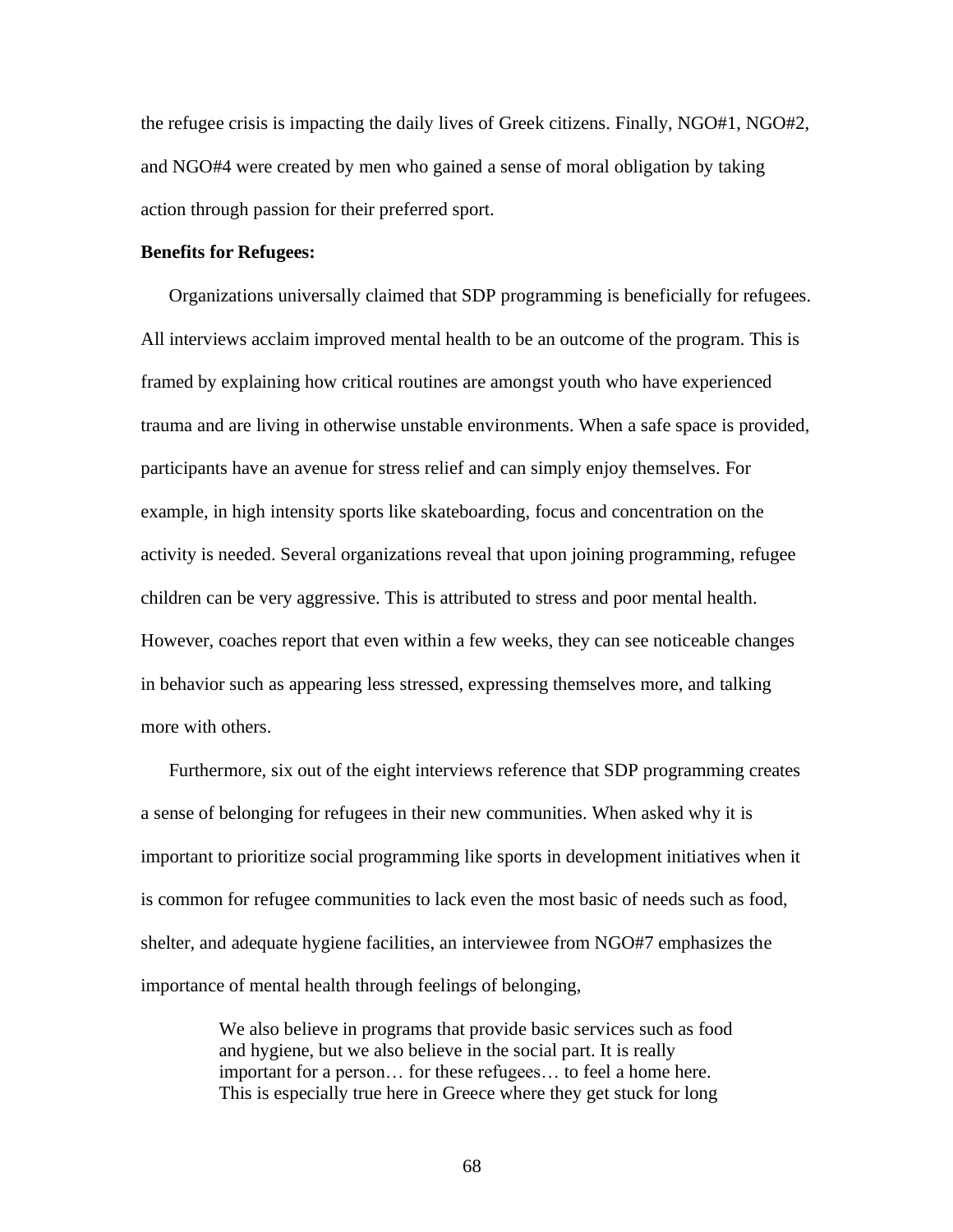periods of time. So, these periods need to be as normalized as possible. The social part is not something that you can erase. Human beings are very social creatures. Sports are offering stress relief, promotes healthy habits for children, and creates bonds between children.

For children who embark on these journeys and are separated from their families, this sense of belonging is especially powerful. This narrative was confirmed through an external evaluation at a program sites in Greece and Lebanon, which reported that the program provided a sense of consistency and routine among participants and served as an anchor for children and their families to feel a part of something. While the kids are playing on the field together, parents are given opportunities to socialize and connect with the community through meeting other parents on the sidelines.

# *Safe Space*

While complicated, SDP programs can contribute to the integration process. Sports have a unique property to bring people together from different cultures and nationalities. For example, an NGO#2 reports that they serve Jordanians, Iraqis, Yeminis, Somalis, and Syrians. NGO#1 reports that they serve youth from six different countries. Despite ethnic tensions and language barriers, people are willing to work along-side each other for the enjoyment of the sports activity.

Interviews reveal that tensions between refugee and host country citizens remains a consistent challenge. While in the home country of NGO#5 this is largely influenced by the rise of a right-wing populist movement, the influx of refugees is a heavy burden for most host communities. For example, in a small Greek city, the local community lacks the capacity, infrastructure, and space to sufficiently manage refugee influxes. As a result, essential public services such as the hospitals are overcrowded. In the location of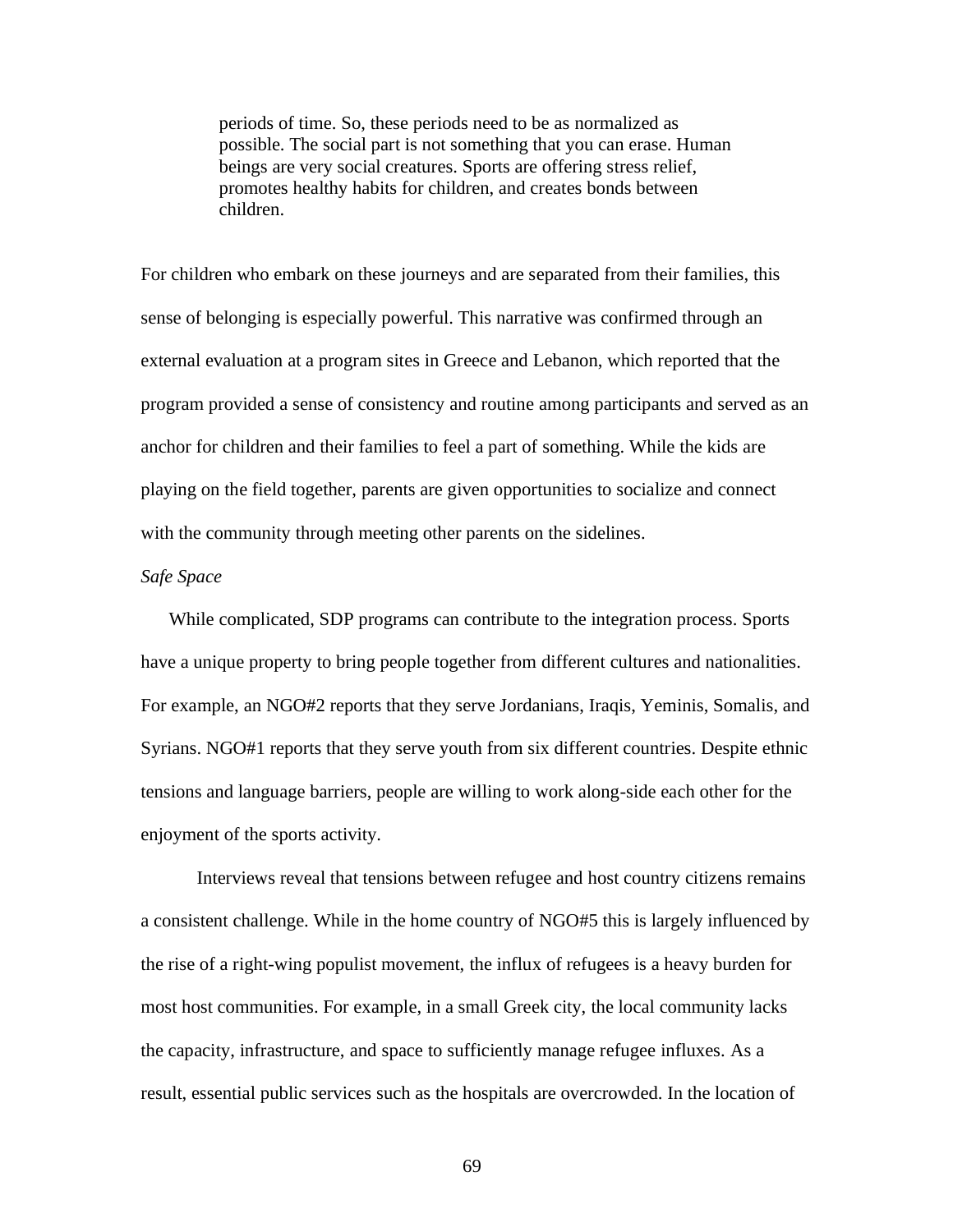NGO#4, it was reported that contention is so severe that the word 'integration' itself should be avoided. It is important to note that these negative sentiments flow both ways. The local community does not want refugees to settle, and the refugee population does not want to permanently stay. Instead, the word 'social cohesion' is used.

Several strategies are employed among organizations to improve social cohesion. The most common strategy was to open programming to both refugee and local children. With mixed population programming, interviews highlighted that they do not only work with refugees, and their main concern is to focus on providing services to vulnerable children. This inadvertently requires refugee access and inclusion. While expressing the importance of diversity throughout the program, NGO#2 addressed the power of sports to impact integration,

> The host community and the refugee community are not interacting too much. We thought it was a good idea to break these differences by using skateboarding to bring these people together. That is why it is really important to work in a public space and not only target refugees. It is really about targeting the people that live in the city to learn together.

In this way, children from different backgrounds get to play together without carrying the burden of political concerns. Play breaks down barriers for kids, allowing them to make cross-cultural friendships. Mixed sessions with vulnerable youth and refugees were also seen as beneficial to the kids from the local community who are also suffering. With consistent mixed programming, bonds are created between different groups of children.

NGO#1 works exclusively with refugees and makes efforts to create social cohesion among the host community and refugees outside of normal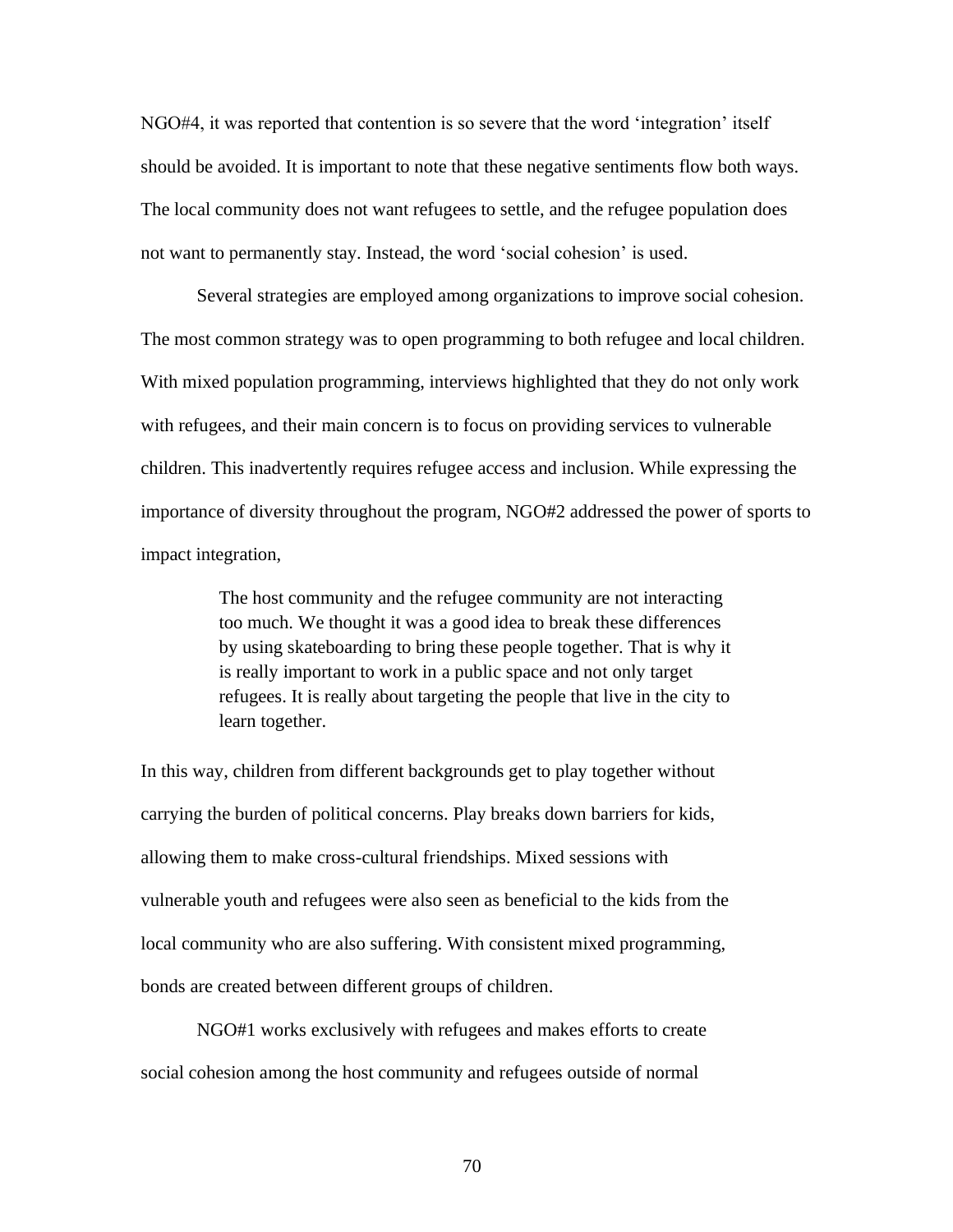programming. Traditionally, this is done through an annual youth festival where over six-hundred kids come every day for a week for dancing, soccer, and food. The festival takes place in January when the local children are on break from school, so that they can attend. Although time and consistency has contributed to a healthy working relationship with the neighborhood, in the past, friction between the refugee children and the residents was reported. Recently, this program has increased opportunities for their participants to interact with the local community through what they call the "Saturday Barefoot League." To level the playing field between kids from different socio-economic positions, no one can wear shoes. Outside of this these interactions, the program makes efforts to be respectful to the neighborhood of the youth center. During the holiday session, one way this is done is through food distribution and small gifts for the local children to say "thank you" to the residents for their patience and understanding. This dynamic of inclusion and demonstration of consideration makes both the host community, and the refugee kids feel more comfortable.

NGO#6, which operates in both Lebanon and Greece, conducted several external evaluations to assess the impact and effectiveness of their programs. The first evaluation reported that programming was positively correlated with higher levels of well-being and life-skills acquisition. While some life-skills and mental-health outcomes were obtained in a matter of weeks, others required long-term involvement in the program. In both Greece and Lebanon, evaluation results indicated that the life-skills gained in training were helping young refugees to overcome challenges relating to integration. In Greece, a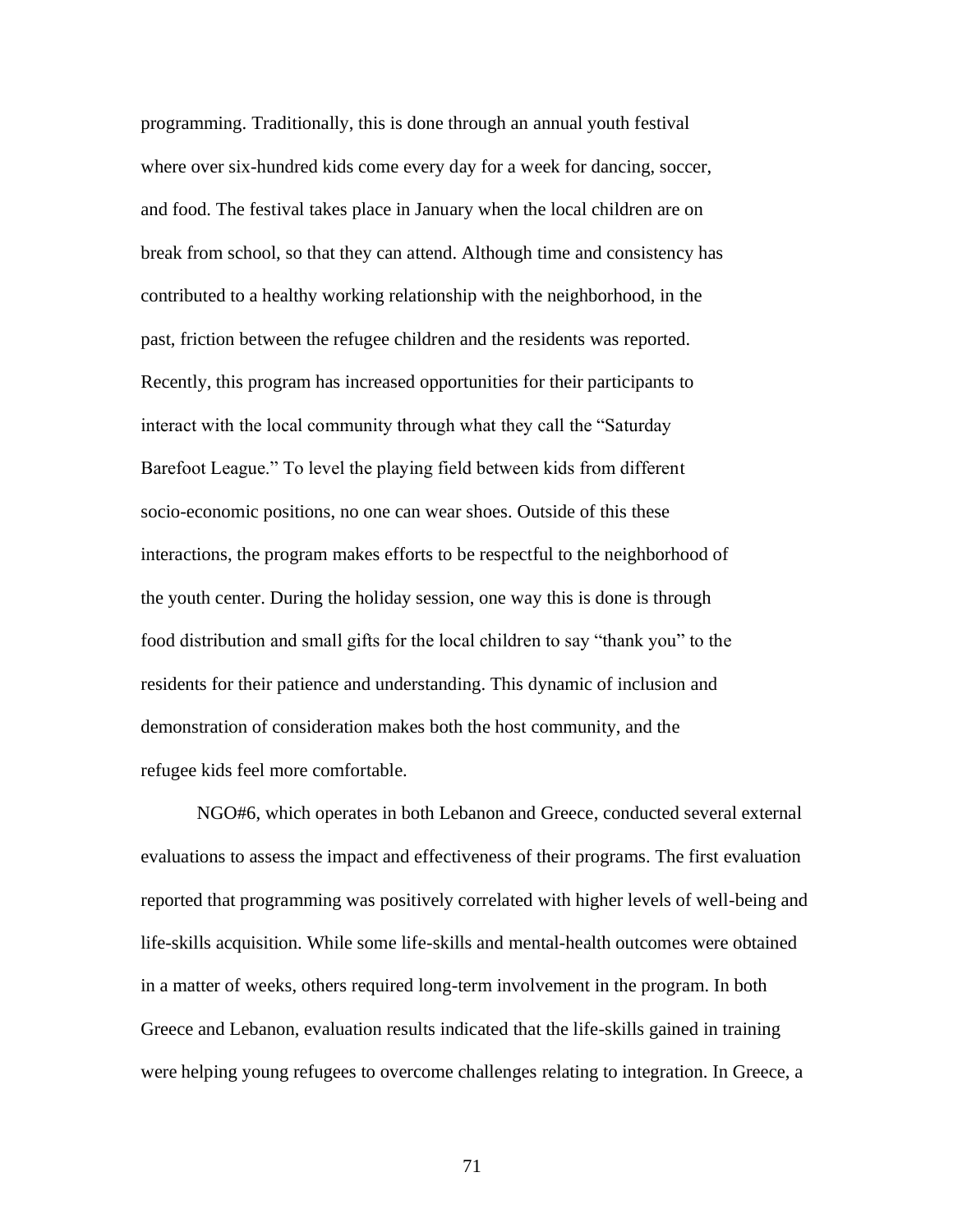similar evaluation concluded that the Greek children who participated in mixed programming with refugees expressed higher levels of tolerance and acceptance compared to refugee children who did not participate.

Finally, SDP programs can help participants over-come language barriers so that refugees can communicate with the local populations. Furthermore, encouraging the use of a common languages can help expand social networks within the refugee community and increase overall senses of belonging. Given that these nonprofits are working with refugee backgrounds, many languages are spoken among participants. At NGO#7, Greek, Arabic, Farci, Greek, and English are the main languages spoken. While training sessions are translated by participants in multiple languages, the program encourages refugees to learn and speak English and Greek. NGO#1 also provides literacy classes as a part of programming, and only allows English to be spoken on the soccer field and in the community center. This rule is seen to provide an "opportunity to practice the language, to speak, to listen, and speak on the pitch." This rule serves other purposes as well. First, it helps participants integrate into the host community, where English is the dominate language. Second, it helps participants makes friends within the program from different cultures and ensures that everyone understand each other.

Several programs reported that language barriers can be a challenge to successful programming. NGO#5 stated,

> When we only had refugee groups, they would often segregate themselves by countries…So, it happens that we have different groups sticking together a lot. This was emphasized when they would start to talk in their own languages. Others could not participate in the communication because they could not understand what was going on. That is always a challenge.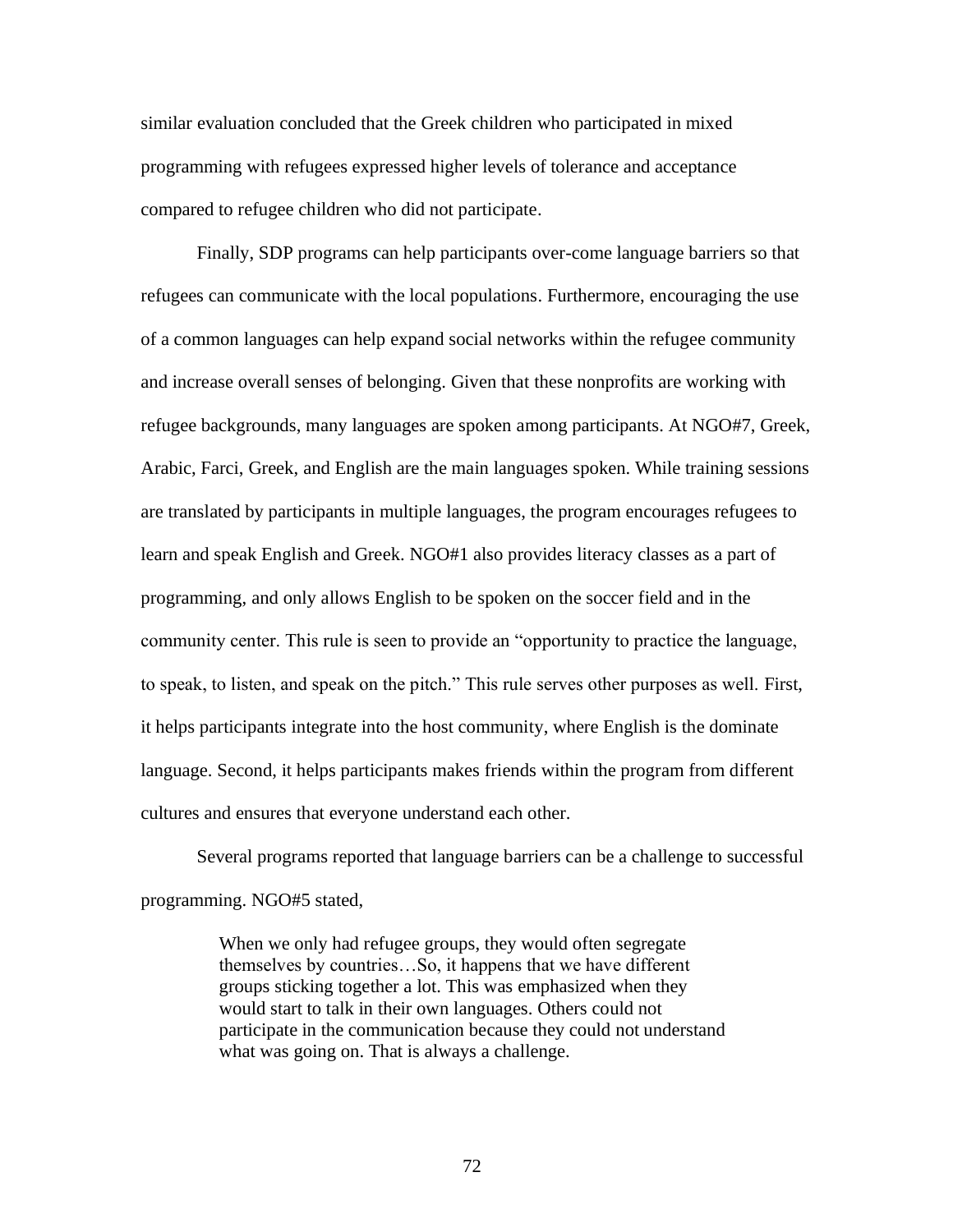Requiring participants to speak the language of the host country can be a potential strategy to encourage participants to make connections to their teammates outside of their own ethnic groups and create more integrative and inclusive environments. For example, a program in Austria encourages everyone to speak German during training sessions. The program believes that soccer is a good and safe space to break up these social groupings because during a soccer game, everybody has to interact with each other. Therefore, sports are perceived as a method to create a safe space for refugees to learn the languages spoken in their host communities.

Skills gained by participating in the programs provided by some of the SDP programs, like language acquisition, can help persuade parents to allow their girls to participate. For example, a parent of a participant at NGO#1 describes how the education of their daughter has been valuable for the family, especially in terms to navigating challenges associated with their status as a refugee,

> When we had parent meetings, the parents that allow their girls to play would stand up and say, "my girl speaks better English now and now I do not need a translator when I go to the UNHCR because my girl is helping me."

When other parents who do not allow their girls to participate in soccer training hear testimonies like this from other refugee parents, they often start to re-evaluate their decision to forbid their girls from participation.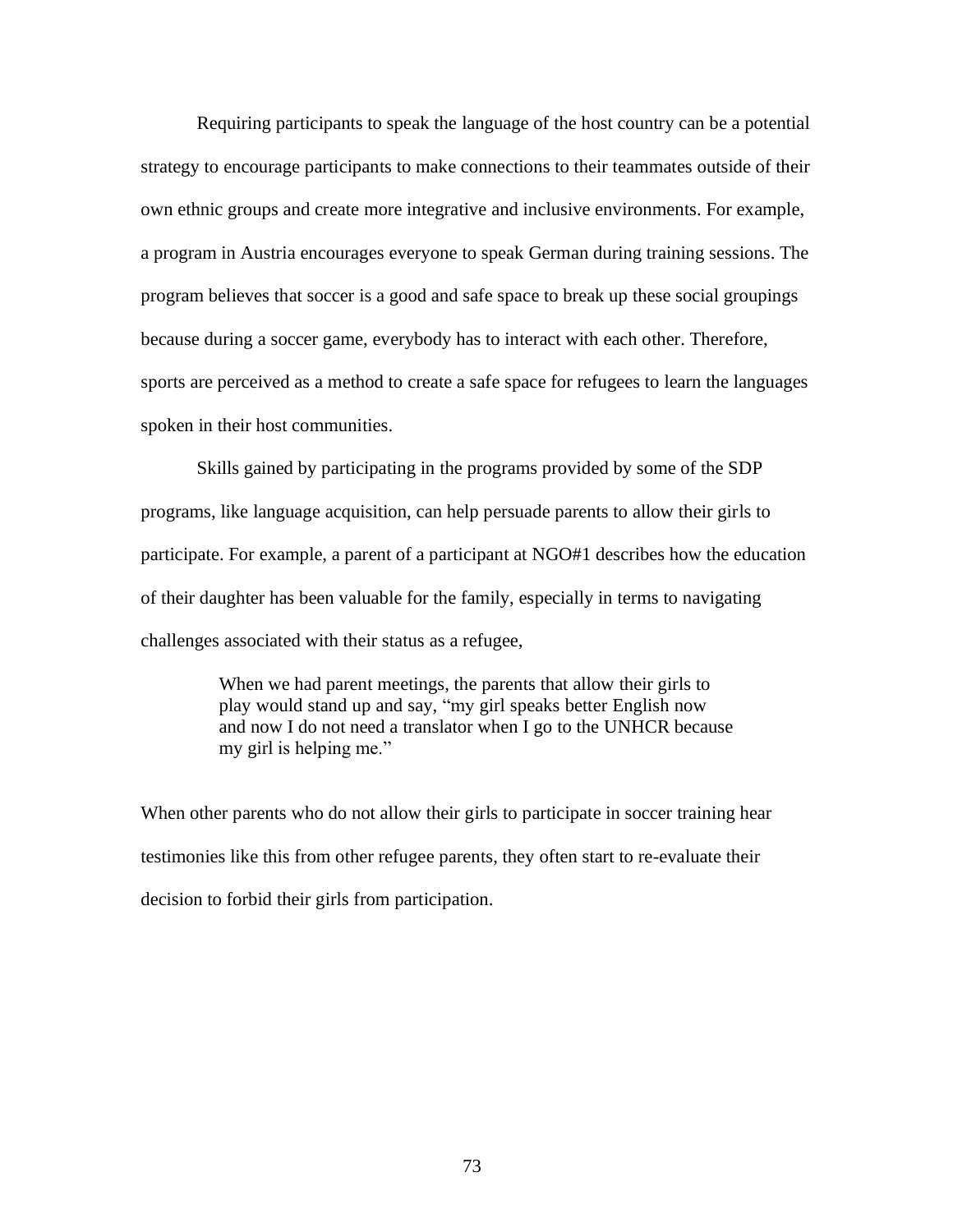# *Employability*

An avenue to increase opportunity for participants is through training for future employment or direct employment. Three organizations do this by creating coaching opportunities for their participants and the refugee community. As seen in the example with opportunity and skateboarding, youth leaders are both trained as coaches, and then receive different skateboarding accessories based on the training sessions delivered. This stimulates real world employment whereby an individual is given real duties and responsibilities and is in turn compensated for their work. NGO#1 more directly facilitates employment opportunities by creating two year-long positions where volunteer youth assistant coaches are given a stipend for their work. Many of their previous assistant coaches are now employed full-time as head coaches. Furthermore, in the local context, coaching is a very viable future employment opportunity throughout community.

While the skateboarding program reported no gendered issues with their youth leadership program, this program had to employ specific strategies to help girls be successful in their new leadership roles. Despite dedication and sincere interest in coaching from the girls, NGO#1 observed that their male participants were much more successful in their leadership roles. After careful re-evaluation and exploration through a gendered lens, program staff realized that the girls did not understand the rules of the game as well as the boys,

> In the society where I come from, and in the community we serve, soccer is not something that girls are typically allowed to play. There are a lot of myths surrounding it and religious and societal constraints that are refusing girls to get to the pitch. Even though we get girls to the pitch and get them interested in the game, they did not have the same time as the boys to learn the game, who have been playing and watching since childhood. You find that you have a 16 year-old joining a team for the first time and they first touched a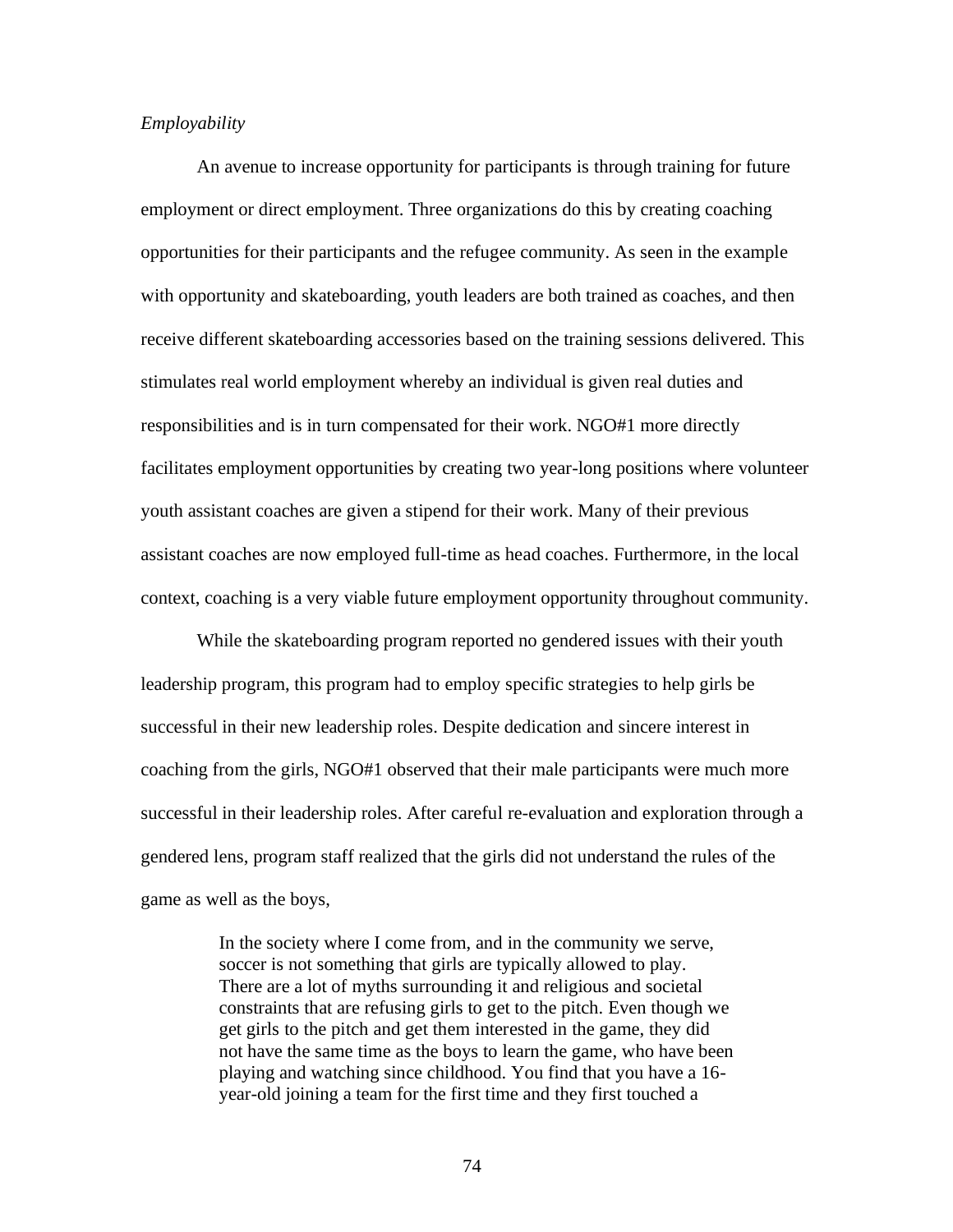soccer ball when they came to our center. This is so different from the boys who have been playing since they were 4 years old. The amount of time that the boys have had to learn the game is much more than the girls. So, by teaching them these rules, it can balance that out. They have the passion, they have the commitment, but they did not know the rules of the game enough to coach it.

Recognizing the opportunities that boys inadvertently had through cultural and societal norms, the program created an opportunity for girls to understand the game by sending the female assistant coaches to a coaching clinic where they learned how to be referees. Additionally, NGO#1 concluded that they needed to give female assistant coaches more space to exercise their agency and use their voices. In this way, they gained two potential future employment possibilities. To 'level the playing field,' these staff members encourage SDP leaders working with girls to realize that not all opportunities are equal.

NGO#1 and NGO#4 are looking to create employment opportunities through product creation. NGO#4 is currently exploring the possibility of creating livelihood opportunities by the manufacturing of chalk bags or the exportation of climbing holds. NGO#1 takes a gendered approach to the facilitation of employment opportunities. One day every week, all their girl participants are welcomed into the youth center for the 'Girls Empowerment Program.' The curriculum of the program includes teaching the girls business skills like how to budget for a small project, and sexual health. This is followed by a crafts class where the girls are given the materials to create a craft that would be sellable at the local markets. Each season, the girls will work on one craft like making earrings or sewing athletic bags. The idea is that the girls could find all the materials on their own, create their own products,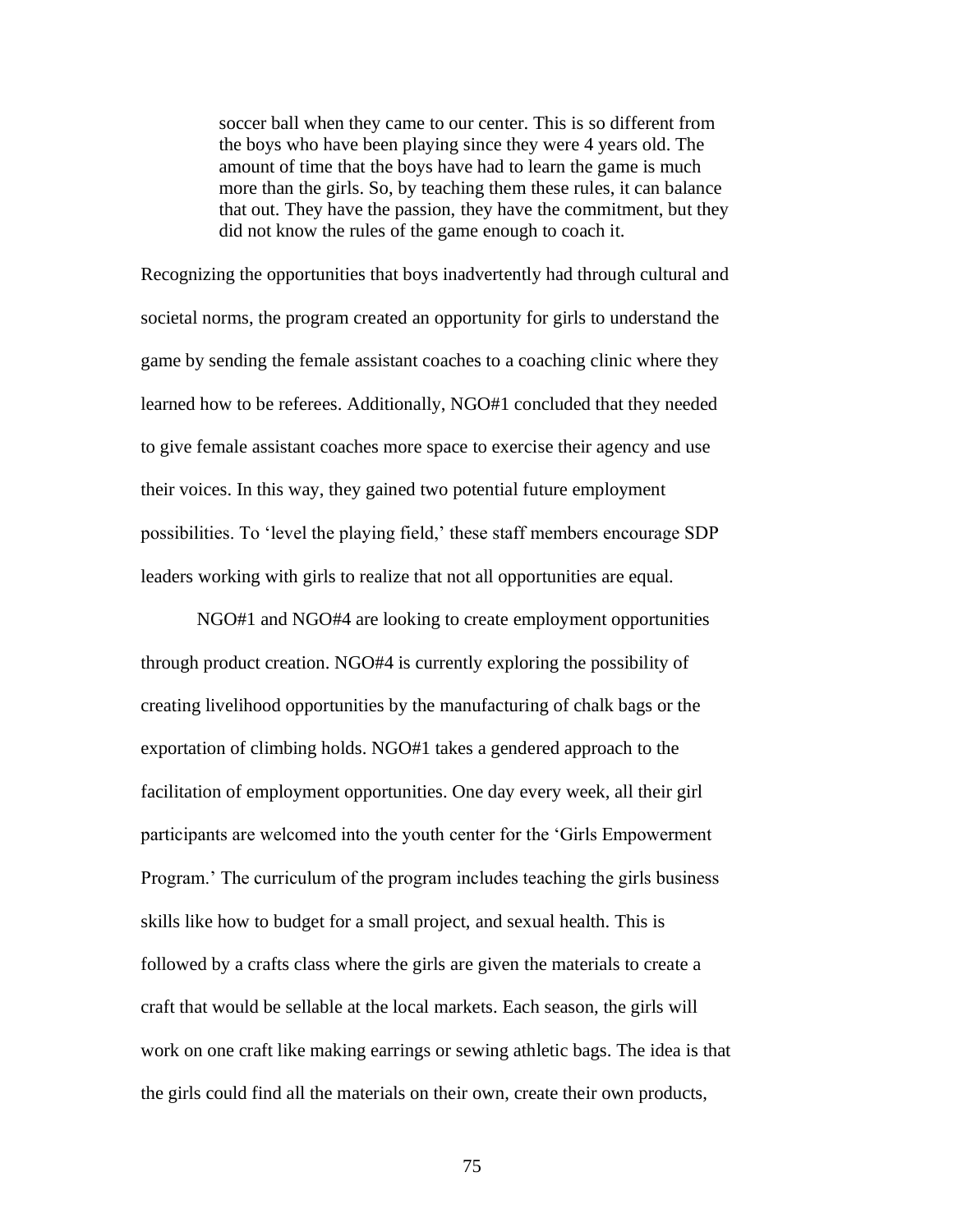and sell them at the local markets so that they can buy themselves essential hygiene products such as pads.

Alternatively, NGO#5 focuses on employability as a foundation for their program. Alongside offering soccer based soft skills for both refugee and local out of school children, one on one career counseling is offered. The goal of this service is to integrate these at-risk youth back into some form of educational program or into the job market. To do this, the organization has established a large network of companies, both small and large, who offered trail-based apprentices, and are willing to onboard refugees and other at-risk people. This organization has even experienced success with integrating women into the job market. For example, a young mom of a seven-year-old was placed at an apprenticeship that had childcare. This was previous believed to be impossible in the eyes of the woman.

Employment within the sporting environment might be particularly viable for refugee populations, especially when they are seeking asylum in Western countries. Many young refugees come from sparce educational backgrounds. Before settling in Europe, it is not uncommon for a young person to spend several years in various refugee camps in multiple countries. During this traditional period, many of them are not in school. For those who have passed primary school in their home countries, they can struggle in the European school system because of differences in curriculum. On top of this challenge, refugee students must take on extra course work to learn the language spoken in the host country. For example, in the home country of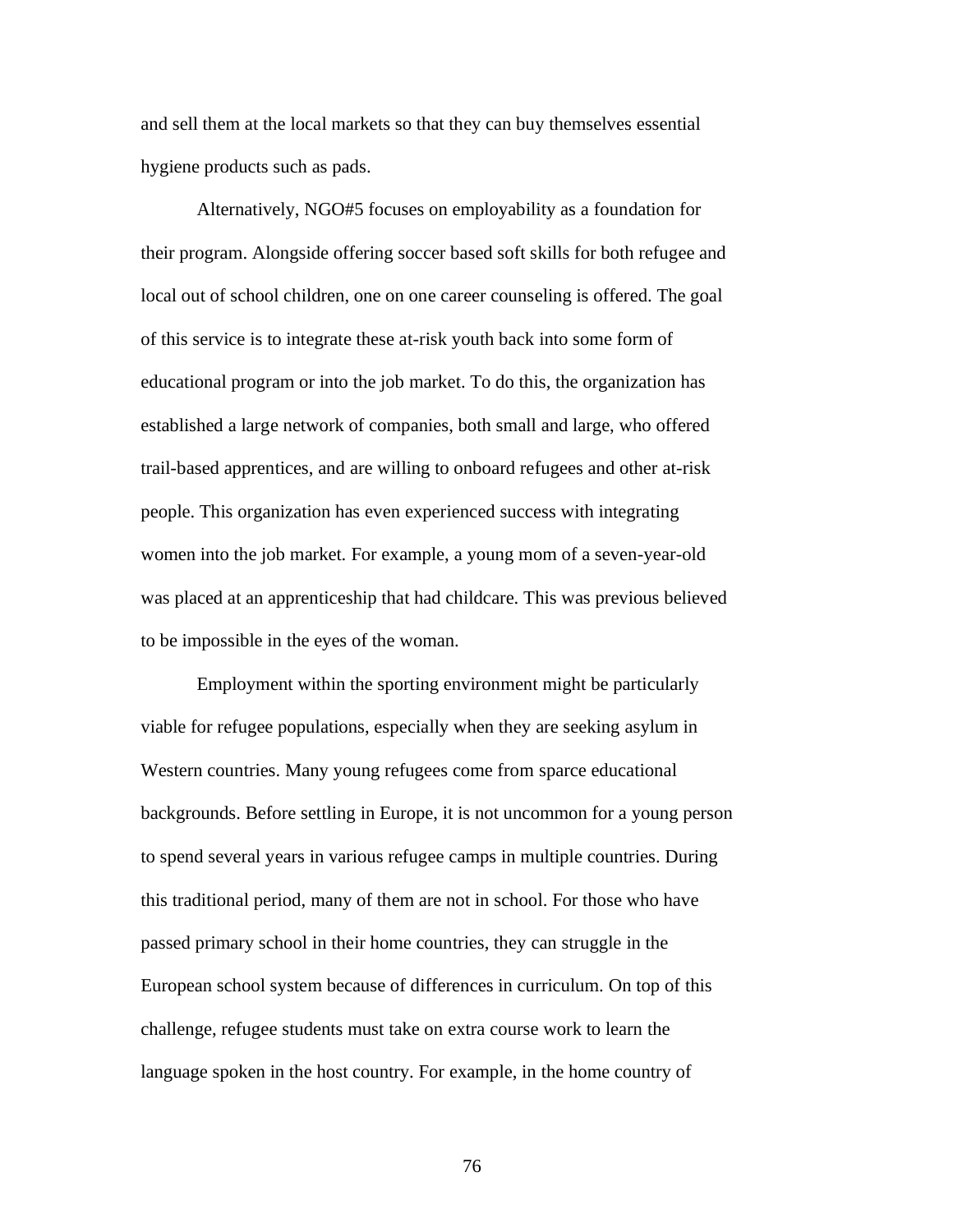NGO#5, refugee students must learn both German and English to overcome language barriers in the education system. The older the individual is, the greater this challenge becomes, and you must find alternative avenues to integrate them into the job market. Providing work opportunities in nonacademically and professionalized fields are seen as a viable solution. Compiling to the challenges associated with the lack of education, finding employment as an asylum seeker or refugee in the Western world is further complicated by the need for work permits. Despite legally residing in the country, it can take five years or more to be granted asylum and be given a work permit. Without this permit, refugees cannot access the formal economy. *Social Capital*

In a new country, sport environments are a safe space to gain social capital through the expansion of social networks, often outside of the refugee community. Through both and formal programming that directly contributes to professional development, refugees work closely with local residents, who knows the cultural and structural infrastructure of the host country. In the example of one-on-one counseling, personal development goals are formalized, CVs are constructed, and they are connected to society at large through this personal connection. Sometimes, the mentor even manages to connect the mentee with fiscal support to pursue their professional and personal goals. The gaining of social capital is also developed in less formal ways.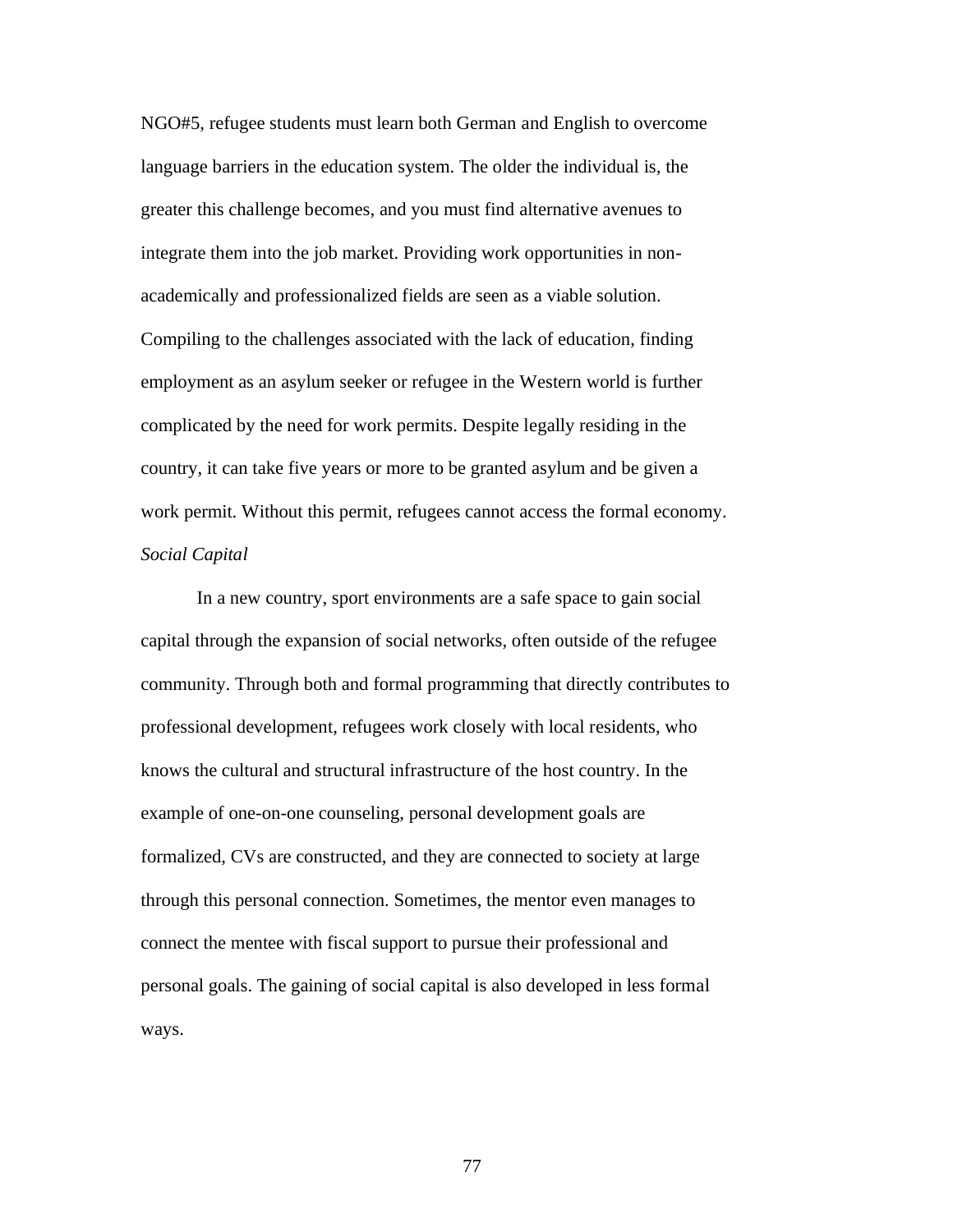NGO#3 does not provide any services to participants regarding the navigation of the Greek immigration process or accessing economic opportunities outside of coaching at an organizational level. However, this interviewee describes how because she runs with a refugee group every week, she feels as if they are like her brothers,

> I think what is really special about our organization is that we are also super involved with our community members because we train with them. Like you know, your sports team becomes your friends. My running team is just like my little brothers.

While an employee for the organization, the interviewee also feels like a part of the team. Having these personal relationships with her teammates, she assists them on her personal time. In fact, the same week as this interview, they had already been to the police station three separate time. Therefore, while this extension of services is not their responsibility or apart of the organizations mission, the genuine relationships formed in this space can help in the integration process.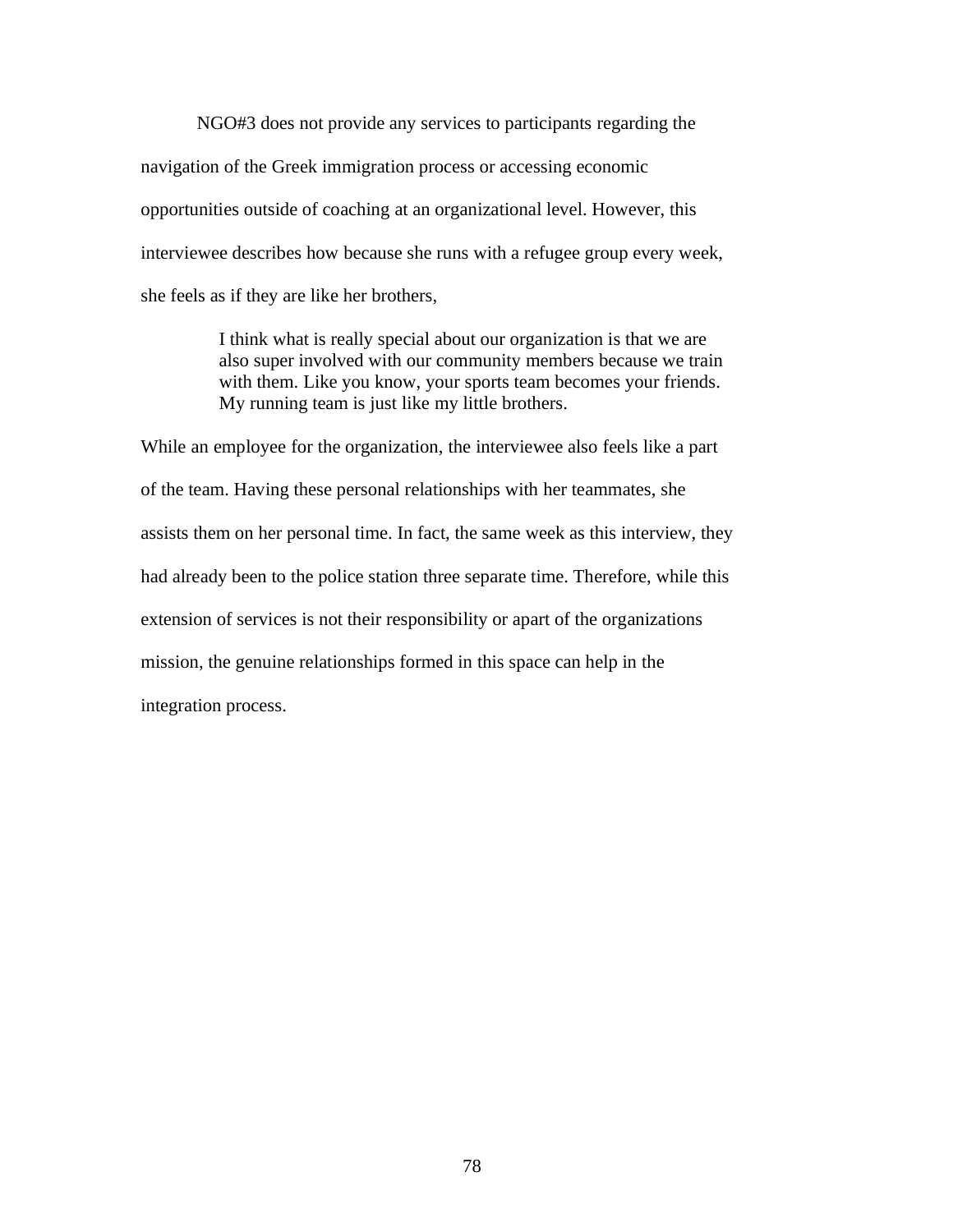# CHAPTER V: **CONCLUSION**

## **Introduction:**

This study discusses the benefits and challenges associated with SDP programming for refugee women and girls and identifies strategies to overcome potential shortcoming. Benefits attributed to SDP programs amongst participants organizations can be broadly categorized under 'employability,' 'social capital,' and 'safe space.' Consistent challenges that presented themselves across location and organization were retaining girls and women in sports programs. Participant organizations identify consistency over-time as a key strategy to involving more female participants. Other strategies implemented were utilizing positive female role-models, selected strategic times and locations for trainings, community participation and transparency. While these findings are useful when being shared amongst SDP organizations working with female refugees, I present three more key findings in this conclusion.

First, in accordance with the original research question, I have explored and analyzed how the term empowerment is being used in the field of SDP among female refugees. Grounded in Jo Rowlands work on empowerment, this analysis examines how different types of power are present in SDP programs. I hypothesize the potential impact this has on empowerment through sports and recommend that SDP organizations working with vulnerable populations like girls and refugees take the time the do an internal evaluation that considers how power flows through their organization and suggest strategies to promote empowerment. Next, I address the complex nature of gender equality through sport. This section seeks to provide a discussion on gender equality versus gender equity and explain the importance of this distinction in the realm of SDP. I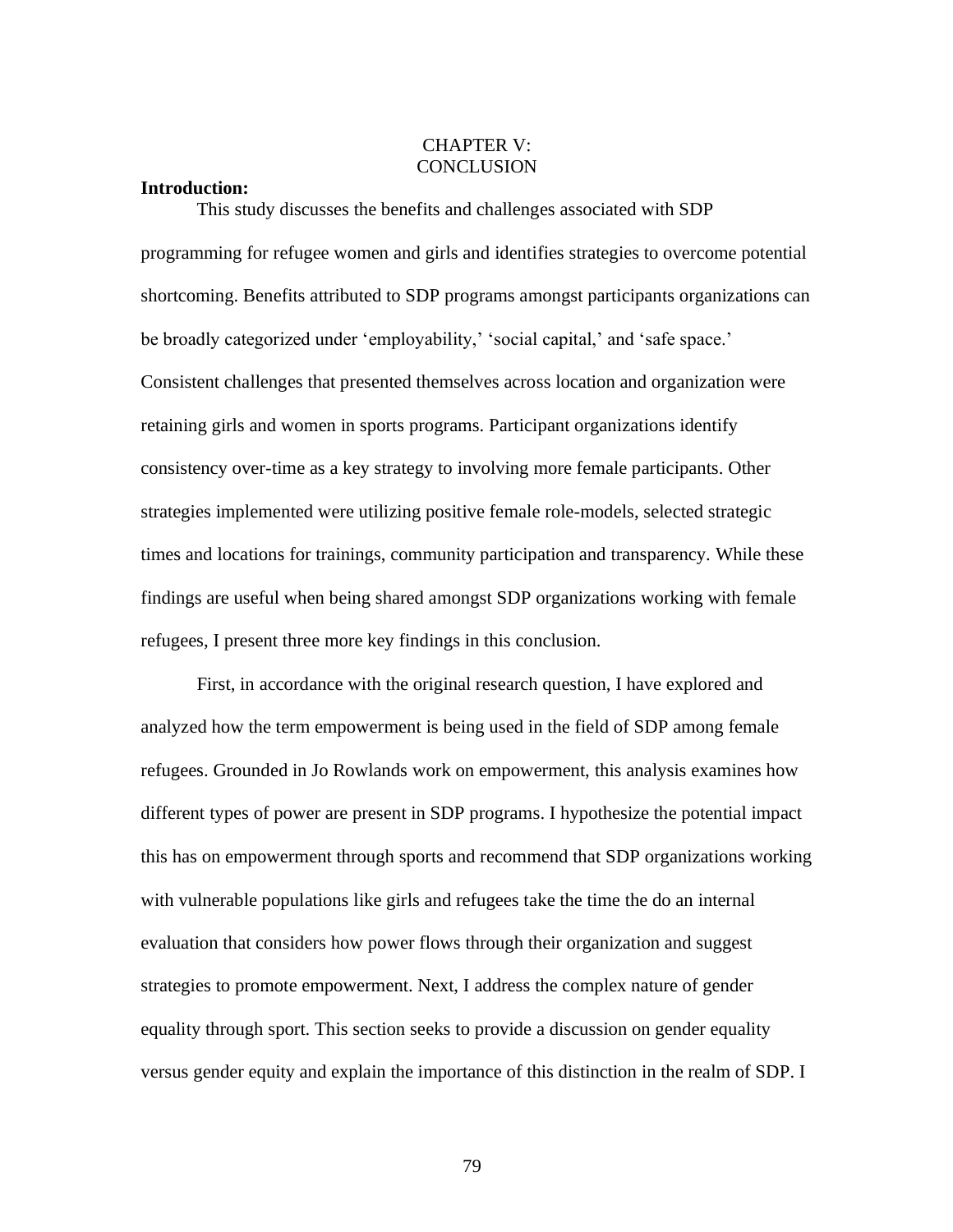ultimately recommend that organizations need to extend their gender frameworks beyond quantitative participation rates between male and female players. The final conclusion drawn from this research is concise yet powerful: SDP programming with refugees restores dignity which is fundamental to the human spirit and overall well-being.

#### **Empowerment:**

This study addresses how sports are being used to empower girls and women in the context of refugee populations from the perspective of SDP organizations. Through an extensive literature review, the lack of gendered research is uncovered in the world SDP, despite the growing number of organizations emphasizing their inclusion of girls and empowerment outcomes. The term empowerment has a long-standing history of being viewed as ambiguous, even with Jo Rowlands and Naila Kabeer groundbreaking research. The use of empowerment as a development outcome has been left even more cryptic for organizations using sports as a vehicle for social change. Through semistructured interviews with 8 SDP organizations who work with refugee girls and women, insight is gained on how empowerment is conceptualized in the SDP arena.

While I hypothesized that SDP empowerment outcomes would focus on 'power within,' other dimensions of power were addressed throughout the interviews. 'Power within' was discussed in terms of self-esteem and confidence. The connection to selfesteem and confidence was not nearly as emphasized as I predicted in comparison to other forms of power. When defining empowerment, the most common description was the creation and facilitation of opportunity. Leadership, language acquisition, and employment opportunities are presented to participants of these SDP organizations beyond the ability to engage in sport. These opportunities are not intrinsic in nature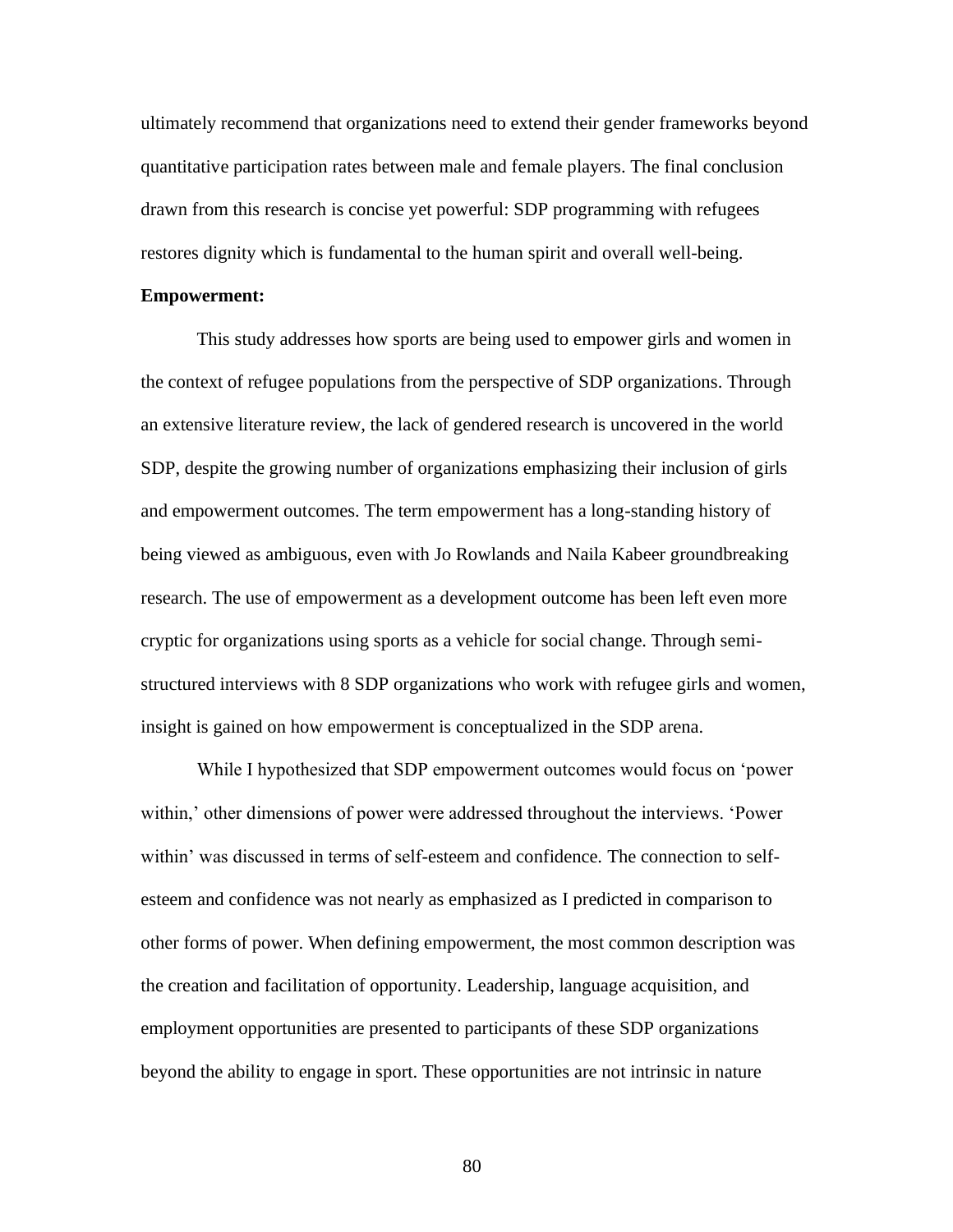whereby an increase in confidence or self-esteem leads participants to seek out opportunities independently. Instead, organizations are creating outlets for youth to explore their potential and life skills and intervening by creating opportunities internally or facilitating opportunities intrinsically.

Therefore, while I acknowledge that participants are likely experiencing empowerment 'from within,' I believe that the concept of 'power over' needs to be more adequately examined within the literature. The creation of opportunities appears as positive internal empowerment on the surface. However, findings in this study indicate that working with vulnerable populations like refugees and girls can make designing ethnical empowerment policies convoluted. This is best exemplified at NGO#1 through a discussion on empowerment and the creation of leadership position for female refugee youth. NGO#1 is dedicated to promoting gender equality and provides equal opportunities for boys and girls to become assistant coaches. Organization leadership assigned specific assistant coaches to coach different teams based on age and perceived capabilities at the start of the "Assistant Coach Program." Through an internal assessment conducted through a gendered lens, the organization discovered that boy assistant coaches were consistently more successful than the girls.

Although subtle and logical in a managerial sense, the team assignment policy was enforcing a sense of control for the organization at the expense of the female youth leaders. While the male participants had been playing soccer their whole lives and where confident in their skills and their abilities, girls reported feeling unprepared and uncomfortable to coach certain teams and age groups. Therefore, when the girls were not only provided an opportunity, but were told on how to engage with the activity, they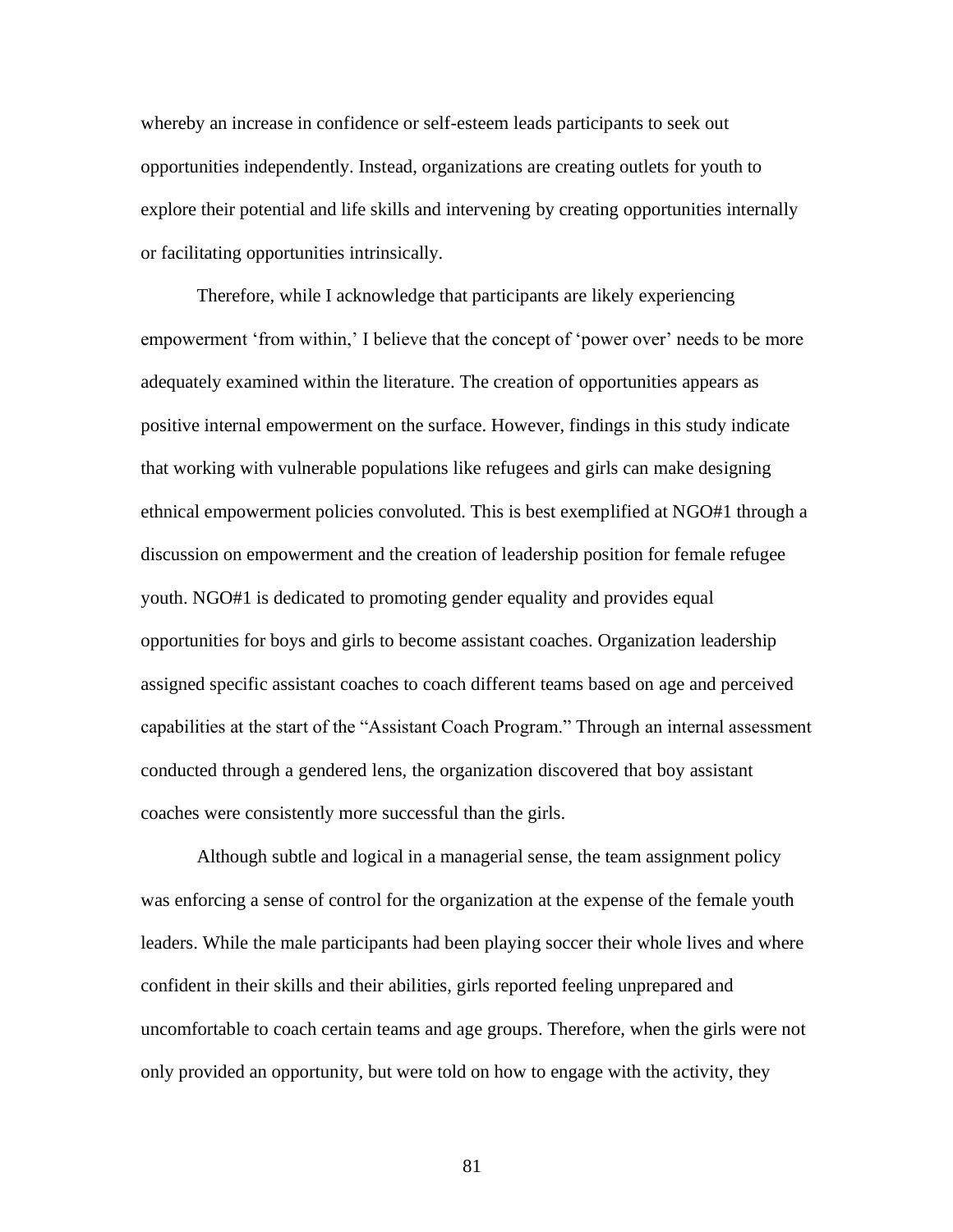frequently failed. Since the internal evaluation brought forth the ineffectiveness of assigning teams, newly selected female assistant coaches are asked about their levels of comfortability with different teams and age groups and are therefore also given the opportunity to practice agency through their ability to make the decision. Along-side this minute policy change, female assistant coaches were provided lessons on the rules of the sport. Between these two policies, female coaches started to show up consistently and more effectively assist the head coach. As an intangible and ambiguous force, power presents itself complicated ways.

When creating opportunities for female participants and vulnerable populations in general, I believe that it is important to recognize the position of influence and authority held by formal organizations. This is particularly noteworthy for SDP programs in the West that are working with refugees. With good intentions, SDP organizations can easily exert 'power over' their participants. To be clear, this is not a critique on SDP programs for having a level of 'power over' the vulnerable populations that they work with and alongside. Furthermore, this finding is distinct from other academic conversations on SDP and neo-colonialism. Instead, it is a call to action. The discussion based in Uganda on girl's leadership positions as assistant coaches and disparities in success between male and female assistant coaches exposes the importance of internal assessments of 'power over' within SDP programs.

Providing girls the opportunity to choose and act upon internal agency can be simple. In the example in Uganda, girls are asked about their preferences. In this way, participants are being brought into the decision-making body. Opportunity and choice must coexist. One participant in Greece achieves this by simply facilitating a diverse set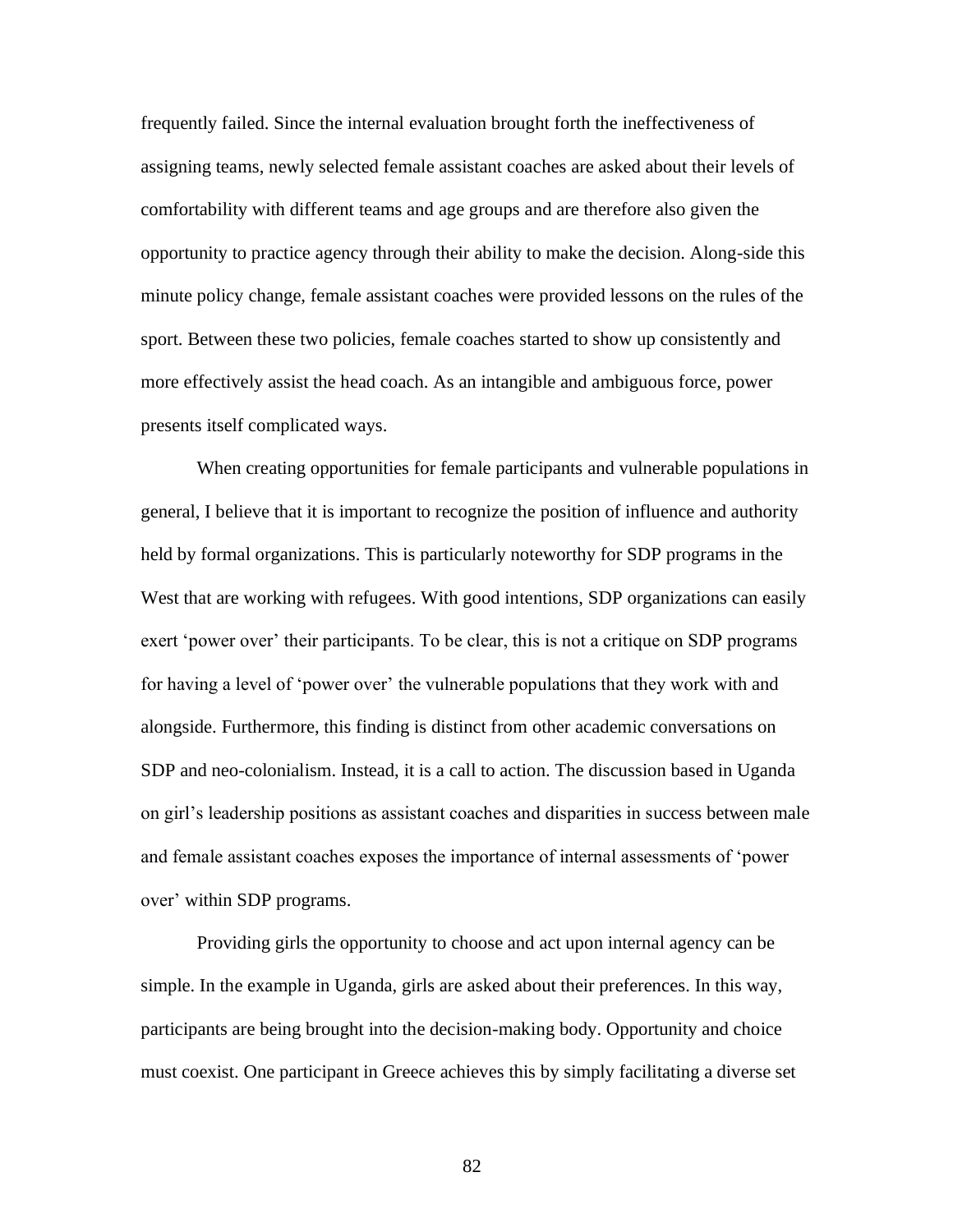of sports, intending to allow refugees to exercise their agency to choose. Based on this finding I recommend the following:

I recommend that SDP organizations implement annual internal evaluations that access different dimensions of power and empowerment through a gendered lens. While I acknowledge that it is difficult to measure outcomes tied to 'power within,' SDP organizations should consider first devoting monitoring and evolution resources into a gendered analysis of 'power over' throughout programming. Through this analysis, organization can gain a more comprehensive understanding and view on how to include participants into the decision-making body.

Strategies for girl's and women's empowerment must be strategic and policies must be consistently updated to adjust for local contexts. A thematic finding of this study is that empowerment takes time. SDP programs are continuously learning more about the populations they serve and the participants themselves are unique and consistently growing. Reoccurring internal evaluations can help organizations adjust to meet the needs and provide a space for participants, especially female participants, to be given a voice in the decision-making process. The use of female role models presented itself within this research as a critical empowerment technique and as a method to encourage sport participation for refugee female communities. Therefore, I recommend that youth leaders are given the opportunity to represent the needs of their community during internal assessments and are encouraged to take ownership of program polices.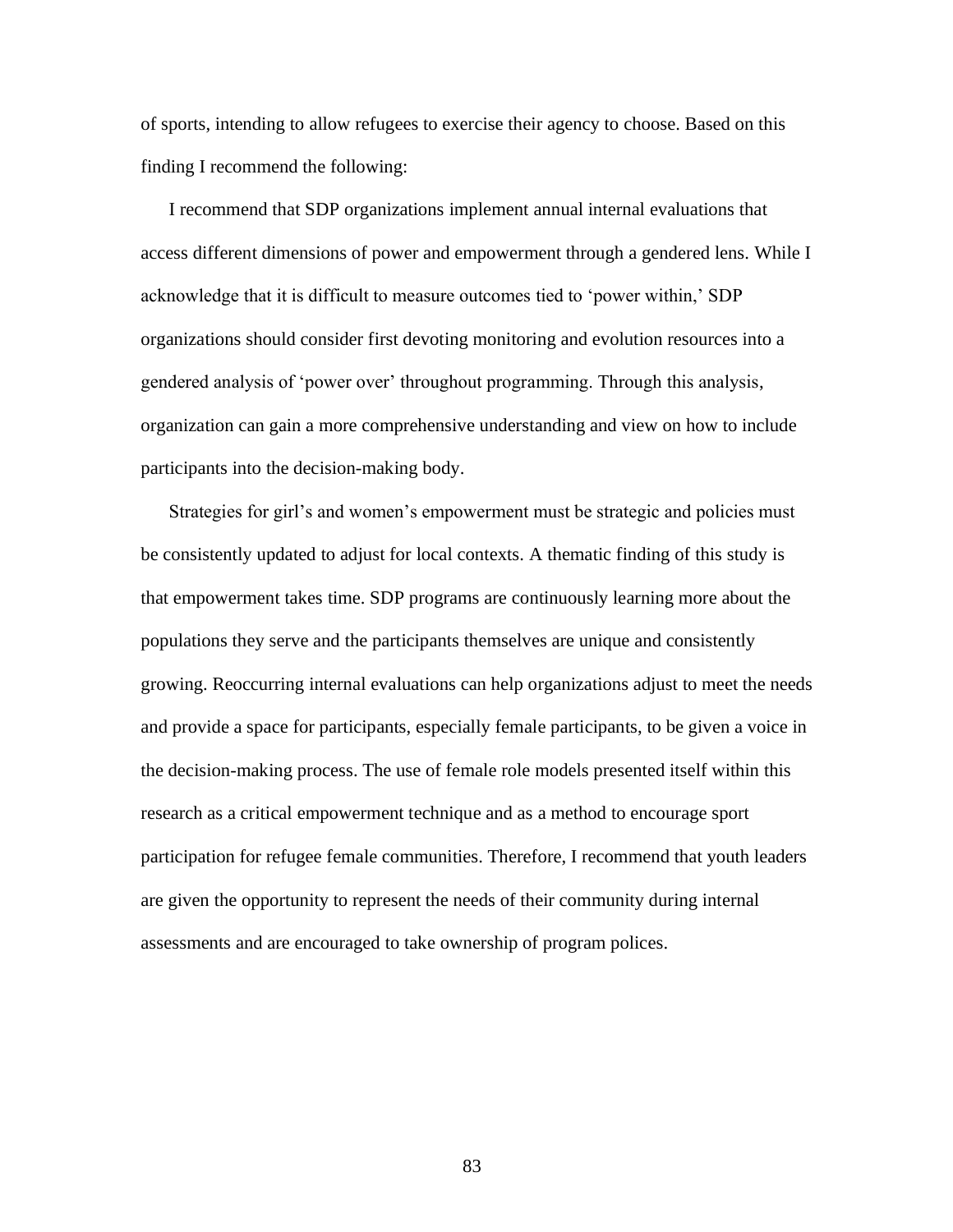# **Gender Equality vs. Equity:**

This study exposes an important discussion on the distinction between equality and equity.<sup>26</sup> Conversations on gender inclusivity in SDP programs resulted in knowledge about how barriers to girls and women refugees are being considered. On the topic of addressing these barriers, participant organizations identified important strategies to help get females to sport practice such as providing athletic attire, facilitating safe transportation, meeting with parents, and conducting training at appropriate times to be outside the home. These are examples of equity whereby extra support and resources are allocated to getting female refugees to the program site. While not directly stated in the interviews, it is tacitly assumed that identifying how to include females in SDP programs is not only a key element of the global development agenda but expected from all SDP programs. I argue that this has left many organizations in an understandably difficult position whereby they are expected to equally engage with girls and women in their programs to attract positive attention from the international community. This fluid and unspoken dynamic between the international community and SDP programs seems to result in the promotion of equality through which equity is considered.

This is observed through the emphasis on having relatively equal number of girls and boys participating in sports programming. In this way, the focus is on getting the girls to the pitch, and not on what happens once they are there. While I recognize that the numerical measuring of female participation is important and relevant to the pursuit of SDP Goal 5: Gender Equality, more research is needed to assess if it has any impact on

<sup>&</sup>lt;sup>26</sup> For the purposes of this study, equality can be loosely defined as treating everyone the same while equity can be defined as providing different levels of support to individuals or groups based on their individual or collective needs.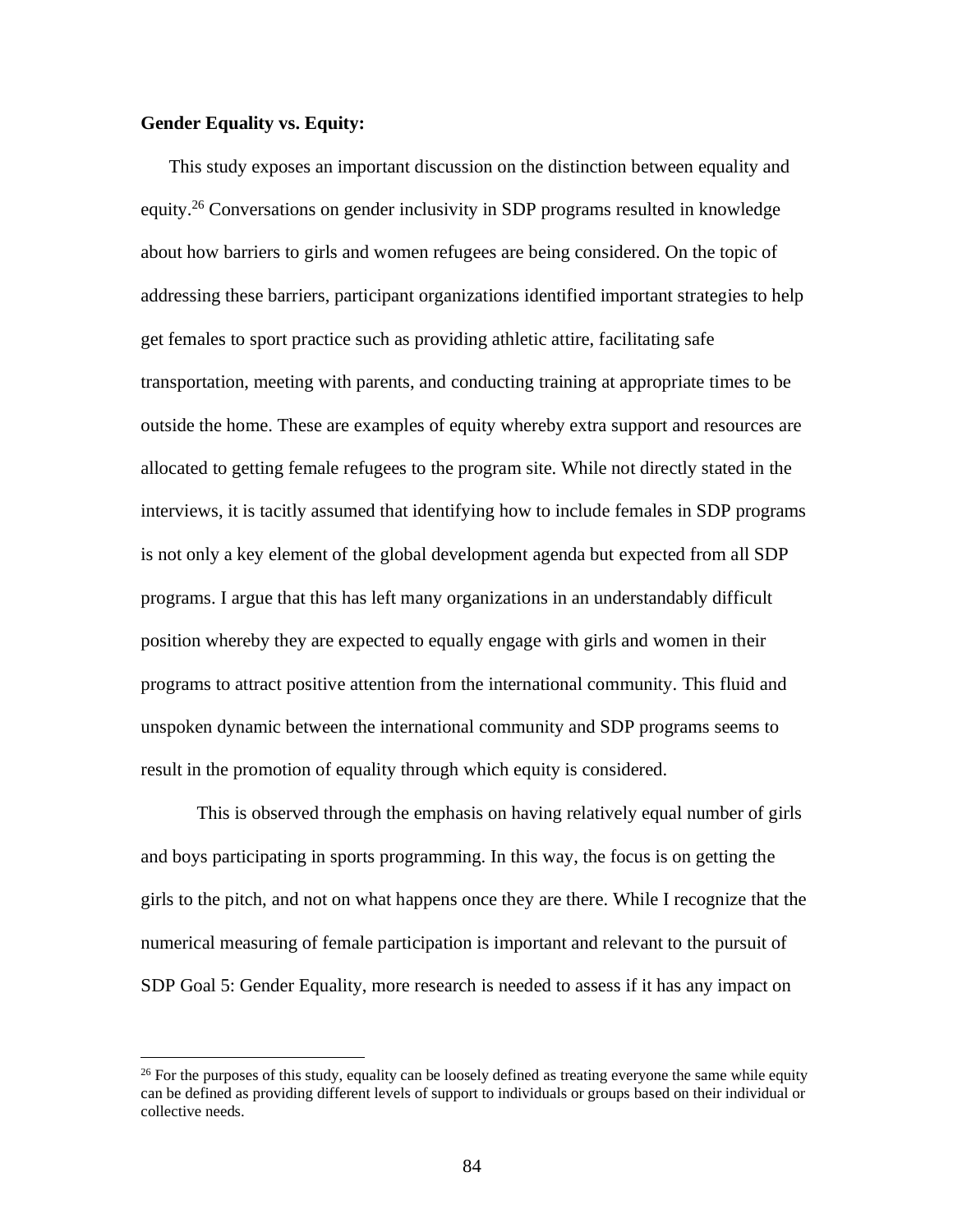gender equality and empowerment. Equality and equality are interdependent and should be considered simultaneously when promoting gender equality, because without policies promoting equity, equality will remain an allusive goal. As discussed, SDP programs in this study have excelled in using equity as a tool to get female refugees to the sports site by removing barriers. However, it was unexpected to find that SDP organizations working with refugee girls do not all have gendered policies in place. The design of this study limited the findings in this regard, as all the information gathered was from the perspective of organization staff, and not the participants themselves. Based on these findings and drawing upon the example of the leadership program in Uganda, I hypothesize that an SDP program will have minimal impact on gender equality and empowerment unless a gender lens is streamlined throughout all of programming.

Adopting a gender lens throughout an organization highlights the importance of addressing both sexes. Demonstrated by Rowlands, the very heart of empowerment is *power.* Assuming that there is a limited amount of power in the world, power cannot meaningfully be given to a marginalized individual without power effectively being taken-away from another group. For example, Hayhurt's et al. (2019) research regarding self-defense programming for girls in Uganda found that boys continued to 'shame and abuse' girls. Despite the participates increased ability to withstand abuse due to their training, structural barriers such as time, financial constraints, and power relations persisted (Hayhurt et al, (2019). As seen through this example, when you just include girls and women in SDP programming aiming at improving gender equality, without directly addressing the barriers for girls to exercise their newfound power in outside the program site and in society itself, the challenging of gender norms can put girls and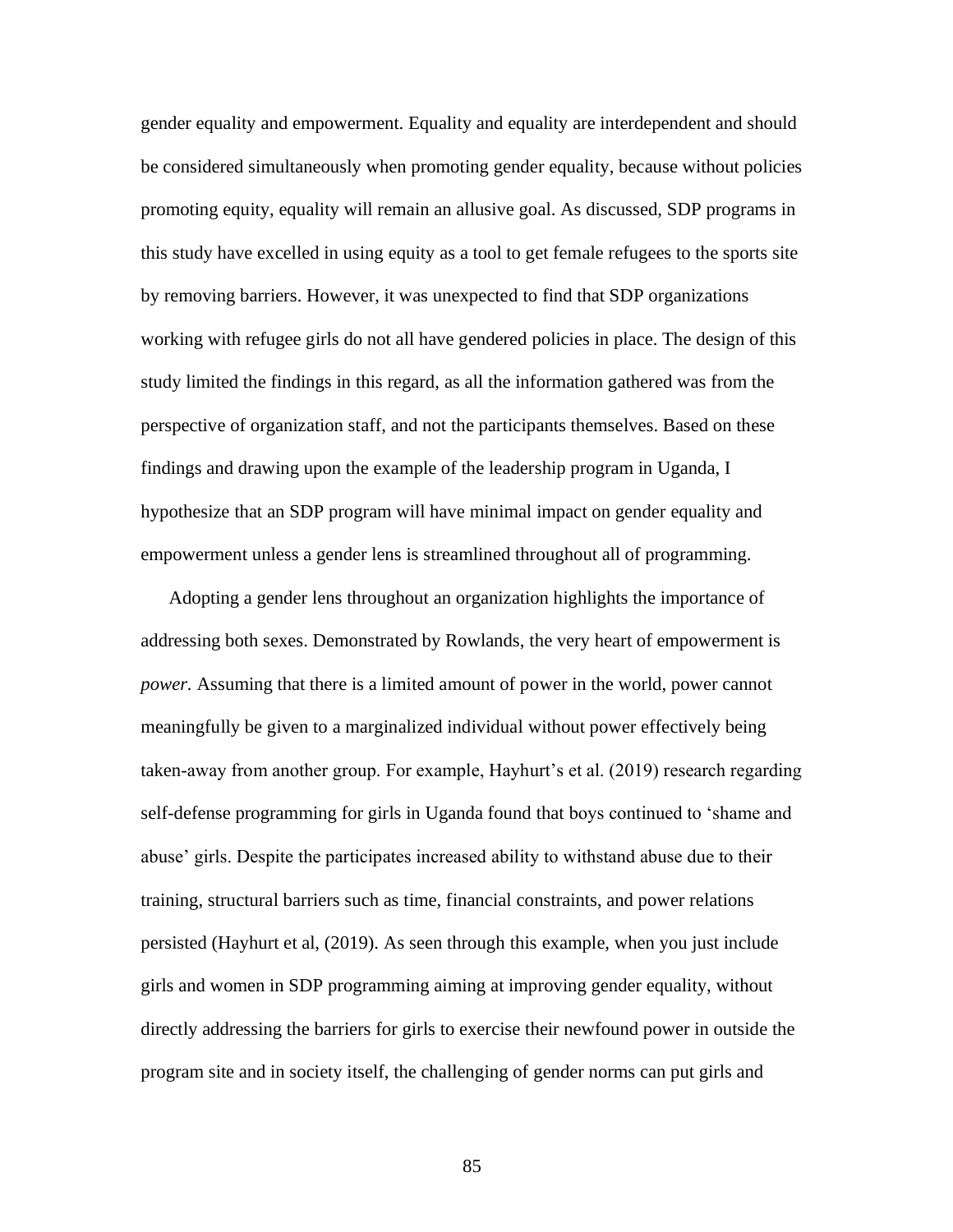women in more compromising positions. Therefore, there needs to be an equitable redistribution of power for female participants to experience the benefits of an SDP program. In short, it is not enough to give girls a bench so that they can see over the fence, the fence must be torn down.

Equity can serve as a pivotal framework to empower girls through SDP programming. However, it is critical to note that equity needs to extend beyond removing barriers to participate in the sport itself. I suggest that there are two levels of equity that should be considered in any mixed-gendered SDP programming. The first level of equity is whereby the SDP organization simply provides higher level of support to female participants to attract and retain them within the program. This is equity at its most basic form and does not challenge gender norms. The second level of equity the removal of these systemic barriers for females to participate in sport in the first place. Removing these systemic barriers requires directly addressing unequal levels of power distributed amongst men and women throughout society.

Addressing systemic gender inequalities through SDP programming means more than removing the barriers preventing girls and women to participate in sport. While it is generally understood that sport can improve confidence and self-esteem, and the findings of this study indicate other soft and hard skill benefits, I recommend that SDP organizations use their unique positions to equip girls with the tools they need to exercise their own agency, like in the example of NGO#1 whereby girls were given more choices. However, empowering girls through opportunity and choice cannot be done without engaging of boys and men.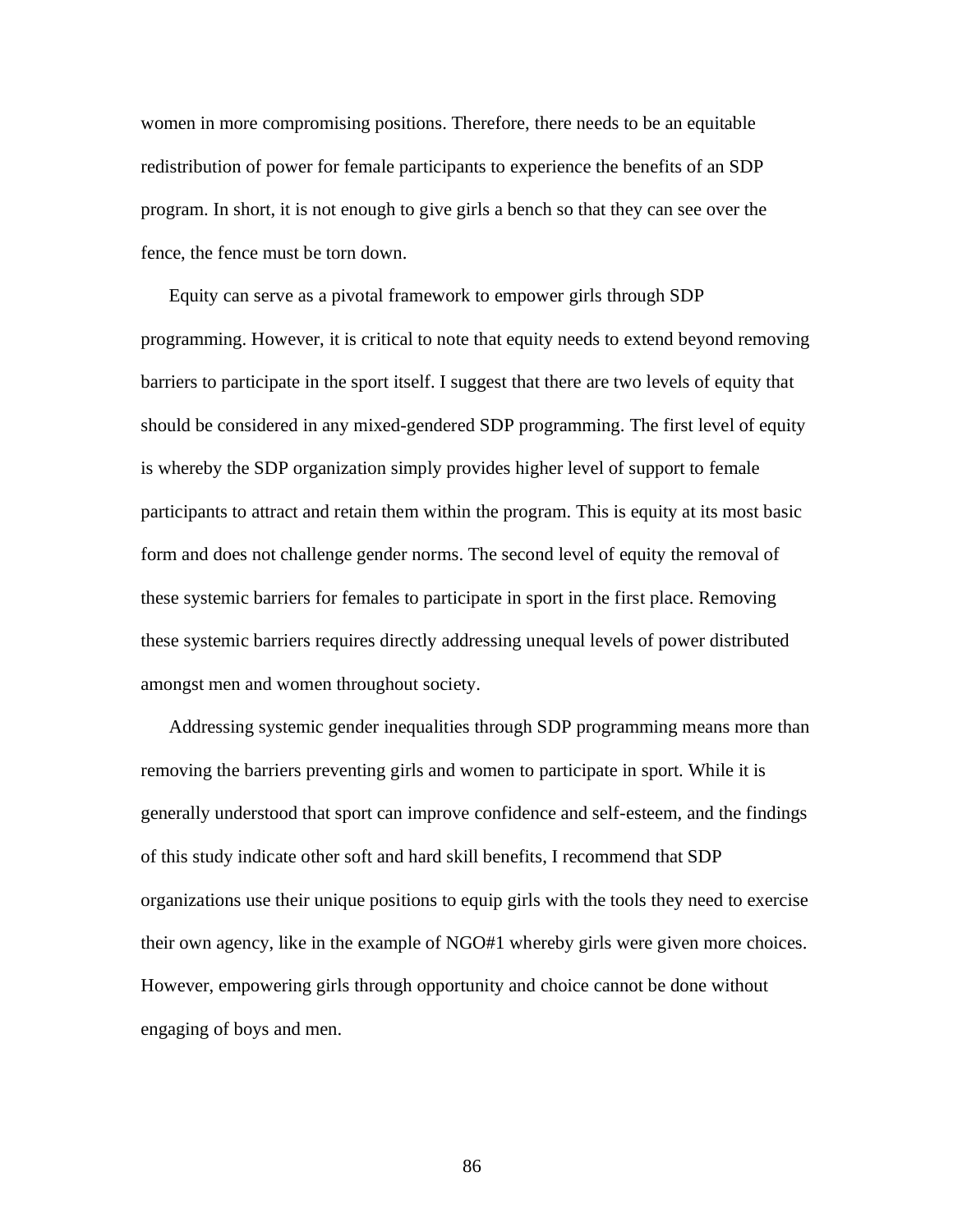Without including men and boys into the empowerment process, SDP programs are inadvertently operating without the framework of Women in Development (WID). I recommend that SDP approach empowerment through the Gender and Development (GAD) framework whereby the socially constructed differences between men and women are explicitly recognized and challenged. I argue that the adoption of the GAD framework in all SDP programs that work with boys and girls is critical to positive social outcomes on the basis that sport can have both positive and negative gendered outcomes based on program polices. While more data is needed on the perceptions of the participants themselves, SDP organizations working with vulnerable populations like refugees, who often come from socially conservative backgrounds that restrict women and girls from fully participating in public life, should be cognizant of potential dangers of not acknowledging power dynamics between men and women in a sports setting.

When power dysphoria is unaddressed, and females and male have equal opportunity, there is a risk of re-enforcing male power. I will draw upon two distinct examples to support this argument. The first example will demonstrate how men exhibit power in sport and social setting, regardless of good intentions. A key finding of this study was that SDP organizations are increasingly viewing female role-models as critical components to working with refugee girls in sports. During an interview with a staff member in Greece who works in the field, this is addressed through a discussion about how male coaches working with girls can negatively complicate sports trainings. The staff member can explain that while some girls develop "crushes" on male coaches, other female participants feel as if male coaches only give attention to certain teammates based on these "crushes." This demonstrates that male coaches can unintentionally have 'power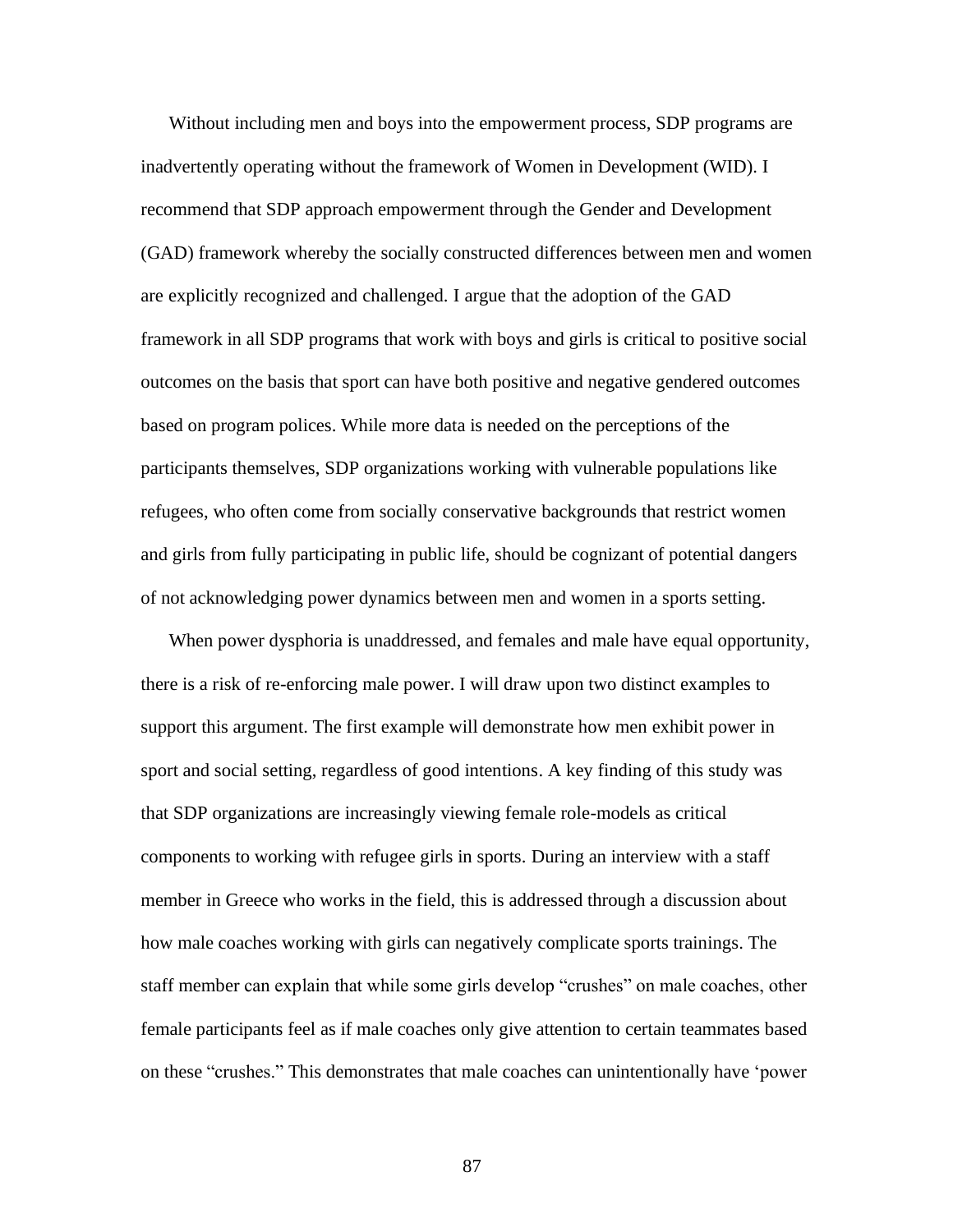over' female players. By examining gender relations within a program, these challenges can be identified and addressed promptly. This example helps illuminate divergence between getting girls to the sports site, and how to ensure that the sport site is a healthy environment for female participants.

The second example is set in a context of where the organization is using soccer to challenge gender equality. In this context, male participants come to the program having grown up playing and watching soccer. Girls come to the program and touch a soccer ball for perhaps the first time. As such, it is no surprise that male participants tend to demonstrate more sport skills at program. By conducting mixed-sex programming without implementing strategies to confront the systemic barriers to women and girls, you are disproportionately giving boys power. The same opportunity will get boys much further than girls when power imbalances are left unaddressed. This organization firmly states the importance of their equity policies in place that address these discrepancies through conversations with both boys and girls and through special sports training sessions for the girls. Without these polices, they warn that male dominance in the sports domain is only reasserted. Therefore, I recommend that SDP organizations working with mix-gendered groups, especially those using well-known or traditional sports like soccer, should deeply consider implementing a gendered lens to their organizational approach. This recommendation is based on preventing harm and is not only relevant to organizations who embody gender equality within their organizational missions. Regardless of if the mission focuses on the environment, safe space, or inclusion, I argue that working with men, women, boys, and girls in a sports content demands consideration of gender dynamics and power.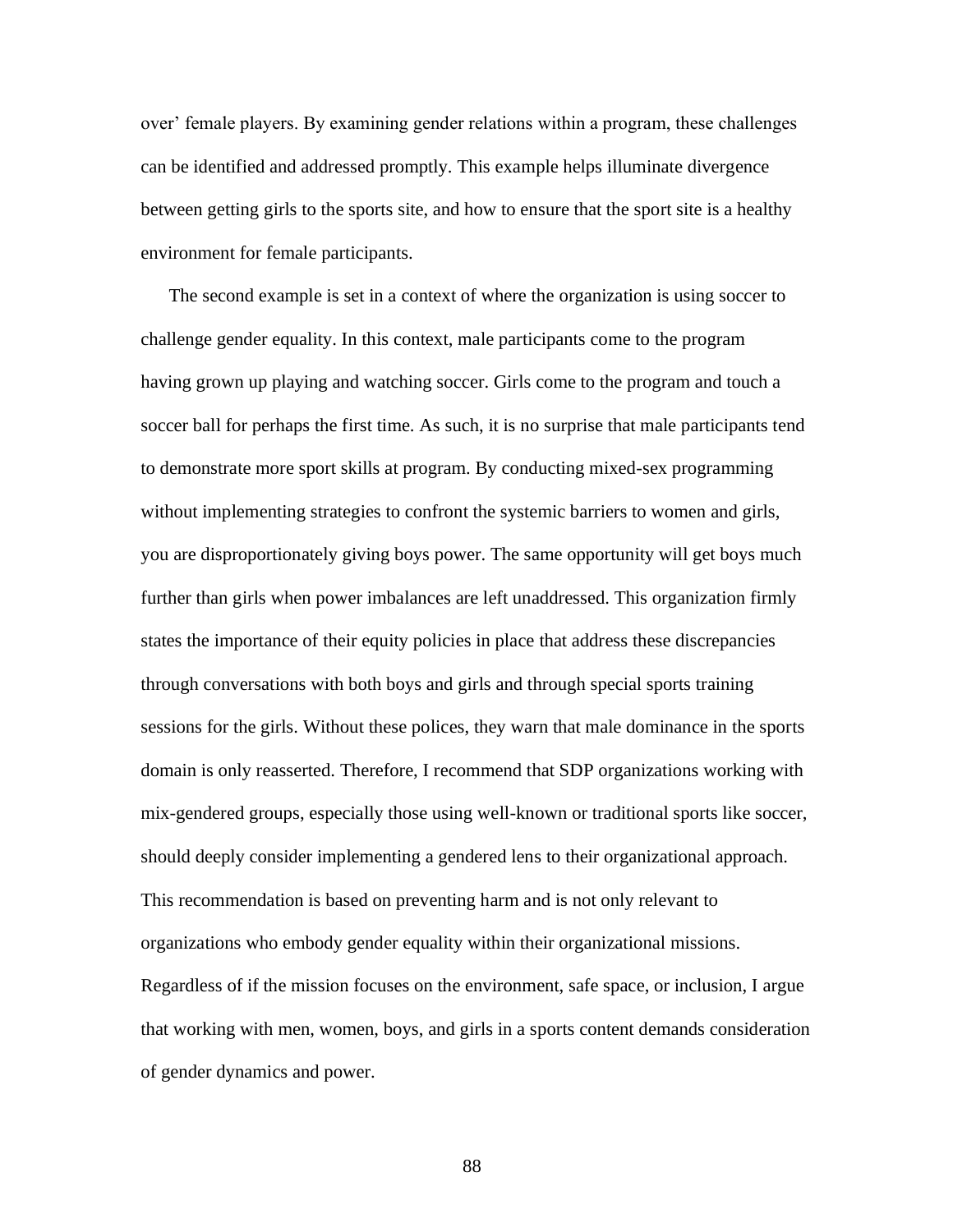## **Sports, Refugees, and Dignity:**

Finally, it is compelling to acknowledge the subtle and underlining theme of dignity. In addition to direct conversations on dignity, this study finds that on average, SDP organizations are concerned with creating stability, providing opportunities, and recognizing past experiences and values of people with refugee backgrounds through sport. As such, this study finds that sports are being used as a method to revitalize dignity amongst refugee populations. This contributes to the story of humanitarian aid and development, which often centers on the provision of basic goods such as food and shelter in refugee contexts.

There is no denying that refugees need humanitarian assistance that addresses housing and hunger. Without such provisions, life will not be sustained. Based on testimonials gathered in this study, keeping someone alive does not mean you have given someone the opportunity to live. The attachment of a refugee status to a name seems to imply the lack of potential, education, and professional experience. Despite limited resource, I recommend that alongside the meeting of basic needs, an important step towards sustainable refugee polices is to implement dignity revitalizing strategies. While I acknowledge that more research is needed in the field of SDP and refugees, particularly in the realm of monitoring and evaluation, I believe that qualitative evidence presented in this study indicates that sports are a vital strategy. Although outside of the scope of this research, further studies could evaluate this conclusion based off media representation and perception of refugees by comparing images and stories portrayed of the realities of refugees versus what is communicating through the media of SDP organizations.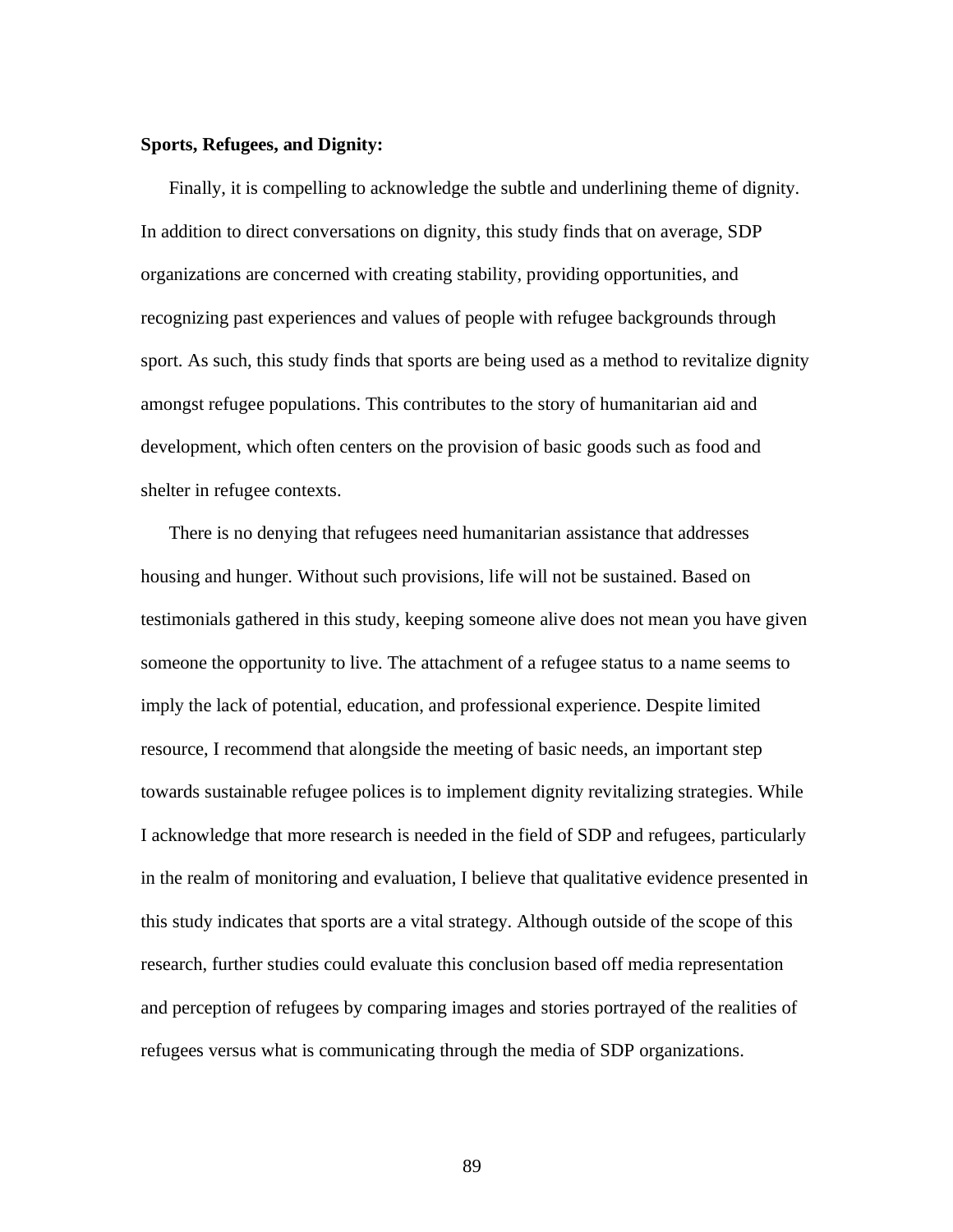# **Concluding Remarks:**

It should not be assumed that all NGOs in the SDP realm that work with women and girls are actively promoting gender equality. SDP NGOs in this study display a wide variety of mission statements. For example, while NGO#1 explicitly focuses on gender equality, NGO#2's mission centers on providing safe spaces for youth to play. While both NGOs are inclusive to women and girls, a distinction should be made.

By returning to the conversation on the history of development presented in the literature review, it is clear through discussions on human dignity and equitable spaces that SDP organizations are actively pursuing the new era of developed that is shifting away from rigid ideas of economic development to more balanced initiatives that are set on fostering social capital. These organizations are acting in accordance with key international declarations and initiatives such as the previously mentioned 1959 Declaration on the Rights of the Child, the 1978 International Charter of Physical Education and Sport, and the 1995 Beijing platform that all highlighted the right to play and access to recreational space. Therefore, SDP missions should inherently be recognized with some merit within the development framework.

However, I argue that as a contested gendered space, if women and girls are being included in programming, gender dynamics must be considered by organizations. This argument is based on the simple principle of doing no harm. As a basic element of any SDP organization, a safe space is not created for women and girls if they do not feel safe and dignified when engaging in sport. This concern is only confounded when applied to women and girls with refugee backgrounds, who are already vulnerable and often subjected and oppressed by laws, culture, and circumstance.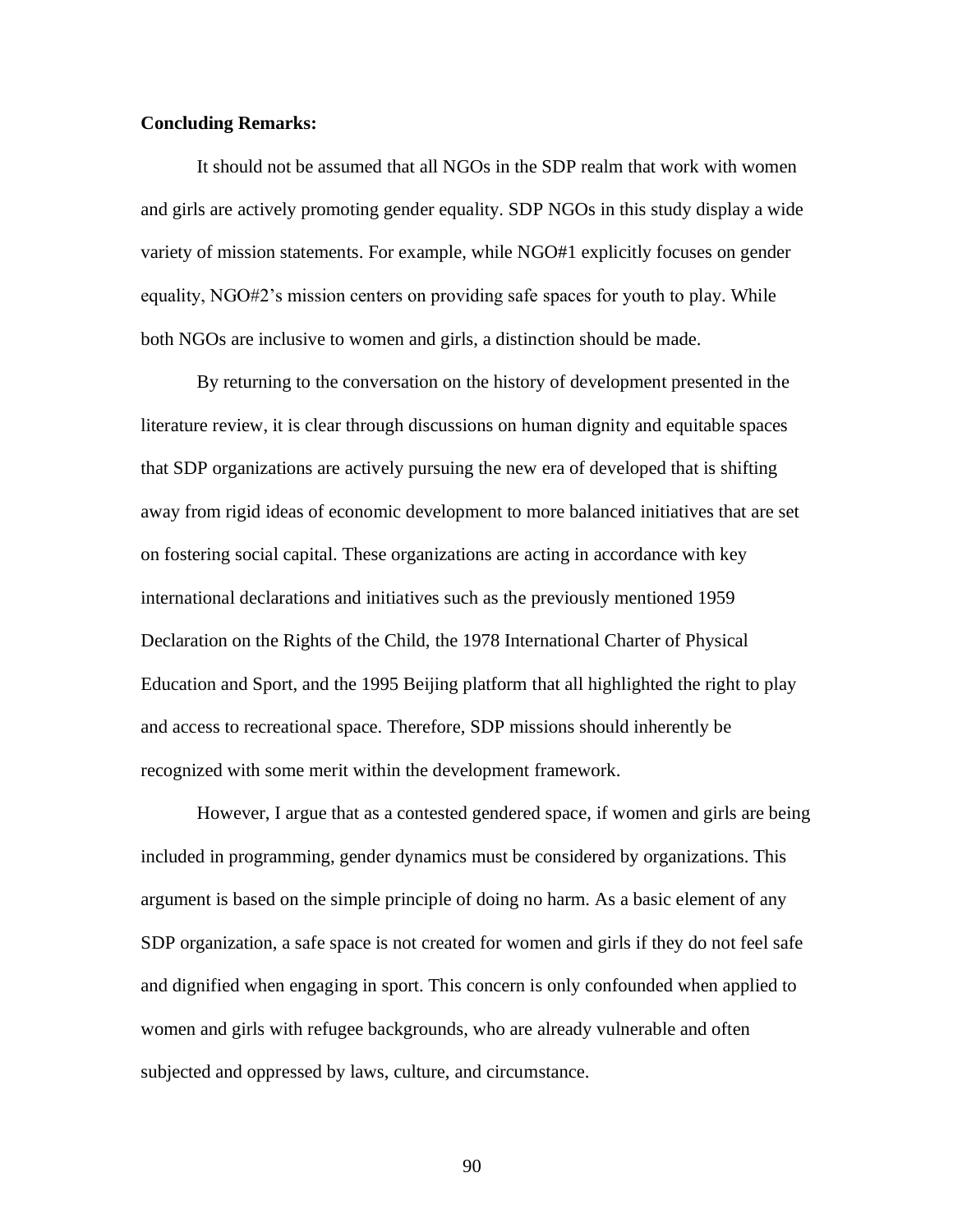Without engaging with participants during this research project, it would be inappropriate to speak more about individual outcomes of empowerment. Despite this limitation, the adaptation of this study to be remote and focused on organizational levels of engagement provided unique insights into the realm of SDP. I conclude that SDP organizations have a lot of opportunity for collective and organizational notions of empowerment through both the frameworks of Women in Development. This is based on the consistent emphasize from interviewees that utilizing female role-models is a powerful tool for recruiting women and girls into their programs. SDP organizations are partially seen as a powerful development tool because they are more organically organized through 'the bottom-up' approach. I recommend that SDP NGOs capitalize on this inherent trait through interventions that recognize the need of women and girls' voices in organization decision making bodies.

Furthermore, as organizations that represent the worlds response to the refugee crisis, SDP organizations are uniquely positioned to recognize and restore refugee dignity by also including them in leadership and administrative roles. On the surface, the investment in time and professional development resources creates relatable role-models. On a deeper level, this last concluding remark brings us back to the beginning: colonialism. Throughout history, we have seen how sports were a colonial tool that were weaponized to oppress and control both the Global South and women. Without detailed planning and consideration, it is entirely possible for SDP programs to continue this trend of neo-imperialism under the guise of adopting development trends. However, it is clear through these interviews that SDP organizations are engaging with refugees by fostering ownership through youth leadership programs and through the hiring of staff.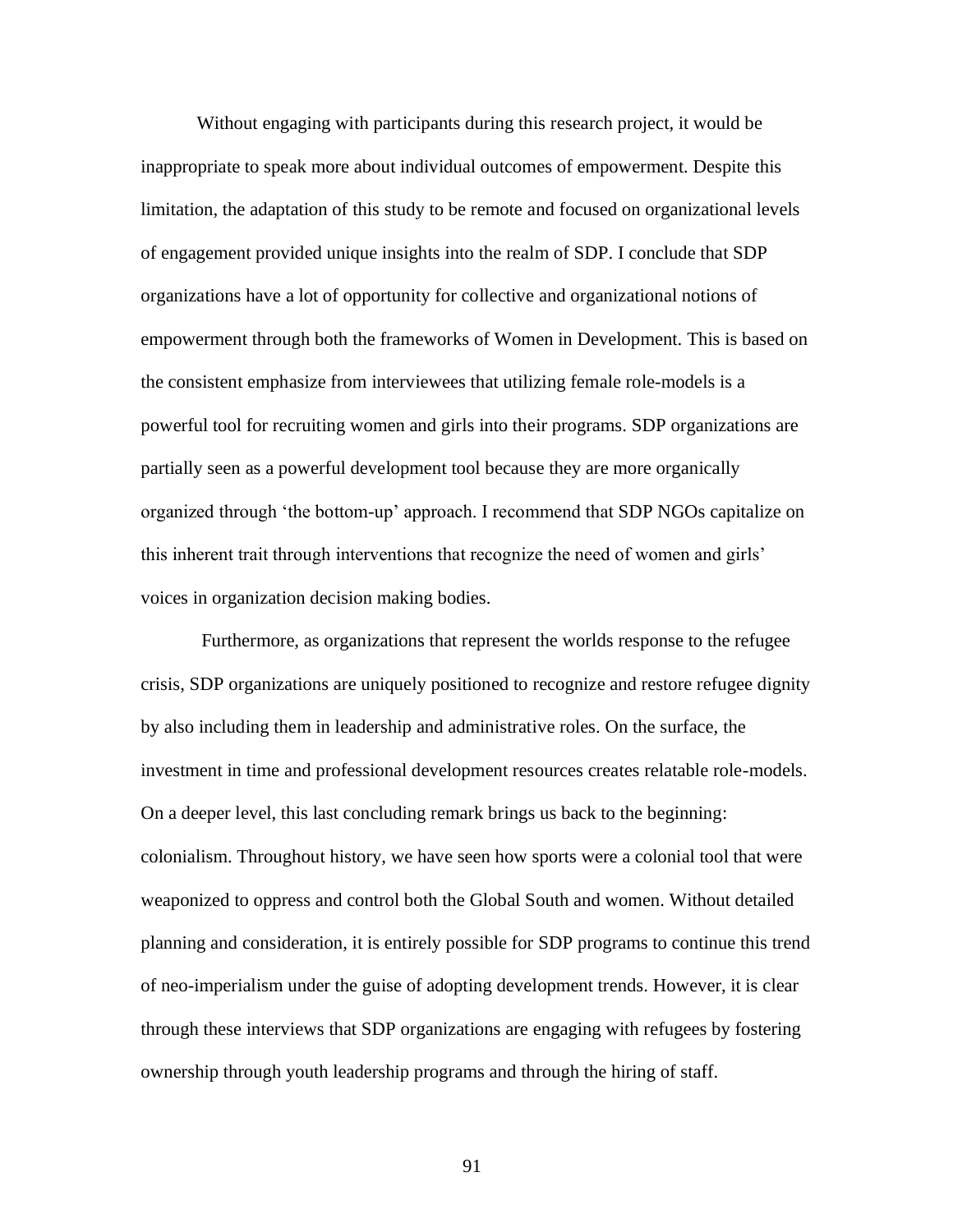Therefore, I conclude that SDP NGOs are engaging with refugee populations by fostering opportunities for skill development, employability, and community building. This engagement is described as empowerment and therefore gender equality is dominantly fostered through basic equality and inclusivity. The next step is to adopt the framework of Gender and Development by incorporating the element of agency when working with both refugees and women and girls. If SDP organizations are truly committed to gendered programming, I recommend stepping outside easy monitoring and evaluation practices of equal numbers of boys and girls. Instead, break down the wall.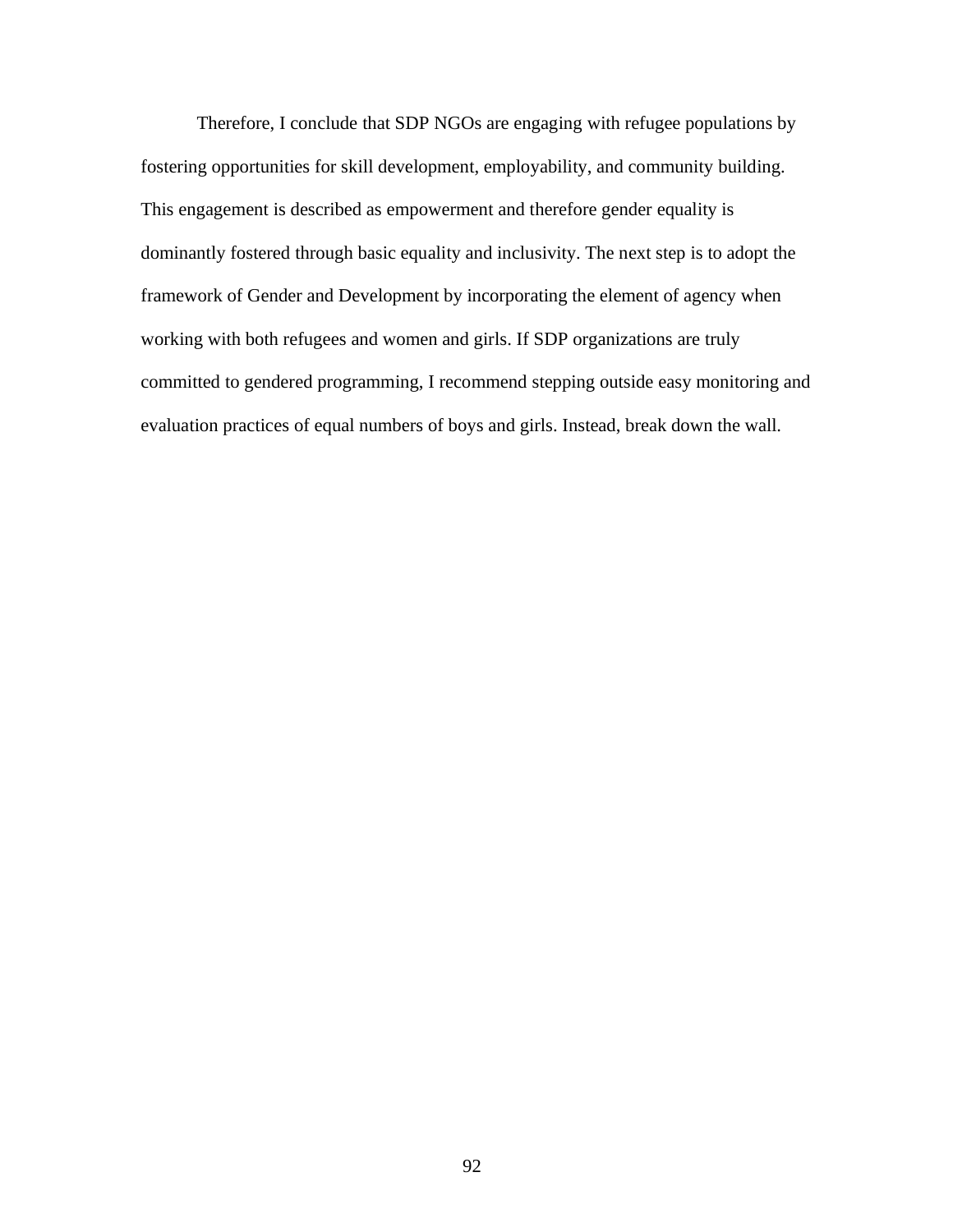## REFERENCES CITED

- Apelmo, E. (2016). *Sport and the female disabled body* (Interdisciplinary disability studies). London; New York: Routledge, Taylor & Francis Group.
- Archives and Records Management Section: Summary of AG-018 United Nations Relief and Rehabilitation Administration (n.d.). https://search.archives.un.org/downloads/united-nations-relief-and-rehabilitationadministration-unrra-1943-1946.pdf.
- Bernstein, A (2002) Is it time for a victory lap? Changes in the media coverage of women in sport*. International Review for the Sociology of Sport* 37 (3/4): 415-428.
- Beutler, I. (2008). Sport serving peace and development: Achieving the goals of the United Nations through sport. *Sport in Society*, 11(4), 359-369.
- Beutler, I., & United Nations. (2006). *Sport for a better world: Report on the International Year of Sport and Physical Education 2005* (Sport for development and peace). Geneva: United Nations.
- Black, D. (2019). SDP and Global Development. In *Routledge Handbook of Sport for Development and Peace* (pp. 35-45). New York: Routledge.
- Blank, R. (1997). *It Takes a Nation: A New Agenda for Fighting Poverty.* Princeton: Princeton University Press.
- Block, K., & Gibbs, L. (2017). "Promoting Social Inclusion through Sport for Refugee-Background Youth in Australia: Analyzing Different Participatory Models." *Social Inclusion* 5 (2):91-100
- Blue, S. (2005). Including Women in Development. *Latin American Perspectives, 32*(5), 101-117.
- Boserup, E., Kanji, Nazneen, Tan, Su Fei, & Toulmin, Camilla. (2007). *Woman's role in economic development* (Reprinted with new introduction. ed.). London; Sterling, VA: Earthscan.
- Bower, G. (2007). Campus Recreation. In *Women as leaders in sport: Impact and influence*. Oxon Hill, MD: National Association for Girls and Women in Sport.
- Brady, M. (1998). Laying the foundation for girls' healthy futures: Can sports play a role? *Studies in Family Planning,* 29(1), 79-82.
- Brady, M. (2005). Creating Safe Spaces and Building Social Assets for Young Women in the Developing World: A New Role for Sports. *Women's Studies Quarterly, 33*  $(1/2)$ , 35-49.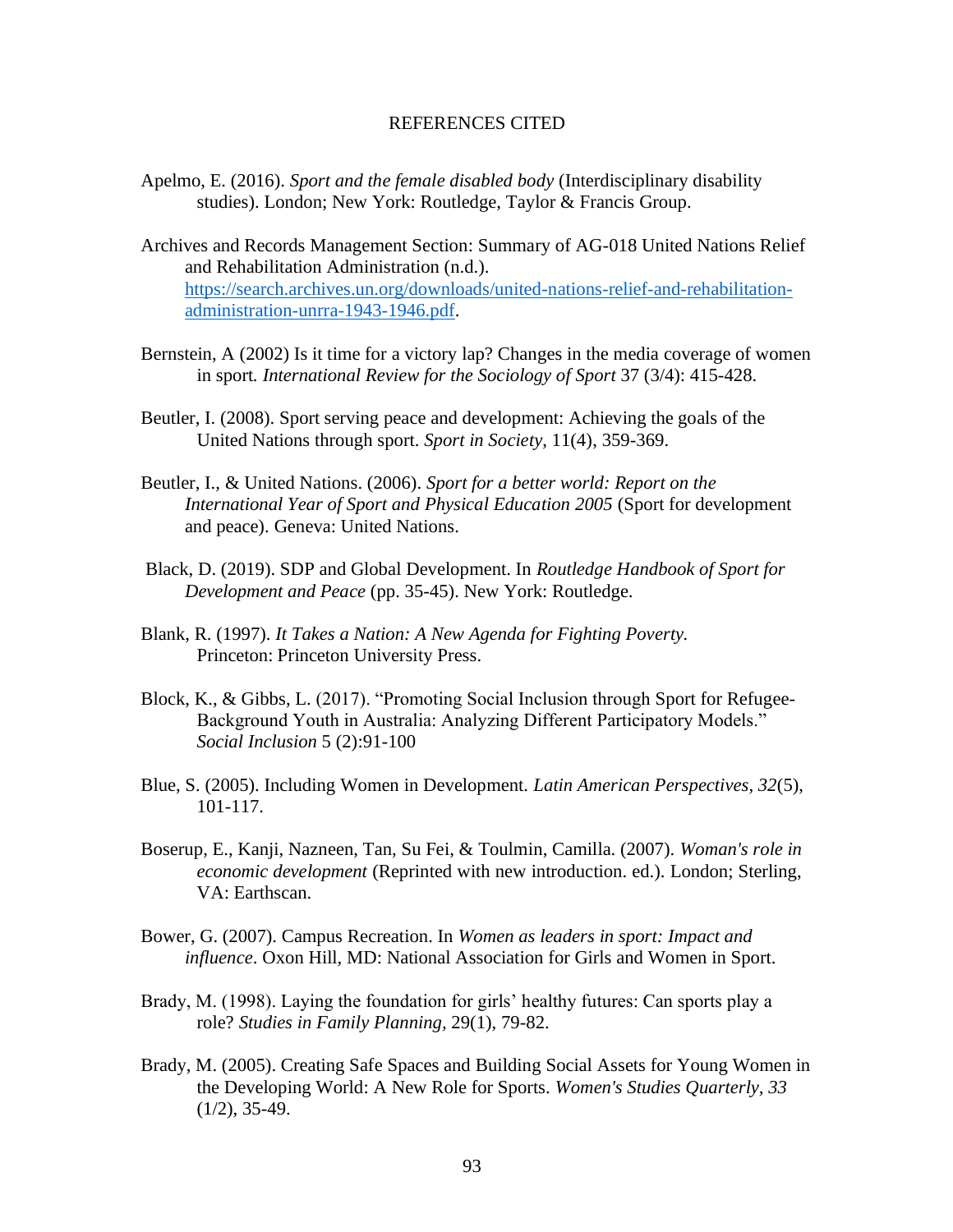- Briggs, D., & Cordero-Verdugo, R. (2018). Young Refugees, Youth Work and a Call for Political Energy: Notes from an Unfunded Ethnographic Study (Pisani, Ed.). In *Between Security and Hope: Reflections on Youth Work with Young Refugees* (pp. 25-44). Council of Europe and European Commission.
- Brolan, Claire E, Forman, Lisa, Dagron, Stephanie, Hammonds, Rachel, Waris, Attiya, Latif, Lyla, & Ruano, Ana Lorena. (2017). The right to health of non-nationals and displaced persons in the sustainable development goals era: Challenges for equity in universal health care. *International Journal for Equity in Health, 16*(1), 14.
- Cahn, S. (1994). *Coming on Strong: Gender and Sexuality in Twentieth-Century Women's Sports.* New York: Free Press.
- Cameron, C. (2006). 'Happiness' and 'Holes': Questions for the Future of Development through Sport. *Revue Canadienne D'études Du Développement, 27*(4), 567-572.
- Campbell, Catherine, Gibbs, Andy, Nair, Yugi, & Maimane, Sbongile. (2009). Frustrated Potential, False Promise or Complicated Possibilities? Empowerment and Participation Amongst Female Health Volunteers in South Africa. *Journal of Health Management, 11*(2), 315-336.

Carrejo, C. (2016). These Nations Didn't Allow Women In The Olympics. Retrieved May 08, 2021, from https:/[/www.bustle.com/articles/177113-the-countries-where](http://www.bustle.com/articles/177113-the-countries-where-)women-were-banned-from-the-olympics-couldnt-have-seen-sense-quickly-enough

- Chawansky, Megan, & Hayhurst, Lyndsay M.C. (2015). Girls, international development and the politics of sport: Introduction. *Sport in Society, 18*(8), 877-881.
- Chimini, S. (1998). 'The geopolitics of refugee studies: a view from the south'. *Journal of refugee Studies* 11(4), pp. 350-74.
- Coche, R. (2017). Sandrine Rangeon: Denied "Alien" Visa despite Out-of-This World Abilities. In *Women in Sports: Breaking Barriers, Facing Obstacles* (Vol. 1: Sportswomen and Teams, pp. 39-58). Denver: Praeger.
- Cohen, D., & Braddock, J. (2017). Invisible Pelotons: Women's cycling and the boundaries of professionalism. In 1363805650 997646194 A. Milner (Ed.), *Women in sports: Breaking barriers, facing obstacles*. Santa Barbara: Praeger.
- Collins, F. & Kay, T. (2003). *Sport and social exclusion.* London: Routledge.
- Giulianotti, R., Coalter, F., Collison, H., & Darnell, S. (2019). Rethinking Sportland: A New Research Agenda for the Sport for Development and Peace Sector. *Journal of Sport & Social Issues, 43*(6), 411-437.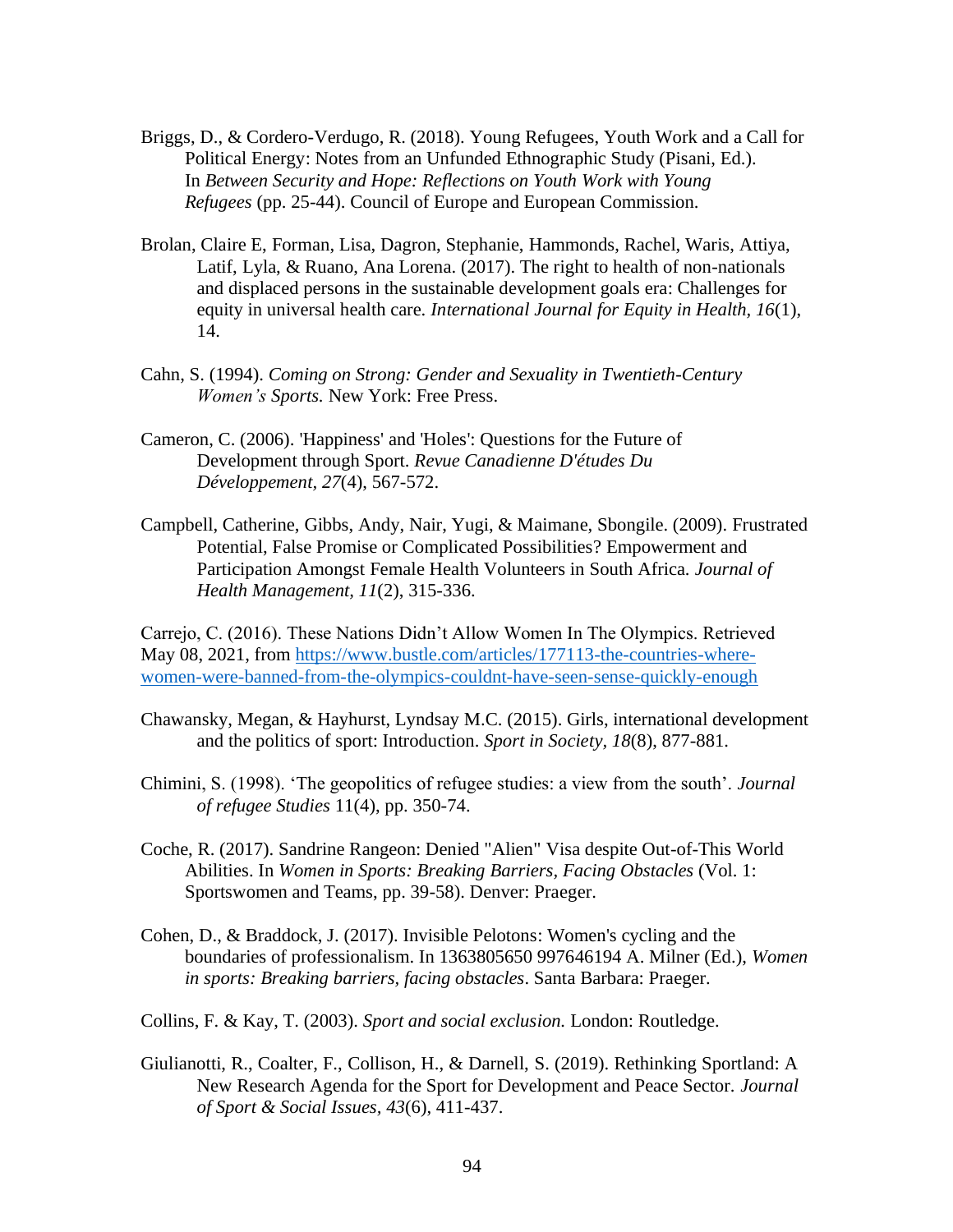- Collison, H., Darnell, S., Giulianotti, R., Howe, P. David, (2017) The Inclusion Conundrum: A Critical Account of Youth and Gender Issues Within and Beyond Sports for Development and Peace Interventions. Social Inclusion 5(2), 223-231.
- Crosset, T. (1990). "Masculinity, Sexuality, and the Development of Early Modern Sport." pp. 45–54 in *Sport, Men and the Gender Order: Critical Feminist Perspectives*, edited by M. A. Messner and D. Sabo. Champaign, IL: Human Kinetics.
- Current Olympic Charter. (2021, April 27). Retrieved May 07, 2021, from https://olympics.com/ioc/olympic-charter
- Dai, J., & Menhas, R. (2020). Sustainable Development Goals, Sports and Physical Activity: The Localization of Health-Related Sustainable Development Goals Through Sports in China: A Narrative Review. *Risk Management and Healthcare Policy, 13*, 1419-1430.
- Darnell, S. C. (2010). Power, politics and 'sport-for development and peace: Investigating the utility of sport for international development. *Sociology of Sport Journal*, 27(1), 54-75.
- Dudfield, O. (2019). SDP and the Sustainable Development Goals. In *Routledge Handbook of Sport for Development and Peace* (pp. 116-140). New York: Routledge.
- Dworkin, S., & Messner, M. (2002). Gender Relations in Sport. *Sociological Perspectives, 45* (4), 347-352.
- Eime, R. M., Young, J. A., Harvey, J, T., Charity, M. J, & Payne, W. R. (2013). A systematic review of the psychological and social benefits of participation in sport for children and adolescents: Informing development of a conceptual model of health through sport. *International Journal of Behavioral Nutrition and Physical Activity*, 10(98).
- Elbe, A.-M., Hatzigeorgiadis, A., Morela, E., Ries, F., Kouli, O., & Sanchez, X. (2018). Acculturation through sport: Different contexts different meanings. International *Journal of Sport and Exercise Psychology*, 16 (2), 178-190.
- Engerman, D. C. (2017). Development Politics and the Cold War. *Diplomatic History, 41*(1), 1-19.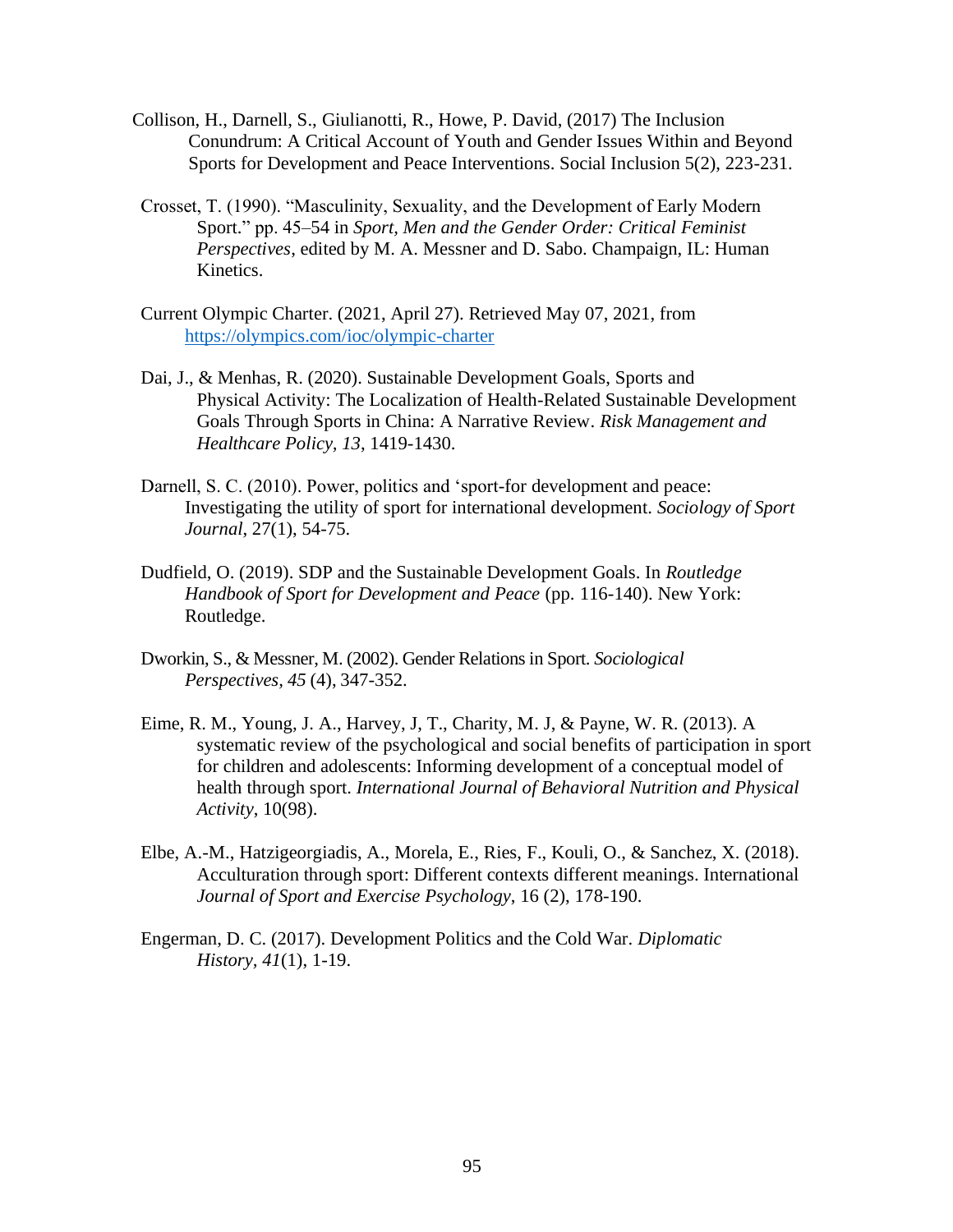- FIFA.com. (2014, October 13). Who we are news football for hope. Retrieved April 08, 2021, from https:/[/www.fifa.com/who-we-are/news/football-for-hope-2456334](http://www.fifa.com/who-we-are/news/football-for-hope-2456334)
- Finney, B. (1959). Surfing in Ancient Hawaii. *of the Polynesian Society, 68* (4), 327-347.
- Fitzgerald, M. (2002). *Throwing the stick forward: The impact of war on southern Sudanese women* (African women for peace series). Nairobi: UNIFEM& UNICEF.
- Fontanari, E. (2019). *Lives in transit: An ethnographic study of refugees' subjectivity across European borders* (Studies in migration and diaspora). New York: Routledge.
- Freedman, J. (2016). Sexual and gender-based violence against refugee women: A hidden aspect of the refugee "crisis". *Reproductive Health Matters, 24* (47), 18-26.
- Gates MF. Putting women and girls at the center of development. *Science* (2014). 345 (6202):1273-5.
- Gibbon, M., Labonte, R. & Laverack, G. (2002). Evaluating community capacity. *Health and social care in the community,* 10 (6), 285-491.
- Gibney, M. (2004) *The Ethics and Politics of Asylum: Liberal Democracy and the Response to Refugees,* Cambridge: Cambridge University Press.
- Giulianotti, R., Coalter, F., Collison, H., & Darnell, S. (2019). Rethinking Sportland: A New Research Agenda for the Sport for Development and Peace Sector. *Journal of Sport & Social Issues, 43*(6), 411-437.
- Grabska, K., De Regt, Marina, & Franco, Nicoletta Del. (2019). *Adolescent girls' migration in the global south: Transitions into adulthood* (Palgrave studies on children and development). Cham, Switzerland: Palgrave MacMillan.
- Grainey, T. (2012). *Beyond bend it like Beckham: The global phenomenon of women's soccer*. Lincoln: University of Nebraska Press.
- Haudenhuyse, R. (2017). "Sport for Social Inclusion: Questioning Policy, Practice and Research." *Social Inclusion 5 (2): 58-90.*
- Hayhurst, Lyndsay M.C, MacNeill, Margaret, Kidd, Bruce, & Knoppers, Annelies. (2014). Gender relations, gender-based violence and sport for development and peace: Questions, concerns and cautions emerging from Uganda. *Women's Studies International Forum, 47* (PA), 157-167.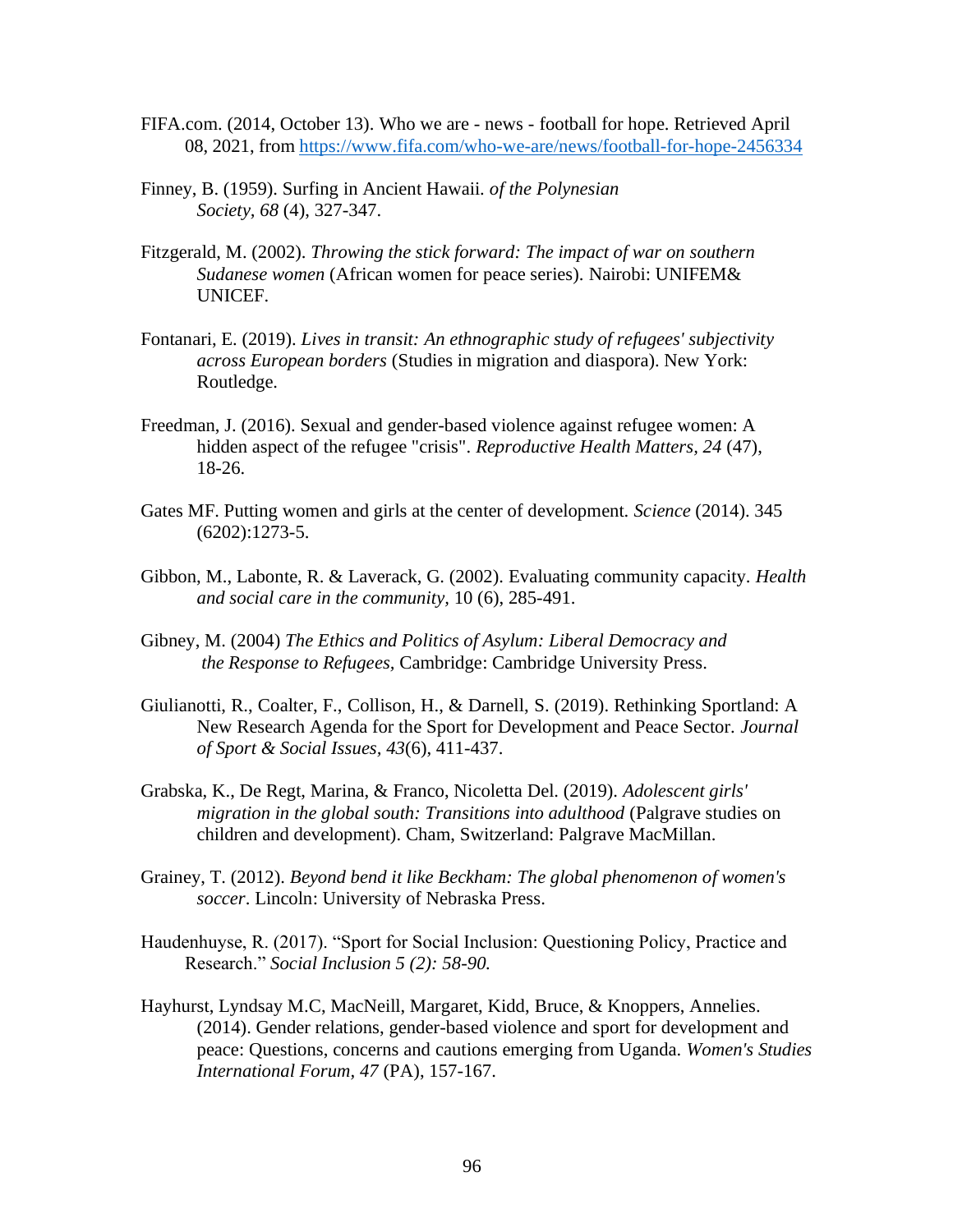- Henderson, A., Shuey, M., & Braddock, J. H. (2017). The hierarchy within women's sports: NARPs, no-bow Lesbos, and horizontal violence In A. Milner and J. Braddock (Eds.). *Women in sports: Breaking barriers, facing obstacles*. Santa Barbara: Praeger.
- Herrman, H. (2019). Sustainable Development Goals and the Mental Health of Resettled Refugee Women: A Role for International Organizations. *Frontiers in Psychiatry, 10*, 608.
- Hite, A. B., & Roberts, J. T. (2007). *Development and globalization: Recurring themes*. In Roberts, J.T. and Hite, A.B. (eds) *The Globalization and Development Reader: Perspectives on Development and Global Change (*Oxford: Blackwell).
- Holcombe, S. H., & Howard, M. (2019). Good intentions and the Reality of Development Practice. In *Practicing Development: Upending Assumptions for Positive Change* (pp. 9–26). Lynne Rienner Publishers, Inc.
- Holzer, E. (2013). What Happens to Law in a Refugee Camp? *Law & Society Review, 47* (4), 837-872.
- Horton, R. (2015). Offline: Gender equality—the neglected SDG for health. *The Lancet (British Edition), 386* (10007), 1928.
- Hoye, R., Nicholson, M., & Brown, K. (2015). Involvement in sport and social connectedness. *International Review for the Sociology of Sport*, 50 (1), 3-21.
- Hums, M. (2007). Women in Sport Careers and Leadership Positions. In A. Yiamouyiannis (Ed.), *Women as Leaders in Sport: Impact and Influence* (pp. 1-23). Oxon Hill, MD: Odyssey Press.
- Jeanes, R., Magee, J. (2013) Promoting Gender Empowerment through Sport? Exploring the Experiences of Zambian Female Footballers*.* In *Schulenkorf N. and D. Adair (eds) Global Sport-for-Development. Global Culture and Sport Series*. London: Palgrave Macmillan.
- Kabeer N. (1994). *Reversed Realities: Gender Hierarchies in Development Thought.* Verso: London.
- Kane, M., Maxwell, HD. (2011). Expanding the boundaries of sport media research: Using critical theory to explore consumer responses to representations of women's sport: *Journal of Sport Management* 25 (3): 202-206.
- Karl, M. (1995). *Women and empowerment: Participation and decision making* (Women and world development series). London; Atlantic Highlands, N.J.: Zed Books.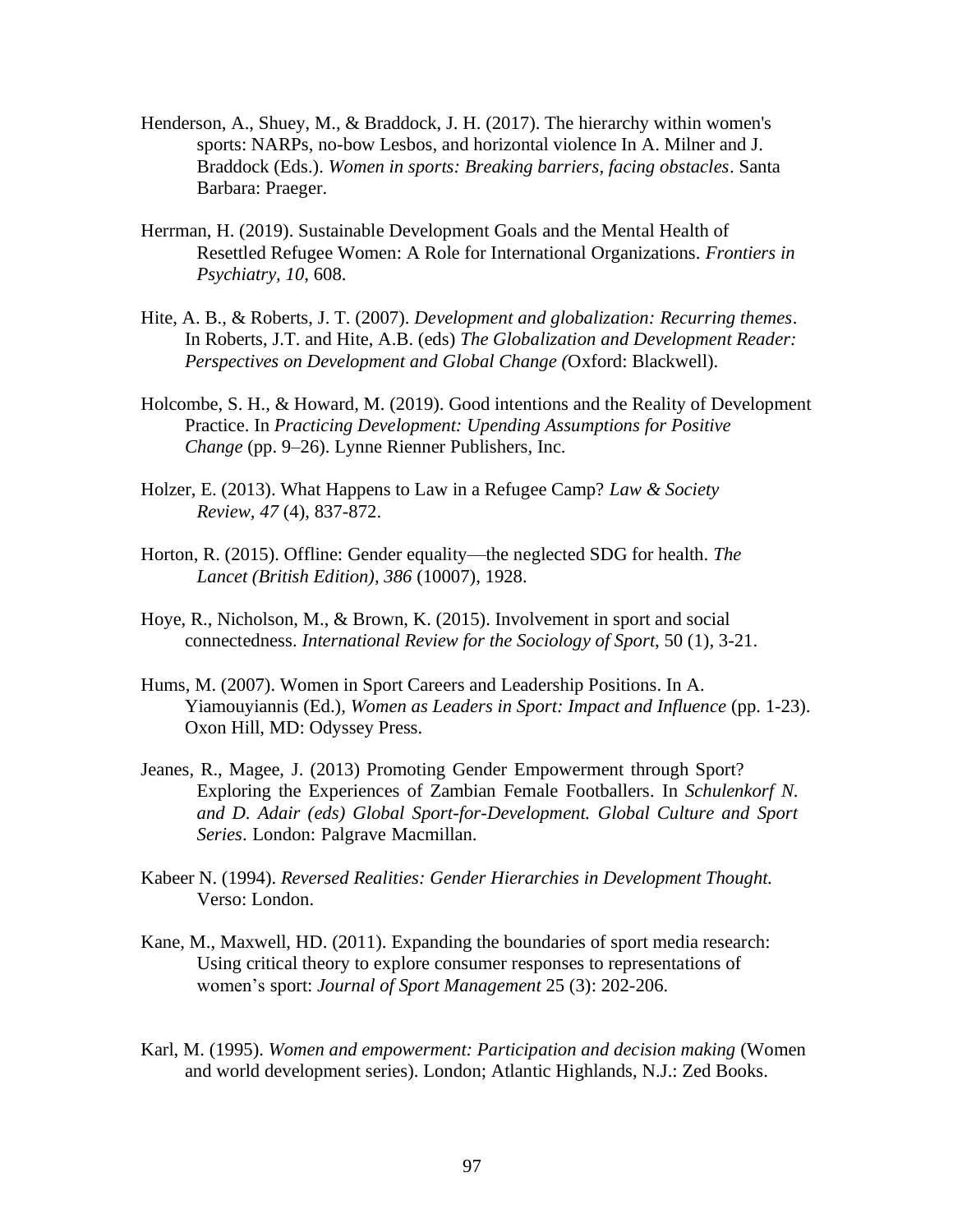- Kay, T. (2009). Developing through Sport: evidencing sport impacts on young people. *Sport in Society,* 12 (9), 1177-1191.
- Kimmel, M. (1990). Baseball and the Reconstitution of American Masculinity, 1880–1920. In M.A. Messner and D.F. Sabo (Ed.) *Sport, Men and the Gender Order: Critical Feminist Perspectives*, Champaign, IL: Human Kinetics.
- Klein Solomon, Michele, & Sheldon, Suzanne. (2019). The Global Compact for Migration: From the Sustainable Development Goals to a Comprehensive Agreement on Safe, Orderly and Regular Migration. *International Journal of Refugee Law, 30* (4), 584-590.
- Kluka, D., & Goslin, A. (2017). Women, Sport and Policy. In *Sport, Education and Social Policy: The state of the social sciences of sport*. New York: Routledge.
- Knappe, Florian, Colledge, Flora, & Gerber, Markus. (2019). Challenges Associated with the Implementation of an Exercise and Sport Intervention Program in a Greek Refugee Camp: A Report of Professional Practice. *International Journal of Environmental Research and Public Health, 16* (24), 4926.
- Knappe, Florian, Colledge, Flora, & Gerber, Markus. (2019b). Impact of an 8-Week Exercise and Sport Intervention on Post-Traumatic Stress Disorder Symptoms, Mental Health, and Physical Fitness among Male Refugees Living in a Greek Refugee Camp. *International Journal of Environmental Research and Public Health, 16* (20), 3904.

*Leading the Olympic Movement*. (2020, November 09). International Olympic Committee. Retrieved March 30, 2021, from https:/[/www.olympic.org/the-ioc/leading-the-olympic-movement](http://www.olympic.org/the-ioc/leading-the-olympic-movement)

- Lederman, Oscar, Suetani, Shuichi, Stanton, Robert, Chapman, Justin, Korman, Nicole, Rosenbaum, Simon, . . . Siskind, Dan. (2017). Embedding exercise interventions as routine mental health care: Implementation strategies in residential, inpatient and community settings. *Australasian Psychiatry: Bulletin of the Royal Australian and New Zealand College of Psychiatrists, 25* (5), 451-455.
- Lewis, D., & Kanji, Nazneen. (2009). *Non-governmental organizations and development* (Routledge perspectives on development). London; New York: Routledge.
- Loescher, G. (2001) *The UNHCR and World Politics: A Perilous Path,* Oxford: Oxford University Press.
- Levermore, R. (2009). Sport and Development: Mapping the Field. In A. Beacom (Ed.), *Sports and International Development* (pp. 1-25). New York, NY: Palgrave Macmillan.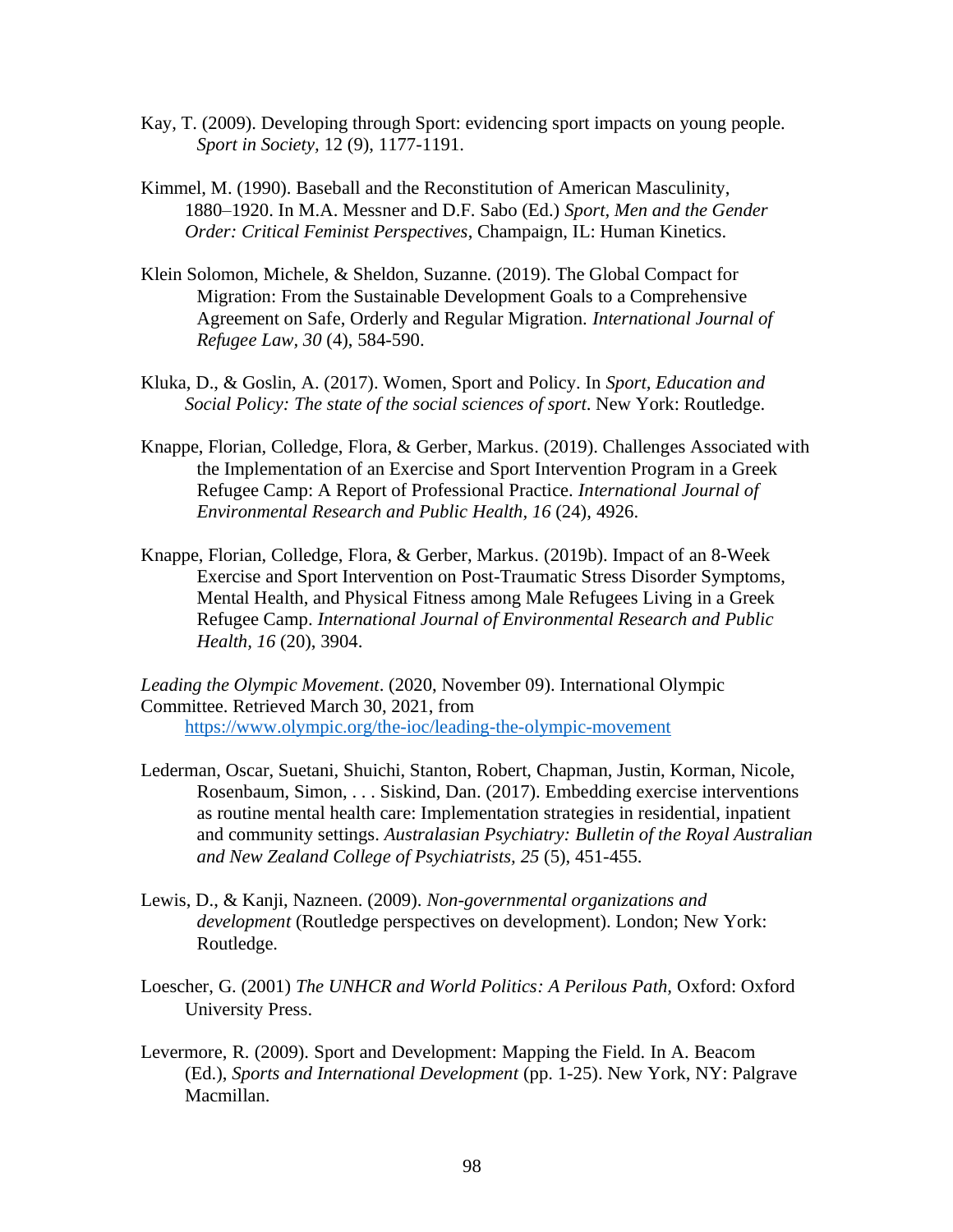- Lindsey, I. (2016). Governance in sport-for-development: Problems and possibilities of (not) learning from international development. *International Review for the Sociology of Sport*, p. 801-818.
- MacKay, S., & Dallaire, C. (2012). Skirtboarder net-a-narratives: Young women creating their own skateboarding (re)presentations. *International Review for the Sociology of Sport, 42* (2), 171-195.
- Madsen, Trine Stårup, PT, Carlsson, Jessica, M.D., PhD, Nordbrandt, Maja, M.D, & Jensen, Jonna Anne, PT, M Edu. (2015). Refugee experiences of individual basic body awareness therapy and the level of transference into daily life. An interview study. *Journal of Bodywork and Movement Therapies, 20* (2), 243-251.
- Mangan, J. (2006) 'Christ and the Imperial Playing Fields: Thomas Hughes's Ideological Heirs in Empire', *The International Journal of the History of Sport*, 23 (5), 777- 804.
- Mather, M. (2007). Interscholastic Sport. In *Women as leaders in sport: Impact and influence*. Oxon Hill, MD: National Association for Girls and Women in Sport.
- Meier, M. (2005). Gender Equity, Sport and Development- Working Paper. Available at [http://assets.sportanddev.org/downloads/59\\_gender\\_equity\\_sport\\_and\\_developme](http://assets.sportanddev.org/downloads/59_gender_equity_sport_and_developme) . nt.pdf (accessed April 7th, 2021)
- Meier, Marianne. (2015). The value of female sporting role models. *Sport in Society, 18* (8), 968-982.
- Meier, Marianne, & Saavedra, Martha. (2009). Esther Phiri and the Moutawakel effect in Zambia: An analysis of the use of female role models in sport-fordevelopment. *Sport in Society, 12* (9), 1158-1176.
- Merrill, Katherine G, Merrill, Jamison C, Hershow, Rebecca B, Barkley, Chris, Rakosa, Boitumelo, DeCelles, Jeff, & Harrison, Abigail. (2018). Linking at-risk South African girls to sexual violence and reproductive health services: A mixedmethods assessment of a soccer-based HIV prevention program and pilot SMS campaign. *Evaluation and Program Planning, 70*, 12-24.
- Messner, M. (1988). "Sports and Male Domination: The Female Athlete as Contested Ideological Terrain." *Sociology of Sport Journal* 5:197–211.
- Messner, M. (2002). *Taking the Field: Women, Men, and Sports*. Minneapolis: University of Minnesota Press.
- Moser, P. (2016). The Endurance of Surfing in 19th -Century Hawai'i. *Journal of the Polynesian Society, 125*(4), 411-432.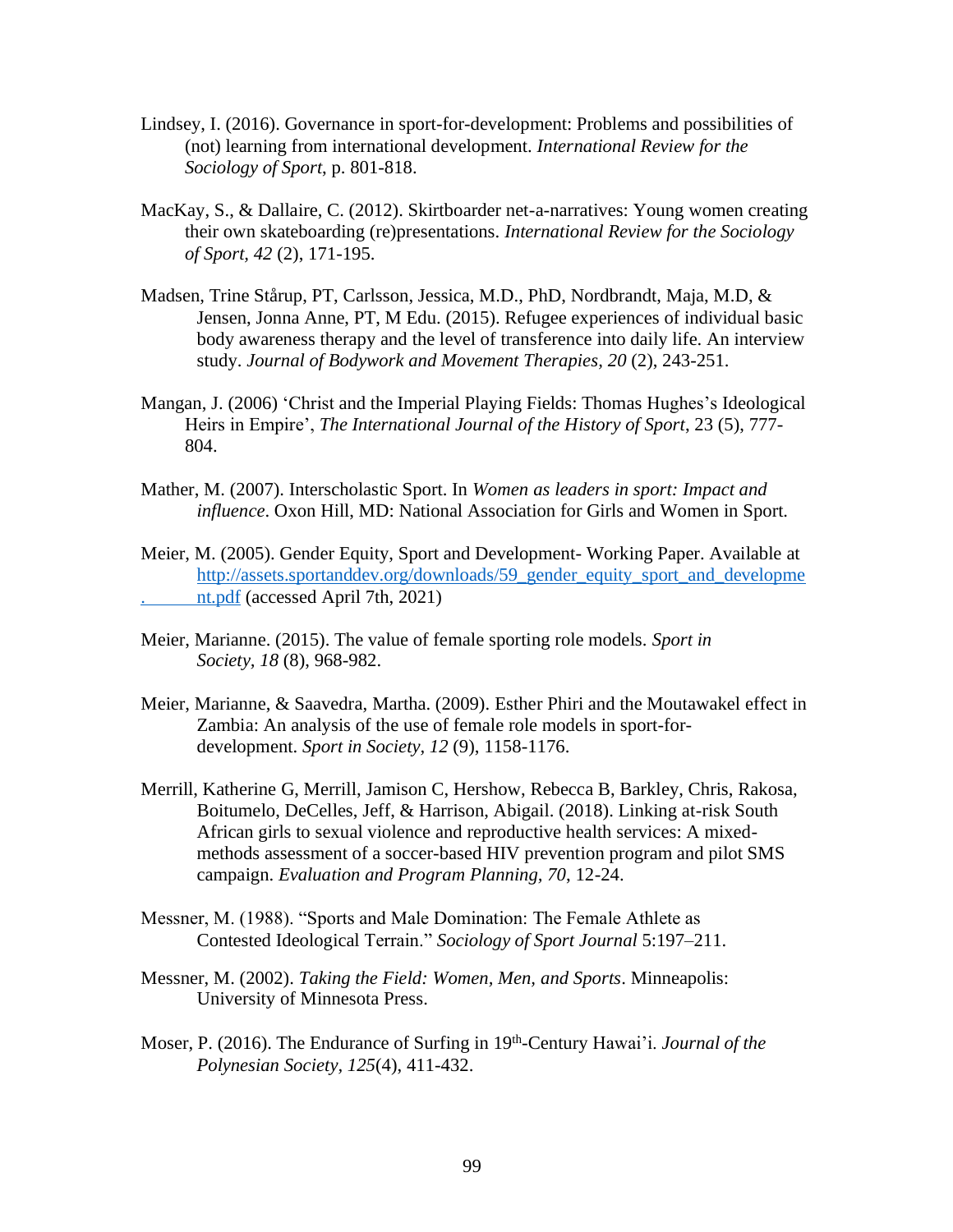- Milner, A., & Braddock, Jomills H. (2017). *Women in sports: Breaking barriers, facing obstacles*. Santa Barbara: Praeger, an imprint of ABC-CLIO, LLC.
- Millington, R. (2015). The United Nations and Sport for Development and Peace: A Critical History. Unpublished doctoral dissertation. Queens's University, Kingston, ON, Canada.
- Millington, R., & Kidd, B. (2019). The History of SDP. In *Routledge Handbook of Sport for Development and Peace* (pp. 13-23). New York: Routledge Handbooks.
- Nordbrandt, M.S.; Carlsson, J.; Glahder Lindberg, L. Sandahl, H.; Mortensen, E.L. Treatment of traumatized refugees with basic body awareness therapy versus mixed physical activity as add-on treatment: Study protocol of a randomized controlled trail. *Trials* 2015, 16, 477.
- Noweojee, B. (1993). *Divide and Rule: State-sponsored Ethnic Violence in Kenya*. New York: Africa Watch/Human Rights Watch.
- Nzomo, M. (1994). The Impact of Structural Adjustment programs (SAPs) on women's participation on decision making. *University of Nairobi: Institute of Diplomacy and International Studies*.
- Nzongola-Ntalaja, G. (2011, January 17). *Patrice Lumumba: the most important assassination of the 20th century*. The Guardian. https:/[/www.theguardian.com/global-development/poverty](http://www.theguardian.com/global-development/poverty-)matters/2011/jan/17/patrice-lumumba-50th-anniversary-assassination.
- Offenheiser, R. (2019). Reimagining Development Practice. In *Practicing Development: Upending Assumptions for Positive Change* (pp. 125–141). Kumarian Press.
- Office of the Chief Economist Latin America and the Caribbean Region & Center for Development, Birdsall, N., de la Torre, A., & Valencia Caicedo, F., The Washington Consensus: Assessing a Damaged Brand (2010). [http://documents1.worldbank.org/curated/en/848411468156560921/pdf/WPS5316.](http://documents1.worldbank.org/curated/en/848411468156560921/pdf/WPS5316) pdf.
- Olliff, L. (2007). *Playing for the future: The role of sport and recreation in supporting young people to 'settle well' in Australia.* Melbourne: Centre for Multicultural Youth Issues.
- Peacock, B. (2011) 'A Secret Instinct of Social Preservation': legitimacy and the dynamic (re)constitution of Olympic conceptions of the 'good', *Third World Quarterly*, 32:3, 477-502.
- Petry, K., & Kroner, F. (2019). SDP and Gender. In *Routledge Handbook of Sport for Development and Peace* (pp. 255–264). New York: Routledge.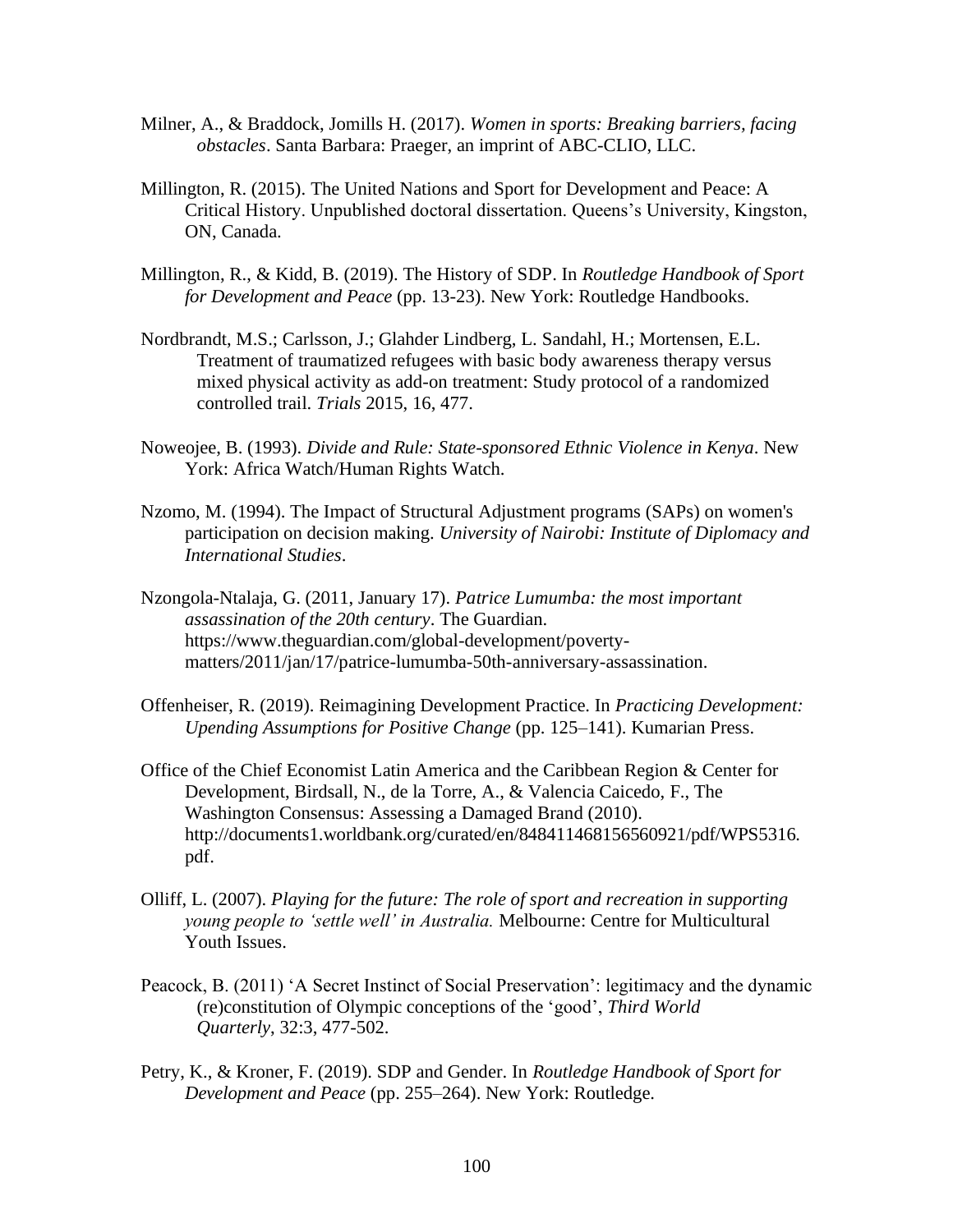- Pisani, M. (2018). Setting the context: Some critical reflections and the contributions. In *Between Insecurity and Hope: Reflections on youth work with young refugees* (pp. 9-24). Council of Europe and European Commission.
- Pizzolati, M. & Sterchele, D. (2016). Mixed-sex in sport for development: A pragmatic and symbolic device. The case of touch rugby for forced migrants in Rome. *Sport in Society*, 19, 1267-1288
- President's Council on Physical Fitness and Sport (PCPFS). (1997). *Physical Activity and Sport in the Lives of Girls: Physical and Mental Health Dimensions from an Interdisciplinary Approach.* Washington, DC: PCPFS.
- Rathgeber, E. (1990). WID, WAD, GAD: Trends in Research and Practice. *The Journal of Developing Areas*, *24* (4), 489–502.
- Rawlence, B. (2017). *City of thorns: Nine lives in the worlds largest refugee camp* (First Picador paperback ed.). New York: Picador.
- Rennack, D. E., & Chesser, S. G. C. G., *Foreign Assistance Act of 1961: Authorizations and Corresponding Appropriations* (2011). CRS Report for Congress.
- Robson, L. (2017).Refugees and the Case for International Authority in the Middle East: The League of Nations and the United Nations Relief and Works Agency for Palestinian Refugees in the Near East Compared. *International Journal of Middle East Studies, 49*(4), 625-644.
- Robinson, K. (2017). UConn women's basketball: Dynasty and dominance versus gender inequality in sports media coverage? In A. Milner and J. Braddock (Eds.), *Women in sports: Breaking barriers, facing obstacles*. Santa Barbara: Praeger.
- Rogers, B. (1980). *The domestication of women: Discrimination in developing societies*. New York: St. Martin's Press.
- Rowlands, J. (1995). Empowerment examined. *Development in Practice, 5* (2), 101-107.
- Saavedra, M. (2005). Women, Sport and Development. Available at [http://assets.sportanddev.org/downloads/56\\_women\\_sport\\_and\\_development.pdf](http://assets.sportanddev.org/downloads/56_women_sport_and_development.pdf) (accessed 6 May 2021).
- Saavedra, M. (2009). Dilemmas and opportunities in gender and sport and development. In R. Levermore and A. Beacom (eds*), Sport and International developme*nt. Basingstoke: Palgrave Macmillan, pp.124-155.
- Sanders, B. (2016). An own goal in sport for development: Time to change the playing field. *Journal of Sport for Development,* 4 (6), 1-5.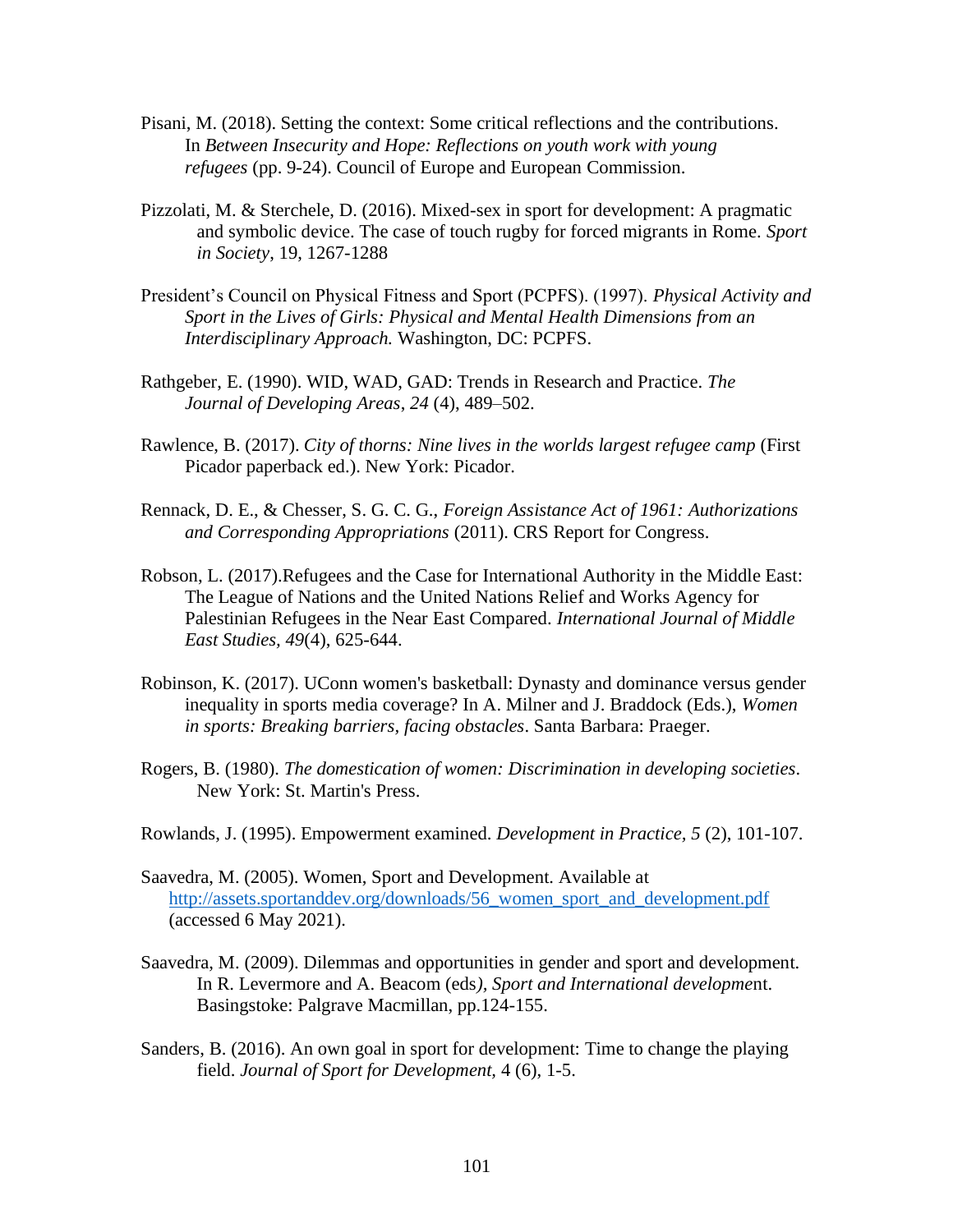- Sansonetti, S. (2016). "Female Refugees and Asylum Seekers: The Issue of Integration." European Parliament: Policy Department C: Citizens' Rights and Constitutional Affairs.
- Seiberth, K. Thiel, A., & Hanke, L. (2018). *Flüchtlinge als neue Zielgruppe des organisierten Sports*. Eline Pilot-Studie zur Entwicklung von Integrationsprojekten für Geflüchtete in Sportvereinen. *Zeitschrift Für Flüchlingsforschung*, 2, 262-291.
- Sen. G. (1997) "Empowerment as an approach to poverty," Working Paper Series 97.07, background paper for the UNDP Human Development Report, New York: UNDP.
- Sikes, M., & Jarvie, G. (2014). Women's running as freedom: Development and choice. *Sport in Society, 17* (4), 507-522.
- Southerden, Louise. (2005). *Surf's up: The girl's guide to surfing* New York: Ballantine Books.
- Spaaij, Ramón, Broerse, Jora, Oxford, Sarah, Luguetti, Carla, McLachlan, Fiona, McDonald, Brent, Klepac, Bojana, Lymbery, Lisa, Bishara, Jeffrey, and Pankowiak, Aurélie. (2019) "Sport, Refugees, and Forced Migration: A Critical Review of the Literature." *Frontiers in Sports and Active Living* 1: 47.
- Spaaij, R. (2013). Cultural diversity in community sport: An ethnographic inquiry of Somali Australians' experiences. *Sport Management Review*, *16* (1), 29–40.
- Spaaij, R. (2012). Beyond the playing field: Experiences of sport, social capital, and integration among Somalis in Australia. *Ethnic and Racial Studies*, 35 (9), 1519- 1538.
- Spears, B. (1984). A Perspective of the History of Women's Sport in Ancient Greece. *Journal of Sport History, 11* (2), 32-47.
- Straume, S. (2019). SDP structures, policies and funding streams. In *Routledge Handbook of Sport for Development and Peace* (pp. 46-58). New York: Routledge.
- Suzuki, N. (2019). Non-governmental organizations in the SDP system. In *Routledge Handbook of Sport for Development and Peace* (pp. 70-79). New York: Routledge.
- Snyder, M. (2006). Unlikely Godmother: The UN and the Global Women's Movement. In *Global Feminism Transnational Women's Activism, Organizing, and Human Rights* (pp. 24–50). New York: NYU Press.
- Thorpe, H., & Williams, N. (2019). SDP and action sports. In *Routledge Handbook of Sport for Development and Peace* (pp. 363-373). New York: Routledge.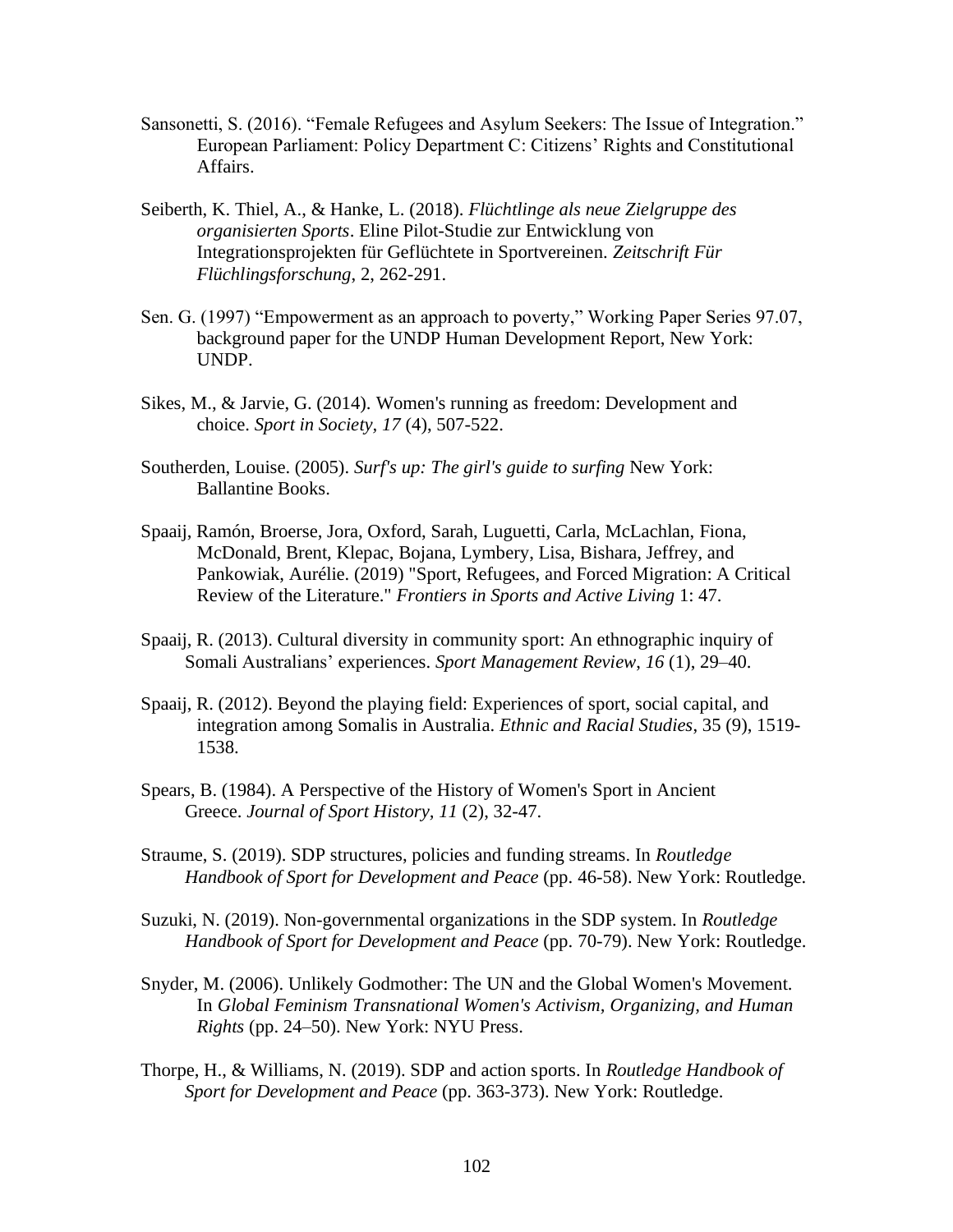- Triantafillou, P., & Risberg Nielsen, M. (2001). Policing empowerment: The making of capable subjects. *History of the Human Sciences,* 14 (2), 63-86.
- Tulgan, B. (2015). *Bridging the soft skills gap: How to teach the missing basics to today's young talent*. Hoboken, NJ: Jossey-Bass, a Wiley imprint.
- Ubaidulloev, Z. (2018). "Sport for Peace: A New Era of International Cooperation and Peace through Sport." *Asia-Pacific Review* 25.2: 104-26.
- Ullman, S.E. (2007). Rape Avoidance: Individual self-protection strategies for women. In P. Schewe (Ed.), *Preventing violence in relationships* (pp. 137-162). Washington, DC: American Psychological Association.
- UNESCO International charter of physical education, physical activity and sport. (2020, June 26). Retrieved March 30, 2021, from https://en.unesco.org/themes/sport-andanti-doping/sport-charter
- United Nations. (1948). Universal Declaration of Human Rights. Retrieved from https:/[/www.ohchr.org/EN/UDHR/Documents/UDHR\\_Translations/eng.pdf](http://www.ohchr.org/EN/UDHR/Documents/UDHR_Translations/eng.pdf)
- United Nations. *Refugees*. United Nations. https:/[/www.un.org/en/sections/issues](http://www.un.org/en/sections/issues-)depth/refugees/.
- United Nations, General Assembly. (2015, October 21). *Transforming Our World: The 2030 Agenda for Sustainable Development*. Retrieved from https://www.un.org/ga/search/view\_doc.asp?symbol=A/RES/70/1&Lang=E
- Veney, C. R. (2007). *Forced migration in Eastern Africa: democratization, structural adjustment, and refugees.* New York: Palgrave Macmillan.
- Waardenburg, M., Visschers, M., Deelen, I, & Van Liempt, Ilse. (2019). Sport in liminal spaces: The meaning of sport activities for refugees living in a reception centre. *International Review for the Sociology of Sport, 54*(8), 938-956.
- Wheaton, B., & Thorpe, H. (2018). Action Sports, the Olympic Games, and the Opportunities and Challenges for Gender Equity: The Cases of Surfing and Skateboarding. *Journal of Sport and Social Issues, 42* (5), 315-342.
- Young, C. (1999) 'The Third Wave of Democratization in Africa: Ambiguities and Contradictions', in Richard Joseph (ed.), *State, Conflict, and Democracy in Africa,* Boulder, CO: Lynne Rienner Publishers, 13-38.
- Weiss, H. (2012). The Congo's Independence Struggle Viewed Fifty Years Later. *African Studies Review*, *55*(1), 109–115.